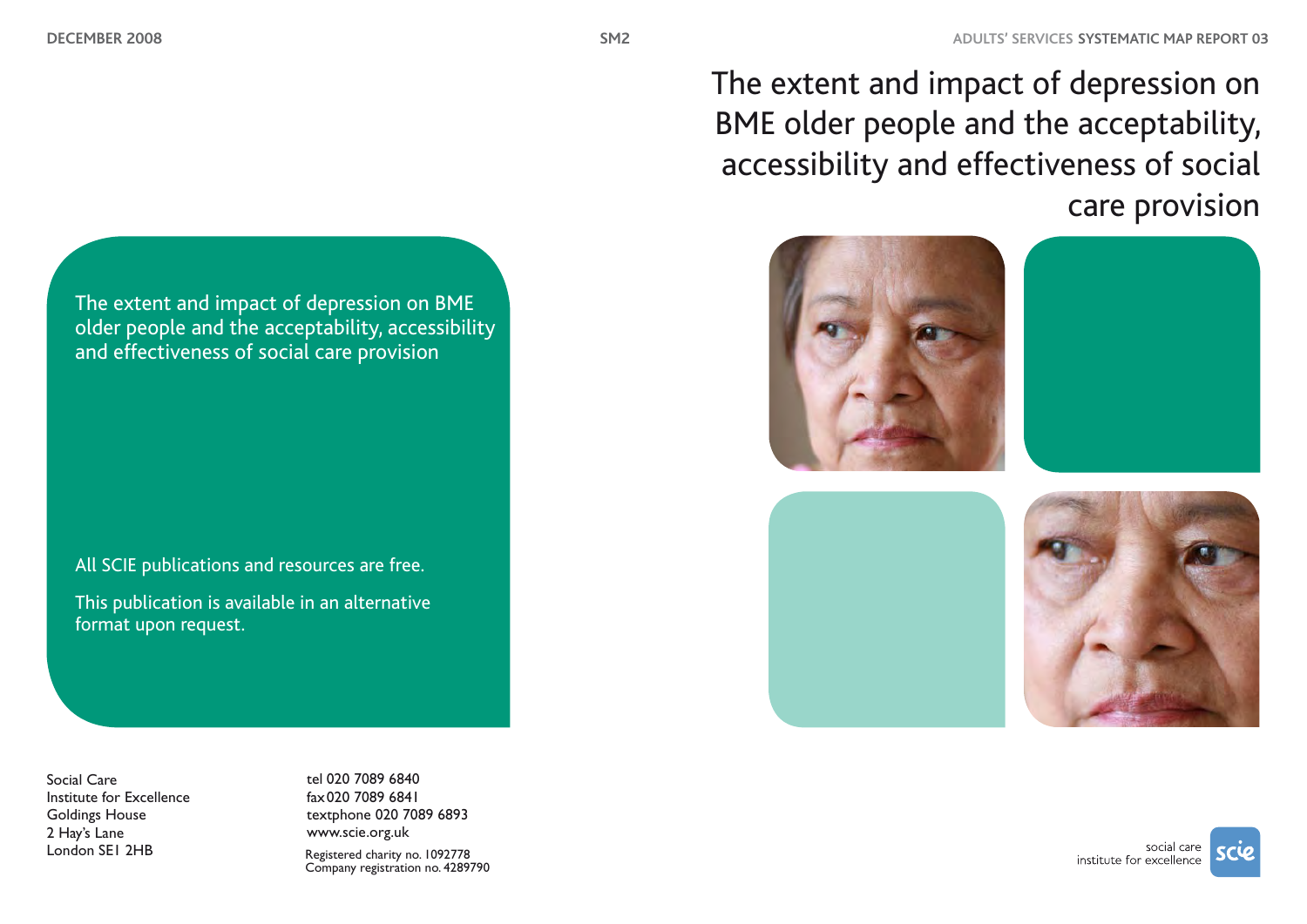# Systematic Map Report 03

# The extent and impact of depression on BME older people and the acceptability, accessibility and effectiveness of social care provision

Nadira Sharif, Walt Brown and Deborah Rutter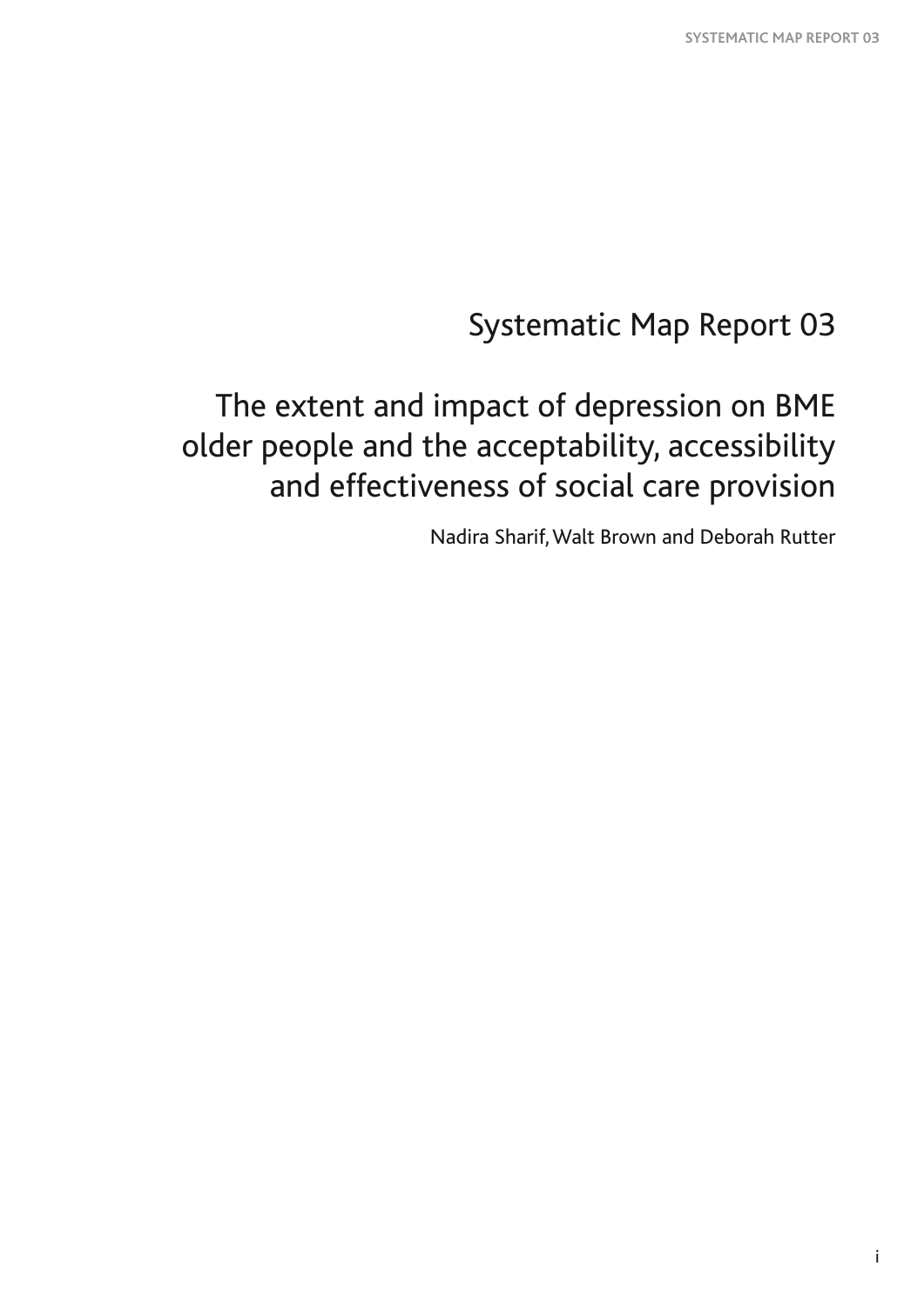First published in Great Britain in December 2008 by the Social Care Institute for Excellence

© SCIE 2008 All rights reserved

Written by Nadira Sharif, Walt Brown and Deborah Rutter

**This report is available online www.scie.org.uk**

Social Care Institute for Excellence Goldings House 2 Hay's Lane London SE1 2HB tel 020 7089 6840 fax 020 7089 6841 textphone 020 7089 6893 www.scie.org.uk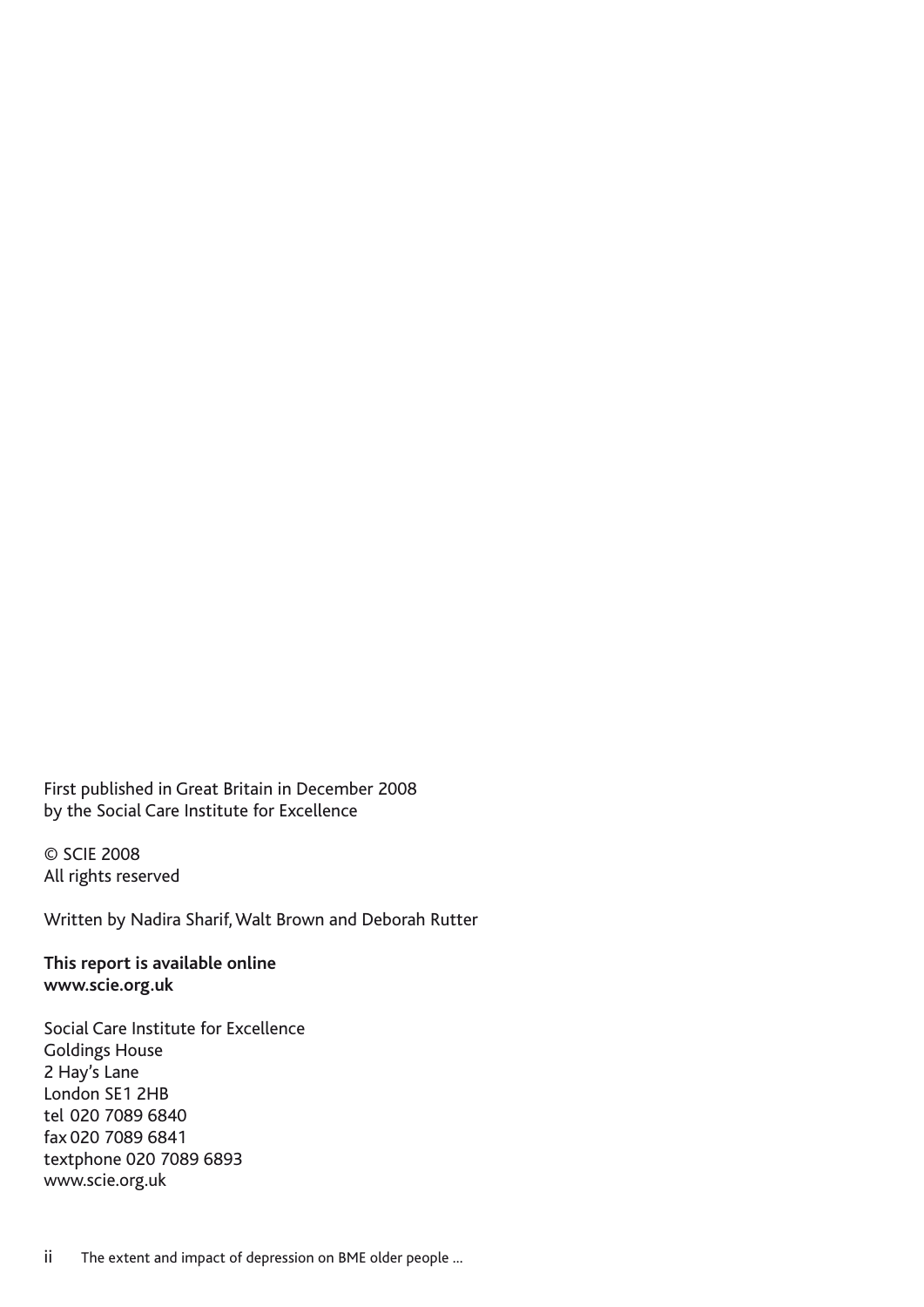| Acknowledgements                              | iv             |
|-----------------------------------------------|----------------|
| Contacts                                      | $\mathsf{V}$   |
| Introduction                                  |                |
| Aims                                          | $\overline{2}$ |
| Background                                    | 3              |
| Method                                        | $\overline{4}$ |
| Results                                       | 8              |
| Report types                                  | 9              |
| Limitations                                   | 15             |
| Gaps in research                              | 16             |
| Implications of the map                       | 17             |
| What the map is being used for                | 18             |
| References                                    | 19             |
| Appendix 1: Definitions of key map terms      | 21             |
| Appendix 2: Inclusion/exclusion criteria      | 23             |
| Appendix 3: Search strategy                   | 24             |
| Appendix 4: Keywording tools                  | 67             |
| Appendix 5: References used in systematic map | 83             |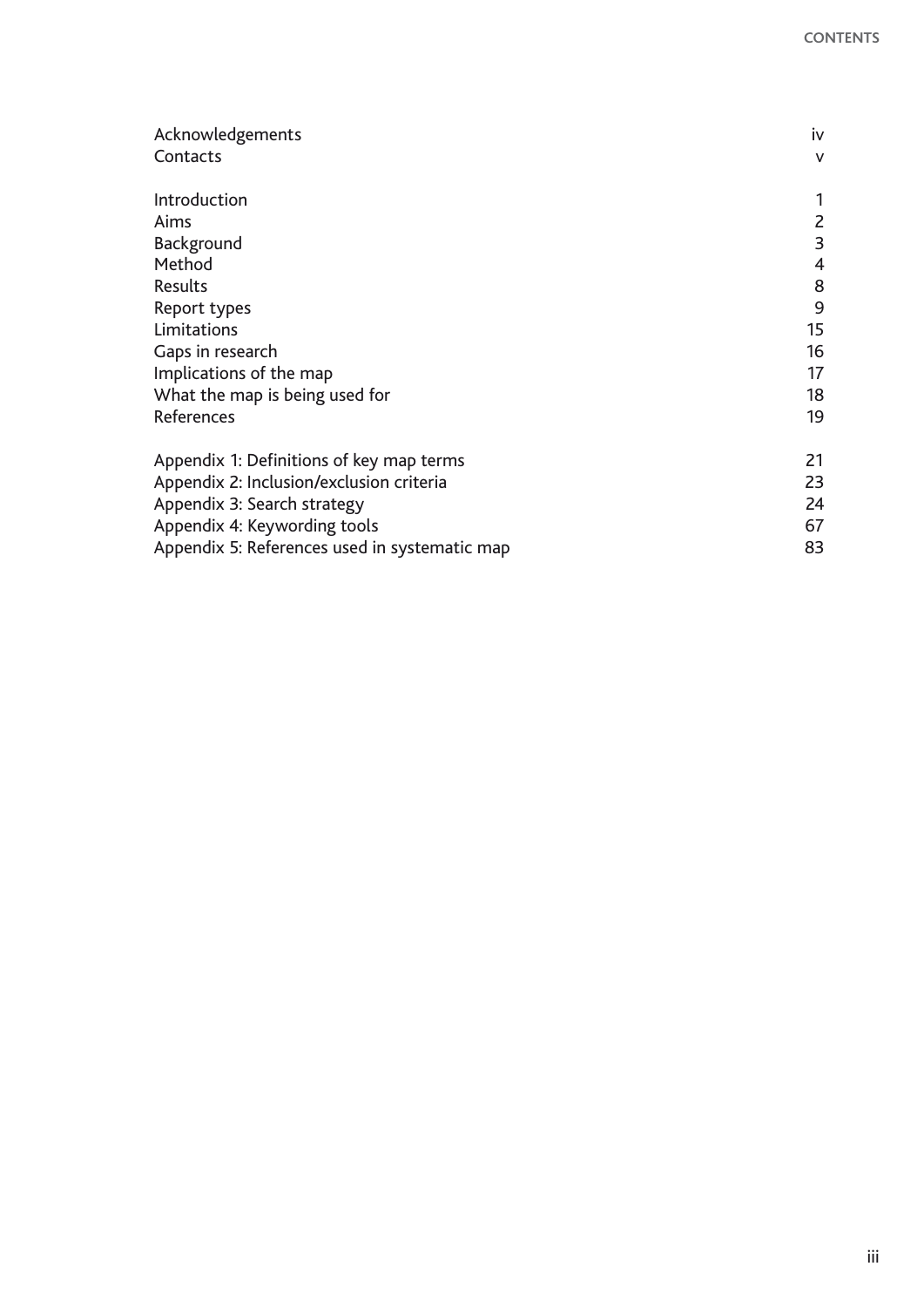# **Acknowledgements**

Thanks to Jill Manthorpe, Jo Moriarty, Martin Stevens, Shereen Hussein and Jess Harris from the Social Care Workforce Research Unit for their valuable input.

Thanks also to the following people for input on search terms and map questions:

Caron Sanders-Crook, independent consultant Valma James, Lambeth Social Services Michele Lee and Stephen Lowe, Age Concern Naina Patel and Vikrant Bhatia, Policy Research Institute for Ageing and Ethnicity Nat Lievesley, Centre for Policy on Ageing Judith Phillips, University of Swansea Mary Godfrey, University of Leeds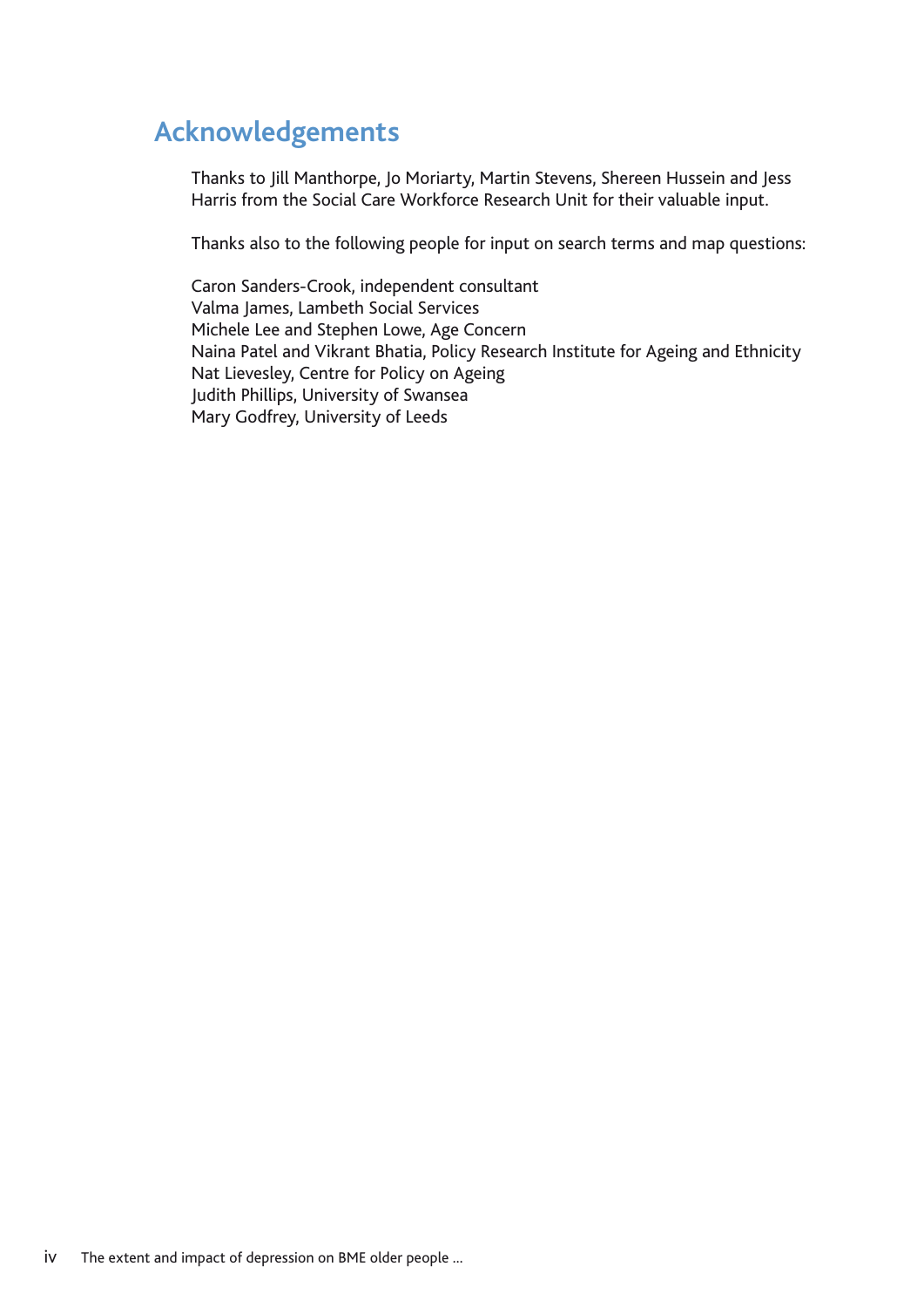# **Contacts**

For further details about the project topic contact: Nadira Sharif nadira.sharif@scie.org.uk

For details of search-related issues contact: Walt Brown walt.brown@scie.org.uk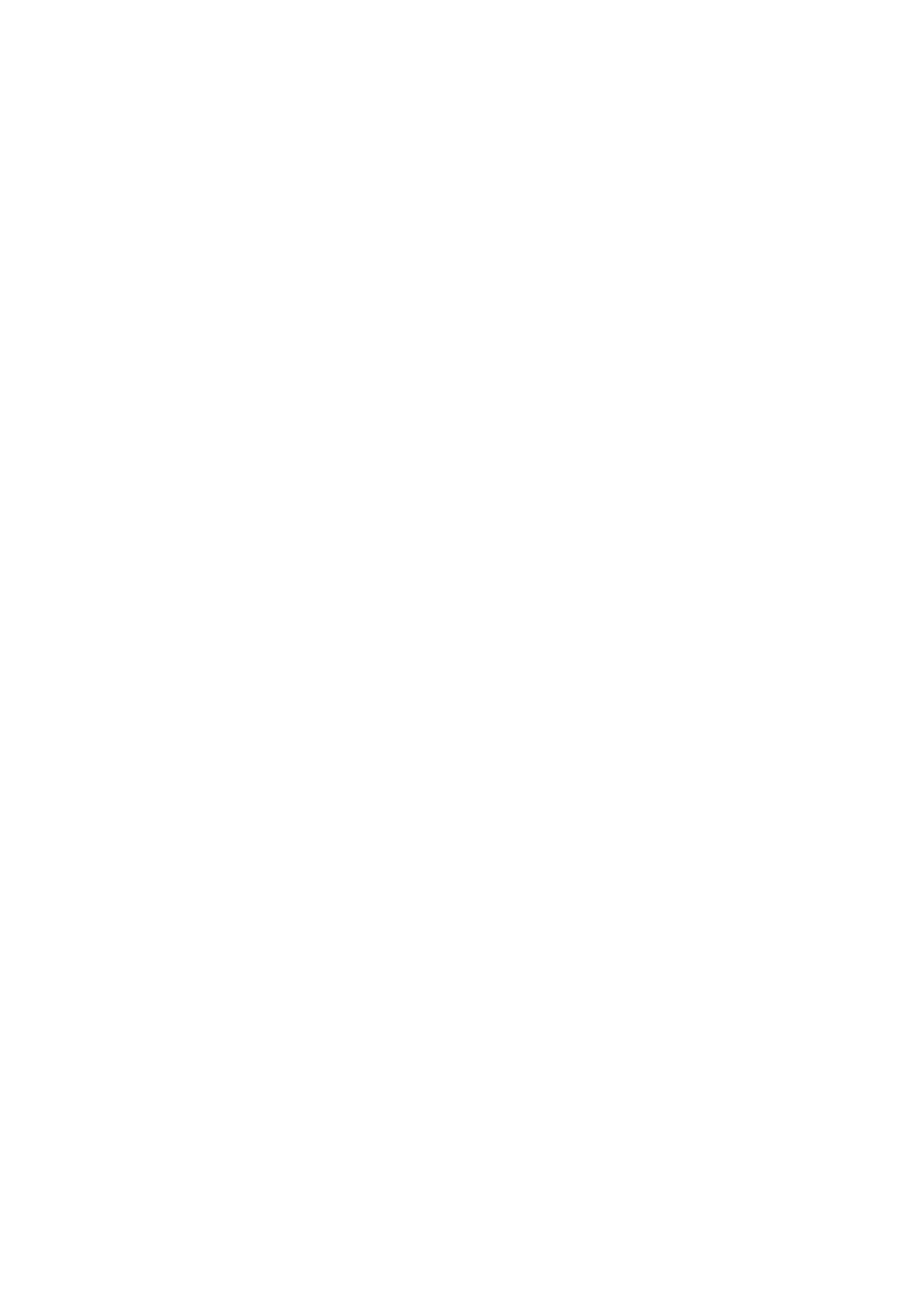# **Introduction**

Systematic maps aim to describe the existing research literature on a broad topic area and also highlight any gaps. The map database can be analysed in depth or more superficially as appropriate to individual projects. The resulting overview offers policy-makers, practitioners and researchers an explicit and transparent means to identify narrower policy and practice relevant review questions and priorities for primary research.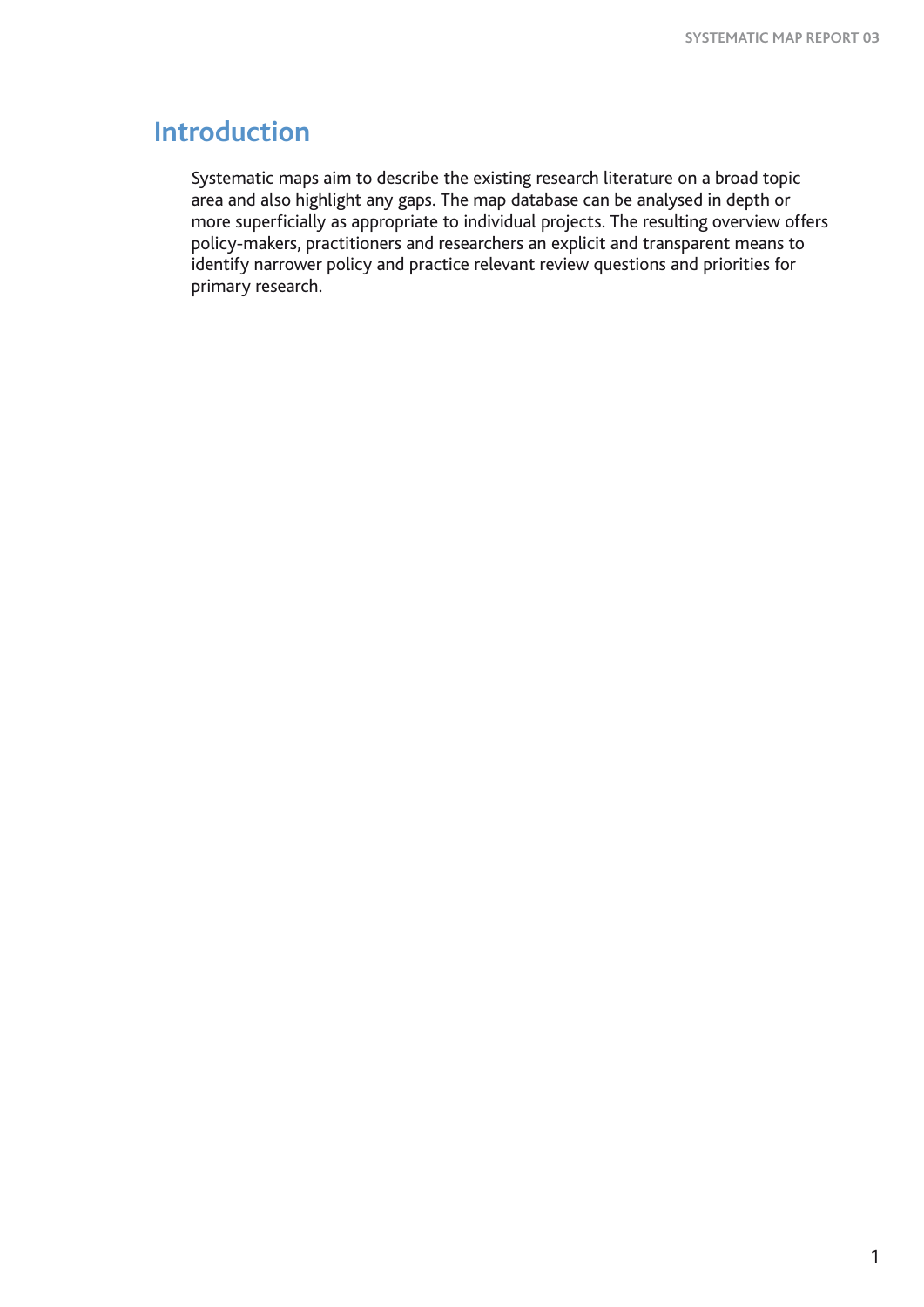# **Aims**

This is a report of SCIE's third systematic map which focuses on depression in older people from black and minority ethnic (BME) communities and contains the main findings of significance. The topic has been chosen because it is an area that has been neglected in wider policy and practice debates. The map questions were:

- What is the extent and impact of depression in older people from BME communities in the UK?
- Are there barriers to recognition of depression for these groups?
- What social care provision is available for BME older people with depression? Is this provision acceptable, accessible and effective and does it promote well-being?

These are significant questions in an environment where the wider older community as well as BME older people have generally been excluded from mainstream mental health strategies and receive inequitable service provision in comparison with adults under the age of 65. This problem is further exacerbated by the fact that government policies and initiatives relating to BME older people have traditionally focused on targeting physical illness such as diabetes, heart disease and stroke, whilst largely ignoring mental health conditions such as depression.

This systematic map includes research on the experience of depression in various BME older populations and the use of services in the UK. In particular, it provides an overview of and access to research on:

- the main ethnic groups assessed for depression
- the factors associated with the incidence of depression
- the languages used by different BME communities to describe depression, and the meanings attached to depressive symptoms
- the screening tools for depression used by healthcare and other professionals
- some types of interventions available to older BME people.

Despite the coverage of broad issues on depression in BME older people, the map highlights considerable gaps particularly around the issue of social care provision.

The systematic map is available online as a searchable database of citations:

### http://eppi.ioe.ac.uk/webdatabases

It has been developed in partnership between SCIE information managers and research staff, and a team from the Social Care Workforce Research Unit at King's College London. Software support has been provided by EPPI-Centre at the Social Science Research Unit, Institute of Education at the University of London. There was also consultation with a project steering group.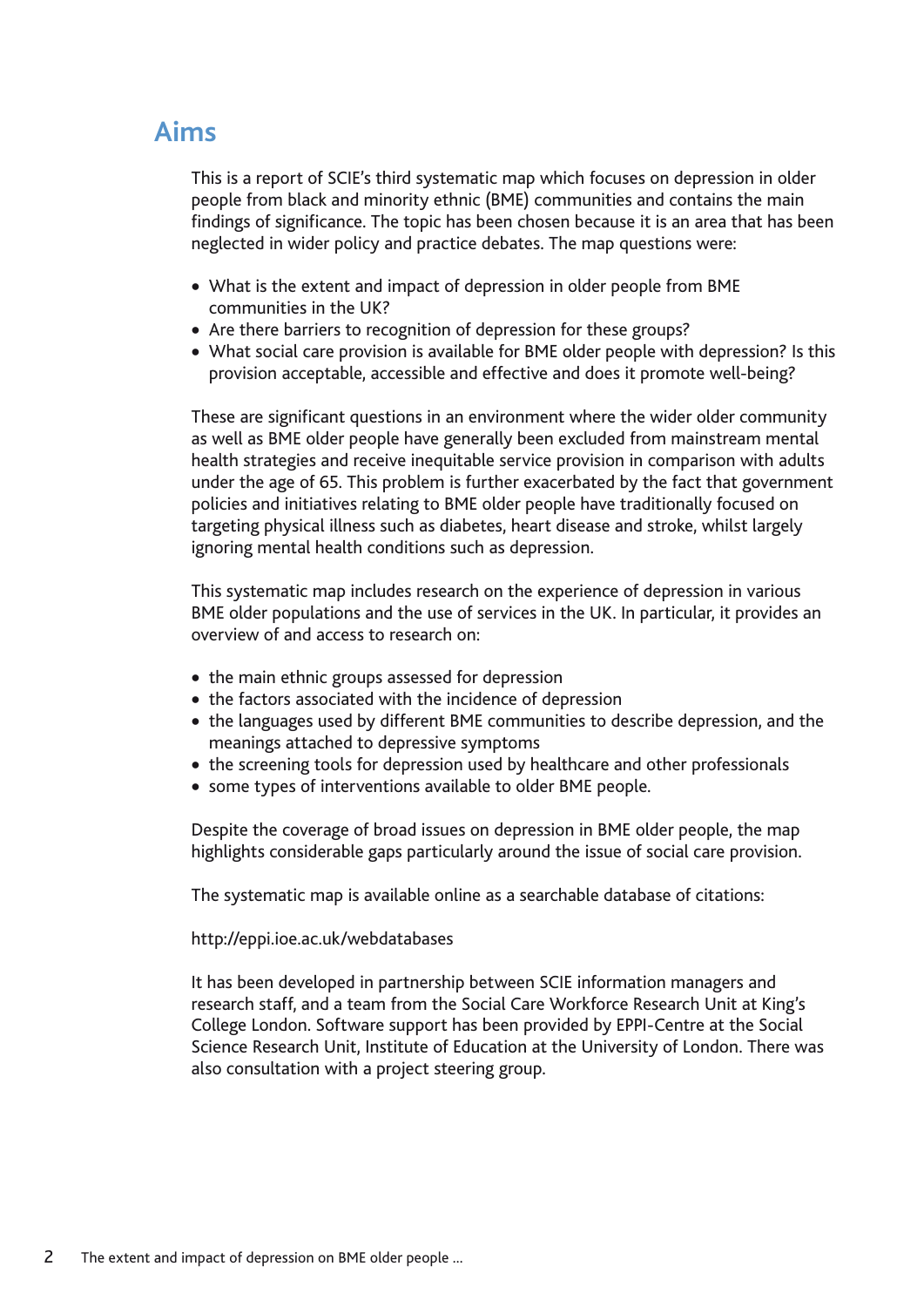# **Background**

Most older people have good mental health, but they are prone to risk factors for later life depression: including physical disability, illness, and cognitive impairment and its effects on daily functioning; as well as social isolation and loneliness, which may be associated with bereavement; poverty; relocation; and caring duties.**1, <sup>2</sup>** Despite being the most common mental health condition in older people,**<sup>3</sup>** depression is often dismissed as a normal part of the ageing process.

The two most important barriers to the effective management of depression are under-detection and undertreatment.**<sup>4</sup>**Compared with older people living in community settings, the prevalence of depression is significantly higher in older residents (of unspecified ethnicity) living in care homes, with around 40 per cent suffering from clinical depression**<sup>5</sup>**. One third of older people receiving home care services are depressed, but only a few receive any intervention or treatment**<sup>6</sup>**. Depression affects well-being, daily functioning and mortality**<sup>7</sup>** and is a leading risk factor for suicide among older people.**<sup>8</sup>** Improving detection and treatment is therefore an essential element of improving well-being among older people.

Depression in BME communities is poorly understood and recognised by health and social care professionals and the potential for treatment or other intervention to make improvements is therefore not made available to those who might benefit. Economic and social factors including the experience of migration, loss of contact with the extended family, poverty, poor housing, and inadequate access to transport**<sup>9</sup>** are common experiences among some BME older people and these may increase the likelihood of depression within these communities. Access to appropriate treatment may be impeded by several factors including: the somatization of symptoms by the older person which make diagnosis problematic; the older person's lack of knowledge about available health and social care services; reluctance to seek professional help because of social stigma; discrimination within services; and the use of culturally inappropriate diagnostic tools and interventions. With the expected growth in numbers and proportion of the BME older population**<sup>10</sup>**, the policy and practice implications for service provision cannot be ignored.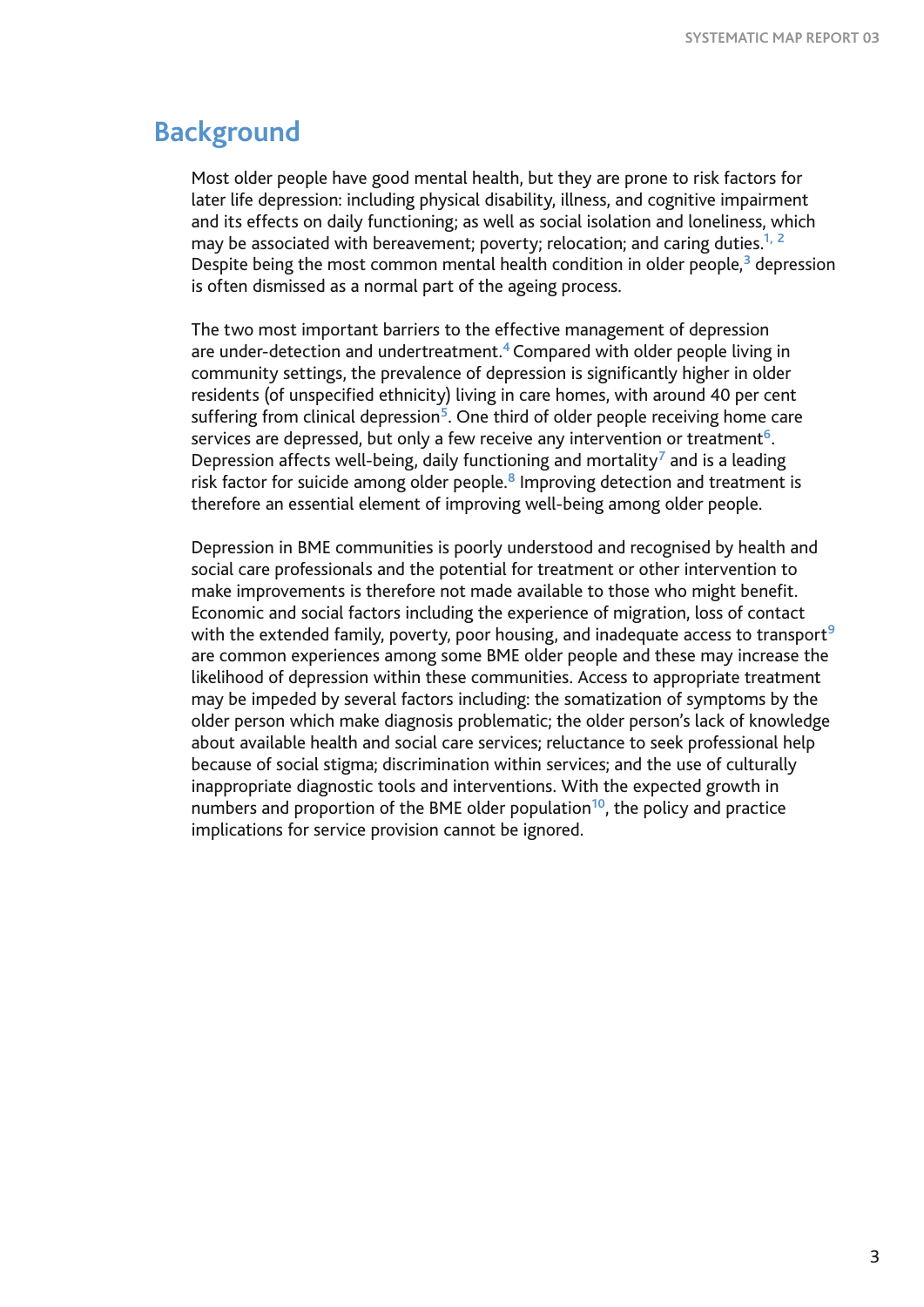# **Method**

Systematic maps require a rigorous and transparent methodology and considerable resources. Figure 1 provides an overview of the process. For complete written details of the stages of producing a systematic map, please see a previous SCIE publication at:

http://www.scie.org.uk/publications/map/map01.pdf

A partnership model of working has been employed in this map. The Social Care Workforce Research Unit collaborated with SCIE at critical stages including developing the map questions, undertaking definitional work, developing keywords, coding papers and reviewing this document. These functions have undergone the most rigorous of quality assurance procedures, which is an essential element of any mapping work.

Figure 1 opposite provides an overview of the process.

# **Definitions**

In this map, the key terms: 'depression', 'black and minority ethnic', 'older people' and 'social care' are defined in Appendix 1. It was vital to have consensus definitions for these key terms so that the subject area was described and understood consistently by people developing the map. The importance of definitional work cannot be overemphasised and it is the critical first step before embarking on any map. It has implications for the various stages of the mapping process including deciding on the depth and breadth of the map question, running appropriate database searches that include relevant search terms, screening papers for exclusion, and coding papers selected for inclusion in the map. Clear definitions therefore helped to alleviate ambiguity and improve the rigour of the map.

The definitions employed in this map are by no means absolute as definitions may change over time and depend on the context and intended purpose. For example, the term depression may be used very differently within a lay, social care or clinical context.

# **Inclusion and exclusion criteria**

The PICOS structure (participants, interventions, comparisons, outcomes, study type) was used as a framework to devise the inclusion and exclusion criteria.

This map aimed to draw together papers about social care interventions provided to BME older people with depression, or to people engaged with social care services. However, after having run the searches on the databases and screened the literature, disappointingly low numbers of records were returned. A decision was therefore made to remove the social care facet from the inclusion criteria, and papers excluded (at title and abstract screening) under this criterion were re-examined for potential inclusion. Despite this action there was no overall effect on the number of studies included.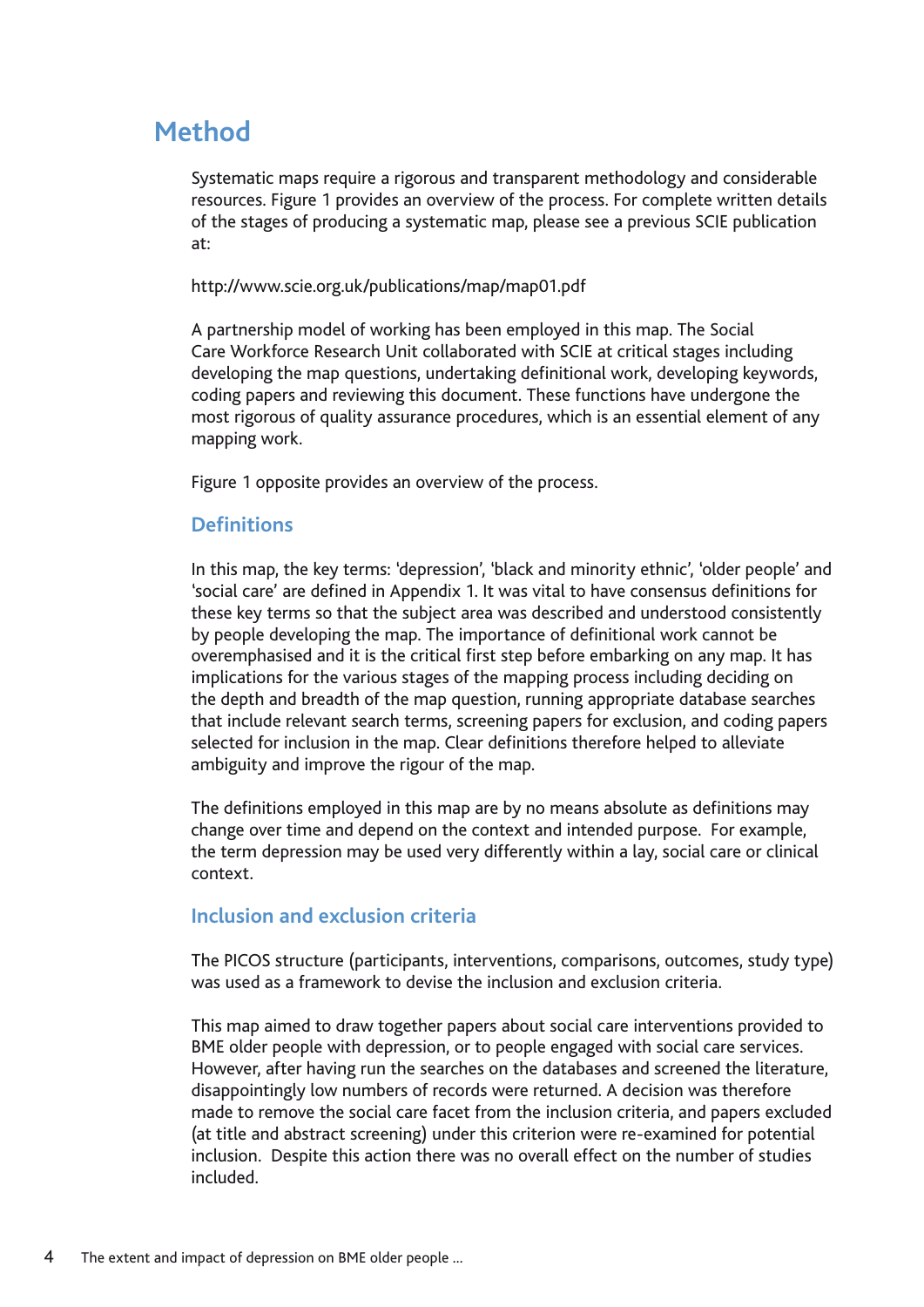



Adapted from Coren et al (2006)**<sup>11</sup>**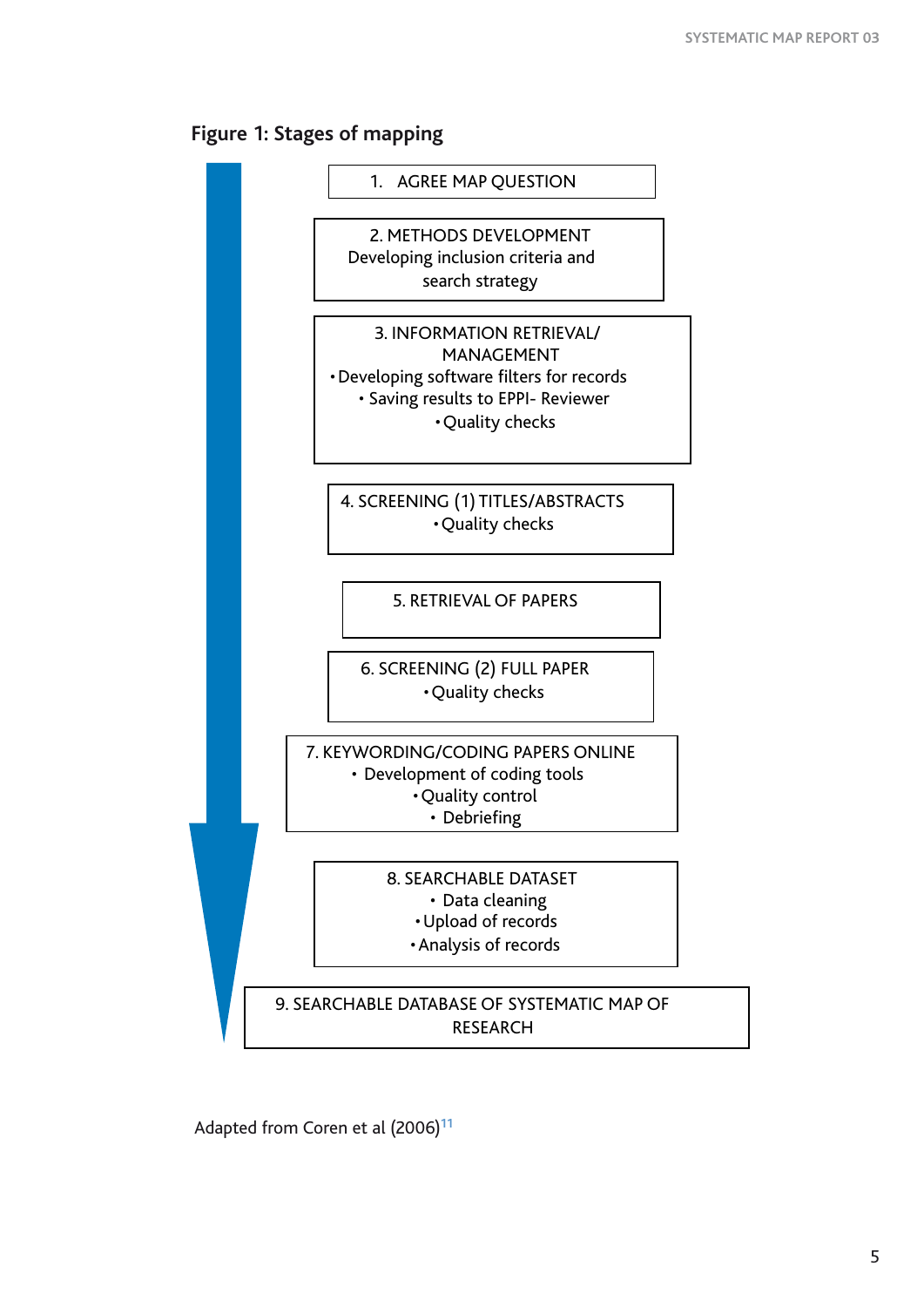However, the searches of health databases (Medline, Cinahl, Embase) retained social care as a search term, so as to exclude the many papers which concerned treatment in psychiatric medical facilities.

Papers identifying suicides by ethnic background were included because of the likelihood of association between suicide and depression. Papers on well-being and quality of life issues for older people from BME backgrounds were also included because they can tell us about avoiding or managing depression.

The inclusion and exclusion criteria used to select studies are listed in full in Appendix 2.

### **Search strategy**

The search strategy used a mixture of free text and index terms. Index terms are keywords that a database provider assigns to a resource. Free text terms are words or phrases used to supplement the index terms. Index terms were developed by exploring related search terms or keywords in consultation with the Social Care Workforce Research Unit and project steering group.

Research was identified from:

- bibliographic databases AgeInfo, ASSIA, Campbell Collaboration, CINAHL, Cochrane Library, EMBASE, International Bibliography of the Social Sciences, MEDLINE, PsychINFO, ReFeR, Social Care Online, Social Services Abstracts, Social Work Abstracts, Sociological Abstracts, Wilson Social Science Abstracts, Zetoc
- websites DH, INVOLVE, Joseph Rowntree Foundation, National Institute for Mental Health
- research project databases
- portals and resource collections
- • journals
- searching on key authors and harvesting reference lists from key documents
- • personal contacts
- direct requests to key informants.

The search strategy (see Appendix 3) was devised using search terms for the following:

- • depression
- black and minority ethnic groups
- • older people
- social care provision.

Results from medically focused databases were refined by adding a social care search facet to exclude studies that were solely concerned with medical or drug treatment. AgeInfo is a database devoted specifically to older people and thus no older persons' search facet was added to the search strategy.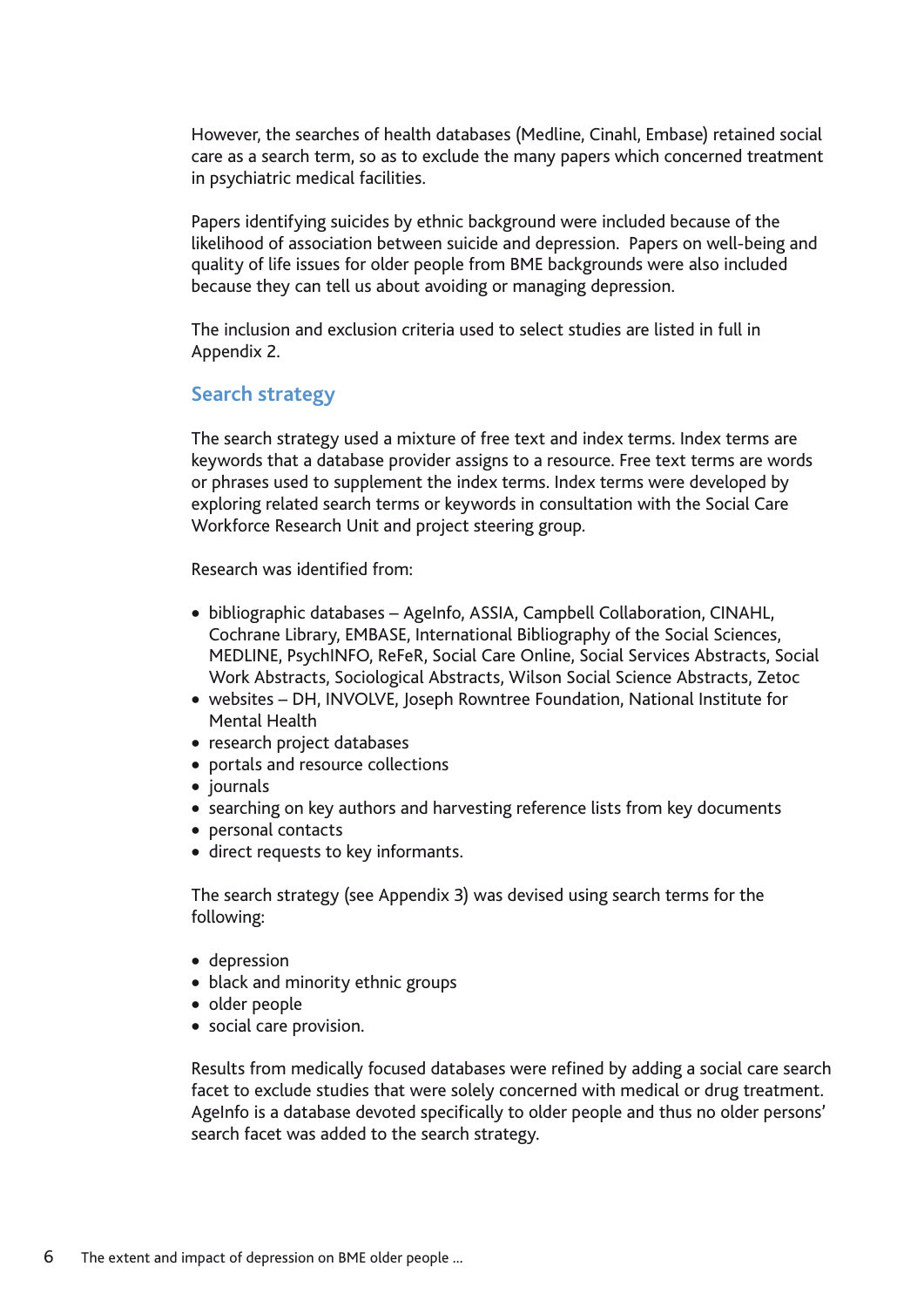Where databases allowed, searches were restricted to publication dates between 1990 and 2007. The NHS and Community Care Act (1990) in England and Wales raised expectations that local authorities would have an explicit role in assessing people for social care and set in place a requirement to publish Community Care Plans outlining the development of community-based services. The Department of Health policy document underlying the Act, *Caring for People* (1989)**12,** had earlier identified BME communities as having particular care needs.

### **Keywording (coding)**

Keywording tools were used to code and organise the map records. Each study was keyworded against three sets of tools (see Appendix 4). The first is a *core keywording tool* for social care**<sup>13</sup>** developed for use with all maps produced at SCIE that focused on study design, language, country, focus, population and so on. The second tool is a *map specific tool***<sup>14</sup>** and identifies keywords on topic-specific areas relevant to the questions set for this map, such as: factors associated with depression; standard measures for depression; intervention types; and access to interventions. This tool underwent extensive piloting following each amendment prior to its use. Thirdly, a *quality of reporting tool* was used to capture the quality of the reporting of studies included in the map. **<sup>15</sup>**

All included papers were double coded, which essentially means that pairs of coders working independently coded the same set of papers. The whole keywording process was subject to a strict quality assurance procedure which involved scrutiny of each other's work with an external person cross-checking a sample of this work. Coding inevitably requires judgements which are not necessarily clear cut, and it is therefore imperative that the process of scrutiny is built in from an early stage and applied intermittently after various batches of coding. This allows for corrections to be made early on in the process through dialogue and rethinking about application of codes and ensures greater consistency between all coders. In the early stages, where coding among raters was felt to be inconsistent, coding tools were revised in the light of further discussion between participants, and papers already coded were recoded to reflect the new guidance.

The list of 60 references finally included in the systematic map is given in Appendix 5 (page 83).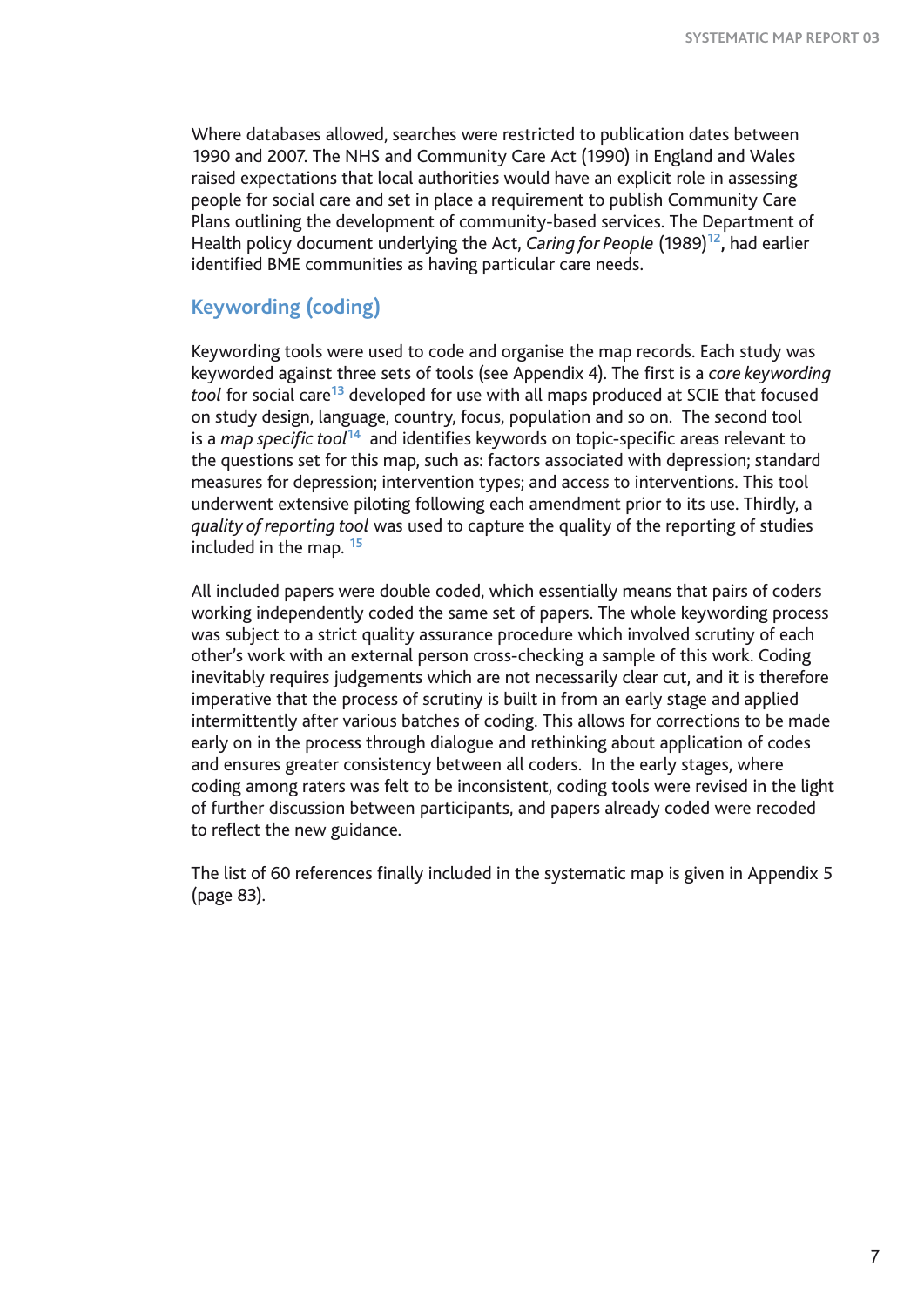# **Results**

From an initial 3,038 unique records identified, 60 coded reports have been included in the map. The process of selection of these is presented in Figure 2, adapted from EPPI-Centre (2004).**<sup>16</sup>**



### Figure 2: Flow of literature

\* Studies were excluded under the first criterion that became apparent to staff involved in the screening process. \*\* 41 additional references were harvested during the retrieval process from the ReFeR database.

ReFeR is a DH funded database that catalogues projects. Only published reports from these projects were included. \*\*\*Studies previously excluded as social care provision, were reviewed and excluded under other criteria

(included in totals)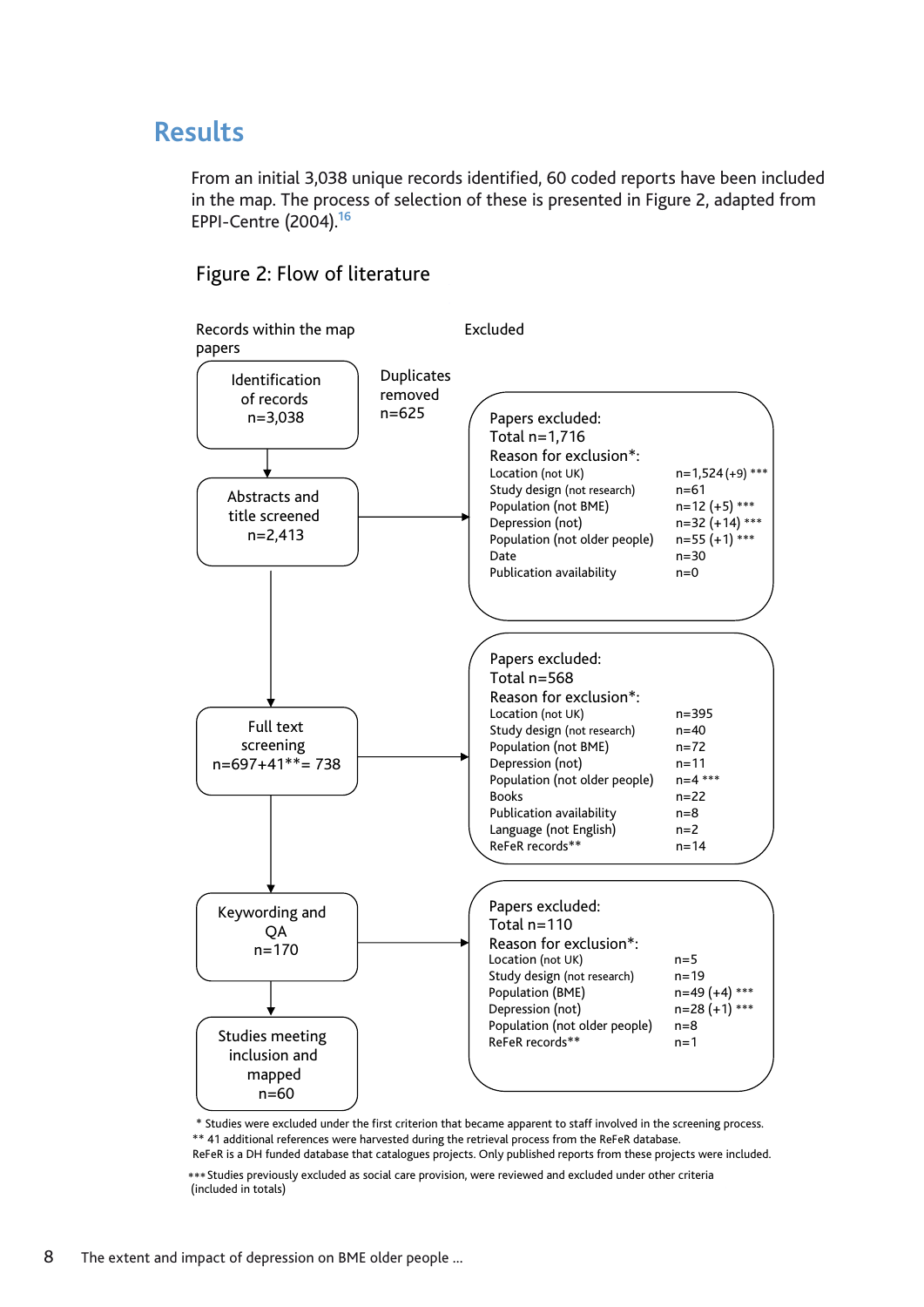# **Report types**

The majority of studies (43) were about exploration of relationships or correlations between different factors. 92% of the papers were journal articles. There were no evaluations of the effectiveness of social care interventions.

### **Focus**

All 60 studies included in the map were focused on depression, implied depression or maintaining mental health. Over half the studies had been undertaken in urban locations such as London and Bradford. This may reflect the distribution and settlement of people from BME communities. Nine papers either did not report or did not make clear where the studies were based.

### **Country of origin**

At the initial screening of abstracts and titles, from a total of 2413 papers screened, 63% of papers were removed because the studies were not located in the UK. At full text screening stage a further 54% were excluded on location. All papers were published in the English language.

# **Population**

All 60 studies made some reference to older people from black and minority ethnic groups with depression. In some cases they were almost incidentally included as they were not the subject of the paper. These studies are displayed in Figure 3 below.

### **Figure 3: Number of studies that refer to each ethnic group**



Half of the studies included Caribbean older people. The second largest ethnic minority group represented was Indian studies (26); followed by 24 from any other Asian background (including Sri Lankan, East African/Caribbean Asian); 23 Pakistani; and 16 studies which included Bangladeshi people. 29 studies included White British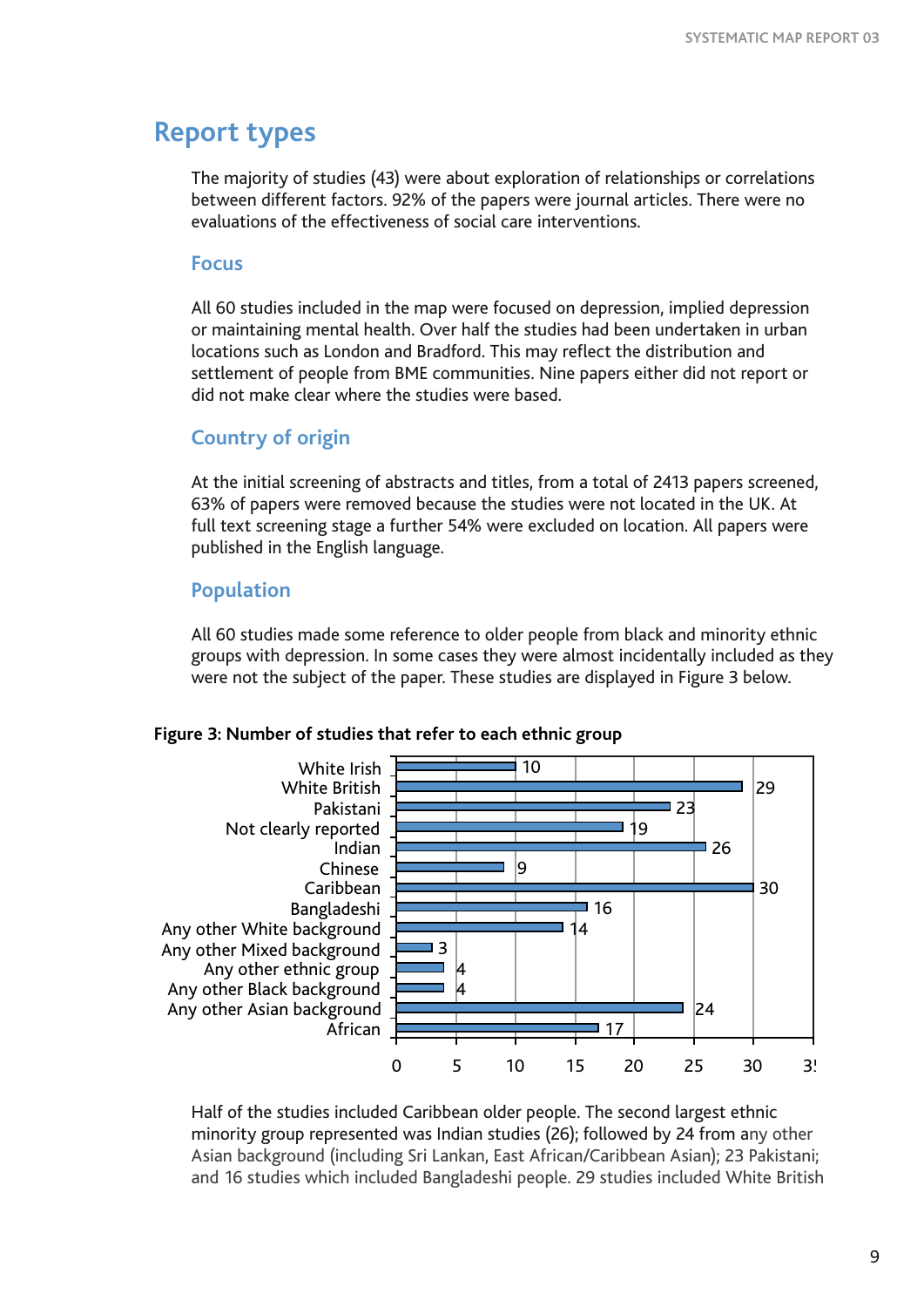samples although their inclusion does not necessarily always imply that these were comparison studies. Included in an 'Any other white' category were people of Polish, Greek and Spanish nationality, mentioned briefly in some papers. Notably, specific references to refugees and asylum seekers, and people of Roma and Traveller origin, were absent from the map literature, although it is likely that some of the older people were refugees, for example, those of Indian background from East Africa or some Jewish older people.

As defined within the inclusion criteria, the majority of studies focused on adults aged 55 upwards but a significant proportion, a third, did not report a specific age range for the population sample and were assumed to include them, or reported an age range which included people over 55. Only 12 from the 60 included studies described the religion of the population sample whilst 14 studies discussed migration.

### **Extent of depression**

Some of the literature was coded (see map-specific coding tool) to highlight material which described the extent of depression at the point of a census in particular, usually local, BME older communities, or a census of populations of users of mental health or primary care services by ethnicity. However, this information was not clearly reported in all the studies, and it is therefore difficult in most papers to consider whether BME older people are overrepresented in the population suffering from depression. A summary of the papers dealing with this issue is presented below.

Less than half (24) of the studies described the extent of depression or mood disorders in a population. The main older populations included within studies were White British, Indian, Pakistani, Bangladeshi, Carribean and people from other Asian backgrounds*.* There were very few papers which reported on Chinese and Irish older people. None of the studies attempted to gauge and compare levels of depression in older people from a large population sample, which might represent a guide to national or regional policy and provision.

### **Factors that the studies associate with depression**

Just over half of the map literature (33 studies) described factors measured and associated with depression or suicide in their sample. Social support, gender, income or socio-economic group, and physical health and disability were all shown to be associated with depression. The least commonly cited factors associated with depression were migration history, social exclusion and employment status. This may indicate that available literature is not measuring or addressing some of the factors that may be most relevant to the incidence of depression in people from BME communities. Twenty-three (of the 33) studies also suggested other factors may be linked with depression but these were not reported clearly.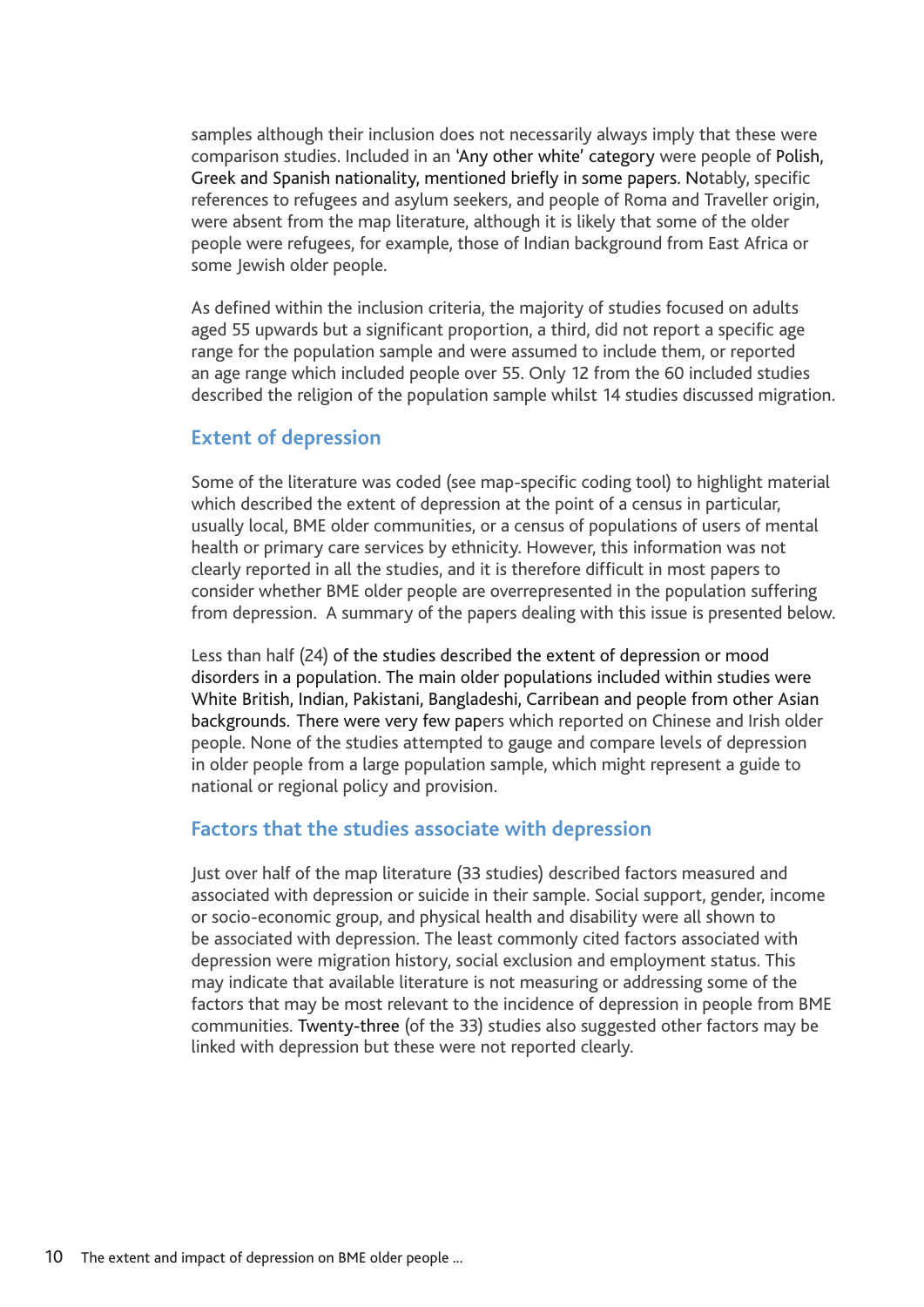

### **Figure 4: Factors that the studies associate with depression**

### **Identification of depression**

Interestingly, nearly half of the 60 studies did not discuss how or where depression was identified or recognised in the population sample. Where identification was mentioned in a study (19 studies), this was mainly through the research itself, where, for instance, a community sample were not attending a mental health service but were assessed for depression by the researchers undertaking the study. Those studies which described people attending a service did not clarify how and where depression was identified and how people were referred to the service. Three studies mentioned depression being recognised within a primary care setting, but none cited identification of depression by social care staff.

### **Assessment tools**

Assessment tools for depression are an important part of the process through which decisions about access to treatment or care are based.

The literature in the map on this issue is sparse, however, with an overwhelming majority (78%) of papers not making any reference to tools – whether standard or adapted. Ten papers described the use of standard tools such as the Geriatric Depression Scale or Mini Mental State Examination. Only eight studies described the use or validation of adapted measures for use among BME older people. For instance, Bhatnagar and Frank's study**17** explored the prevalence of psychological disorders in older South Asians living in Bradford through the use of the Hindi translation of the community version of the Geriatric Mental State schedule (GMS-A). Despite being a reliable diagnostic tool, it has limitations for South Asians whose first language is not Hindi.

Culturally specific language is an important factor to consider where, despite broad parallels in the expression of depression across cultures, there are also differences in the expression of symptoms. Only five studies focused on this issue. Abas et al**<sup>18</sup>**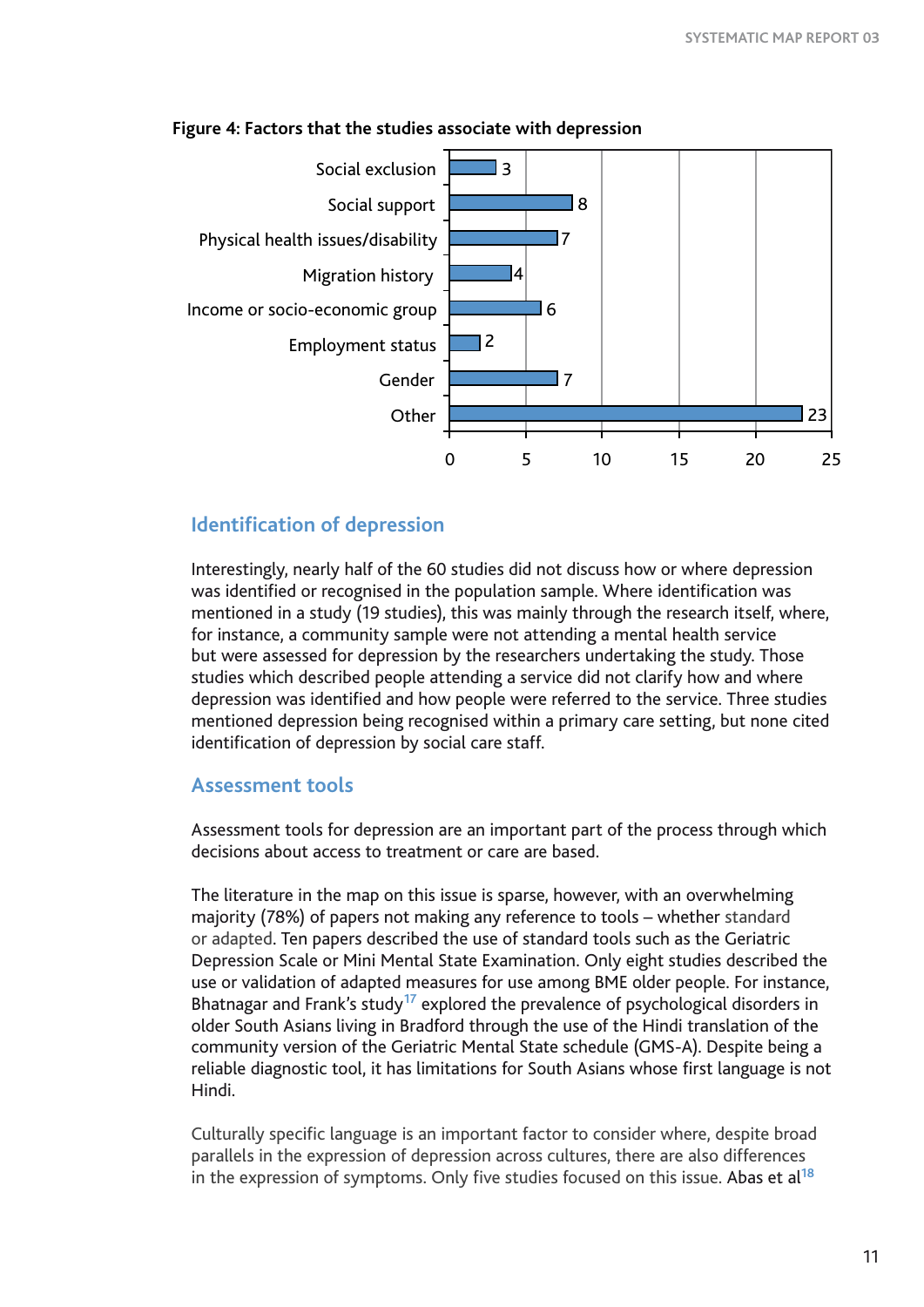described the development of a new culture-specific screen for emotional distress in the older Caribbean community. This was based on identifying over 100 culturally specific idioms for depression through various approaches including semi-structured interviews with 'non-psychiatrically trained carers' (such as practice nurses and church ministers) of older black Caribbeans and with older people identified by those workers as emotionally distressed. Initial validity testing showed the tool to perform quite well, but its wider application to older people from other Caribbean islands is questionable given that the terminology was based on that of Jamaican origin.

The map would suggest that there has been very little development of culturally appropriate diagnostic tools. This may partly explain why detection and treatment of depression amongst BME older people is still a challenge. Furthermore, it should be acknowledged that the successful use of such tools would depend on implementation by staff trained to 'translate' cultural concepts into diagnostic criteria.

### **Interventions**

Papers where interventions were mentioned in any context were coded into two areas: firstly, the type of service sector in terms of whether this was the responsibility of health or social care; and secondly, details of the specific type of service provided. A lack of clear reporting in papers meant that coding interventions was often difficult.





In terms of type of service sector mentioned in papers (see Figure 5), 30 studies did not feature any specific service. Significantly 16 papers of the remaining 30 papers described services that were provided entirely by the health sector; seven studies described services provided by the health sector with some social care input (such as community mental health teams) whilst most notably only one study mentioned an intervention that was provided entirely by the social care sector. This raises questions about the perception and function of social care in community-based mental health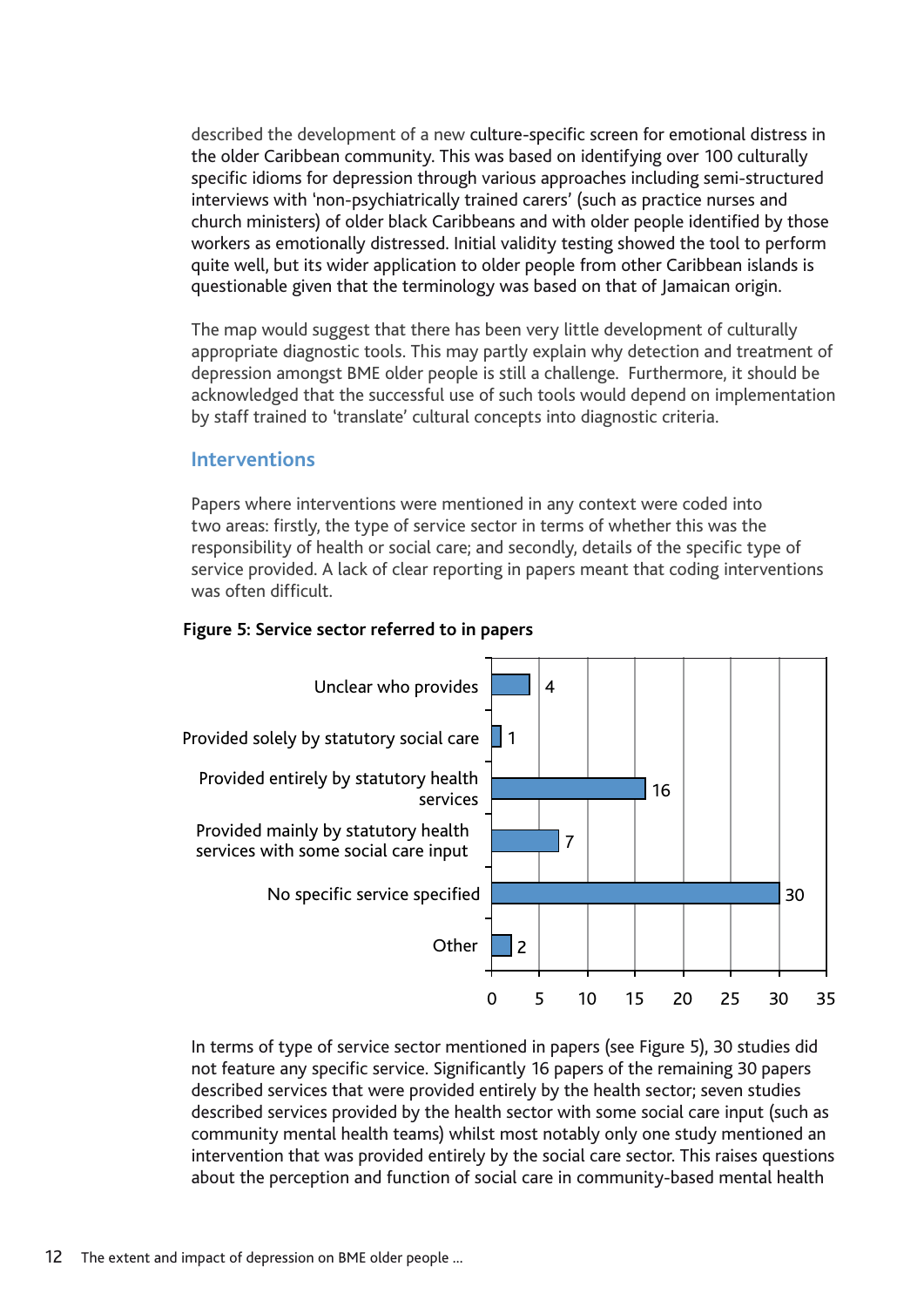services; and about the ability of social care providers to identify and manage depression. Six studies were coded as 'other' or 'unclear who provides' so it was difficult to determine whether the intervention was health or social care based.

There were no papers describing services delivered solely by, or in partnership with, the independent sector.



### **Figure 6: Type of service provision referred to in papers**

As regards the type of service provided (see figure above), the most frequently mentioned type of service provided was by a GP or other primary care service, referred to in 15 papers. Some of these papers were explorations of the incidence of depression in a primary care population, identifying ethnicity of service users, and none described the management of depression. Four papers referred to psychogeriatric services. The almost complete absence of descriptions of management of depression in this population by community mental health teams is notable: this was only mentioned in one paper. Similarly, psychological therapies have only been mentioned once and this may be because, despite being more popular with older people than among other treatments, they are often reserved for more complex mental health problems. Seven papers were coded under the 'other/more than one service' category as reporting was too vague to determine the nature of interventions.

### **Accessibility, acceptability and effectiveness issues**

Although the papers demonstrate some awareness of factors that hinder access to services for BME communities, this has not been reflected appropriately in the map literature. Both accessibility and acceptability issues were raised in only 18 of the 60 papers but not discussed in any explicit detail. Only three studies pointed out the presence or absence of prior contact with mental health services among BME older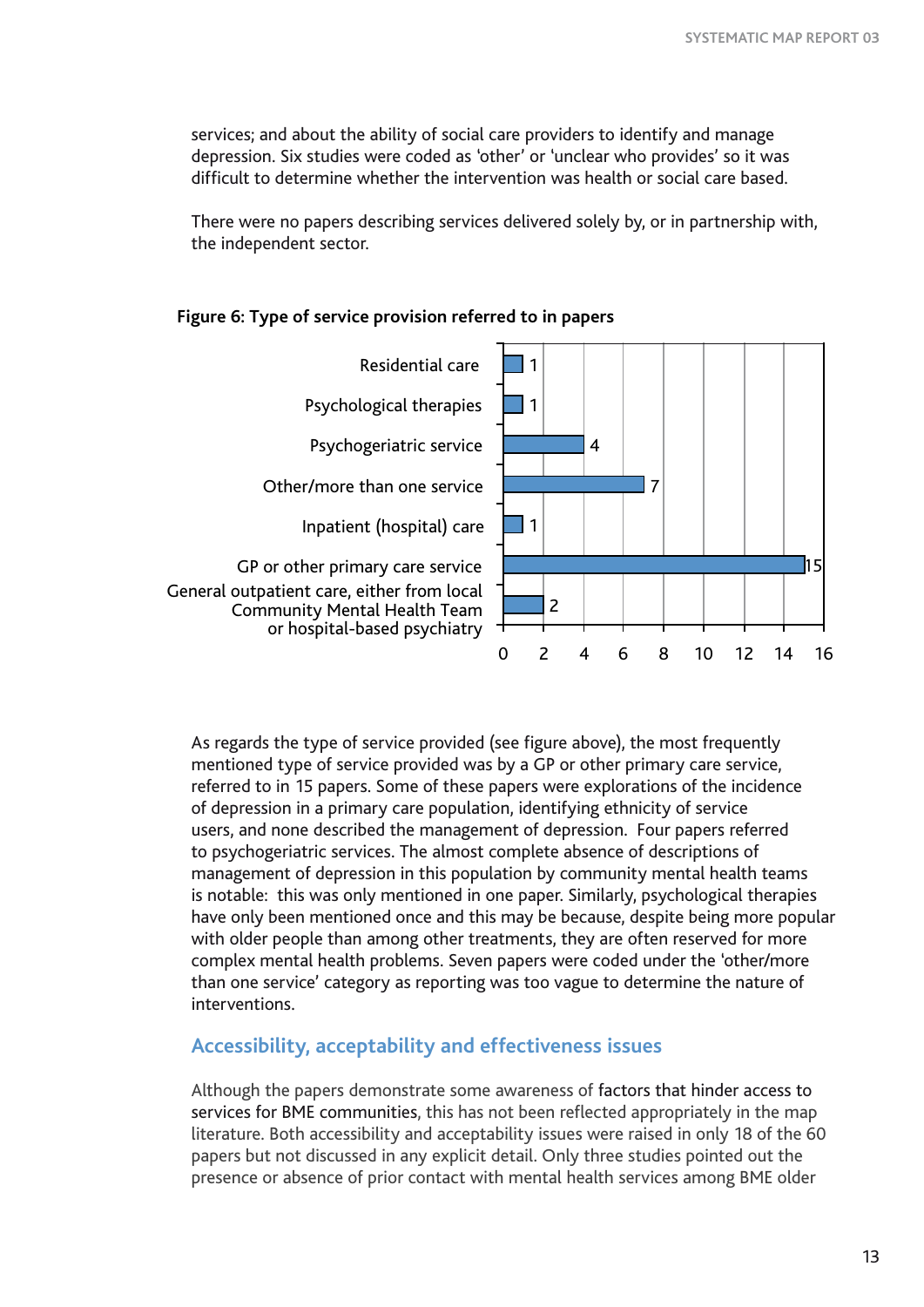people considered likely to be depressed because they subsequently committed suicide. Similarly, effectiveness of both general and specific services is mentioned superficially in four papers, but the map contained no effectiveness studies. Evaluations of services for BME older people with depression is an area where there appears to be a huge gap in the literature.

Only four studies identified culturally specific services for people with depression or other mental health problems. Five studies reported accommodating the different written or spoken language needs of BME older people. One paper mentioned a service which provided interpreters and three papers acknowledged speakers of first language among service providers.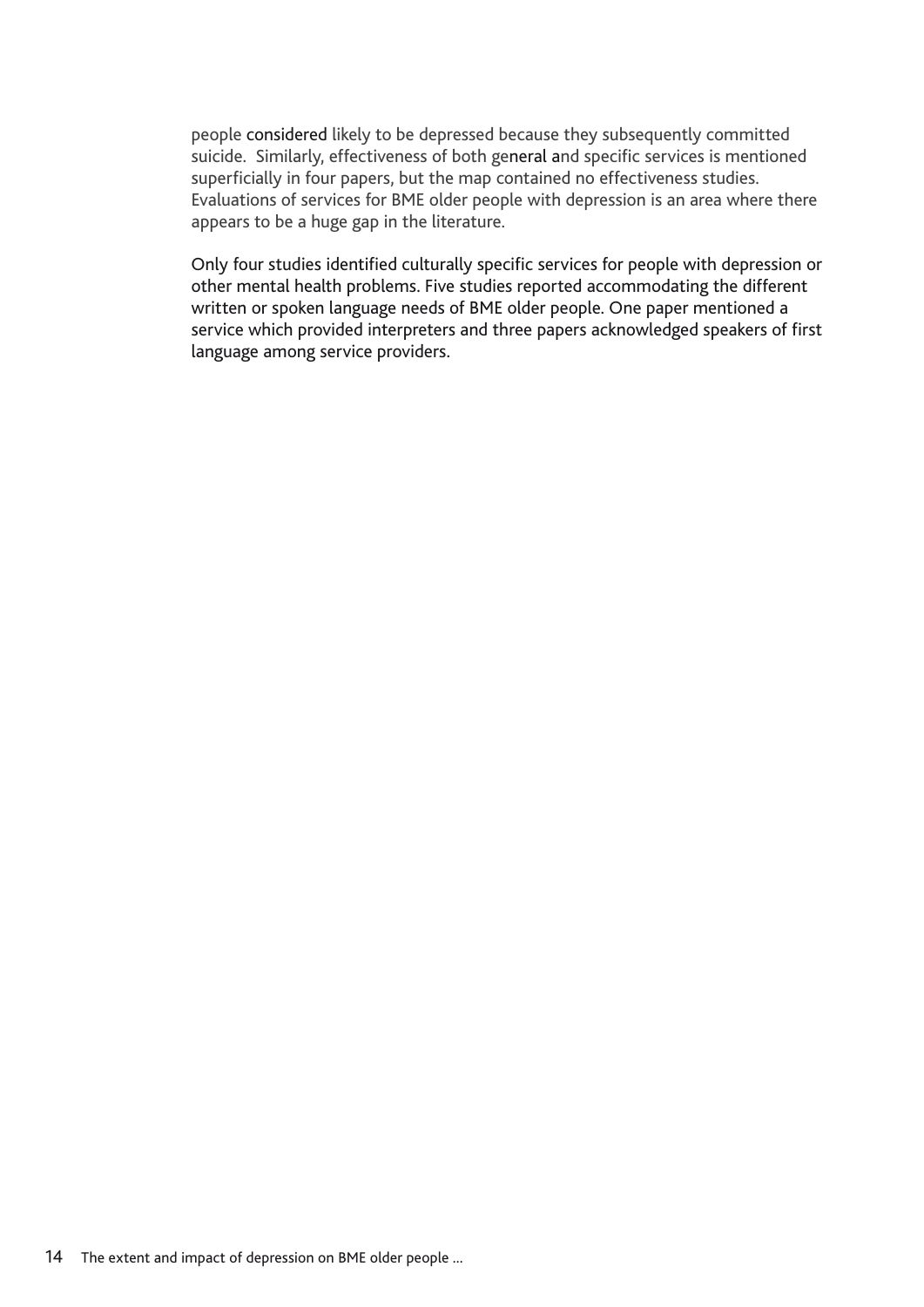# **Limitations**

- This project has mapped and categorised the research literature in the field. Full quality assurance of the literature (full assessment of methodological quality) and data extraction has not taken place because this is not part of systematic mapping methodology.
- The map is based on published research literature and therefore does not reflect practice that has not been evaluated and published. Gaps in the map may reflect a lack of evaluation, a real gap in practice provision, and/or specific gaps in the published evidence base.
- A decision was made to include only directly relevant descriptive or empirical studies that were UK based and published in English. General discussion papers, policy papers, commentaries, theoretical and conceptual papers were excluded from the map.
- Rigorous efforts were made to ensure a high standard of coding by employing two coders to code each study followed by quality assurance of a proportion of these studies. Despite this, users of the map should be aware that coding is open to individual interpretation due to the nature of the subject material.
- There were some limitations to coding the literature because of the reporting quality of the studies. Age, extent and factors associated with depression were not always clearly reported. Similarly, the service sector or type of service provided was not always clarified.
- Search terms were matched to available index terms in the databases. Terms in the databases are controlled and this limits the range of terms that can be used. Search strings for each database are thus unique.
- The search strings were designed to be comprehensive and sensitive. Sensitivity is ensured by using search terms that return resources related to the topic. This strategy was chosen over a specific search strategy that returns resources only if they are exactly on topic. Resources that were relevant but inappropriately indexed by the database providers may not have been returned by this search strategy.
- Books and policy papers were excluded from this map due to resource constraints in terms of coding.
- There were limitations in accessing grey literature. The British Library no longer updates SIGLE (System for Information on Grey Literature in Europe). Time and resources did not allow for a full search of the grey literature.
- The studies were limited to UK only and limited to English-only studies, and therefore do not represent an internationally comprehensive collection of literature on BME older people with depression.
- This map only included studies that were published in, or after, 1990.
- The map does not provide comprehensive coverage of the medical literature on detection. This is a result of the social care facet being appended to searches of medical databases. This was done to refine the search results so that only resources that have social care content were returned
- An attempt was made, through the coding tools, to organise studies according to various age bands. However, the reporting quality of studies did not allow for this and some papers merely reported the age range of the sample. Papers did not differentiate between frail elderly (85+) and younger age bands. Analysing data by age is therefore not possible. This is a limitation in the reporting of research identified rather than in the mapping process.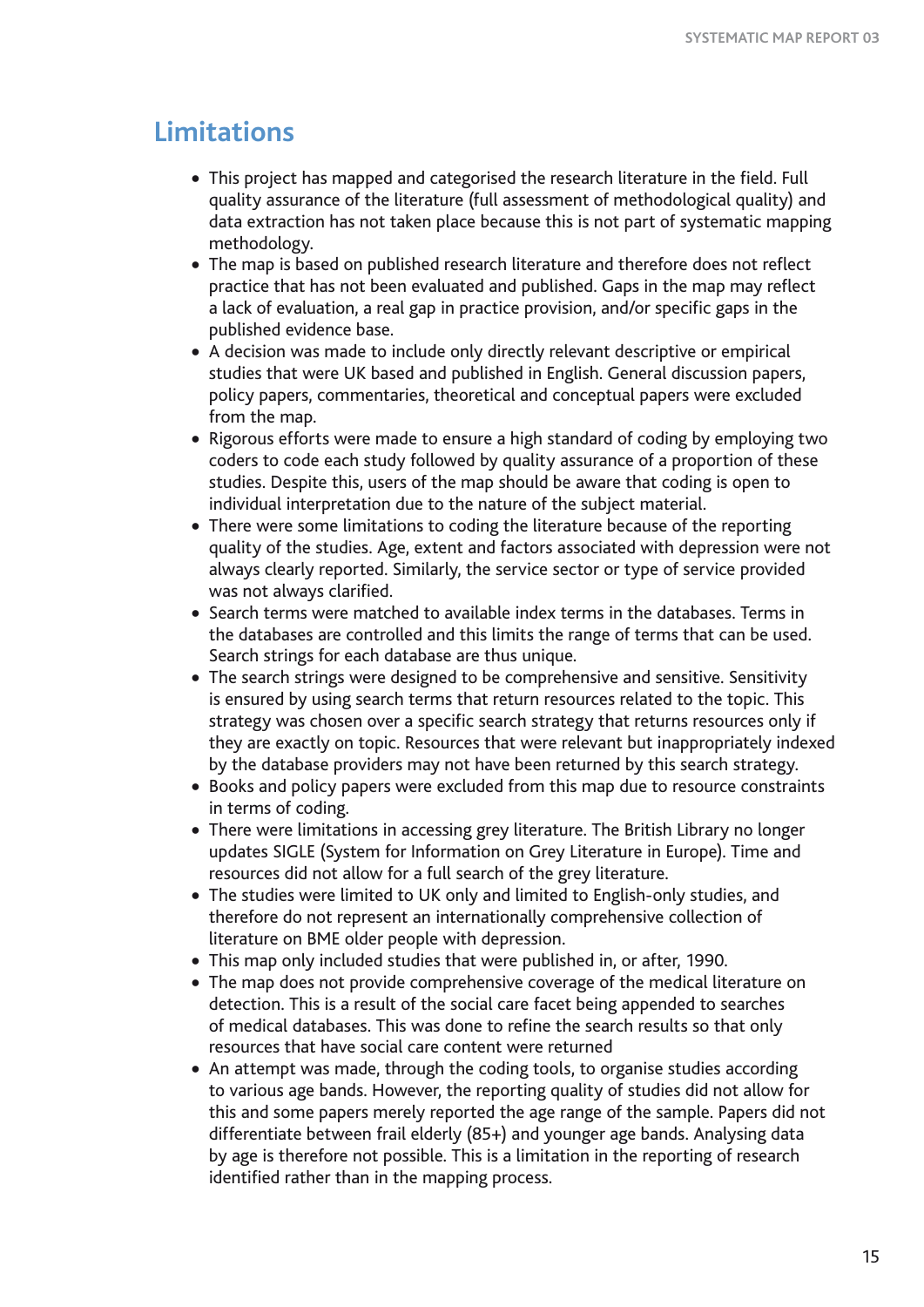# **Gaps in the reserch**

- The literature does not adequately describe the detection, prevalence and management of depression in black and minority ethnic older people in the UK.
- The most common ethnic groups described in the map are Indian, Bangladeshi, Pakistani and Caribbean but sample sizes are often small. These are usually comparison studies with no real in-depth analysis of the experience of any one particular group.
- The experience of Chinese and African (especially recently arrived such as Somali) communities have not been investigated extensively by the map studies.
- Generally there is poor reporting of important differences between ethnic groups, for example, South Asian people are commonly aggregated; and white indigenous populations are mentioned without any detail of the composition of this group.
- Much of the research is small scale and localised. Whilst broad conclusions can be drawn, it would not be appropriate to generalise (limited) findings to similar communities in other areas.
- Despite an attempt to identify literature concerning social care interventions and client groups, the map literature is dominated by papers deriving from medical literature, and from the medical model of depression.
- Published material on accessibility, acceptability and effectiveness of both health and social care provision is lacking and appear to be under-investigated in the body of research identified in this map.
- It has often been difficult to ascertain whether services are commissioned, funded, or organised from the health or social care sector as these details have been poorly reported.
- Where studies mention services, there is little detail on the referral system, access to and effectiveness of services.
- There is a complete lack of studies describing services that are culturally specific for BME older people.
- Effectiveness of general or specific services for BME older people has not been the subject of any thorough investigation in any of the studies in the map.
- There appears to be a general lack of robust UK evaluation of which generic, and which specifically targeted, services work best for older people with depression and other mental health needs.
- With the rise in the numbers of older people, research into economic outcomes and financial implications of social care services addressing depression in older people of different ethnic backgrounds is needed.
- More accurate information is needed on diagnosis and extent of depression, the use of culturally appropriate diagnostic tools, types and outcomes of treatment.
- Despite the fact that depression is common in care homes, hospitals and domiciliary settings, there is no evidence in the map of existing studies considering the identification, management and treatment of depression in these contexts.
- There appears to be very little research generated by service users in this area.
- The research has generally not accounted for the concerns of carers and families.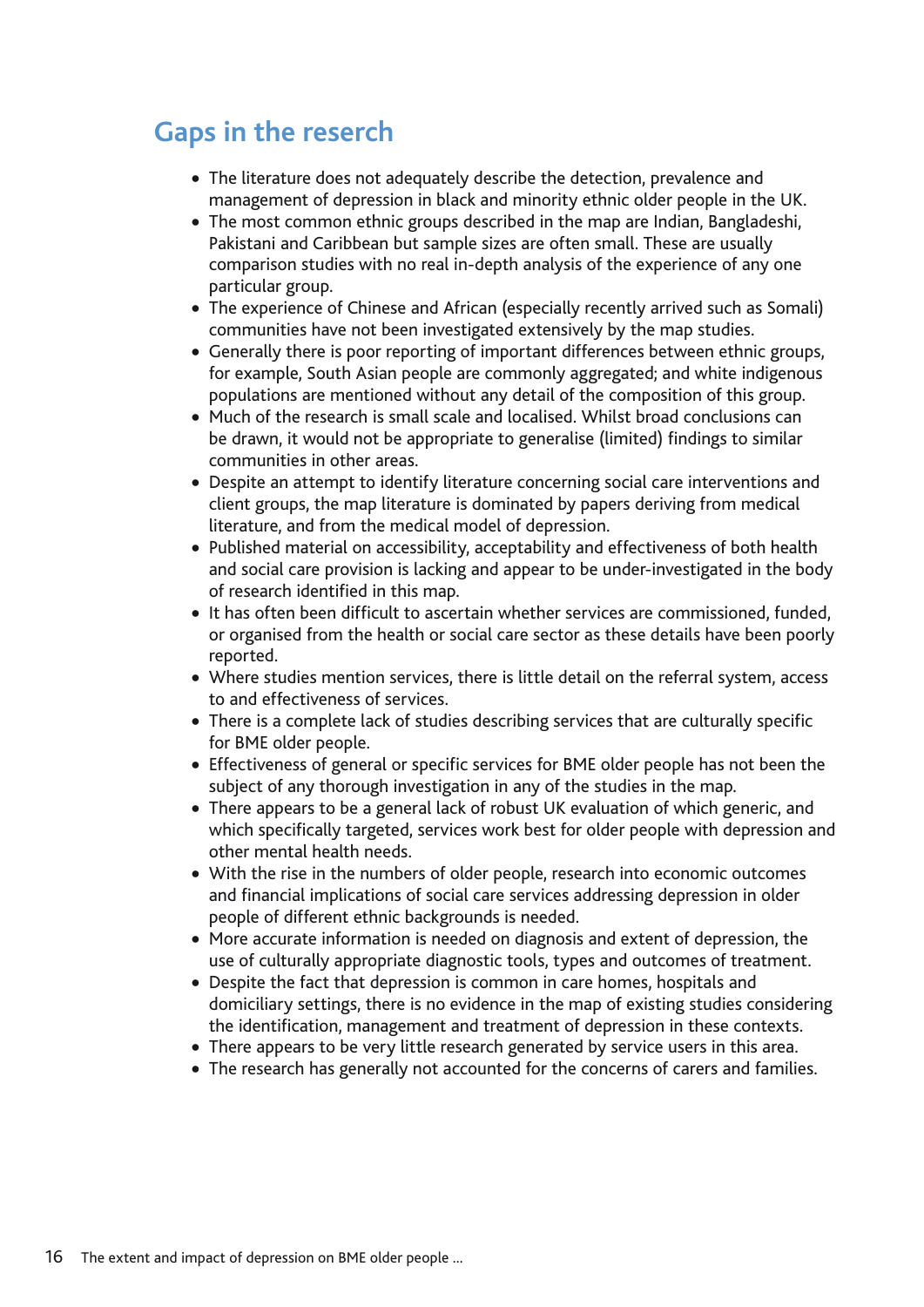# **Implications of the map**

- The map offers an overview of the research literature on the experience of depression in BME older communities living in the UK but highlights significant gaps.
- The map is biased towards a medical model of depression, raising questions about the perception and function of social care-led interventions in community-based mental health services.
- The map indicates that there may be important gaps in research on the access and use of social care services for BME older people with depression, carer and family outcomes, service user research, socio-economic and inequality issues, economic and financial outcomes and service provision in rural contexts.
- The description and evaluation of specifically social care interventions targeted at BME older people with depression is absent from the available literature. If this reflects a lack of social care provision to prevent and manage depression in all social care contexts, there are likely to be issues for commissioners to consider. It is unclear from the map whether availability, or perhaps the accessibility and acceptability, of such services is the major problem.
- Post-mapping work will focus on primary research because of the paucity of social care literature and the lack of literature concerning detection, prevalence and management of depression in BME older people.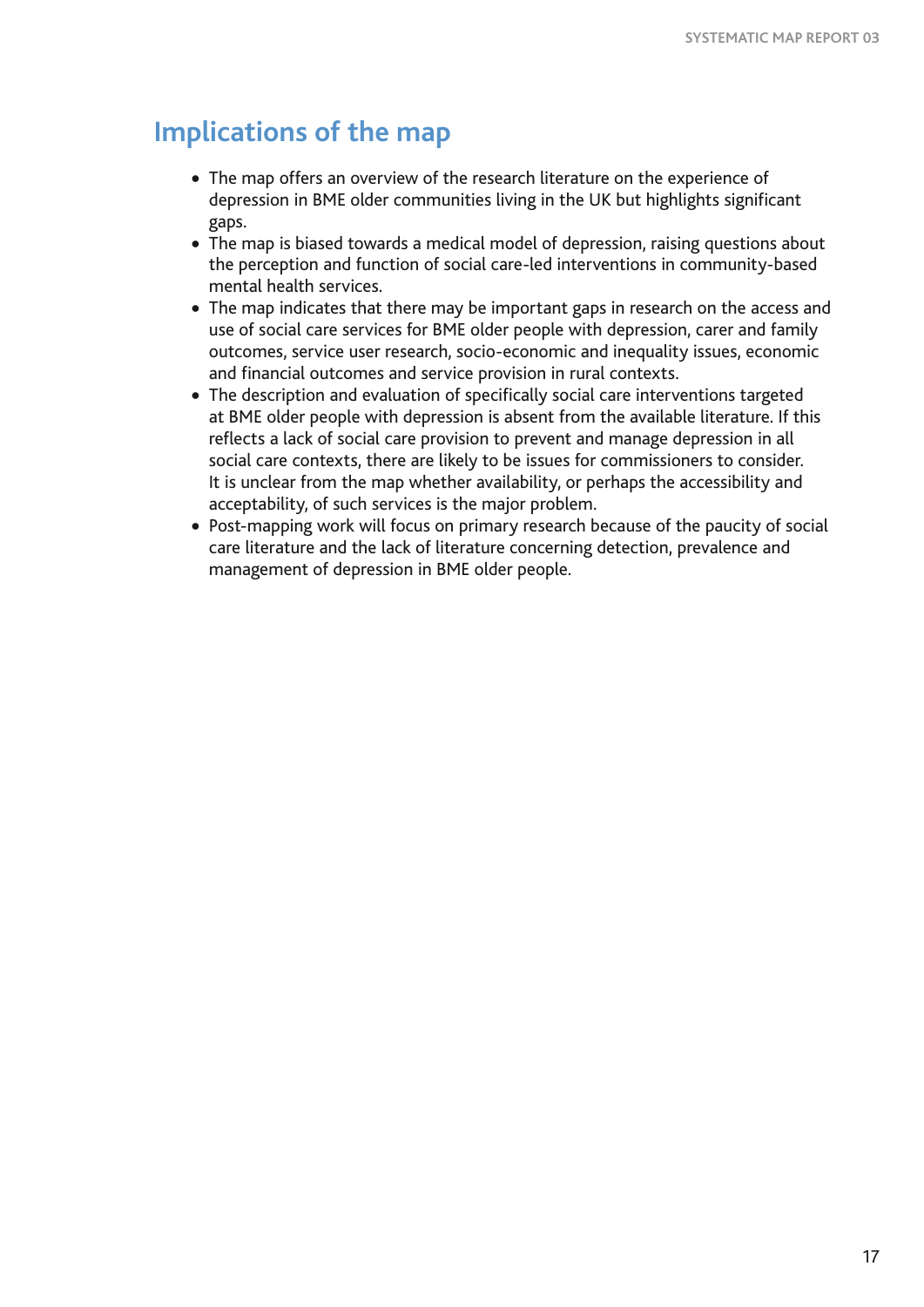# **What the map is being used for**

The limitations in the studies mean it is not feasible to undertake the literature review element of a SCIE Knowledge Review**.** The map has demonstrated the need for a practice survey: (a) because the literature is not a guide to effective service commissioning and practice; (b) because we suspect there are services within the (independent and statutory) social care sector that do address depression, and/or the enhancement of mental health and quality of life, for older people from BME communities.

The systematic map is available online as a searchable database of citations: http://eppi.ioe.ac.uk/webdatabases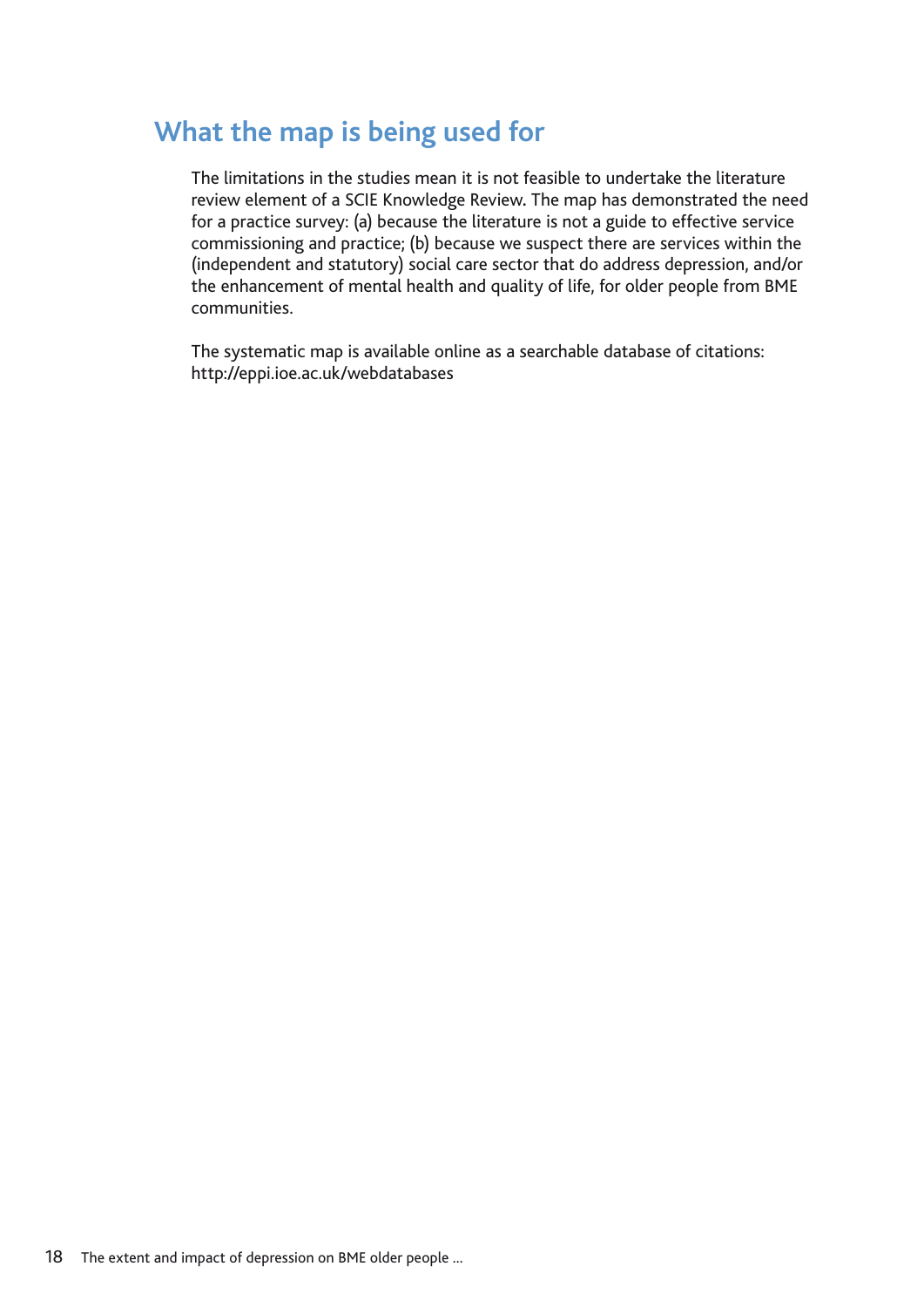# **References**

- <sup>1</sup> Age Concern (2006) *Promoting mental health and well-being in later life: A first report from the UK inquiry into mental health and well-being in later life*, London: Age Concern England and Mental Health Foundation.
- **<sup>2</sup>** Alexopoulos, G.S. (2005) 'Depression in the elderly', *Lancet*, vol 365, pp 1961–70.
- **<sup>3</sup>** Nicholls, A. (2006) *SCIE guide 3: Assessing the mental health needs of older people*, London: Social Care Institute for Excellence.
- **<sup>4</sup>** Scott, J. (2006) 'Editorial: depression should be managed like a chronic disease', *BMJ*, vol 332, pp 985–86 (http://bmj.bmjjournals.com/cgi/content/full/332/7548/985?ck=nck).
- **5** Godfrey, M. and Denby, T. (2004) *Depression and older people: Towards securing wellbeing in later life*, Bristol/London: The Policy Press/Help the Aged.
- **<sup>6</sup>** Age Concern (2007) *Improving services and support for older people with mental health problems*, London: Age Concern England/Mental Health Foundation.
- **<sup>7</sup>** Beekman, A., Geerlings, W., Deeg, D., Smit, J., Schoevers, R., De Beurs, E., Braam, A., Penninx, B. and Van Tilburg, W. (2002) 'The natural history of late-life depression: a 6-year prospective study in the community', *Archives of General Psychiatry*, vol 59, pp 605–11.
- **<sup>8</sup>** Age Concern (2007) *Improving services and support for older people with mental health problems*, London: Age Concern England/Mental Health Foundation.
- **<sup>9</sup>** Butt, J. and O'Neil, A. (2004) *Let's move on: Black and minority ethnic older people's views on research findings*, York: Joseph Rowntree Foundation.
- **<sup>10</sup>** Rait, G. and Burns, A. (1998) 'Screening for depression and cognitive impairment in older people from ethnic minorities', *Age and Ageing*, vol 27, pp 271–5.
- **<sup>11</sup>** Coren, E., Kavanagh, J., Bates, S. and Homewood, J. (2006) 'Improving systematic reviews in social welfare – the benefits of collaboration', Poster for the 5th Annual Campbell Colloquium, Los Angeles, USA.
- **<sup>12</sup>**Secretaries of State for Health, Social Security, Wales and Scotland (1989) *Caring for People: Community Care in the Next Decade and Beyond*, Cm 849, London: HMSO.
- **<sup>13</sup>** Bates, S., Brown, W., Coren, E., Dixon, L., Homewood, J., and Kavanagh, J. (2006) *SCIE social care keywording strategy*, Cm 849, London: Social Care Institute for Excellence.
- **<sup>14</sup>** Sharif, N., Brown, W., Rutter, D., Coren, E., Manthorpe, J., Moriarty, J. and Stevens, M., (2008) *Black and minority ethnic older people with depression in the United Kingdom: Topic specific keywording tool*, London: Social Care Institute for Excellence.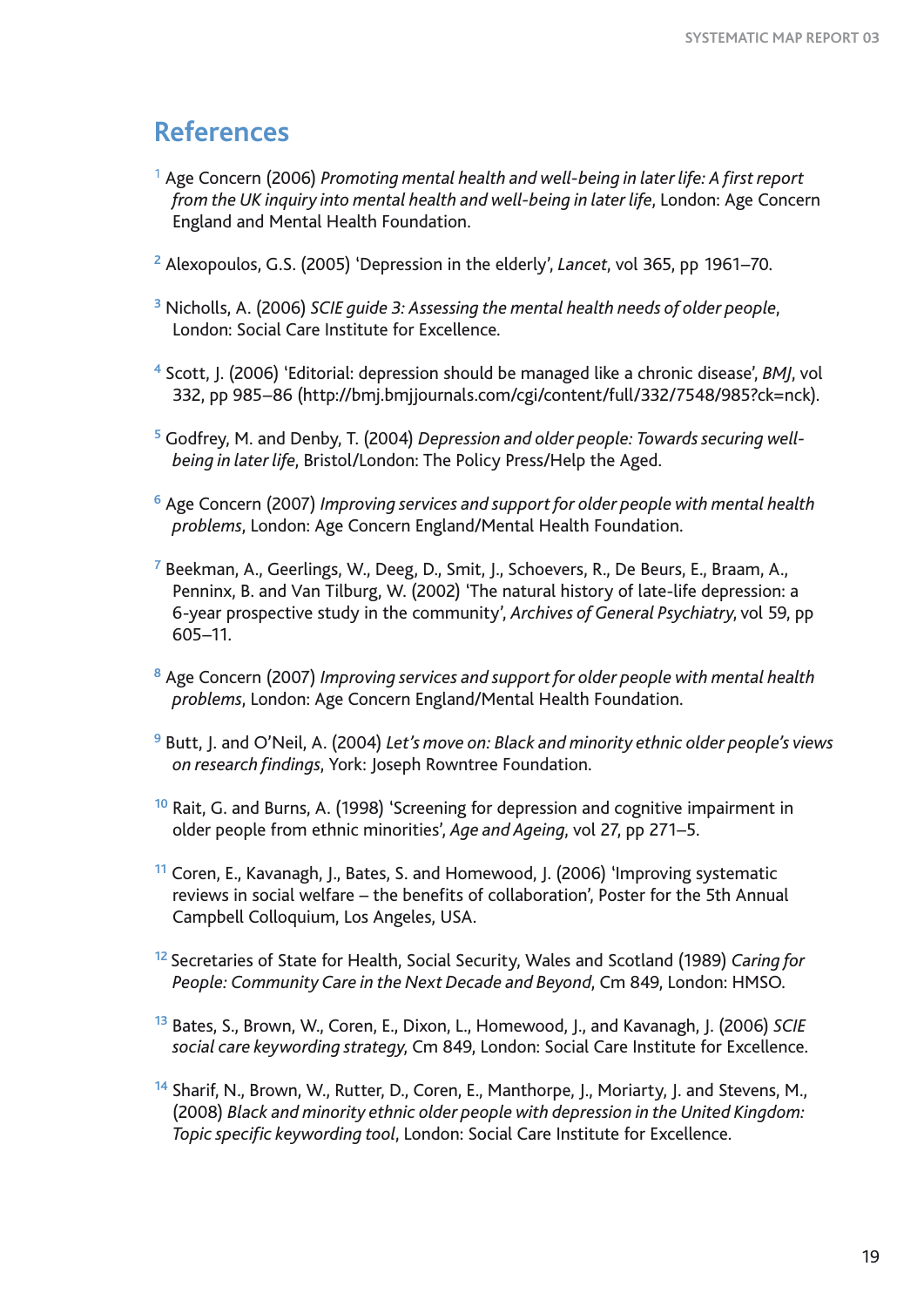**<sup>15</sup>**Coren, E. (2007) Quality of reporting tool, London: Social Care Institute for Excellence.

- **<sup>16</sup>** EPPI-Centre (2004) *Structure for a review report*, London: EPPI-Centre, Social Science Research Unit, Institute of Education, University of London.
- **17** Bhatnagar, K. and Frank, J. (1997) 'Psychiatric disorders in elderly from the Indian subcontinent living in Bradford', *International Journal of Geriatric Psychiatry*, vol 12, pp 907–12.
- **<sup>18</sup>** Abas, M., Phillips, C., Richards, M., Carter, J. and Levy R. (1996) 'Initial development of a new culture-specific screen for emotional distress in older Caribbean people', *International Journal of Geriatric Psychiatry*, vol 11, pp 1097–103.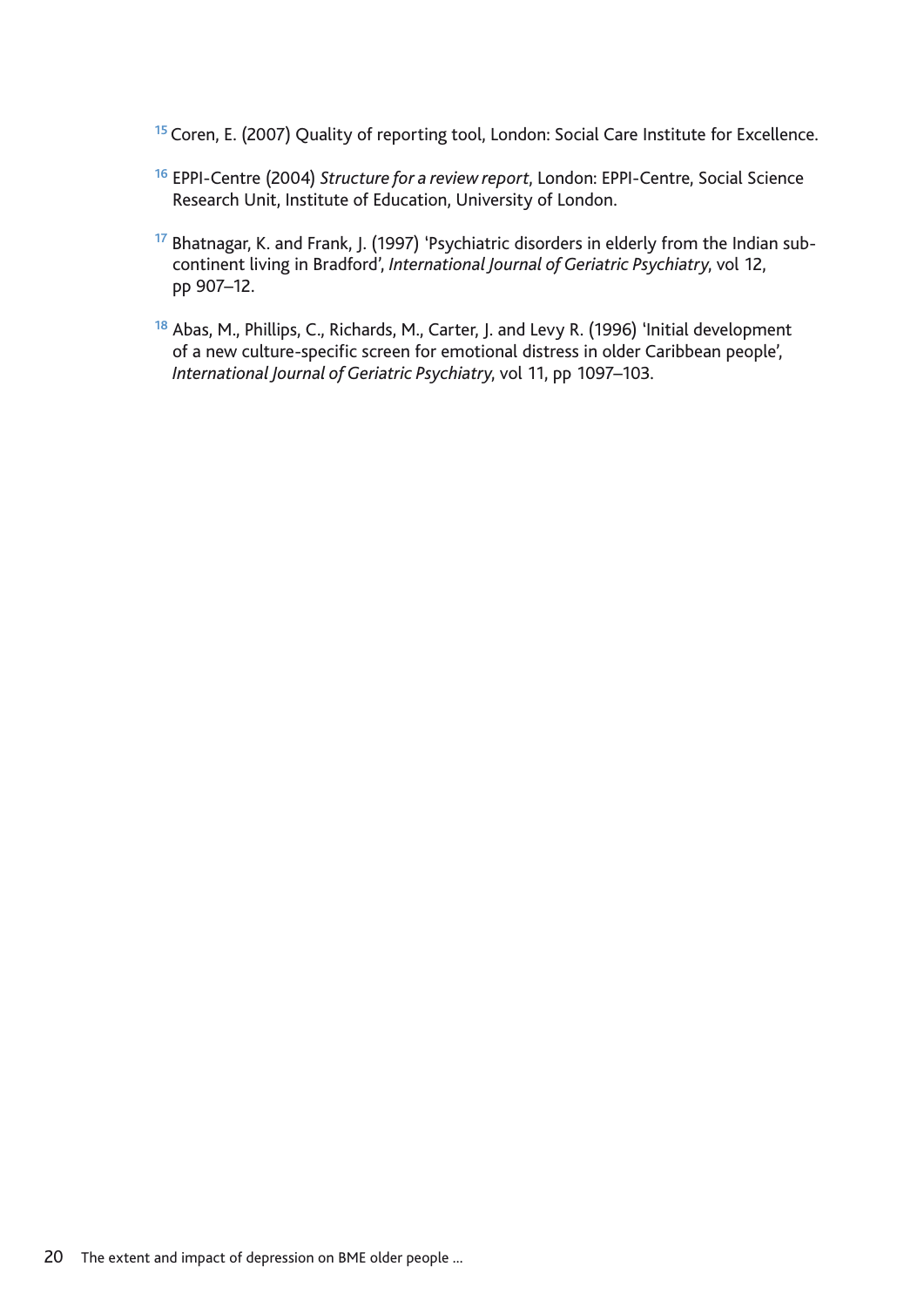# **Appendix 1: Definitions of key map terms**

Below are the broad definitions arising in consultation with the Social Care Workforce Research Unit and experts in the field. The key terms are: 'depression', 'black and minority ethnic', 'older people' and 'social care'.

### **Depression**

Depression is a term used in lay and clinical contexts. It is a mental health condition and the key features include symptoms of low mood, low energy, loss of appetite, sleep disturbance, poor concentration, impaired memory and irritability, all occurring most of the time for longer than two weeks**.** Major depression involves feelings of hopelessness and helplessness, and in its severest form leads to suicidal thoughts or actions.

In the search terms used to compile the map, synonyms for depression included mood or affective disorders as well asfactors associated with suicide (attempts or actual). Alternative terms included: anxiety; clinical depression; depressive state; depression and psychosis; suicide; mental health later life/old age. Any studies about dual diagnosis were included in the map, but studies not about perceived (diagnosed and undiagnosed) depression were excluded. For the full list of search terms used see Appendix 3.

### **Black and minority ethnic**

Black and minority ethnic (BME) includes UK residents whose family origins are in Africa, Asia and the Caribbean, those who are Irish born, Jewish, Gypsy or Traveller, and other minority ethnic groups who are White. It also includes asylum seekers and refugees, people of mixed ethnicity, and those not born in the UK who because of their race share similar experiences of discrimination and disadvantage when using services and trying to access support.

Search terms used in the map included: ethnic minority; minority ethnic; ethnicity; ethnic groups; BME; BAME; black community; race; mixed race peoples; refugees; ethnic diversity; antiracism; immigrants; biraciality; multiculturalism; and immigrants. For the full list of terms see Appendix 3.

# **Older people**

It is difficult to agree on a threshold for old age. Definitions and understandings vary according to different social and cultural contexts. The usage of the term 'older people' is not adequately defined within the social care , whilst prevalent medical definitions of older age are usually 65+, 75+ or 85+. Older people are defined in the map as people aged 50 and over. It is recognised that many people aged 50 and over may not want to identify with the term 'older people', but this broad definition takes into consideration the key phases of the life course including transitions in patterns of employment and caring, and the onset of health problems or social care needs associated with older age. It reflects the stated belief of many people from BME communities that older age, which does not necessarily have the negative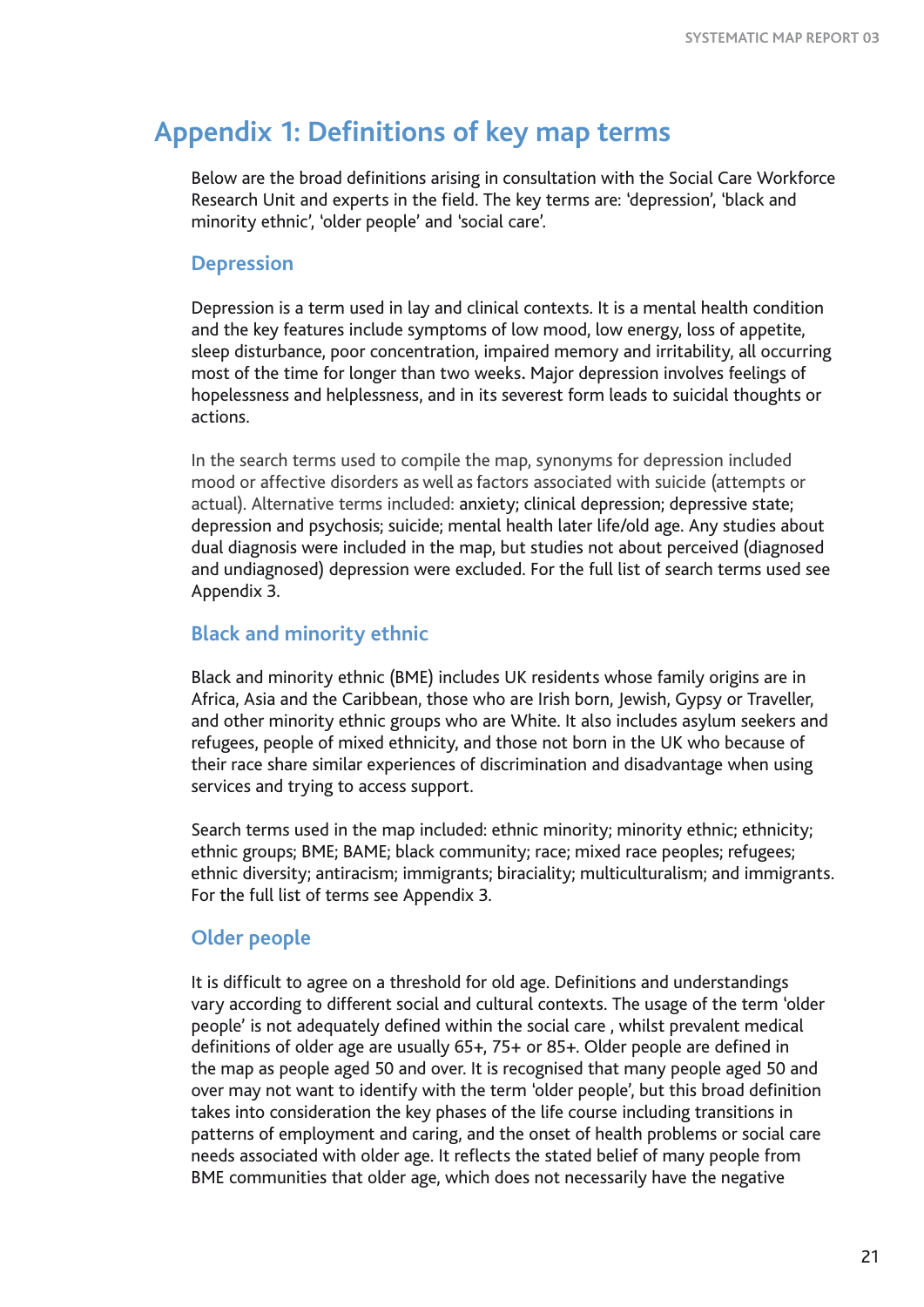connotations it has in some Western cultures, is applied at a different stage than it may be to white majority people.

Examples of map search terms included: elderly; pensioners; old age; aged; ageing; end of life; seniors; retirement; and middle age. For the full list of terms see Appendix 3.

### **Social care**

Social care includes provision of services and support, provided directly by councils with social services responsibilities (local authorities) or commissioned on their behalf from the independent sector or jointly funded with the NHS. Social care includes services and support, some of which may be culturally or religiously specific services for BME people. Examples of social care services for older people include care homes, day care and personal care for older people at home. Publicly funded social care is based on assessment and it is means-tested.

More specifically for the purpose of this map, social care provision has been defined as psychosocial interventions that are funded or staffed, at least in part, by local authorities, although much social care is also arranged and paid for by individuals themselves.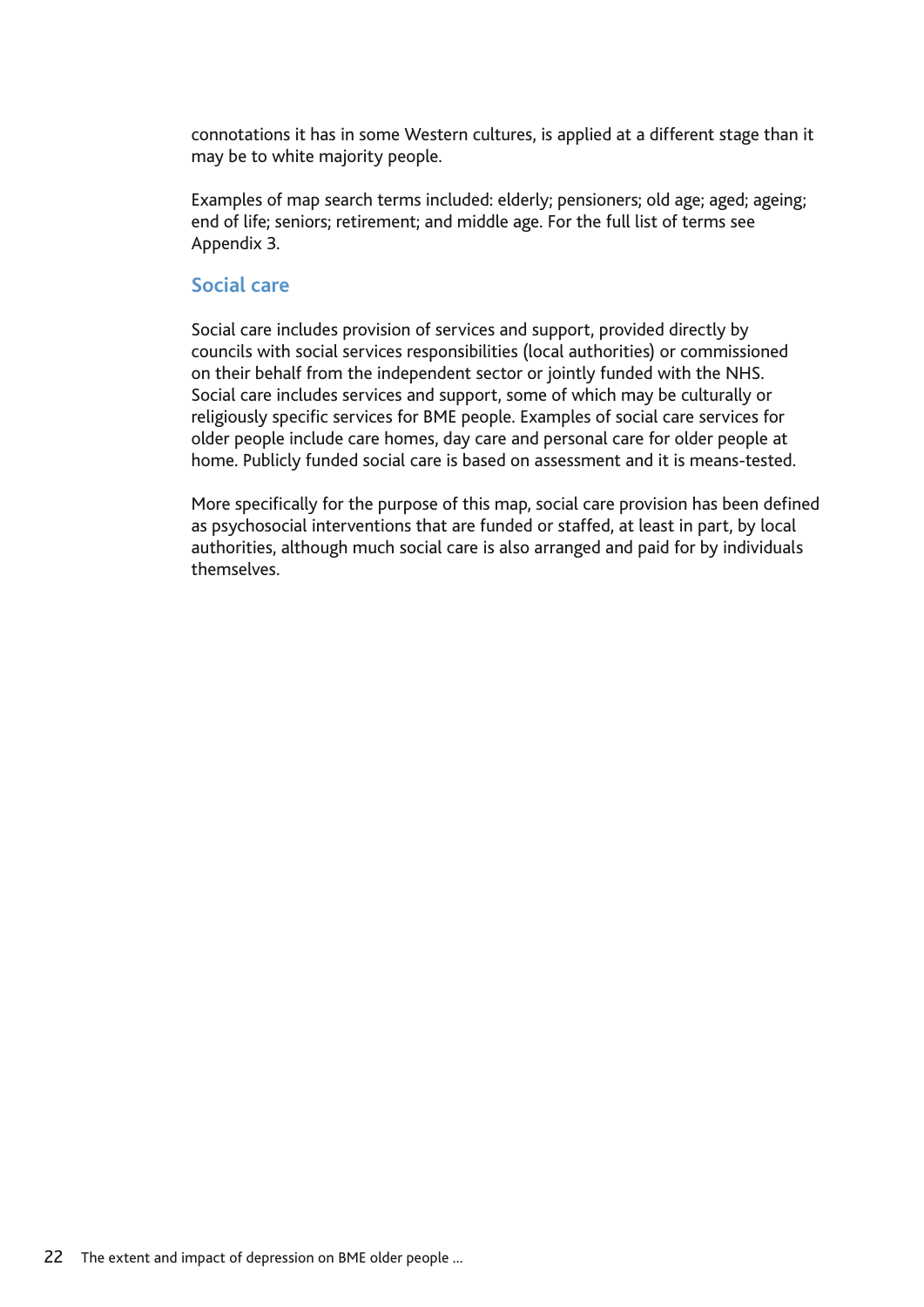# **Appendix 2: Inclusion/exclusion criteria**

Relevant studies were defined according to the following criteria, using relevant parts of the PICOS structure (participants, interventions, comparisons, outcomes, study type).

- L: Location Exclude if no UK sample (can be collaboration/comparison)
- T: Study design Exclude if theoretical, conceptual or think pieces (include personal accounts from BME people with depression)
- E: Population Exclude if participants are not BME population (at least one case in sample must be)
- D: Depression Exclude if not about (perceived diagnosed and undiagnosed) depression (include dual diagnosis)
- P: Population Exclude if sample is child or young adult-based
- Y: Date Exclude if published before 1990
- Q: Query
- I: Include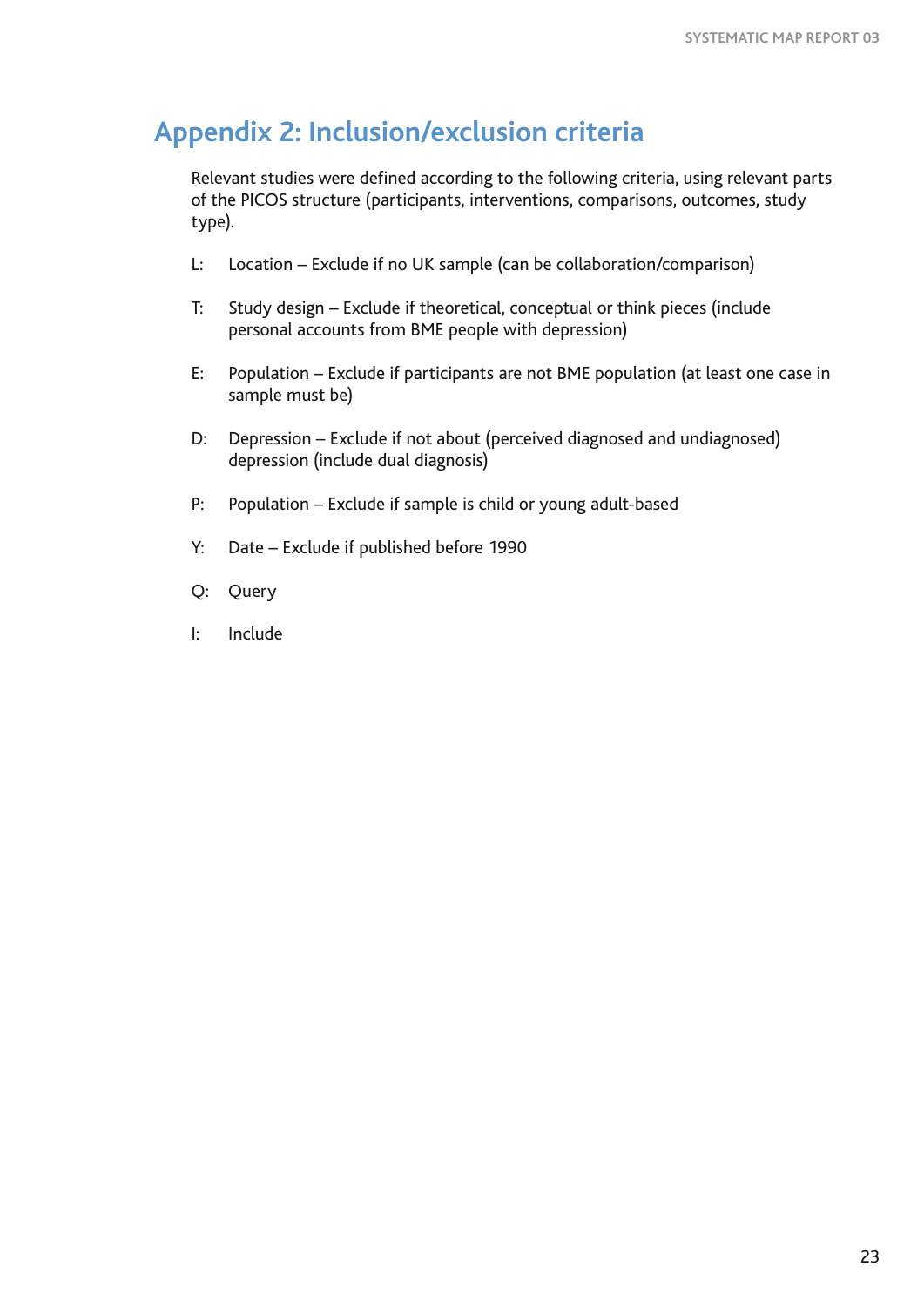# **Appendix 3: Search strategy**

### **Bibliographic databases**

### **General facets**

Black and Minority Ethnic people Older People Depression Social Care (for non-social care databases)

= (Black and Minority Ethnic people) AND (Older People) AND (Depression)

Where the database was primarily health focused (such as Medline and EMBASE) an additional social care facet was added to make the results more focused and manageable.

= (Black and Minority Ethnic people) AND (Older People) AND (Depression) AND (Social Care)

Where databases allowed, search was restricted to date of publication 1990–2007 and English language only.

### **1. AgeInfo**

| AgeInfo, CPA                                                                                                                                                                                                                                               |
|------------------------------------------------------------------------------------------------------------------------------------------------------------------------------------------------------------------------------------------------------------|
| Date search conducted: 08/02/07                                                                                                                                                                                                                            |
| Date limits set on search: 1990 - 2007                                                                                                                                                                                                                     |
| Language limit set on search - N/A                                                                                                                                                                                                                         |
| Notes: Free text and index terms were used. Date limit was applied at end of<br>combined search. Only a limited combined search could be run due to technical<br>difficulties with this database.<br>No age facet included for this age specific database. |

#### **BME facet**

"SOCIAL GROUPS@"/"SOCIAL CHARACTERISTICS [ELDERLY]@"/"SEMITIC PEOPLE@"/ "RACISM@"/

 $= 7.312$ 

### **Depression facet**

"NEUROSES@"/"APATHY@"/"SUICIDE@"/"PSYCHOLOGY [RETIREMENT]@"/ "PSYCHOTIC DEPRESSION@"/"ANXIETY@"/"DEPRESSION@"/

 $= 2.396$ 

### **Free text supplement to depression facet**

DEPRESSION/DEPRESSION-26/DEPRESSION-ASSOCIATED/DEPRESSION-EVOKING/ DEPRESSION-HEALTH/DEPRESSION-IN-DEMENTIA/DEPRESSION-RELATED/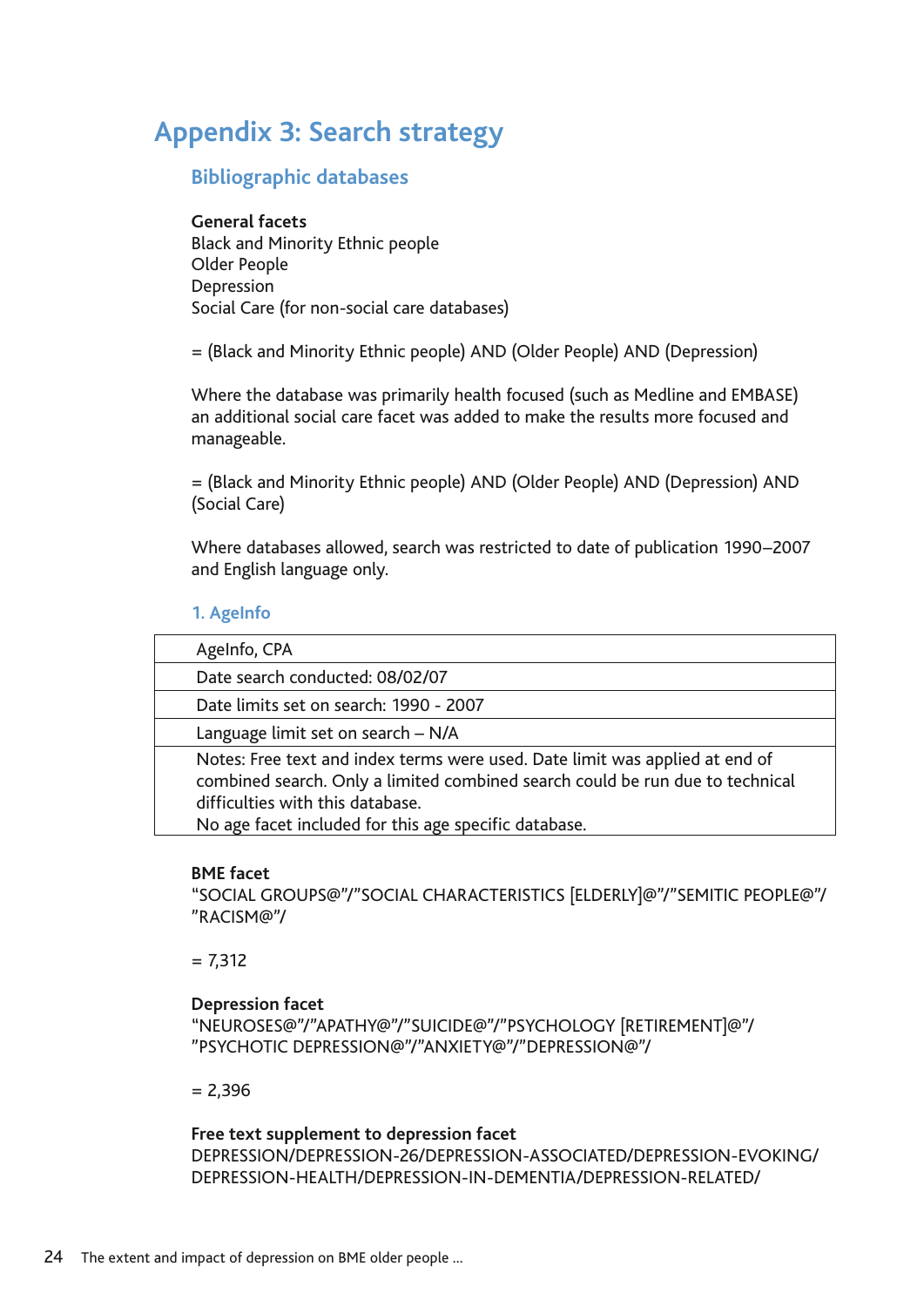DEPRESSIONS/DEPRESSIVE/DEPRESSIVES/DEPRESS/DEPRESSANT/DEPRESSED/ DEPRESSING/

 $= 2.013$ 

# **Combined keyword and free text search**

(FREE TEXT **or** depression facet) **and** BME facet

{[(DEPRESSION/DEPRESSION-26/DEPRESSION-ASSOCIATED/DEPRESSION-EVOKING/ DEPRESSION-HEALTH/DEPRESSION-IN-DEMENTIA/DEPRESSION-RELATED/ DEPRESSIONS/DEPRESSIVE/DEPRESSIVES/DEPRESS/DEPRESSANT/DEPRESSED/ DEPRESSING) **OR** ("NEUROSES@"/"APATHY@"/"SUICIDE@"/"PSYCHOLOGY [RETIREMENT]@"/"PSYCHOTIC DEPRESSION@"/"ANXIETY@"/"DEPRESSION@"/)] **AND** ("SOCIAL GROUPS@"/"SOCIAL CHARACTERISTICS [ELDERLY]@"/"SEMITIC PEOPLE@"/"RACISM@"/)}

AND (1990 ~ 2007)

 $= 439 (08/02/07 - final)$ 

### **2. PsycINFO**

| PsycInfo, Ovid                              |  |
|---------------------------------------------|--|
| Date search conducted: 08/02/2007           |  |
| Date limits set on search: 1990 - 2007      |  |
| Language limit set on search: none          |  |
| Notes: Free text and index terms were used. |  |

#### **BME facet**

(exp \*Ethnic Identity/ or exp \*"Racial and Ethnic Groups"/ or ethnic.mp. or (racial and ethnic groups).mp. [mp=title, abstract, heading word, table of contents, key concepts] or (black and minority).mp. [mp=title, abstract, heading word, table of contents, key concepts] or exp \*Blacks/ or (racial and ethnic differences).mp. [mp=title, abstract, heading word, table of contents, key concepts] or exp \*"Racial and Ethnic Differences"/ or exp \*"Racial and Ethnic Attitudes"/ or exp \*"Racial and Ethnic Relations"/ or exp \*African Cultural Groups/ or exp \*Arabs/ or exp \*Asians/ or exp \*Gypsies/ or travellers.mp. or exp \*Cross Cultural Communication/ or exp \*Cross Cultural Differences/ or exp \*Cross Cultural Psychology/ or exp \*Cross Cultural Treatment/ or exp \*Cultural Sensitivity/ or exp \*"Culture (Anthropological)"/ or exp \*Culture Bound Syndromes/ or exp \*Ethnic Values/ or exp \*Ethnology/ or exp \*Minority Groups/ or exp \*Multiculturalism/ or exp \*"Race (Anthropological)"/ or exp \*Religious Groups/ or exp \*Sociocultural Factors/ or exp \*Tribes/ or exp \*Social Groups/ or exp \*Jews/ or exp \*"Race and Ethnic Discrimination"/ or exp \*Chinese Cultural Groups/ or exp \*Japanese Cultural Groups/ or exp \*Korean Cultural Groups/ or exp \*South Asian Cultural Groups/ or exp \*Southeast Asian Cultural Groups/ or exp \*Vietnamese Cultural Groups/ or exp \*Acculturation/ or exp \*Bilingualism/ or exp \*Cross Cultural Counseling/ or exp \*Transcultural Psychiatry/ or exp \*Cultural Deprivation/ or exp \*Culture Change/ or exp \*Ethnography/ or exp \*Regional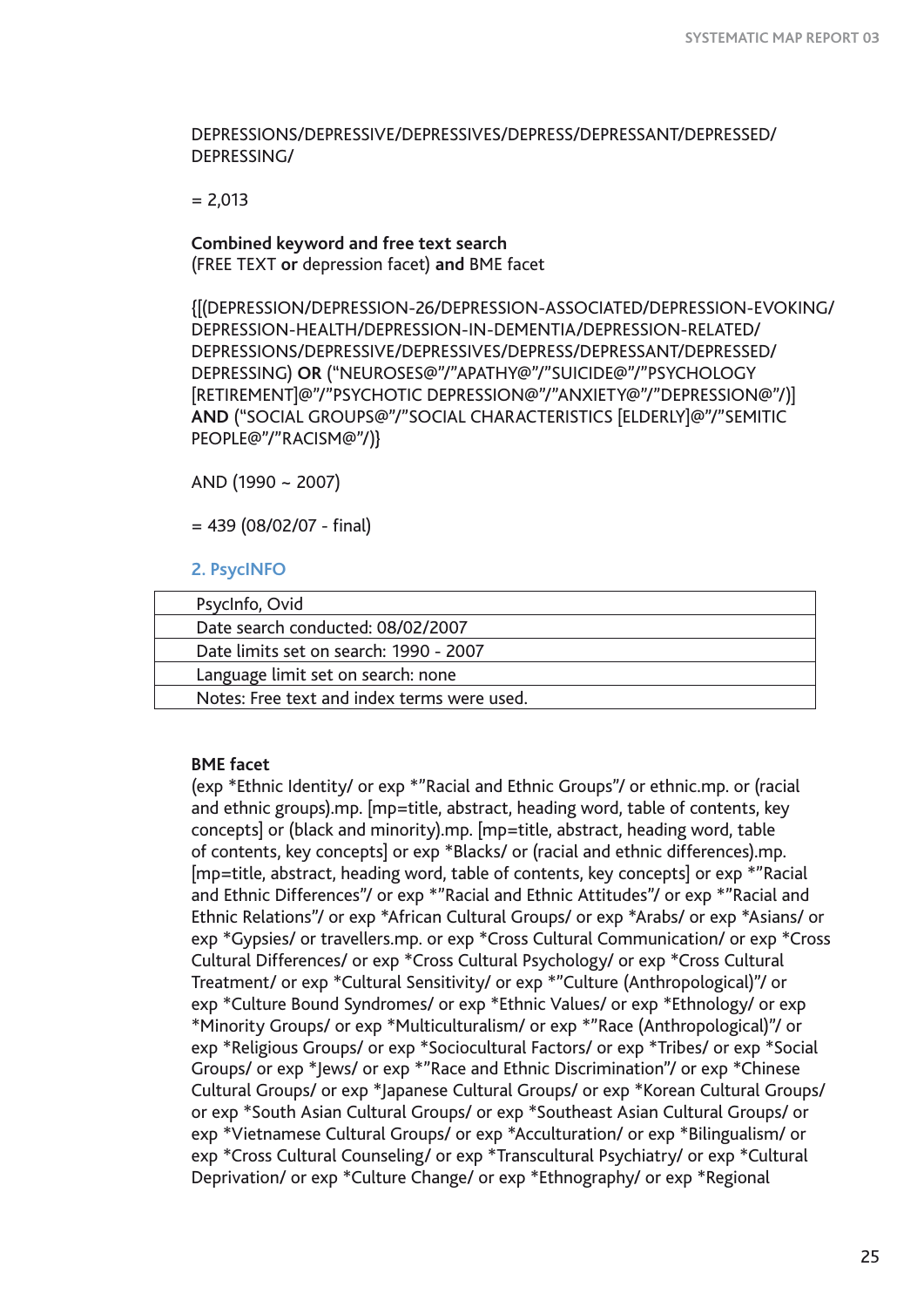Differences/ or exp \*AntiSemitism/ or exp \*Ethnocentrism/ or exp \*Racism/ or exp \*Stereotyped Attitudes/ or exp \*Immigration/ or exp \*Refugees/ or exp \*Human Migration/ or exp \*Foreign Nationals/ or eastern european.mp. or asylum seekers.mp. or exp \*Religion/ or exp \*Prejudice/ or east african.mp. or exp \*Judaism/ or kurds.mp. or somalis.mp. or ethnic minority.mp. or minority ethnic.mp. or (black and minority ethnic).mp. [mp=title, abstract, heading word, table of contents, key concepts] or BME.mp. or BAME.mp. or exp \*Interracial Offspring/ or non-white.mp. or irish.mp.)

 $= 148804$ 

### **Depression facet**

(exp \*Major Depression/ or exp \*Treatment Resistant Depression/ or exp \*Climacteric Depression/ or exp \*Recurrent Depression/ or exp \*Zungs Self Rating Depression Scale/ or exp \*Beck Depression Inventory/ or exp \*Reactive Depression/ or exp \*Atypical Depression/ or exp \*"Depression (Emotion)"/ or exp \*Anaclitic Depression/ or exp \*Spreading Depression/ or exp \*Endogenous Depression/ or exp \*Anxiety/ or exp \*Death Anxiety/ or exp \*Social Anxiety/ or exp \*Generalized Anxiety Disorder/ or exp \*Anxiety Management/ or exp \*Taylor Manifest Anxiety Scale/ or exp \*Anxiety Disorders/ or exp \*State Trait Anxiety Inventory/ or clinical depression.mp. or exp \*Tricyclic Antidepressant Drugs/ or exp \*Antidepressant Drugs/ or (depression and psychosis).mp. [mp=title, abstract, heading word, table of contents, key concepts] or exp \*Suicide Prevention/ or exp \*Suicide Prevention Centers/ or exp \*Attempted Suicide/ or exp \*Assisted Suicide/ or exp \*Suicide/ or mental health later life.mp. or mental health old age.mp. or later life mental health.mp. or old age mental health. mp. or exp \*Apathy/ or exp \*Hopelessness/ or exp \*Sadness/ or exp \*Pessimism/)

 $= 146 910$ 

### **Age facet**

(exp \*Aging/ or exp \*Age Differences/ or exp \*Physiological Aging/ or exp \*"Aged (Attitudes Toward)"/ or exp \*"Aging (Attitudes Toward)"/ or exp \*Geriatrics/ or exp \*Geriatric Psychotherapy/ or exp \*Geriatric Patients/ or exp \*Geriatric Psychiatry/ or exp \*Geropsychology/ or exp \*Alzheimers Disease/ or exp \*Senile Dementia/ or exp \*Dementia/ or exp \*Gerontology/ or exp \*Nursing Homes/ or old\$ people.mp. or old\$ person\$.mp. or exp \*Elder Care/ or exp \*Elder Abuse/ or elder\$.mp. or exp \*Retirement Communities/ or exp \*Retirement/ or pensioner\$.mp. or old\$ age.mp. or old\$ adult\$.mp. or late\$ life.mp. or end of life.mp. or seniors.mp. or senior citizen\$. mp. or old\$ generation.mp. or advanced adult\$.mp. or late adult\$.mp. or getting old\$.mp. or exp Psychodiagnosis/ or geriatric depression scale.mp. or philadelphia geriatric morale scale.mp. or Cornell scale for depression in dementia.mp. or geriatric depression score.mp.)

 $= 125082$ 

### **Combined search**

(exp \*Ethnic Identity/ or exp \*"Racial and Ethnic Groups"/ or ethnic.mp. or (racial and ethnic groups).mp. [mp=title, abstract, heading word, table of contents, key concepts] or (black and minority).mp. [mp=title, abstract, heading word, table of contents, key concepts] or exp \*Blacks/ or (racial and ethnic differences).mp.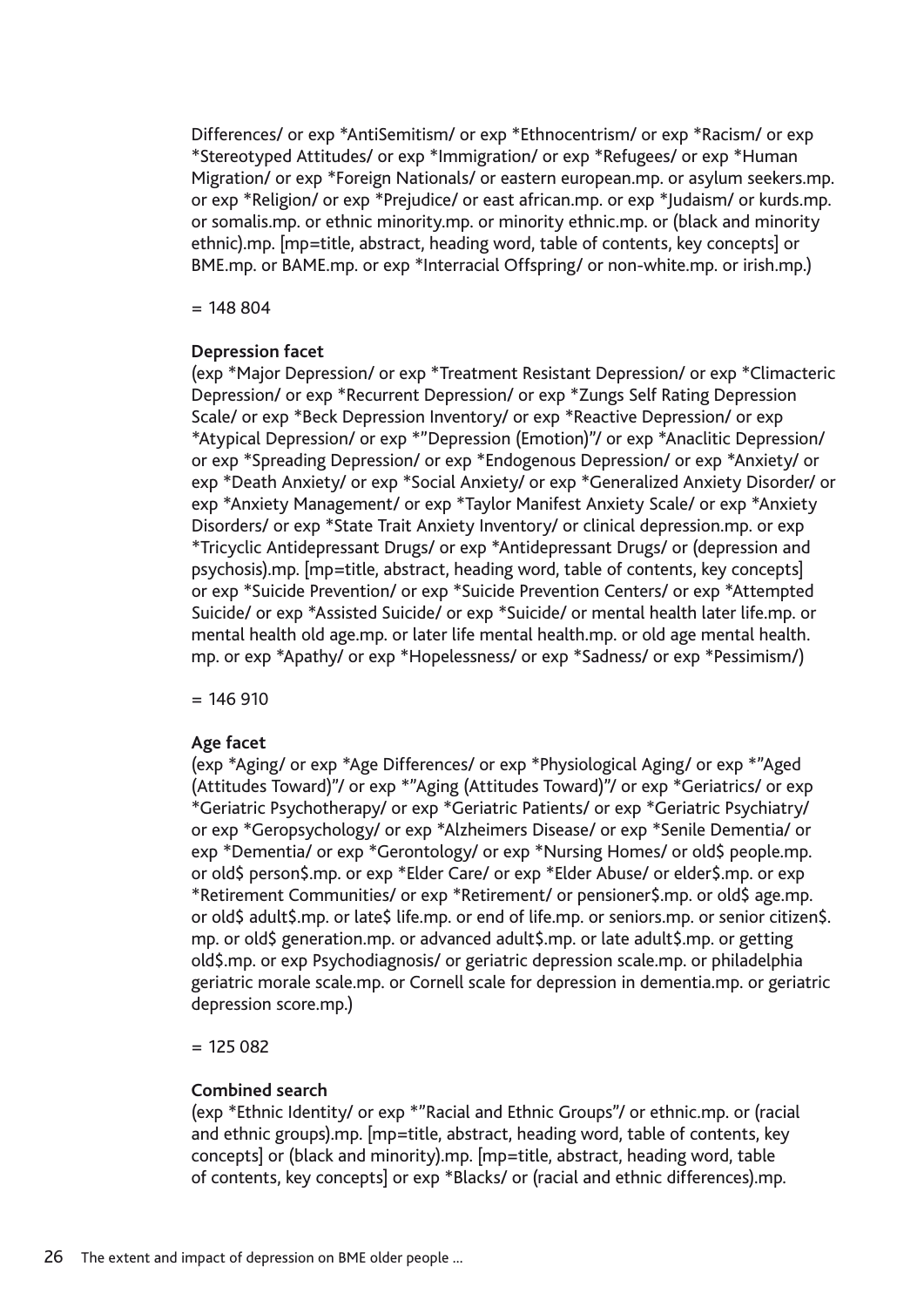[mp=title, abstract, heading word, table of contents, key concepts] or exp \*"Racial and Ethnic Differences"/ or exp \*"Racial and Ethnic Attitudes"/ or exp \*"Racial and Ethnic Relations"/ or exp \*African Cultural Groups/ or exp \*Arabs/ or exp \*Asians/ or exp \*Gypsies/ or travellers.mp. or exp \*Cross Cultural Communication/ or exp \*Cross Cultural Differences/ or exp \*Cross Cultural Psychology/ or exp \*Cross Cultural Treatment/ or exp \*Cultural Sensitivity/ or exp \*"Culture (Anthropological)"/ or exp \*Culture Bound Syndromes/ or exp \*Ethnic Values/ or exp \*Ethnology/ or exp \*Minority Groups/ or exp \*Multiculturalism/ or exp \*"Race (Anthropological)"/ or exp \*Religious Groups/ or exp \*Sociocultural Factors/ or exp \*Tribes/ or exp \*Social Groups/ or exp \*Jews/ or exp \*"Race and Ethnic Discrimination"/ or exp \*Chinese Cultural Groups/ or exp \*Japanese Cultural Groups/ or exp \*Korean Cultural Groups/ or exp \*South Asian Cultural Groups/ or exp \*Southeast Asian Cultural Groups/ or exp \*Vietnamese Cultural Groups/ or exp \*Acculturation/ or exp \*Bilingualism/ or exp \*Cross Cultural Counseling/ or exp \*Transcultural Psychiatry/ or exp \*Cultural Deprivation/ or exp \*Culture Change/ or exp \*Ethnography/ or exp \*Regional Differences/ or exp \*AntiSemitism/ or exp \*Ethnocentrism/ or exp \*Racism/ or exp \*Stereotyped Attitudes/ or exp \*Immigration/ or exp \*Refugees/ or exp \*Human Migration/ or exp \*Foreign Nationals/ or eastern european.mp. or asylum seekers.mp. or exp \*Religion/ or exp \*Prejudice/ or east african.mp. or exp \*Judaism/ or kurds.mp. or somalis.mp. or ethnic minority.mp. or minority ethnic.mp. or (black and minority ethnic).mp. [mp=title, abstract, heading word, table of contents, key concepts] or BME.mp. or BAME.mp. or exp \*Interracial Offspring/ or non-white.mp. or irish. mp.) **AND** (exp \*Major Depression/ or exp \*Treatment Resistant Depression/ or exp \*Climacteric Depression/ or exp \*Recurrent Depression/ or exp \*Zungs Self Rating Depression Scale/ or exp \*Beck Depression Inventory/ or exp \*Reactive Depression/ or exp \*Atypical Depression/ or exp \*"Depression (Emotion)"/ or exp \*Anaclitic Depression/ or exp \*Spreading Depression/ or exp \*Endogenous Depression/ or exp \*Anxiety/ or exp \*Death Anxiety/ or exp \*Social Anxiety/ or exp \*Generalized Anxiety Disorder/ or exp \*Anxiety Management/ or exp \*Taylor Manifest Anxiety Scale/ or exp \*Anxiety Disorders/ or exp \*State Trait Anxiety Inventory/ or clinical depression.mp. or exp \*Tricyclic Antidepressant Drugs/ or exp \*Antidepressant Drugs/ or (depression and psychosis).mp. [mp=title, abstract, heading word, table of contents, key concepts] or exp \*Suicide Prevention/ or exp \*Suicide Prevention Centers/ or exp \*Attempted Suicide/ or exp \*Assisted Suicide/ or exp \*Suicide/ or mental health later life.mp. or mental health old age.mp. or later life mental health.mp. or old age mental health.mp. or exp \*Apathy/ or exp \*Hopelessness/ or exp \*Sadness/ or exp \*Pessimism/ or exp Psychodiagnosis/ or geriatric depression scale.mp. or philadelphia geriatric morale scale.mp. or Cornell scale for depression in dementia.mp. or geriatric depression score.mp) **AND** (exp \*Aging/ or exp \*Age Differences/ or exp \*Physiological Aging/ or exp \*"Aged (Attitudes Toward)"/ or exp \*"Aging (Attitudes Toward)"/ or exp \*Geriatrics/ or exp \*Geriatric Psychotherapy/ or exp \*Geriatric Patients/ or exp \*Geriatric Psychiatry/ or exp \*Geropsychology/ or exp \*Alzheimers Disease/ or exp \*Senile Dementia/ or exp \*Dementia/ or exp \*Gerontology/ or exp \*Nursing Homes/ or old\$ people.mp. or old\$ person\$. mp. or exp \*Elder Care/ or exp \*Elder Abuse/ or elder\$.mp. or exp \*Retirement Communities/ or exp \*Retirement/ or pensioner\$.mp. or old\$ age.mp. or old\$ adult\$. mp. or late\$ life.mp. or end of life.mp. or seniors.mp. or senior citizen\$.mp. or old\$ generation.mp. or advanced adult\$.mp. or late adult\$.mp. or getting old\$.mp.)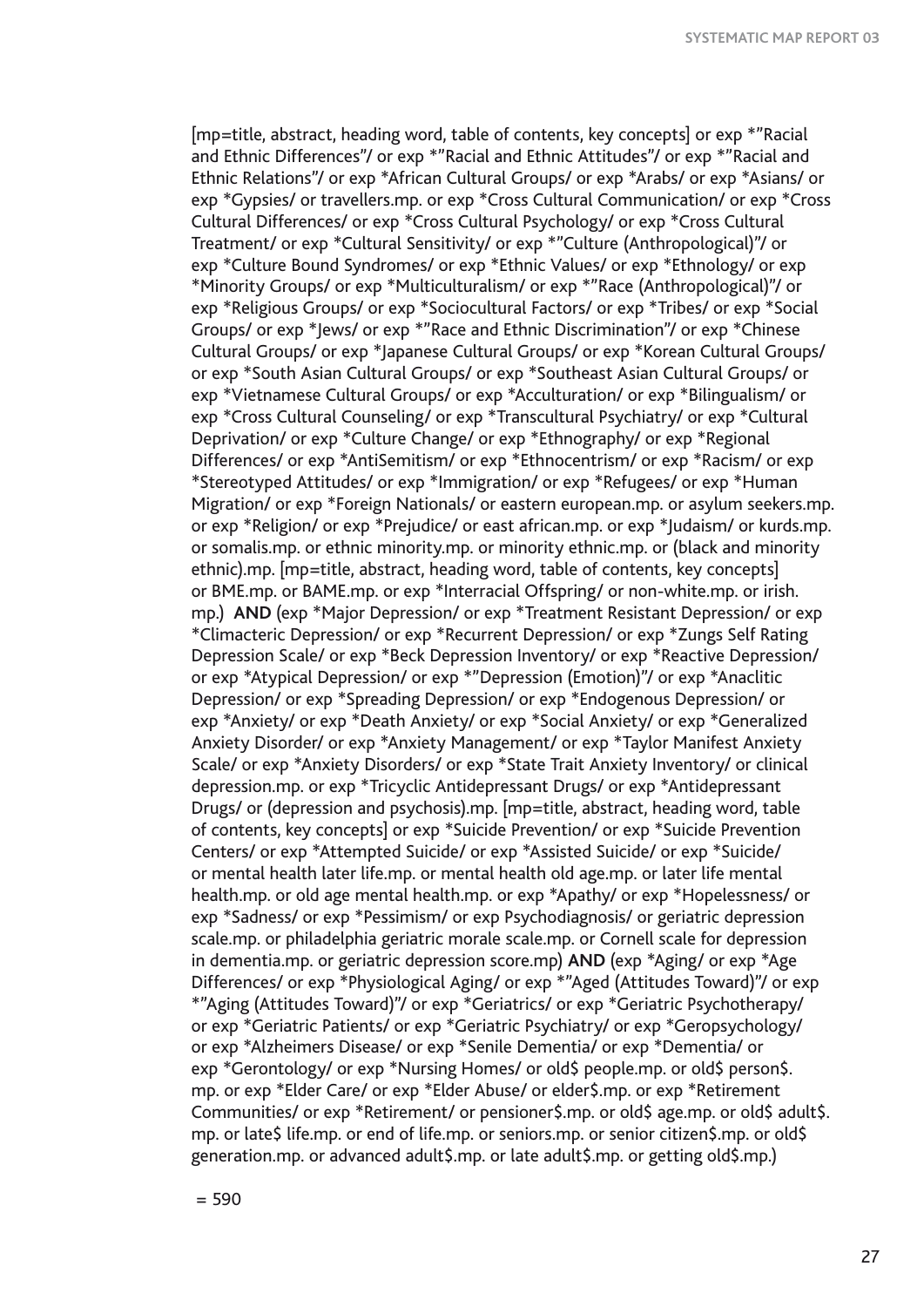Limit to yr="1990 - 2007"

 $= 494 (08/02/07)$ 

#### **3. Medline**

| Medline, Ovid, 1950 to Week 2, February 2007                                   |
|--------------------------------------------------------------------------------|
| Date search conducted: 08/02/2007                                              |
| Date limits set on search: 1990 - 2007                                         |
| Language limit set on search: none                                             |
| Notes: Free text and index terms were used. To focus the results this database |
| was searched using an added social care facet, please see below.               |

### **1. BME facet**

(exp \*Ethnic Groups/ or (racial and ethnic group\$).mp. [mp=title, original title, abstract, name of substance word, subject heading word] or ethnic\$.mp. or (black and minority).mp. [mp=title, original title, abstract, name of substance word, subject heading word] or exp \*African Continental Ancestry Group/ or blacks.mp. or exp \*Continental Population Groups/ or exp \*European Continental Ancestry Group/ or (racial and ethnic difference\$).mp. [mp=title, original title, abstract, name of substance word, subject heading word] or (racial and ethnic attitude\$).mp. [mp=title, original title, abstract, name of substance word, subject heading word] or (racial and ethnic relation\$).mp. [mp=title, original title, abstract, name of substance word, subject heading word] or african cultural group\$.mp. or exp \*Cross-Cultural Comparison/ or exp \*Arabs/ or exp \*Asian Continental Ancestry Group/ or asians. mp. or exp \*Gypsies/ or travellers.mp. or exp \*Cultural Diversity/ or cross cultural communication.mp. or cross cultural difference\$.mp. or cross cultural treatment.mp. or cultural sensitivity.mp. or culture bound syndromes.mp. or ethnic values.mp. or exp \*Ethnology/ or exp \*Minority Groups/ or religious group\$.mp. or sociocultural factors.mp. or exp \*"Emigration and Immigration"/ or exp \*Jews/ or (rac\$ and ethnic discrimination).mp. [mp=title, original title, abstract, name of substance word, subject heading word] or japanese.mp. or chinese.mp. or korean.mp. or south asian. mp. or southeast asian.mp. or vietnamese.mp. or indian.mp. or Bangladeshi.mp. or exp \*Acculturation/ or exp \*Multilingualism/ or cross cultural counselling.mp. or exp \*Transcultural Nursing/ or exp \*Cultural Deprivation/ or exp \*Anthropology, Cultural/ or exp \*Cultural Characteristics/ or ethnography.mp. or exp \*Prejudice/ or exp \*Stereotyping/ or ethnocentrism.mp. or exp \*Refugees/ or foreign national\$. mp. or eastern european\$.mp. or exp \*"Transients and Migrants"/ or asylum seeker\$. mp. or exp \*Religion/ or east african.mp. or exp \*Judaism/ or kurds.mp. or somalis. mp. or ethnic minority.mp. or minority ethnic.mp. or (black and minority ethnic).mp. [mp=title, original title, abstract, name of substance word, subject heading word] or BME.mp. or BAME.mp. or exp \*Race Relations/ or interracial.mp. or non-white.mp. or irish.mp.)

 $= 303,954$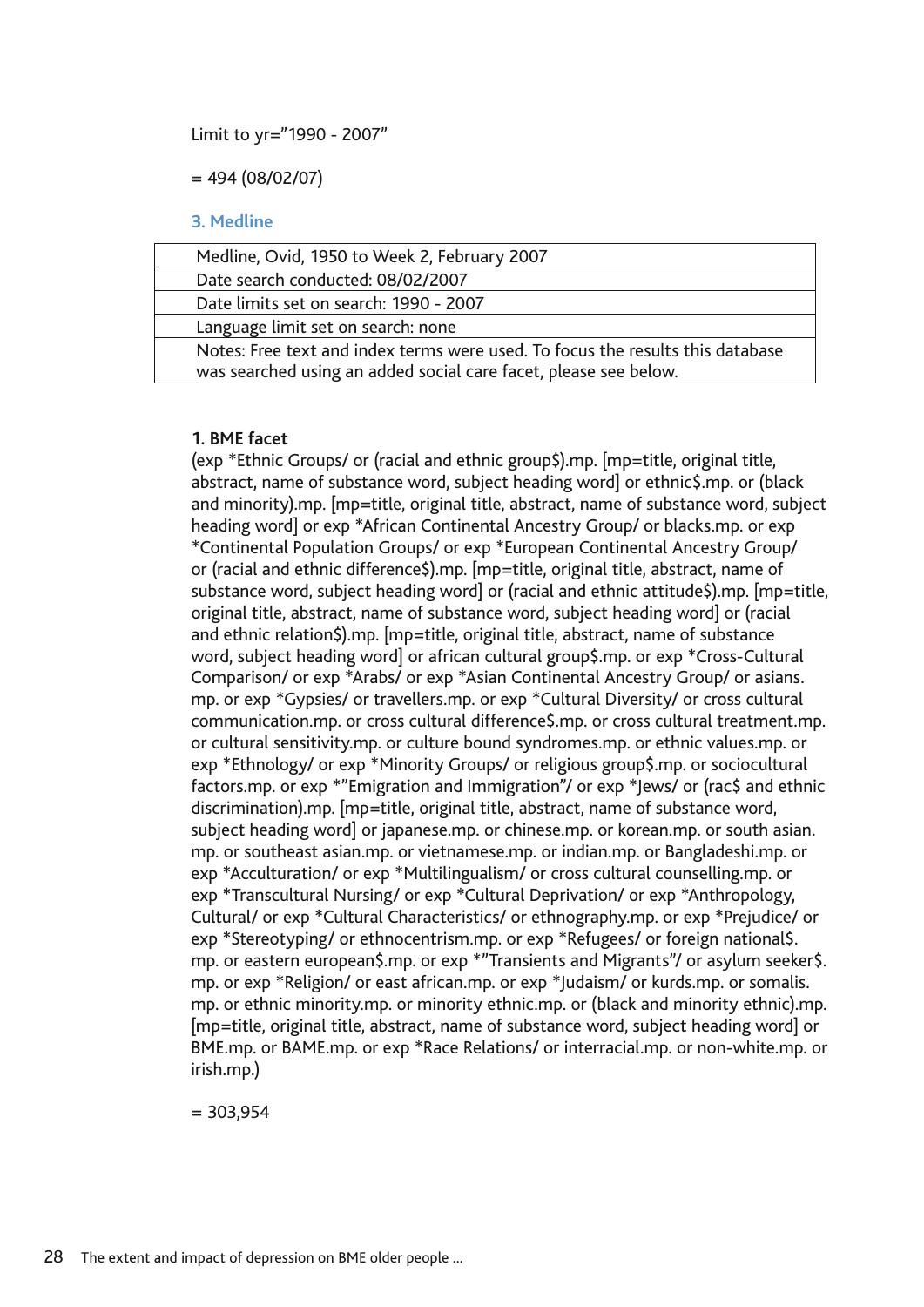#### **2. Depression facet**

(exp \*Depression/ or exp \*Depression, Chemical/ or exp \*Depression, Postpartum/ or exp \*"Long-Term Depression (Physiology)"/ or exp \*Spreading Cortical Depression/ or exp \*Depressive Disorder/ or exp \*Depressive Disorder, Major/ or exp \*Bipolar Disorder/ or exp \*Antidepressive Agents/ or exp \*Antidepressive Agents, Second-Generation/ or exp \*Antidepressive Agents, Tricyclic/ or exp \*Somatoform Disorders/ or exp \*Psychiatric Status Rating Scales/ or Geriatric depression scale.mp. or Philadelphia Geriatric Center Morale Scale.mp. or Beck Depression Inventory.mp. or Cornell Scale for Depression in Dementia.mp. or exp \*Personality Assessment/ or geriatric depression score.mp. or exp \*"Quality of Life"/ or exp \*Adjustment Disorders/ or exp \*Manifest Anxiety Scale/ or exp \*Anxiety/ or exp \*Anti-Anxiety Agents/ or exp \*Anxiety Disorders/ or exp \*Test Anxiety Scale/ or exp \*Attitude to Death/ or exp \*Serotonin Uptake Inhibitors/ or exp \*Panic Disorder/ or clinical\$ depress\$.mp. or exp \*Suicide/ or exp \*Suicide, Assisted/ or exp \*Suicide, Attempted/ or mental health later life.mp. or mental health old age.mp. or later life mental health.mp. or old age mental health.mp. or old age depression.mp. or later life depression.mp. or elder\$ depression.mp. or exp \*Motivation/ or exp \*Mood Disorders/ or hopelessness.mp. or sadness.mp. or pessimism.mp. or apathy.mp. or depression scales.mp. or depression instrument\$.mp. or depression assessment\$.mp.)

 $= 289.350$ 

#### **3. Age facet**

(exp \*Aged/ or exp \*Aging/ or exp \*Middle Aged/ or exp \*Homes for the Aged/ or exp \*"Aged, 80 and over"/ or exp \*Health Services for the Aged/ or exp \*Age Factors/ or exp \*Geriatrics/ or exp \*Geriatric Nursing/ or exp \*Geriatric Assessment/ or exp \*Geriatric Psychiatry/ or exp \*Alzheimer Disease/ or exp \*Dementia/ or exp \*Nursing Homes/ or old\$ people.mp. or old\$ adult\$.mp. or late\$ life.mp. or end of life.mp. or seniors.mp. or senior citizen\$.mp. or old\$ generation\$.mp. or advanced adult\$.mp. or late adult\$.mp. or getting old\$.mp.)

#### $= 237.432$

#### **4. Social care facet**

(exp \*Social Work/ or exp \*Social Welfare/ or social care.mp. or exp \*Patient Care Team/ or exp \*Mental Health Services/ or social work\$.mp. or exp \*Social Sciences/ or exp \*Private Sector/ or exp \*Public Sector/ or exp \*Social Work, Psychiatric/ or exp \*Community Mental Health Services/ or exp \*Health Services for the Aged/ or exp \*Community Health Services/ or exp \*Community Health Nursing/ or community care\$.mp. or exp \*Geriatric Nursing/ or exp \*Charities/ or community service\$.mp. or human service\$ organisation\$.mp. or social agencies.mp. or social programme. mp. or social service\$.mp. or exp \*Home Care Services/ or exp \*Health Services Accessibility/ or social service\$ department\$.mp. or exp \*Social Work Department, Hospital/ or low level support.mp. or exp \*Caregivers/ or exp \*Respite Care/ or exp \*Long-Term Care/ or institutionalised care.mp. or exp \*Patient Care/ or exp \*Critical Care/ or exp \*Custodial Care/ or exp \*Day Care/ or exp \*"Episode of Care"/ or exp \*Institutionalization/ or exp \*Life Support Care/ or exp \*Night Care/ or exp \*Nursing Care/ or exp \*Palliative Care/ or exp \*Perioperative Care/ or exp \*Preoperative Care/ or exp \*Subacute Care/ or exp \*Terminal Care/ or exp \*Managed Care Programs/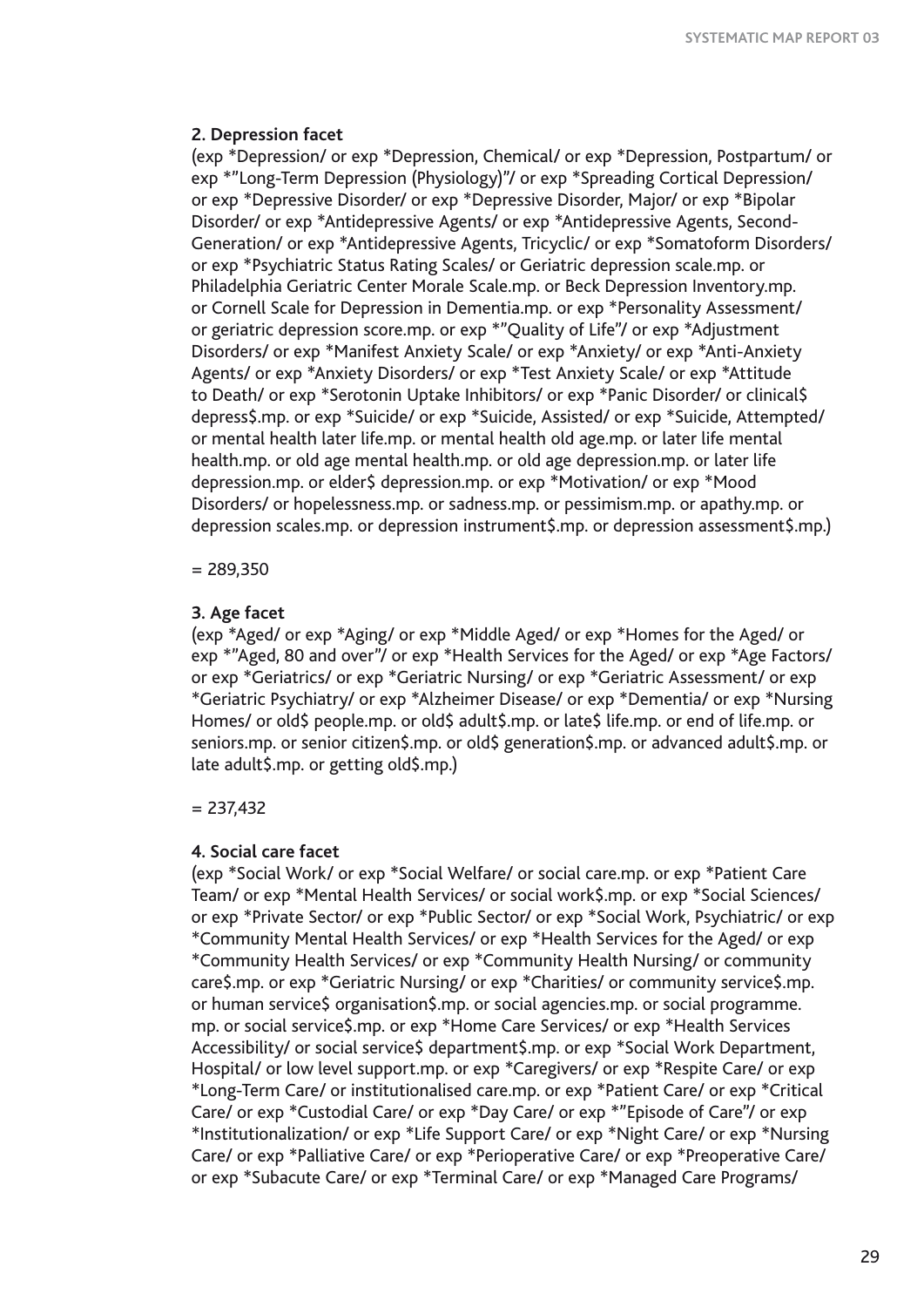or exp \*Intensive Care/ or exp \*Case Management/ or exp \*Patient-Centered Care/ or exp \*Nursing, Team/ or exp \*Counseling/ or exp \*Directive Counseling/ or exp \*Emergency Services, Psychiatric/ or exp \*Social Work, Psychiatric/ or exp \*Risk Assessment/ or exp \*Needs Assessment/ or exp \*Nutrition Assessment/ or exp \*Geriatric Assessment/ or exp \*"Self Assessment (Psychology)"/ or exp \*Nursing Assessment/ or exp \*Patient Care Planning/ or care programme approach.mp. or community psychiatric nurses.mp. or exp \*Therapeutic Community/ or community care plan\$.mp. or meal service\$.mp. or exp \*Food Services/ or outreach service\$. mp. or bereavement counselling.mp. or counsellor\$.mp. or day centre\$.mp. or drop in centre\$.mp. or exp \*Social Support/ or family support\$.mp or family centre\$.mp. or exp \*Nursing Homes/ or home help\$.mp. or informal care\$.mp. or long stay care. mp. or exp \*Negotiating/ or mediation.mp. or exp \*Mentors/ or mentor\$.mp. or exp \*Visitors to Patients/ or exp \*Voluntary Workers/ or befriend\$.mp. or exp \*Hospital Volunteers/ or multi-disciplinary.mp. or exp \*"Delivery of Health Care, Integrated"/ or integrated service\$.mp. or multi-agency.mp. or exp \*Interinstitutional Relations/ or exp \*Homes for the Aged/ or exp \*Residential Facilities/ or residential care\$.mp. or admission to care.mp. or exp \*Holistic Nursing/ or old\$ people\$ home\$.mp. or respite care\$.mp. or short term care\$.mp. or social care provision.mp. or social care provider\$.mp. or transitional service\$.mp. or exp \*"Continuity of Patient Care"/)

### $= 1.056.682$

#### **Combined search**

(exp \*Ethnic Groups/ or (racial and ethnic group\$).mp. [mp=title, original title, abstract, name of substance word, subject heading word] or ethnic\$.mp. or (black and minority).mp. [mp=title, original title, abstract, name of substance word, subject heading word] or exp \*African Continental Ancestry Group/ or blacks.mp. or exp \*Continental Population Groups/ or exp \*European Continental Ancestry Group/ or (racial and ethnic difference\$).mp. [mp=title, original title, abstract, name of substance word, subject heading word] or (racial and ethnic attitude\$).mp. [mp=title, original title, abstract, name of substance word, subject heading word] or (racial and ethnic relation\$).mp. [mp=title, original title, abstract, name of substance word, subject heading word] or african cultural group\$.mp. or exp \*Cross-Cultural Comparison/ or exp \*Arabs/ or exp \*Asian Continental Ancestry Group/ or asians. mp. or exp \*Gypsies/ or travellers.mp. or exp \*Cultural Diversity/ or cross cultural communication.mp. or cross cultural difference\$.mp. or cross cultural treatment.mp. or cultural sensitivity.mp. or culture bound syndromes.mp. or ethnic values.mp. or exp \*Ethnology/ or exp \*Minority Groups/ or religious group\$.mp. or sociocultural factors.mp. or exp \*"Emigration and Immigration"/ or exp \*Jews/ or (rac\$ and ethnic discrimination).mp. [mp=title, original title, abstract, name of substance word, subject heading word] or japanese.mp. or chinese.mp. or korean.mp. or south asian. mp. or southeast asian.mp. or vietnamese.mp. or indian.mp. or Bangladeshi.mp. or exp \*Acculturation/ or exp \*Multilingualism/ or cross cultural counselling.mp. or exp \*Transcultural Nursing/ or exp \*Cultural Deprivation/ or exp \*Anthropology, Cultural/ or exp \*Cultural Characteristics/ or ethnography.mp. or exp \*Prejudice/ or exp \*Stereotyping/ or ethnocentrism.mp. or exp \*Refugees/ or foreign national\$. mp. or eastern european\$.mp. or exp \*"Transients and Migrants"/ or asylum seeker\$. mp. or exp \*Religion/ or east african.mp. or exp \*Judaism/ or kurds.mp. or somalis. mp. or ethnic minority.mp. or minority ethnic.mp. or (black and minority ethnic).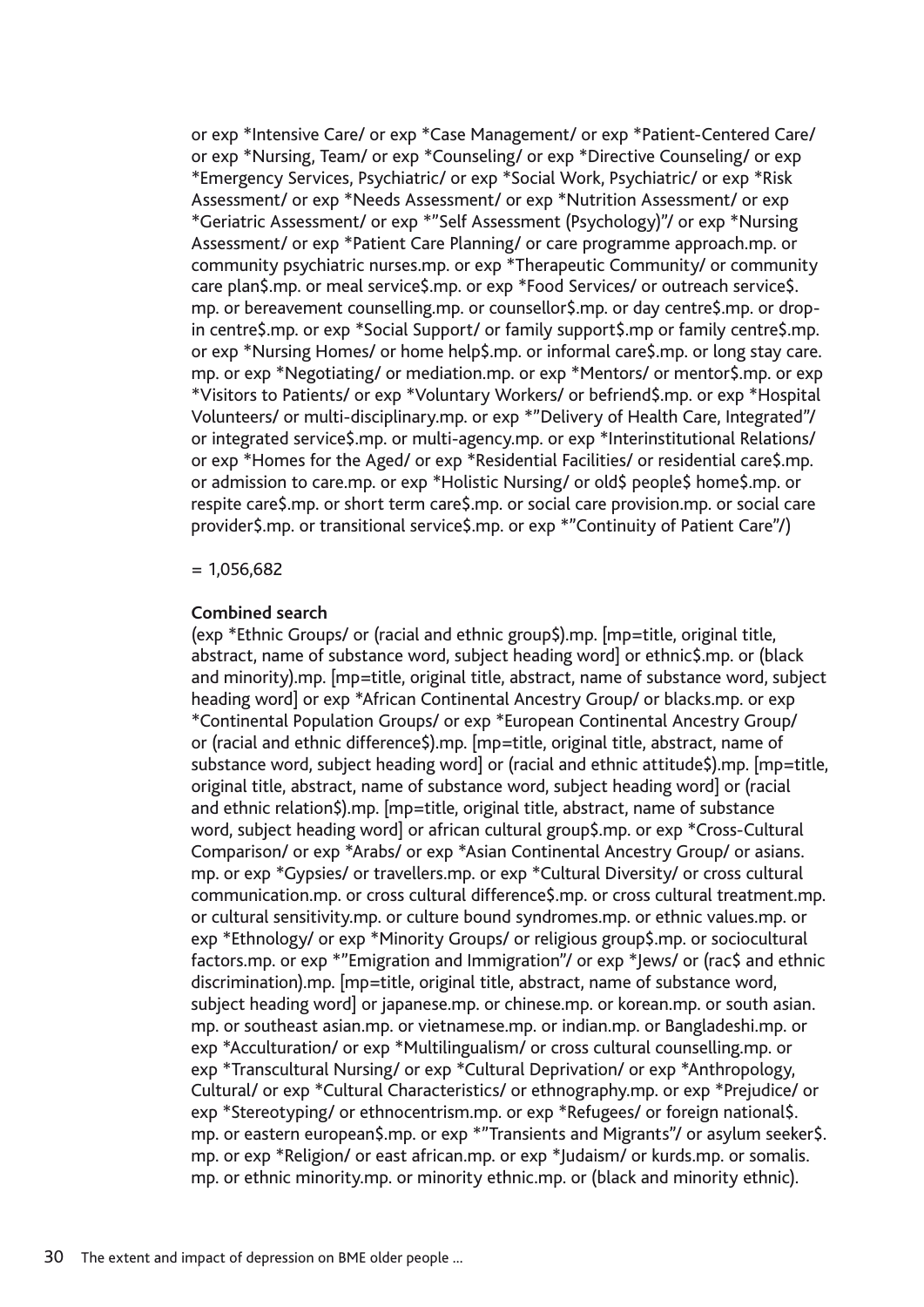mp. [mp=title, original title, abstract, name of substance word, subject heading word] or BME.mp. or BAME.mp. or exp \*Race Relations/ or interracial.mp. or nonwhite.mp. or irish.mp.) **AND** (exp \*Depression/ or exp \*Depression, Chemical/ or exp \*Depression, Postpartum/ or exp \*"Long-Term Depression (Physiology)"/ or exp \*Spreading Cortical Depression/ or exp \*Depressive Disorder/ or exp \*Depressive Disorder, Major/ or exp \*Bipolar Disorder/ or exp \*Antidepressive Agents/ or exp \*Antidepressive Agents, Second-Generation/ or exp \*Antidepressive Agents, Tricyclic/ or exp \*Somatoform Disorders/ or exp \*Psychiatric Status Rating Scales/ or Geriatric depression scale.mp. or Philadelphia Geriatric Center Morale Scale.mp. or Beck Depression Inventory.mp. or Cornell Scale for Depression in Dementia.mp. or exp \*Personality Assessment/ or geriatric depression score.mp. or exp \*"Quality of Life"/ or exp \*Adjustment Disorders/ or exp \*Manifest Anxiety Scale/ or exp \*Anxiety/ or exp \*Anti-Anxiety Agents/ or exp \*Anxiety Disorders/ or exp \*Test Anxiety Scale/ or exp \*Attitude to Death/ or exp \*Serotonin Uptake Inhibitors/ or exp \*Panic Disorder/ or clinical\$ depress\$.mp. or exp \*Suicide/ or exp \*Suicide, Assisted/ or exp \*Suicide, Attempted/ or mental health later life.mp. or mental health old age.mp. or later life mental health.mp. or old age mental health.mp. or old age depression. mp. or later life depression.mp. or elder\$ depression.mp. or exp \*Motivation/ or exp \*Mood Disorders/ or hopelessness.mp. or sadness.mp. or pessimism.mp. or apathy.mp. or depression scales.mp. or depression instrument\$.mp. or depression assessment\$.mp.) **AND** (exp \*Aged/ or exp \*Aging/ or exp \*Middle Aged/ or exp \*Homes for the Aged/ or exp \*"Aged, 80 and over"/ or exp \*Health Services for the Aged/ or exp \*Age Factors/ or exp \*Geriatrics/ or exp \*Geriatric Nursing/ or exp \*Geriatric Assessment/ or exp \*Geriatric Psychiatry/ or exp \*Alzheimer Disease/ or exp \*Dementia/ or exp \*Nursing Homes/ or old\$ people.mp. or old\$ adult\$. mp. or late\$ life.mp. or end of life.mp. or seniors.mp. or senior citizen\$.mp. or old\$ generation\$.mp. or advanced adult\$.mp. or late adult\$.mp. or getting old\$.mp.) **AND**  (exp \*Social Work/ or exp \*Social Welfare/ or social care.mp. or exp \*Patient Care Team/ or exp \*Mental Health Services/ or social work\$.mp. or exp \*Social Sciences/ or exp \*Private Sector/ or exp \*Public Sector/ or exp \*Social Work, Psychiatric/ or exp \*Community Mental Health Services/ or exp \*Health Services for the Aged/ or exp \*Community Health Services/ or exp \*Community Health Nursing/ or community care\$.mp. or exp \*Geriatric Nursing/ or exp \*Charities/ or community service\$.mp. or human service\$ organisation\$.mp. or social agencies.mp. or social programme. mp. or social service\$.mp. or exp \*Home Care Services/ or exp \*Health Services Accessibility/ or social service\$ department\$.mp. or exp \*Social Work Department, Hospital/ or low level support.mp. or exp \*Caregivers/ or exp \*Respite Care/ or exp \*Long-Term Care/ or institutionalised care.mp. or exp \*Patient Care/ or exp \*Critical Care/ or exp \*Custodial Care/ or exp \*Day Care/ or exp \*"Episode of Care"/ or exp \*Institutionalization/ or exp \*Life Support Care/ or exp \*Night Care/ or exp \*Nursing Care/ or exp \*Palliative Care/ or exp \*Perioperative Care/ or exp \*Preoperative Care/ or exp \*Subacute Care/ or exp \*Terminal Care/ or exp \*Managed Care Programs/ or exp \*Intensive Care/ or exp \*Case Management/ or exp \*Patient-Centered Care/ or exp \*Nursing, Team/ or exp \*Counseling/ or exp \*Directive Counseling/ or exp \*Emergency Services, Psychiatric/ or exp \*Social Work, Psychiatric/ or exp \*Risk Assessment/ or exp \*Needs Assessment/ or exp \*Nutrition Assessment/ or exp \*Geriatric Assessment/ or exp \*"Self Assessment (Psychology)"/ or exp \*Nursing Assessment/ or exp \*Patient Care Planning/ or care programme approach.mp. or community psychiatric nurses.mp. or exp \*Therapeutic Community/ or community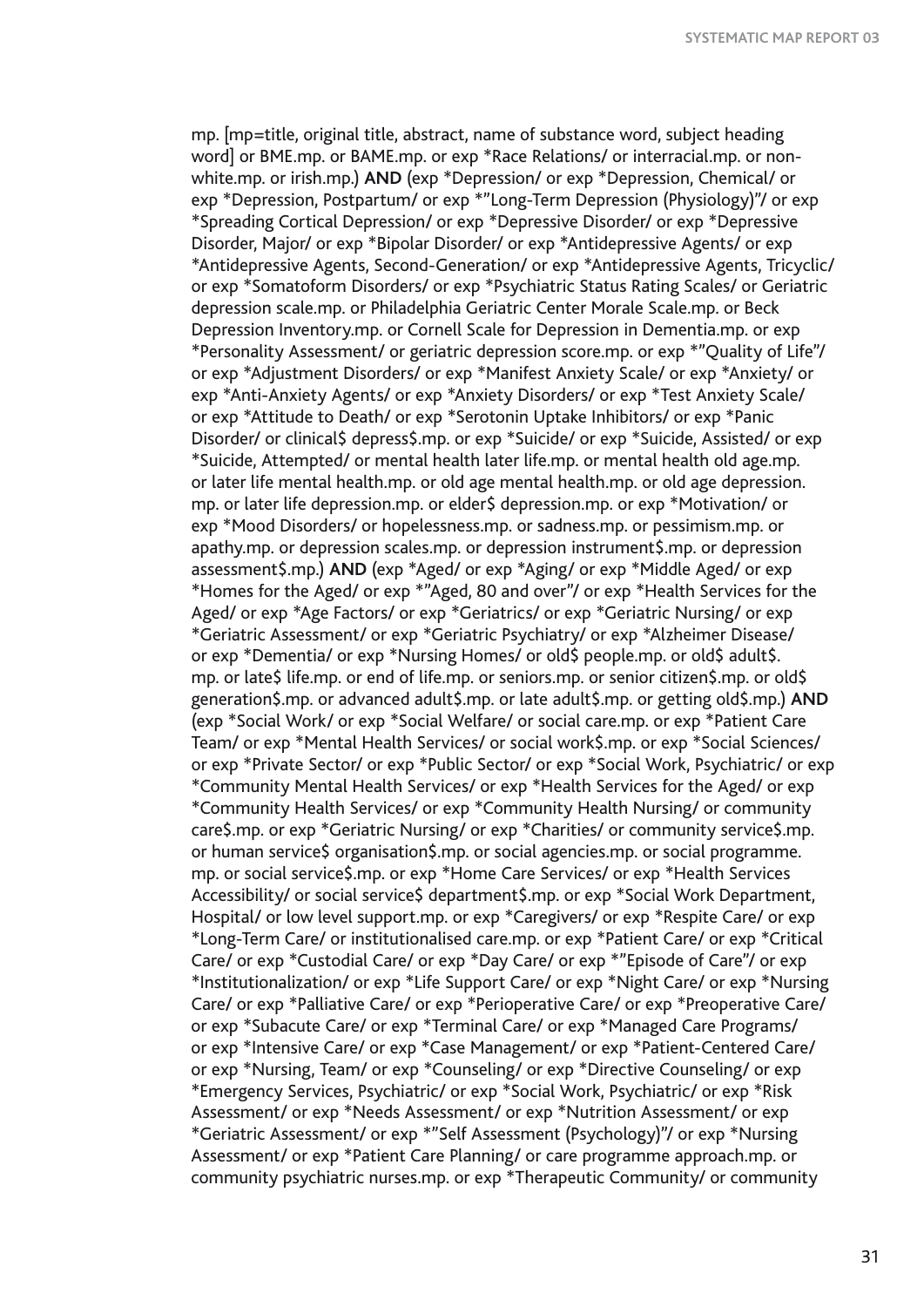care plan\$.mp. or meal service\$.mp. or exp \*Food Services/ or outreach service\$. mp. or bereavement counselling.mp. or counsellor\$.mp. or day centre\$.mp. or drop in centre\$.mp. or exp \*Social Support/ or family support\$.mp or family centre\$.mp. or exp \*Nursing Homes/ or home help\$.mp. or informal care\$.mp. or long stay care. mp. or exp \*Negotiating/ or mediation.mp. or exp \*Mentors/ or mentor\$.mp. or exp \*Visitors to Patients/ or exp \*Voluntary Workers/ or befriend\$.mp. or exp \*Hospital Volunteers/ or multi-disciplinary.mp. or exp \*"Delivery of Health Care, Integrated"/ or integrated service\$.mp. or multi-agency.mp. or exp \*Interinstitutional Relations/ or exp \*Homes for the Aged/ or exp \*Residential Facilities/ or residential care\$.mp. or admission to care.mp. or exp \*Holistic Nursing/ or old\$ people\$ home\$.mp. or respite care\$.mp. or short term care\$.mp. or social care provision.mp. or social care provider\$.mp. or transitional service\$.mp. or exp \*"Continuity of Patient Care"/) **AND**  limit to yr="1990 - 2007"

## **= 439 (08/02/07 – final and exported)**

### **4. Cinahl**

| CINAHL, Ovid                                                                   |
|--------------------------------------------------------------------------------|
| Date search conducted: 08/02/2007                                              |
| Date limits set on search: 1990 - 2007                                         |
| Language limit set on search: none                                             |
| Notes: Free text and index terms were used. To focus the results this database |
| was searched using an added social care facet, please see below.               |

## **1. BME facet**

(exp \*Ethnic Groups/ or (racial and ethnic groups).mp. [mp=title, abstract, subject headings, heading word, drug trade name, original title, device manufacturer, drug manufacturer name] or exp \*FAMILY PRESSURES SCALE-ETHNIC/ or exp \*FAMILY SCHEMA-ETHNIC/ or ethnic.mp. or (black and minortiy).mp. [mp=title, abstract, subject headings, heading word, drug trade name, original title, device manufacturer, drug manufacturer name] or exp \*BLACKS/ or (racial and ethnic difference\$).mp. [mp=title, abstract, subject headings, heading word, drug trade name, original title, device manufacturer, drug manufacturer name] or (racial and ethnic).mp. [mp=title, abstract, subject headings, heading word, drug trade name, original title, device manufacturer, drug manufacturer name] or exp \*Cultural Values/ or exp \*ARABS/ or exp \*ASIANS/ or exp \*CAMBODIANS/ or exp \*CHINESE/ or exp \*FILIPINOS/ or exp \*JAPANESE/ or exp \*KOREANS/ or exp \*LAOTIANS/ or exp \*VIETNAMESE/ or exp \*GYPSIES/ or exp \*HISPANICS/ or exp \*Indigenous Peoples/ or exp \*JEWS/ or exp \*WHITES/ or exp \*ETHNOGRAPHY/ or exp \*ETHNOLOGY/ or exp \*ETHOLOGY/ or exp \*FOLKLORE/ or exp \*SUPERSTITIONS/ or travellers.mp. or exp \*Transcultural Nursing/ or exp \*Cultural Sensitivity/ or exp \*Transcultural Care/ or exp \*Cultural Competence/ or exp \*Ethnological Research/ or exp \*Cultural Diversity/ or cross cultural.mp. or exp \*Cultural Sensitivity/ or exp CULTURAL BIAS/ or exp \*CULTURAL COMPETENCE/ or exp \*CULTURAL DEPRIVATION/ or exp \*CULTURAL SAFETY/ or exp \*CULTURAL VALUES/ or exp \*CULTURE/ or exp \*CULTURE MEDIA/ or exp \*"LEININGER'S THEORY OF CULTURE CARE DIVERSITY AND UNIVERSALITY"/ or ethnic\$.mp. or exp \*Minority Groups/ or multiculturalism.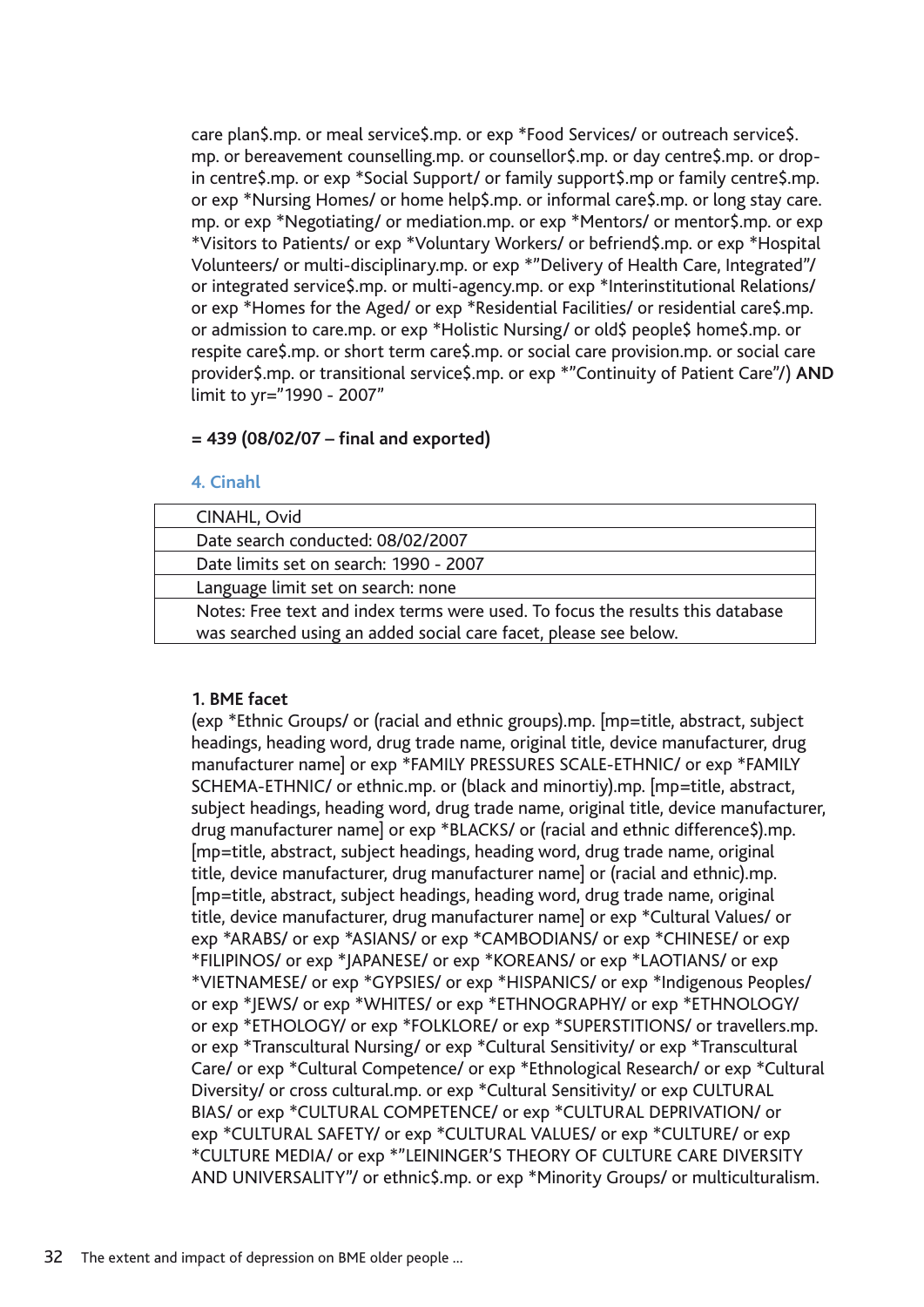mp. or exp \*RACE FACTORS/ or exp \*RACE RELATIONS/ or exp \*"Religion and Religions"/ or exp \*"Attitude of Health Personnel"/ or exp \*Socioeconomic Factors/ or exp \*Immigrants/ or culture\$ group\$.mp. or exp \*DISCRIMINATION/ or exp \*ACCULTURATION/ or exp \*Multilingualism/ or indian.mp. or bangladeshi.mp. or cross cultural counselling.mp. or exp \*Cultural Deprivation/ or culture change.mp. or exp \*Descriptive Statistics/ or exp \*Geographic Factors/ or regional difference\$. mp. or exp \*Prejudice/ or ethnocentrism.mp. or exp \*STEREOTYPING/ or exp \*IMMIGRATION/ or exp \*Refugee/ or exp \*MIGRATION/ or eastern european.mp. or asylum seekers.mp. or east african.mp. or kurds.mp. or somalis.mp. or ethnic minority.mp. or minority ethnic.mp. or BME.mp. or interracial.mp. or non-white.mp. or irish.mp.)

= 84980 (28/01/2007)

### **2. Depression facet**

(exp \*DEPRESSION/ or exp \*DEATH DEPRESSION SCALE/ or exp \*CENTER FOR EPIDEMIOLOGICAL STUDIES DEPRESSION SCALE/ or exp \*BECK DEPRESSION INVENTORY, REVISED EDITION/ or exp \*DEPRESSION, POSTPARTUM/ or exp \*DEPRESSION, REACTIVE/ or exp \*EDINBURGH POSTNATAL DEPRESSION SCALE/ or exp \*GERIATRIC DEPRESSION SCALE/ or exp \*HAMILTON RATING SCALE FOR DEPRESSION/ or exp \*SELF-RATING DEPRESSION SCALE/ or exp \*Antidepressive Agents/ or exp \*Psychological Tests/ or exp \*"Quality of Life"/ or exp \*Seasonal Affective Disorder/ or zung's self rating depression scale.mp. or exp \*Antidepressive Agents, Tricyclic/ or exp \*ANXIETY/ or exp \*ANTICIPATORY ANXIETY/ or exp \*"ANXIETY CONTROL (IOWA NOC)"/ or exp \*ANXIETY DISORDERS/ or exp \*"ANXIETY (NANDA)"/ or exp \*"ANXIETY REDUCTION (IOWA NIC)"/ or exp \*"ANXIETY (SABA CCC)"/ or exp \*DEATH ANXIETY SCALE/ or exp \*SELF-RATING ANXIETY SCALE/ or exp \*SEPARATION ANXIETY/ or exp \*STATE-TRAIT ANXIETY INVENTORY/ or clinical depression.mp. or (depression and psychosis).mp. [mp=title, subject heading word, abstract, instrumentation] or exp \*SUICIDE/ or exp \*SUICIDE, ASSISTED/ or exp \*SUICIDE, ATTEMPTED/ or exp \*"SUICIDE PREVENTION (IOWA NIC)"/ or exp \*"SUICIDE RISK (SABA CCC)"/ or exp \*"SUICIDE SELF-RESTRAINT (IOWA NOC)"/ or mental health later life.mp. or mental health old age.mp. or later life depression.mp. or later life mental health.mp. or old age mental health. mp. or exp \*Motivation/ or apathy.mp. or hopeless\$.mp. or exp \*Grief/ or sadness. mp. or exp \*PESSIMISM/ or psychodiagnosis.mp. or geriatric depression.mp. or exp \*Clinical Assessment Tools/ or exp \*Geriatric Assessment/ or exp \*Instrument Validation/ or exp \*Psychological Tests/ or exp \*Geriatric Functional Assessment/ or geriatric depression.mp. or exp \*Geriatric Depression Scale/ or philadelphia geriatric morale scale.mp. or exp \*Scales/ or exp \*Personal Satisfaction/ or cornell scale for depression in dementia.mp. or geriatric depression score.mp.)

= 55103 (29/01/07)

### **3. Age facet**

(exp \*AGE FACTORS/ or exp \*"AGE OF ONSET"/ or exp \*AGE SPECIFIC CARE/ or exp \*MIDDLE AGE/ or exp \*Aging/ or exp \*AGED/ or exp \*"AGED, 80 AND OVER"/ or exp \*AGED, HOSPITALIZED/ or exp \*HEALTH SERVICES FOR THE AGED/ or exp \*GERIATRICS/ or exp \*Nursing Home Patients/ or exp \*Geriatric Psychiatry/ or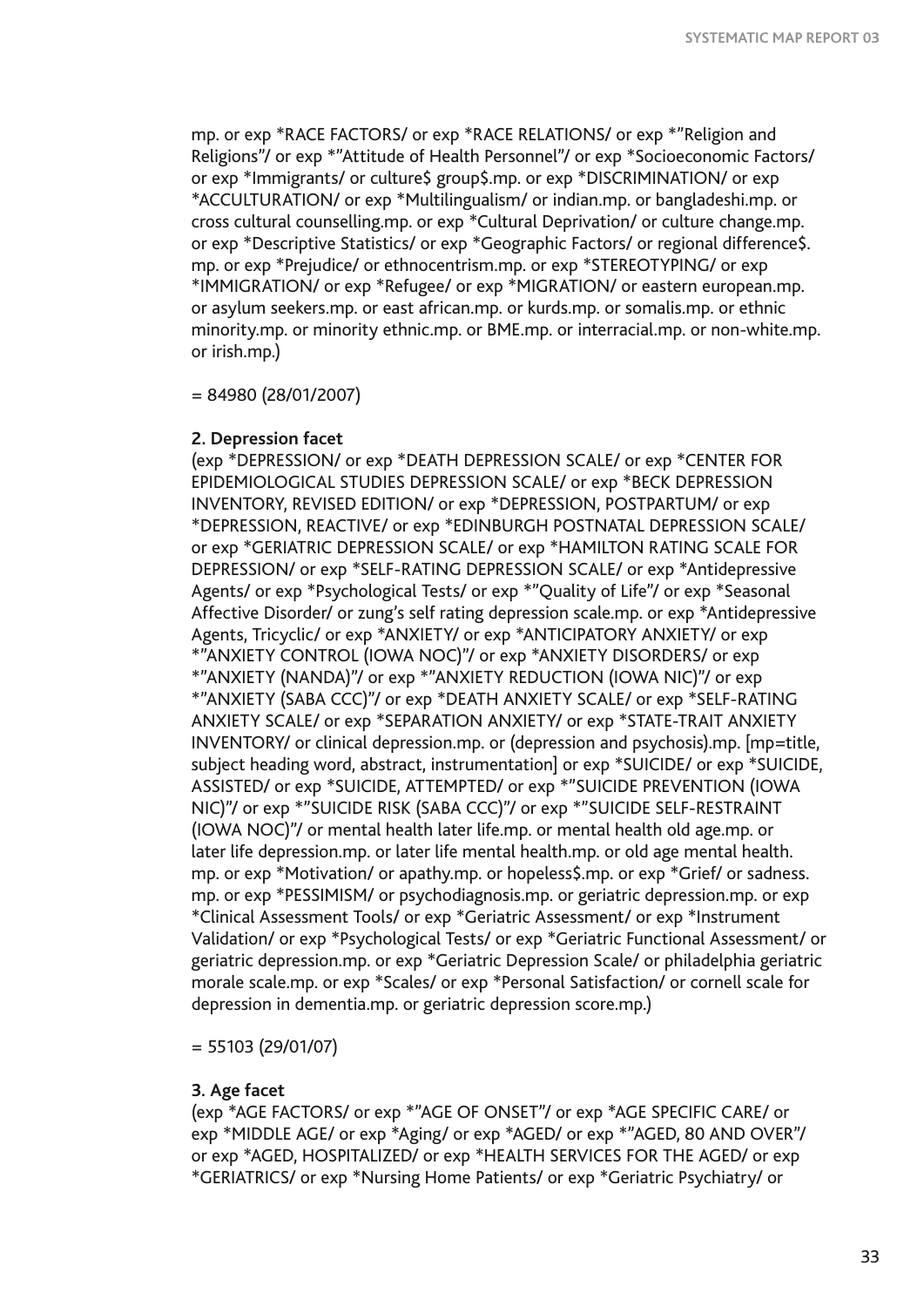exp \*Gerontologic Care/ or exp \*GERONTOLOGIC NURSE PRACTITIONERS/ or exp \*GERONTOLOGIC NURSING/ or exp \*Nursing Homes/ or old\$ people.mp. or old\$ person\$.mp. or exp \*ELDER ABUSE/ or elder\$.mp. or exp \*RETIREMENT/ or pensioner\$.mp. or exp \*Pensions/ or exp \*Age Factors/ or exp \*Accidental Falls/ or old\$ age\$.mp. or old\$ adult\$.mp. or late\$ life.mp. or end of life.mp. or seniors.mp. or senior citizen\$.mp. or old\$ generation.mp. or advanced adult\$.mp. or late adult\$.mp. or getting old\$.mp. or exp \*Attitude to Aging/)

= 60650 (29/01/2007)

#### **4. Social care facet**

(exp \*Social Welfare/ or exp \*Social Work/ or exp \*Health Services Accessibility/ or exp \*Social Work Service/ or exp \*Social Workers/ or social care.mp. or exp \*Community Service/ or social work\$.mp. or exp \*Social Sciences/ or exp \*Private Sector/ or exp \*Public Sector/ or exp \*Social Work, Psychiatric/ or exp \*Community Mental Health Services/ or exp \*Community Mental Health Nursing/ or exp \*Psychiatric Care/ or exp \*Multidisciplinary Care Team/ or community care\$.mp. or exp \*Philanthropy/ or exp \*Community Service/ or human service\$ organisation\$. mp. or exp \*Support Groups/ or social agencies.mp. or exp \*"Health and Welfare Planning"/ or social programme.mp. or social service\$.mp. or exp \*Home Health Care/ or home care services.mp. or exp \*"Referral and Consultation"/ or social service\$ department\$.mp. or low level support.mp. or exp \*Day Care/ or exp \*Patient Care Conferences/ or exp \*After Care/ or exp \*Prehospital Care/ or exp \*"Dressing-Grooming Self Care Deficit (NANDA)"/ or exp \*"Delivery Care (Saba CCC)"/ or exp \*Patient Centered Care/ or exp \*Psychiatric Care/ or exp \*Patient Care/ or exp \*Spiritual Care/ or exp \*Critical Care Family Needs Inventory/ or exp \*Gender Specific Care/ or exp \*Gerontologic Care/ or exp \*Managed Care Programs/ or exp \*Long Term Care/ or exp \*Nursing Care Plans/ or exp \*Health Care Delivery, Integrated/ or exp \*Total Patient Care Nursing/ or exp \*Preoperative Care/ or exp \*Family Centered Care/ or exp \*Respite Care/ or exp \*Life Support Care/ or exp \*Support, Psychosocial/ or exp \*Postoperative Care/ or exp \*Patient Care Plans/ or exp \*Nursing Care Delivery Systems/ or exp \*Age Specific Care/ or exp \*"Continuity of Patient Care"/ or exp \*Terminal Care/ or exp \*Caregiver Burden/ or exp \*Residential Care/ or exp \*Self-Care Units/ or exp \*Counseling/ or exp \*Risk Assessment/ or exp \*Needs Assessment/ or exp \*Nutritional Assessment/ or exp \*Geriatric Assessment/ or care programme approach.mp. or community psychiatric nurse\$.mp. or community care plan\$.mp. or exp \*Food Services/ or meal service\$.mp. or outreach service\$.mp. or bereavement counselling.mp. or exp \*Death Counseling/ or exp \*Counselors/ or day centre\$.mp. or exp \*Outpatient Service/ or drop in centre\$.mp. or social support.mp. or family support.mp. or exp \*Family Services/ or exp \*Nursing Homes/ or home help.mp. or informal care.mp. or long stay care.mp. or exp \*Negotiation/ or exp \*Funding Source/ or exp \*Mentorship/ or exp \*VISITORS TO PATIENTS/ or exp \*Volunteer Workers/ or befriending.mp. or multi-disciplinary.mp. or integrated service\$.mp. or multi-agency.mp. or exp \*Interinstitutional Relations/ or exp \*Housing for the Elderly/ or admission to care.mp. or exp \*Holistic Nursing/ or old\$ people\$ home\$.mp. or social care provision.mp. or social care provider\$.mp. or exp \*Transitional Programs/ or transitional service\$.mp. or exp \*Mental Health Services/)

= 329821 (29/01/2007)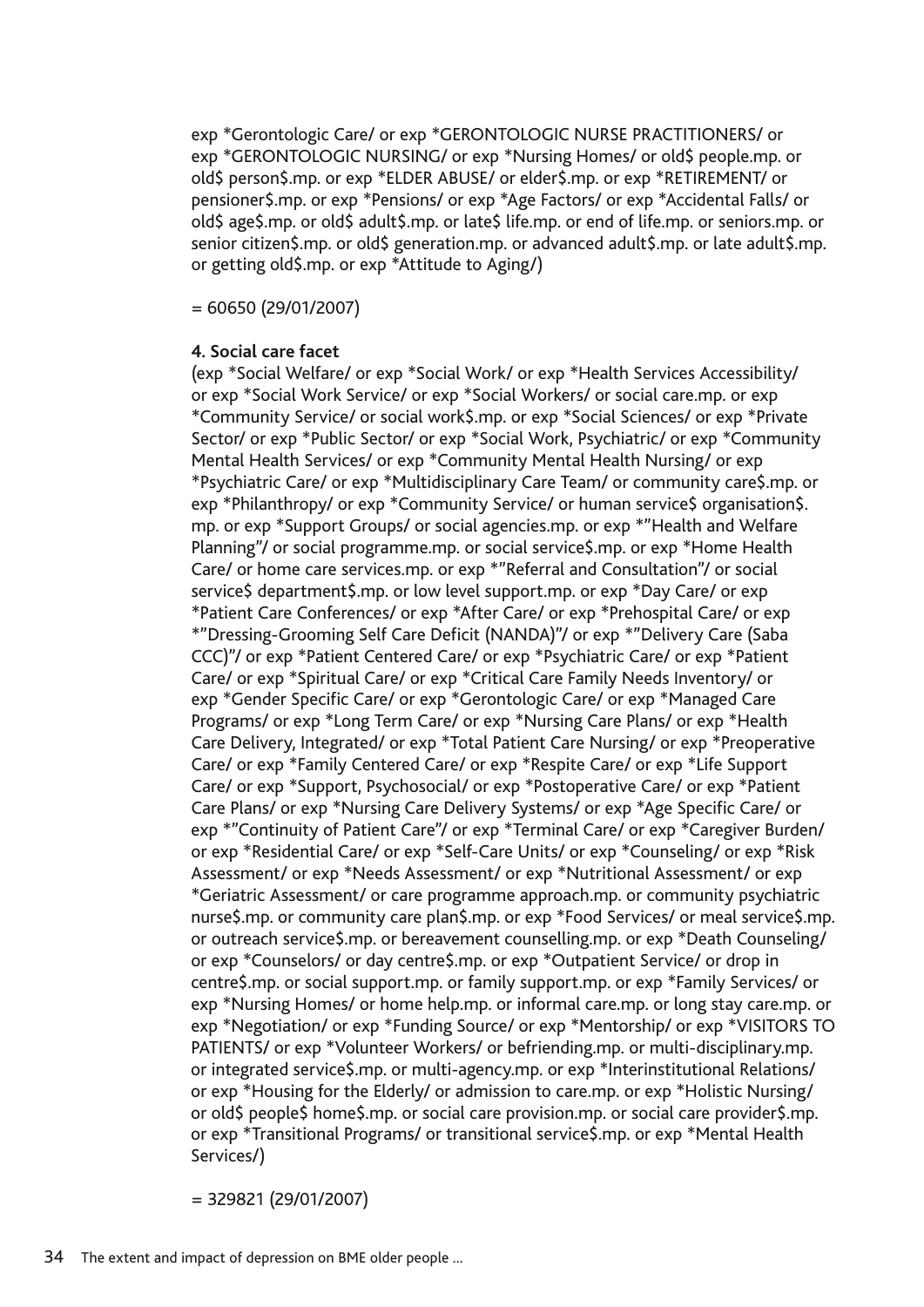#### **Combined search**

(exp \*Ethnic Groups/ or (racial and ethnic groups).mp. [mp=title, abstract, subject headings, heading word, drug trade name, original title, device manufacturer, drug manufacturer name] or exp \*FAMILY PRESSURES SCALE-ETHNIC/ or exp \*FAMILY SCHEMA-ETHNIC/ or ethnic.mp. or (black and minortiy).mp. [mp=title, abstract, subject headings, heading word, drug trade name, original title, device manufacturer, drug manufacturer name] or exp \*BLACKS/ or (racial and ethnic difference\$).mp. [mp=title, abstract, subject headings, heading word, drug trade name, original title, device manufacturer, drug manufacturer name] or (racial and ethnic).mp. [mp=title, abstract, subject headings, heading word, drug trade name, original title, device manufacturer, drug manufacturer name] or exp \*Cultural Values/ or exp \*ARABS/ or exp \*ASIANS/ or exp \*CAMBODIANS/ or exp \*CHINESE/ or exp \*FILIPINOS/ or exp \*JAPANESE/ or exp \*KOREANS/ or exp \*LAOTIANS/ or exp \*VIETNAMESE/ or exp \*GYPSIES/ or exp \*HISPANICS/ or exp \*Indigenous Peoples/ or exp \*JEWS/ or exp \*WHITES/ or exp \*ETHNOGRAPHY/ or exp \*ETHNOLOGY/ or exp \*ETHOLOGY/ or exp \*FOLKLORE/ or exp \*SUPERSTITIONS/ or travellers.mp. or exp \*Transcultural Nursing/ or exp \*Cultural Sensitivity/ or exp \*Transcultural Care/ or exp \*Cultural Competence/ or exp \*Ethnological Research/ or exp \*Cultural Diversity/ or cross cultural.mp. or exp \*Cultural Sensitivity/ or exp CULTURAL BIAS/ or exp \*CULTURAL COMPETENCE/ or exp \*CULTURAL DEPRIVATION/ or exp \*CULTURAL SAFETY/ or exp \*CULTURAL VALUES/ or exp \*CULTURE/ or exp \*CULTURE MEDIA/ or exp \*"LEININGER'S THEORY OF CULTURE CARE DIVERSITY AND UNIVERSALITY"/ or ethnic\$.mp. or exp \*Minority Groups/ or multiculturalism.mp. or exp \*RACE FACTORS/ or exp \*RACE RELATIONS/ or exp \*"Religion and Religions"/ or exp \*"Attitude of Health Personnel"/ or exp \*Socioeconomic Factors/ or exp \*Immigrants/ or culture\$ group\$.mp. or exp \*DISCRIMINATION/ or exp \*ACCULTURATION/ or exp \*Multilingualism/ or indian.mp. or bangladeshi.mp. or cross cultural counselling.mp. or exp \*Cultural Deprivation/ or culture change.mp. or exp \*Descriptive Statistics/ or exp \*Geographic Factors/ or regional difference\$.mp. or exp \*Prejudice/ or ethnocentrism.mp. or exp \*STEREOTYPING/ or exp \*IMMIGRATION/ or exp \*Refugee/ or exp \*MIGRATION/ or eastern european.mp. or asylum seekers.mp. or east african.mp. or kurds.mp. or somalis.mp. or ethnic minority.mp. or minority ethnic.mp. or BME.mp. or interracial.mp. or non-white.mp. or irish.mp.) **AND** (exp \*DEPRESSION/ or exp \*DEATH DEPRESSION SCALE/ or exp \*CENTER FOR EPIDEMIOLOGICAL STUDIES DEPRESSION SCALE/ or exp \*BECK DEPRESSION INVENTORY, REVISED EDITION/ or exp \*DEPRESSION, POSTPARTUM/ or exp \*DEPRESSION, REACTIVE/ or exp \*EDINBURGH POSTNATAL DEPRESSION SCALE/ or exp \*GERIATRIC DEPRESSION SCALE/ or exp \*HAMILTON RATING SCALE FOR DEPRESSION/ or exp \*SELF-RATING DEPRESSION SCALE/ or exp \*Antidepressive Agents/ or exp \*Psychological Tests/ or exp \*"Quality of Life"/ or exp \*Seasonal Affective Disorder/ or zung's self rating depression scale.mp. or exp \*Antidepressive Agents, Tricyclic/ or exp \*ANXIETY/ or exp \*ANTICIPATORY ANXIETY/ or exp \*"ANXIETY CONTROL (IOWA NOC)"/ or exp \*ANXIETY DISORDERS/ or exp \*"ANXIETY (NANDA)"/ or exp \*"ANXIETY REDUCTION (IOWA NIC)"/ or exp \*"ANXIETY (SABA CCC)"/ or exp \*DEATH ANXIETY SCALE/ or exp \*SELF-RATING ANXIETY SCALE/ or exp \*SEPARATION ANXIETY/ or exp \*STATE-TRAIT ANXIETY INVENTORY/ or clinical depression.mp. or (depression and psychosis).mp. [mp=title, subject heading word, abstract, instrumentation] or exp \*SUICIDE/ or exp \*SUICIDE, ASSISTED/ or exp \*SUICIDE, ATTEMPTED/ or exp \*"SUICIDE PREVENTION (IOWA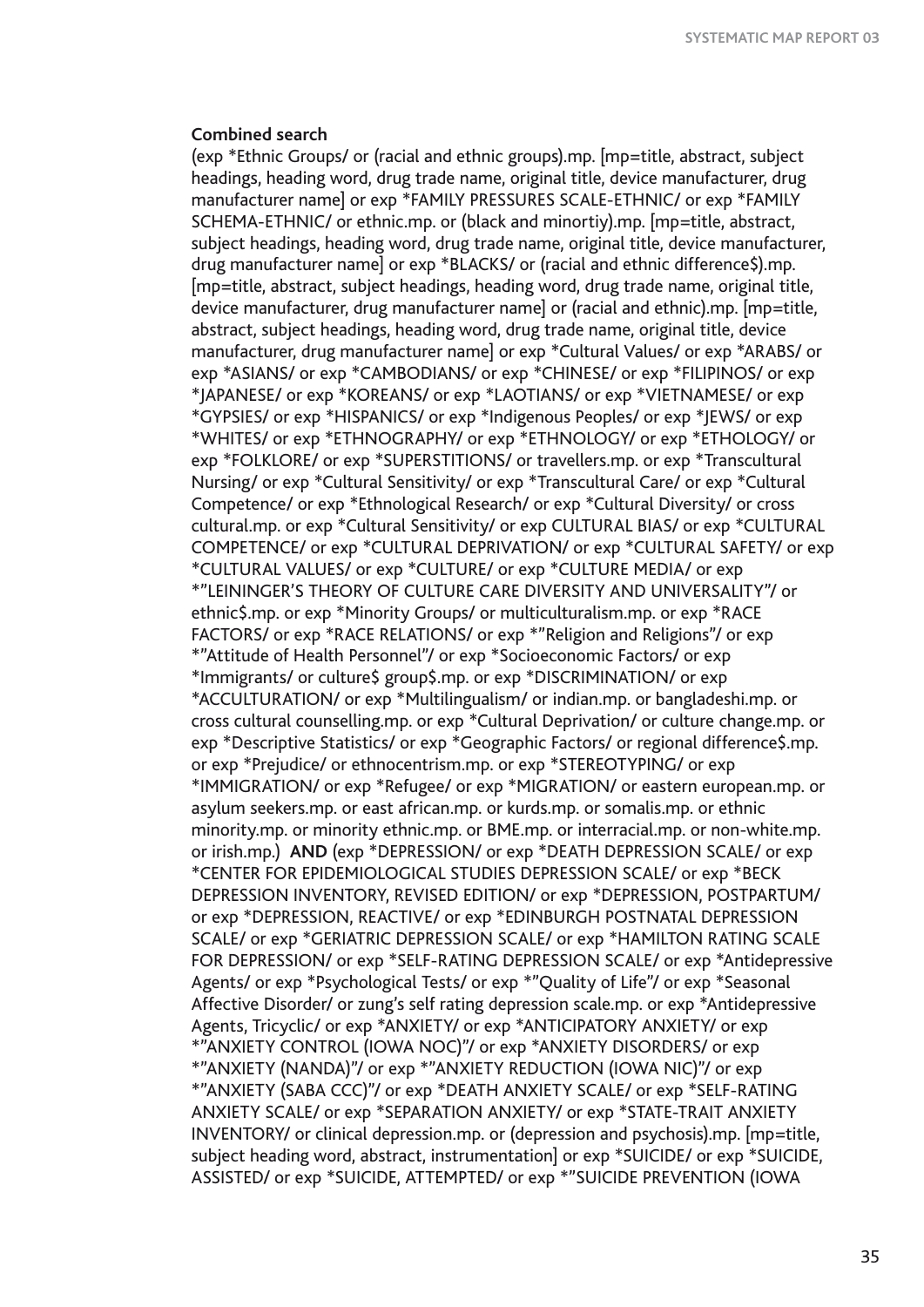NIC)"/ or exp \*"SUICIDE RISK (SABA CCC)"/ or exp \*"SUICIDE SELF-RESTRAINT (IOWA NOC)"/ or mental health later life.mp. or mental health old age.mp. or later life depression.mp. or later life mental health.mp. or old age mental health.mp. or exp \*Motivation/ or apathy.mp. or hopeless\$.mp. or exp \*Grief/ or sadness.mp. or exp \*PESSIMISM/ or psychodiagnosis.mp. or geriatric depression.mp. or exp \*Clinical Assessment Tools/ or exp \*Geriatric Assessment/ or exp \*Instrument Validation/ or exp \*Psychological Tests/ or exp \*Geriatric Functional Assessment/ or geriatric depression.mp. or exp \*Geriatric Depression Scale/ or philadelphia geriatric morale scale.mp. or exp \*Scales/ or exp \*Personal Satisfaction/ or cornell scale for depression in dementia.mp. or geriatric depression score.mp.) **AND** (exp \*AGE FACTORS/ or exp \*"AGE OF ONSET"/ or exp \*AGE SPECIFIC CARE/ or exp \*MIDDLE AGE/ or exp \*Aging/ or exp \*AGED/ or exp \*"AGED, 80 AND OVER"/ or exp \*AGED, HOSPITALIZED/ or exp \*HEALTH SERVICES FOR THE AGED/ or exp \*GERIATRICS/ or exp \*Nursing Home Patients/ or exp \*Geriatric Psychiatry/ or exp \*Gerontologic Care/ or exp \*GERONTOLOGIC NURSE PRACTITIONERS/ or exp \*GERONTOLOGIC NURSING/ or exp \*Nursing Homes/ or old\$ people.mp. or old\$ person\$.mp. or exp \*ELDER ABUSE/ or elder\$.mp. or exp \*RETIREMENT/ or pensioner\$.mp. or exp \*Pensions/ or exp \*Age Factors/ or exp \*Accidental Falls/ or old\$ age\$.mp. or old\$ adult\$.mp. or late\$ life.mp. or end of life.mp. or seniors.mp. or senior citizen\$.mp. or old\$ generation.mp. or advanced adult\$.mp. or late adult\$.mp. or getting old\$.mp. or exp \*Attitude to Aging/) **AND** (exp \*Social Welfare/ or exp \*Social Work/ or exp \*Health Services Accessibility/ or exp \*Social Work Service/ or exp \*Social Workers/ or social care.mp. or exp \*Community Service/ or social work\$.mp. or exp \*Social Sciences/ or exp \*Private Sector/ or exp \*Public Sector/ or exp \*Social Work, Psychiatric/ or exp \*Community Mental Health Services/ or exp \*Community Mental Health Nursing/ or exp \*Psychiatric Care/ or exp \*Multidisciplinary Care Team/ or community care\$.mp. or exp \*Philanthropy/ or exp \*Community Service/ or human service\$ organisation\$.mp. or exp \*Support Groups/ or social agencies.mp. or exp \*"Health and Welfare Planning"/ or social programme.mp. or social service\$.mp. or exp \*Home Health Care/ or home care services.mp. or exp \*"Referral and Consultation"/ or social service\$ department\$.mp. or low level support.mp. or exp \*Day Care/ or exp \*Patient Care Conferences/ or exp \*After Care/ or exp \*Prehospital Care/ or exp \*"Dressing-Grooming Self Care Deficit (NANDA)"/ or exp \*"Delivery Care (Saba CCC)"/ or exp \*Patient Centered Care/ or exp \*Psychiatric Care/ or exp \*Patient Care/ or exp \*Spiritual Care/ or exp \*Critical Care Family Needs Inventory/ or exp \*Gender Specific Care/ or exp \*Gerontologic Care/ or exp \*Managed Care Programs/ or exp \*Long Term Care/ or exp \*Nursing Care Plans/ or exp \*Health Care Delivery, Integrated/ or exp \*Total Patient Care Nursing/ or exp \*Preoperative Care/ or exp \*Family Centered Care/ or exp \*Respite Care/ or exp \*Life Support Care/ or exp \*Support, Psychosocial/ or exp \*Postoperative Care/ or exp \*Patient Care Plans/ or exp \*Nursing Care Delivery Systems/ or exp \*Age Specific Care/ or exp \*"Continuity of Patient Care"/ or exp \*Terminal Care/ or exp \*Caregiver Burden/ or exp \*Residential Care/ or exp \*Self-Care Units/ or exp \*Counseling/ or exp \*Risk Assessment/ or exp \*Needs Assessment/ or exp \*Nutritional Assessment/ or exp \*Geriatric Assessment/ or care programme approach.mp. or community psychiatric nurse\$.mp. or community care plan\$.mp. or exp \*Food Services/ or meal service\$. mp. or outreach service\$.mp. or bereavement counselling.mp. or exp \*Death Counseling/ or exp \*Counselors/ or day centre\$.mp. or exp \*Outpatient Service/ or drop in centre\$.mp. or social support.mp. or family support.mp. or exp \*Family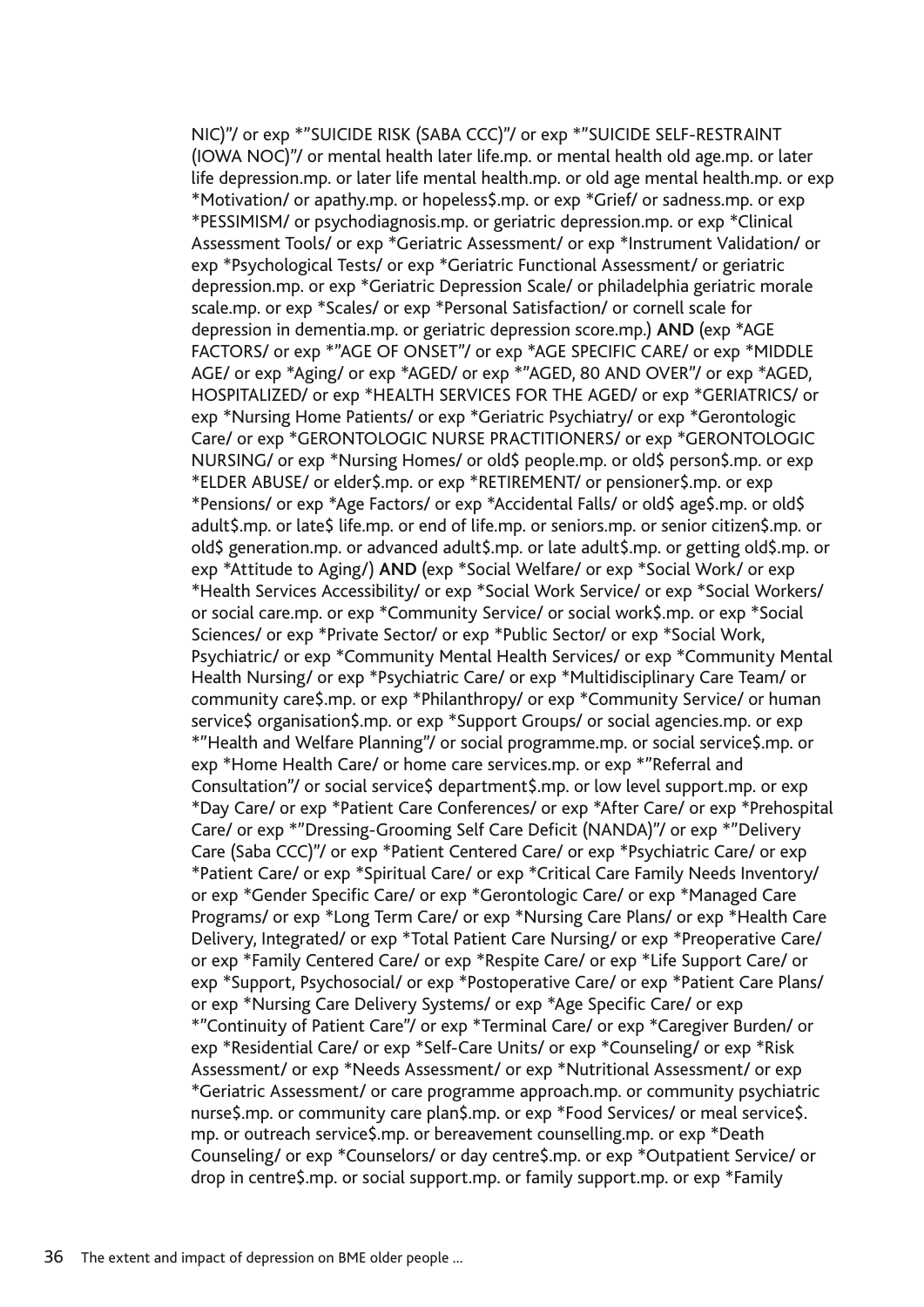Services/ or exp \*Nursing Homes/ or home help.mp. or informal care.mp. or long stay care.mp. or exp \*Negotiation/ or exp \*Funding Source/ or exp \*Mentorship/ or exp \*VISITORS TO PATIENTS/ or exp \*Volunteer Workers/ or befriending.mp. or multi-disciplinary.mp. or integrated service\$.mp. or multi-agency.mp. or exp \*Interinstitutional Relations/ or exp \*Housing for the Elderly/ or admission to care. mp. or exp \*Holistic Nursing/ or old\$ people\$ home\$.mp. or social care provision.mp. or social care provider\$.mp. or exp \*Transitional Programs/ or transitional service\$. mp. or exp \*Mental Health Services/) **AND** limit yr="1990 - 2007"

### **= 493 (08/02/2007 – final and exported)**

#### **5. EMBASE**

| EMBASE, Ovid                                                                   |  |
|--------------------------------------------------------------------------------|--|
| Date search conducted: 08/02/2007                                              |  |
| Date limits set on search: 1990 - 2007                                         |  |
| Language limit set on search: none                                             |  |
| Notes: Free text and index terms were used. To focus the results this database |  |
| was searched using an added social care facet, please see below.               |  |

## **1. BME facet**

(exp \*"ETHNIC AND RACIAL GROUPS"/ or exp \*ETHNIC DIFFERENCE/ or exp \*ETHNIC GROUP/ or exp \*"ETHNIC OR RACIAL ASPECTS"/ or exp \*Cultural Factor/ or exp \*Race Difference/ or ethnic\$.mp. or (racial and ethnic group\$).mp. [mp=title, abstract, subject headings, heading word, drug trade name, original title, device manufacturer, drug manufacturer name] or (black and minority).mp. [mp=title, abstract, subject headings, heading word, drug trade name, original title, device manufacturer, drug manufacturer name] or exp \*Negro/ or (racial and ethnic differences).mp. [mp=title, abstract, subject headings, heading word, drug trade name, original title, device manufacturer, drug manufacturer name] or (racial and ethnic).mp. [mp=title, abstract, subject headings, heading word, drug trade name, original title, device manufacturer, drug manufacturer name] or exp \*AFRICAN CARIBBEAN/ or exp \*Arab/ or exp \*BRITISH ASIAN/ or exp \*ASIAN/ or exp \*Gipsy/ or travellers.mp. or exp \*Cultural Anthropology/ or exp \*cultural bias/ or exp \*cultural sensitivity/ or culture bound syndromes.mp. or exp \*Ethnology/ or exp \*minority group/ or multiculturalism.mp. or exp \*race/ or exp \*Religious Group/ or sociocultural.mp. or exp \*jew/ or exp \*moslem/ or (race and ethnic discrimination). mp. [mp=title, abstract, subject headings, heading word, drug trade name, original title, device manufacturer, drug manufacturer name] or exp \*CHINESE/ or japanese. mp. or korean.mp. or Bangladeshi.mp. or south asian.mp. or southeast asian.mp. or vietnamese.mp. or acculturation.mp. or bilingualism.mp. or cross cultural.mp. or exp \*TRANSCULTURAL CARE/ or exp \*Cultural Deprivation/ or exp \*ETHNOGRAPHY/ or regional differences.mp. or antisemitism.mp. or ethnocentrism.mp. or exp \*RACISM/ or exp \*Stereotypy/ or exp \*immigration/ or exp \*REFUGEE/ or exp \*MIGRATION/ or foreign national\$.mp. or eastern european.mp. or exp \*INDIAN/ or asylum seeker\$. mp. or exp \*RELIGION/ or prejudice.mp. or east african.mp. or kurds.mp. or somalis. mp. or ethnic minority.mp. or minority ethnic.mp. or (black and minority ethnic).mp. [mp=title, abstract, subject headings, heading word, drug trade name, original title,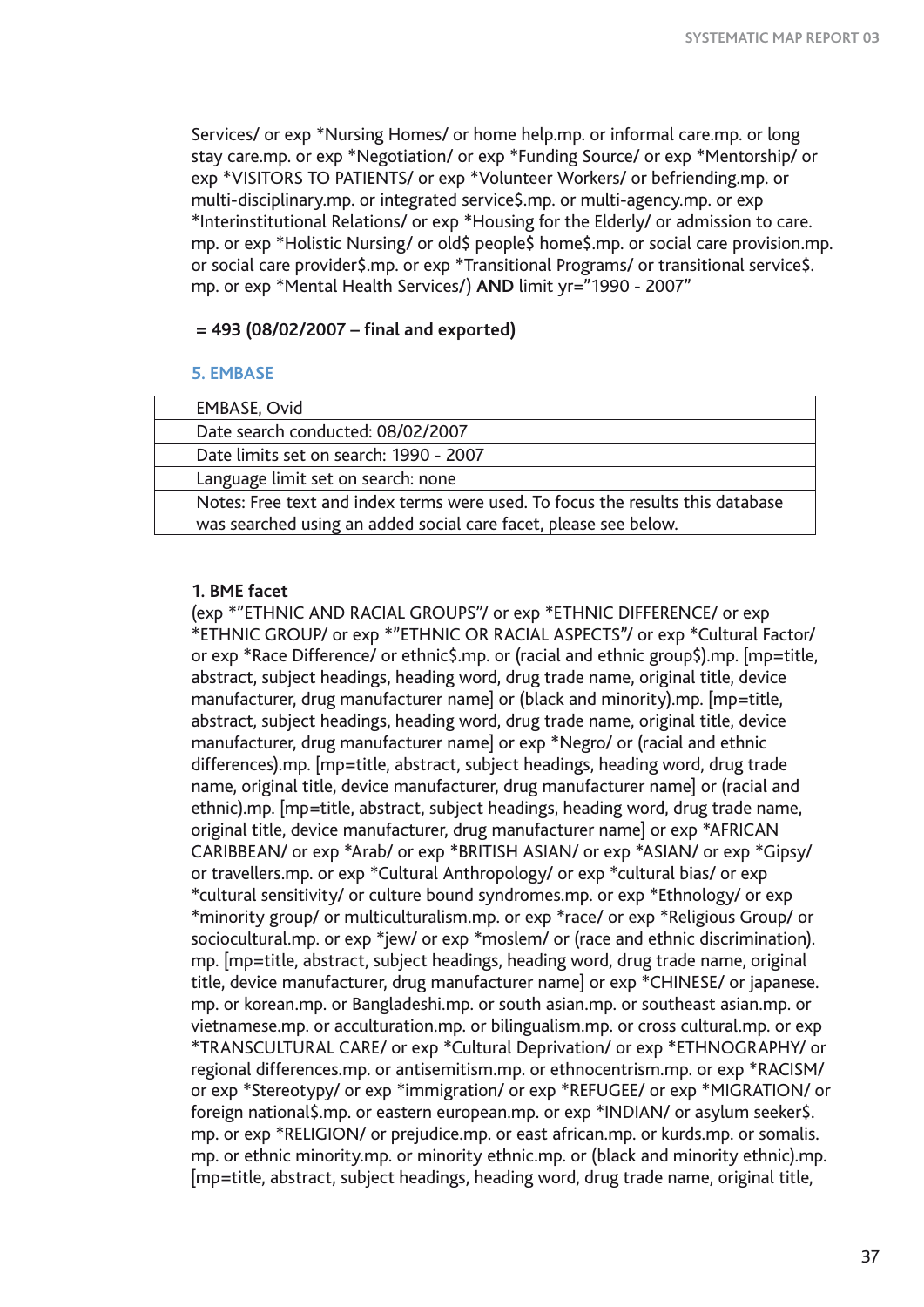device manufacturer, drug manufacturer name] or BME.mp. or interracial.mp. or nonwhite.mp. or irish.mp.)

= 139206 (29/01/2007)

## **2. Depression facet**

(exp \*DEPRESSION/ or exp \*AGITATED DEPRESSION/ or exp \*ATYPICAL DEPRESSION/ or exp \*BECK DEPRESSION INVENTORY/ or exp \*BIPOLAR DEPRESSION/ or exp \*BONE MARROW DEPRESSION/ or exp \*CENTER FOR EPIDEMIOLOGICAL STUDIES DEPRESSION SCALE/ or exp \*CENTRAL NERVOUS SYSTEM DEPRESSION/ or exp \*DEATH DEPRESSION SCALE/ or exp \*EDINBURGH POSTNATAL DEPRESSION SCALE/ or exp \*ENDOGENOUS DEPRESSION/ or exp \*GERIATRIC DEPRESSION SCALE/ or exp \*"HOSPITAL ANXIETY AND DEPRESSION SCALE"/ or exp \*INBREEDING DEPRESSION/ or exp \*INVOLUTIONAL DEPRESSION/ or exp \*LONG TERM DEPRESSION/ or exp \*MAJOR DEPRESSION/ or exp \*MASKED DEPRESSION/ or exp \*"MIXED ANXIETY AND DEPRESSION"/ or exp \*"MIXED DEPRESSION AND DEMENTIA"/ or exp \*"MIXED MANIA AND DEPRESSION"/ or exp \*MONTGOMERY ASBERG DEPRESSION RATING SCALE/ or exp \*ORGANIC DEPRESSION/ or exp \*POSTOPERATIVE DEPRESSION/ or exp \*PUERPERAL DEPRESSION/ or exp \*REACTIVE DEPRESSION/ or exp \*RECURRENT BRIEF DEPRESSION/ or exp \*SELF-RATING DEPRESSION SCALE/ or exp \*SPREADING CORTICAL DEPRESSION/ or exp \*ST SEGMENT DEPRESSION/ or Zungs self rating depression inventory.mp. or exp \*Antidepressant Agent/ or exp \*Tricyclic Antidepressant Agent/ or exp \*Serotonin Uptake Inhibitor/ or exp \*Psychological Rating Scale/ or Philadelphia geriatric morale scale\$.mp. or Cornell scale for depression in dementia.mp. or exp \*"Quality of Life"/ or exp \*Adjustment Disorder/ or exp \*ANXIETY/ or exp \*ANTICIPATORY ANXIETY/ or exp \*ANXIETY DISORDER/ or exp \*ANXIETY NEUROSIS/ or exp \*BECK ANXIETY INVENTORY/ or exp \*DEATH ANXIETY SCALE/ or exp \*GENERALIZED ANXIETY DISORDER/ or exp \*HAMILTON ANXIETY SCALE/ or exp \*SELF-RATING ANXIETY SCALE/ or exp \*STATE TRAIT ANXIETY INVENTORY/ or exp \*SUICIDE/ or exp \*ASSISTED SUICIDE/ or exp \*SUICIDE ATTEMPT/ or exp \*SUICIDE GENE/ or Gerontopsychiatry/ or mental health late\$ life.mp. or mental health old\$ age.mp. or later life mental health.mp. or old\$ age mental health.mp. or old\$ age depression.mp. or late\$ life depression. mp. or elder\$ depression.mp. or exp \*MOTIVATION/ or exp \*Mood Disorder/ or exp \*HOPELESSNESS/ or exp \*BECK HOPELESSNESS SCALE/ or exp \*Grief/ or exp \*PESSIMISM/ or exp \*APATHY/ or depression scales.mp. or depression instrument\$. mp. or depression assessment\$.mp.)

= 201231 (29/01/2007)

## **3. Age facet**

(Age/ or Aged/ or exp \*Aging/ or exp \*onset age/ or exp \*age specific care/ or Adult/ or exp \*Elderly Care/ or exp geriatrics/ or exp \*Nursing Home/ or exp \*gerontology/ or exp \*GERONTOLOGICAL RESEARCH/ or old\$ people.mp. or old\$ person\$.mp. or elder\$.mp. or exp \*Retirement/ or exp \*pensioner/ or exp \*Pension/ or old\$ age\$. mp. or old\$ adult\$.mp. or late\$ life.mp. or end of life.mp. or seniors.mp. or old\$ generation\$.mp. or advanced adult\$.mp. or late adult\$.mp. or getting old\$.mp.)

 $= 2198663$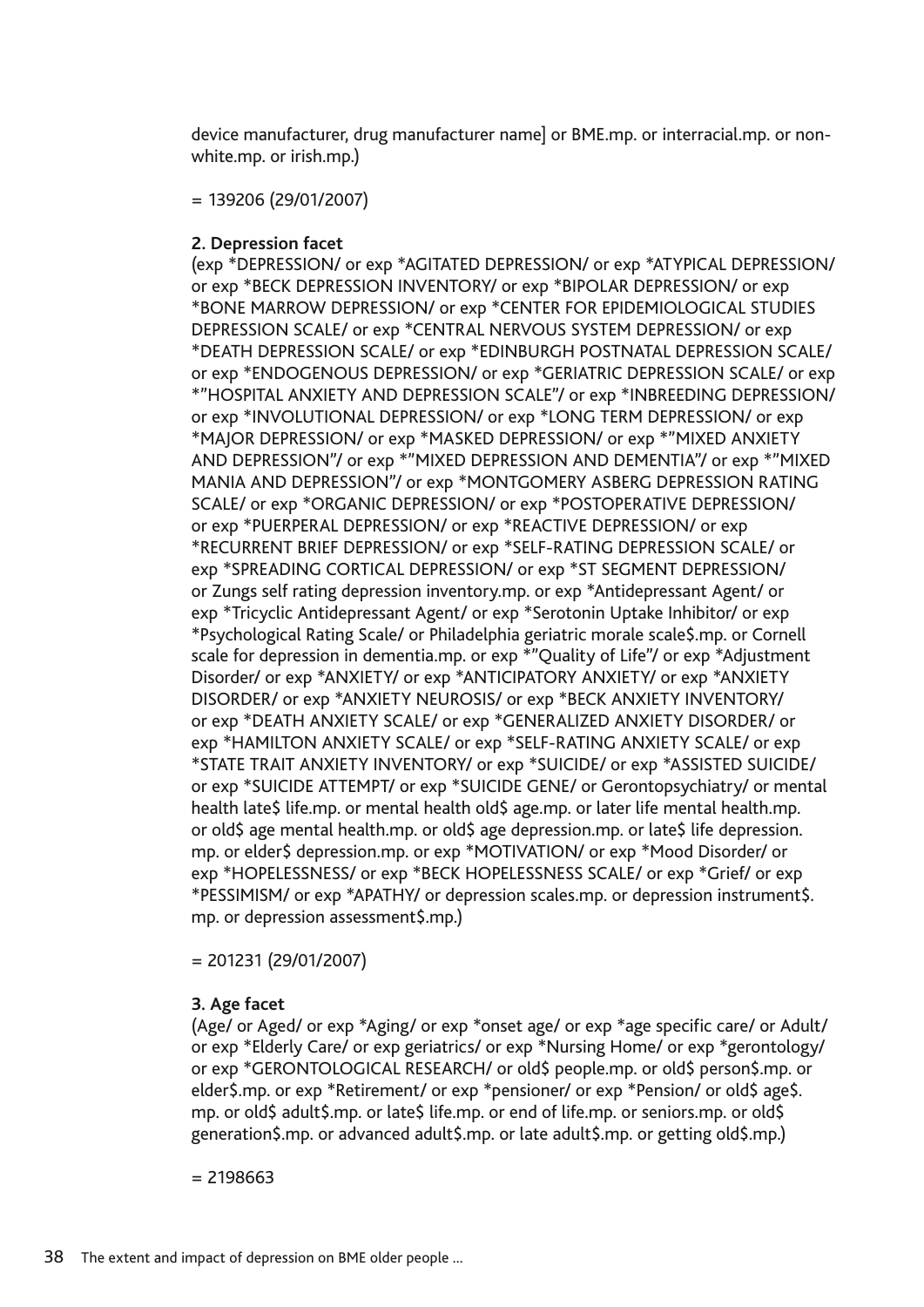#### **4. Social care facet**

(exp \*social work/ or exp \*caregiver support/ or exp \*compensation/ or exp \*psychosocial care/ or exp \*social insurance/ or exp \*social security/ or exp \*social support/ or exp \*social work practice/ or exp \*spiritual care/ or exp \*terminal care/ or exp \*sociological theory/ or exp \*crisis theory/ or exp \*critical theory/ or exp \*family systems theory/ or exp \*family theory/ or exp \*role theory/ or exp \*social cognitive theory/ or exp \*social learning theory/ or exp \*social worker/ or exp \*psychologist/ or exp \*Social Care/ or exp \*"care and caring"/ or exp \*institutional care/ or exp \*community care/ or exp \*elderly care/ or exp \*self care/ or exp \*Social Welfare/ or exp \*Home Care/ or social service\$.mp. or social work\$.mp. or exp \*Sociology/ or exp \*COMMUNITY/ or exp \*COMMUNITY ASSESSMENT/ or exp \*COMMUNITY BASED REHABILITATION/ or exp \*COMMUNITY CARE/ or exp \*COMMUNITY DYNAMICS/ or exp \*COMMUNITY HEALTH NURSING/ or exp \*COMMUNITY HOSPITAL/ or exp \*COMMUNITY LIVING/ or exp \*COMMUNITY MEDICINE/ or exp \*COMMUNITY MENTAL HEALTH/ or exp \*COMMUNITY MENTAL HEALTH CENTER/ or exp \*COMMUNITY PROGRAM/ or exp \*COMMUNITY PSYCHIATRIC NURSING/ or exp \*COMMUNITY REINTEGRATION/ or exp \*COMMUNITY STRUCTURE/ or exp \*COMMUNITY SUCCESSION/ or exp \*COMMUNITY TRIAL/ or exp \*THERAPEUTIC COMMUNITY/ or exp \*Geriatric Nursing/ or exp \*Patient Care/ or exp \*mental health service/ or exp \*psychosocial care/ or exp \*home mental health care/ or exp \*mental hospital/ or exp \*day hospital/ or exp \*halfway house/ or exp \*psychogeriatric nursing/ or exp \*psychiatric treatment/ or human service\$ organisation\$.mp. or social agencies.mp. or social programme.mp. or social service\$ department\$.mp. or exp \*Health Care Access/ or exp \*RESPITE CARE/ or exp \*home respiratory care/ or exp \*home rehabilitation/ or exp \*home physiotherapy/ or exp \*home oxygen therapy/ or exp \*home monitoring/ or exp \*home mental health care/ or exp \*home health agency/ or exp \*home dialysis/ or exp \*Long Term Care/ or exp \*follow up/ or exp \*treatment planning/ or exp \*home for the aged/ or exp \*aftercare/ or exp \*age specific care/ or exp \*tertiary health care/ or exp \*transcultural care/ or exp \*counseling/ or exp \*anticipatory guidance/ or exp \*bereavement counseling/ or exp \*directive counseling/ or exp \*family counseling/ or exp \*nutritional counseling/ or exp \*parent counseling/ or exp \*patient counseling/ or exp \*patient guidance/ or exp \*peer counseling/ or exp \*Risk Assessment/ or exp \*Needs Assessment/ or exp \*Nutritional Assessment/ or exp \*Geriatric Assessment/ or exp \*Geriatric Care/ or exp \*COMMUNITY ASSESSMENT/ or exp \*ENVIRONMENTAL IMPACT ASSESSMENT/ or exp \*FALL RISK ASSESSMENT/ or exp \*FAMILY ASSESSMENT/ or exp \*FUNCTIONAL ASSESSMENT/ or exp \*OUTCOME ASSESSMENT/ or exp \*Patient Care Planning/ or care programme approach.mp. or meal service\$.mp. or outreach service\$.mp. or drop-in centre\$.mp. or family support. mp. or exp \*Family Therapy/ or exp psychotherapy/ or informal care.mp. or long stay care.mp. or mediation.mp. or mentor\$.mp. or exp \*HEALTH VISITOR/ or exp \*VOLUNTEER/ or befriend\$.mp. or multi-disciplinary.mp. or integrated service\$. mp. or multi-agency.mp. or interinstitutional.mp. or inter-institutional.mp. or exp \*HOLISTIC CARE/ or exp \*HOLISTIC NURSING/ or old\$ people\$ home\$.mp. or social care provision.mp. or social care provider\$.mp. or transitional service\$.mp. or continuity of patient care.mp.)

 $= 217702$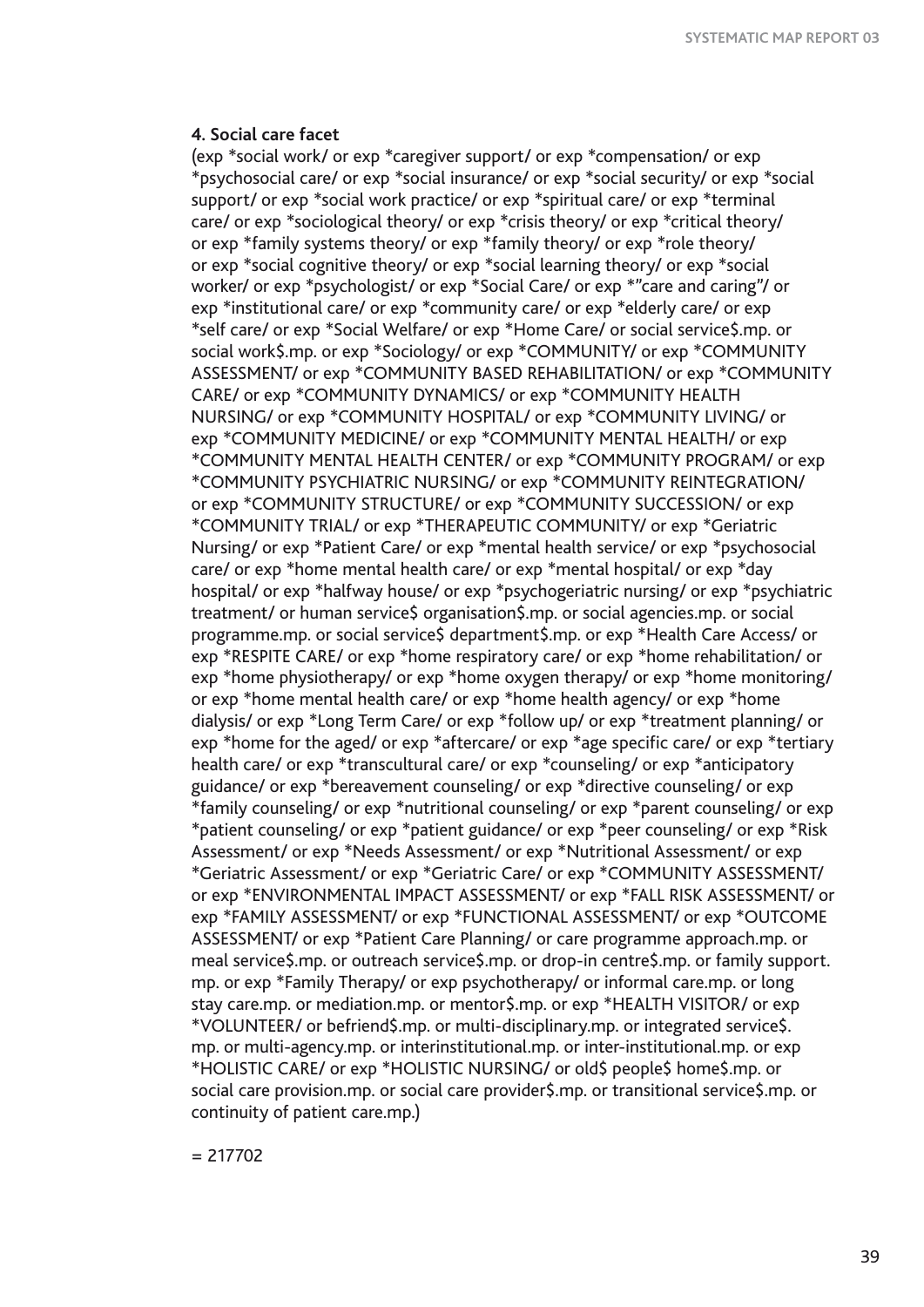### **Combined search**

(exp \*"ETHNIC AND RACIAL GROUPS"/ or exp \*ETHNIC DIFFERENCE/ or exp \*ETHNIC GROUP/ or exp \*"ETHNIC OR RACIAL ASPECTS"/ or exp \*Cultural Factor/ or exp \*Race Difference/ or ethnic\$.mp. or (racial and ethnic group\$).mp. [mp=title, abstract, subject headings, heading word, drug trade name, original title, device manufacturer, drug manufacturer name] or (black and minority).mp. [mp=title, abstract, subject headings, heading word, drug trade name, original title, device manufacturer, drug manufacturer name] or exp \*Negro/ or (racial and ethnic differences).mp. [mp=title, abstract, subject headings, heading word, drug trade name, original title, device manufacturer, drug manufacturer name] or (racial and ethnic).mp. [mp=title, abstract, subject headings, heading word, drug trade name, original title, device manufacturer, drug manufacturer name] or exp \*AFRICAN CARIBBEAN/ or exp \*Arab/ or exp \*BRITISH ASIAN/ or exp \*ASIAN/ or exp \*Gipsy/ or travellers.mp. or exp \*Cultural Anthropology/ or exp \*cultural bias/ or exp \*cultural sensitivity/ or culture bound syndromes.mp. or exp \*Ethnology/ or exp \*minority group/ or multiculturalism.mp. or exp \*race/ or exp \*Religious Group/ or sociocultural.mp. or exp \*jew/ or exp \*moslem/ or (race and ethnic discrimination). mp. [mp=title, abstract, subject headings, heading word, drug trade name, original title, device manufacturer, drug manufacturer name] or exp \*CHINESE/ or japanese. mp. or korean.mp. or Bangladeshi.mp. or south asian.mp. or southeast asian.mp. or vietnamese.mp. or acculturation.mp. or bilingualism.mp. or cross cultural.mp. or exp \*TRANSCULTURAL CARE/ or exp \*Cultural Deprivation/ or exp \*ETHNOGRAPHY/ or regional differences.mp. or antisemitism.mp. or ethnocentrism.mp. or exp \*RACISM/ or exp \*Stereotypy/ or exp \*immigration/ or exp \*REFUGEE/ or exp \*MIGRATION/ or foreign national\$.mp. or eastern european.mp. or exp \*INDIAN/ or asylum seeker\$. mp. or exp \*RELIGION/ or prejudice.mp. or east african.mp. or kurds.mp. or somalis. mp. or ethnic minority.mp. or minority ethnic.mp. or (black and minority ethnic).mp. [mp=title, abstract, subject headings, heading word, drug trade name, original title, device manufacturer, drug manufacturer name] or BME.mp. or interracial.mp. or nonwhite.mp. or irish.mp.) **AND** (exp \*DEPRESSION/ or exp \*AGITATED DEPRESSION/ or exp \*ATYPICAL DEPRESSION/ or exp \*BECK DEPRESSION INVENTORY/ or exp \*BIPOLAR DEPRESSION/ or exp \*BONE MARROW DEPRESSION/ or exp \*CENTER FOR EPIDEMIOLOGICAL STUDIES DEPRESSION SCALE/ or exp \*CENTRAL NERVOUS SYSTEM DEPRESSION/ or exp \*DEATH DEPRESSION SCALE/ or exp \*EDINBURGH POSTNATAL DEPRESSION SCALE/ or exp \*ENDOGENOUS DEPRESSION/ or exp \*GERIATRIC DEPRESSION SCALE/ or exp \*"HOSPITAL ANXIETY AND DEPRESSION SCALE"/ or exp \*INBREEDING DEPRESSION/ or exp \*INVOLUTIONAL DEPRESSION/ or exp \*LONG TERM DEPRESSION/ or exp \*MAJOR DEPRESSION/ or exp \*MASKED DEPRESSION/ or exp \*"MIXED ANXIETY AND DEPRESSION"/ or exp \*"MIXED DEPRESSION AND DEMENTIA"/ or exp \*"MIXED MANIA AND DEPRESSION"/ or exp \*MONTGOMERY ASBERG DEPRESSION RATING SCALE/ or exp \*ORGANIC DEPRESSION/ or exp \*POSTOPERATIVE DEPRESSION/ or exp \*PUERPERAL DEPRESSION/ or exp \*REACTIVE DEPRESSION/ or exp \*RECURRENT BRIEF DEPRESSION/ or exp \*SELF-RATING DEPRESSION SCALE/ or exp \*SPREADING CORTICAL DEPRESSION/ or exp \*ST SEGMENT DEPRESSION/ or Zungs self rating depression inventory.mp. or exp \*Antidepressant Agent/ or exp \*Tricyclic Antidepressant Agent/ or exp \*Serotonin Uptake Inhibitor/ or exp \*Psychological Rating Scale/ or Philadelphia geriatric morale scale\$.mp. or Cornell scale for depression in dementia.mp. or exp \*"Quality of Life"/ or exp \*Adjustment Disorder/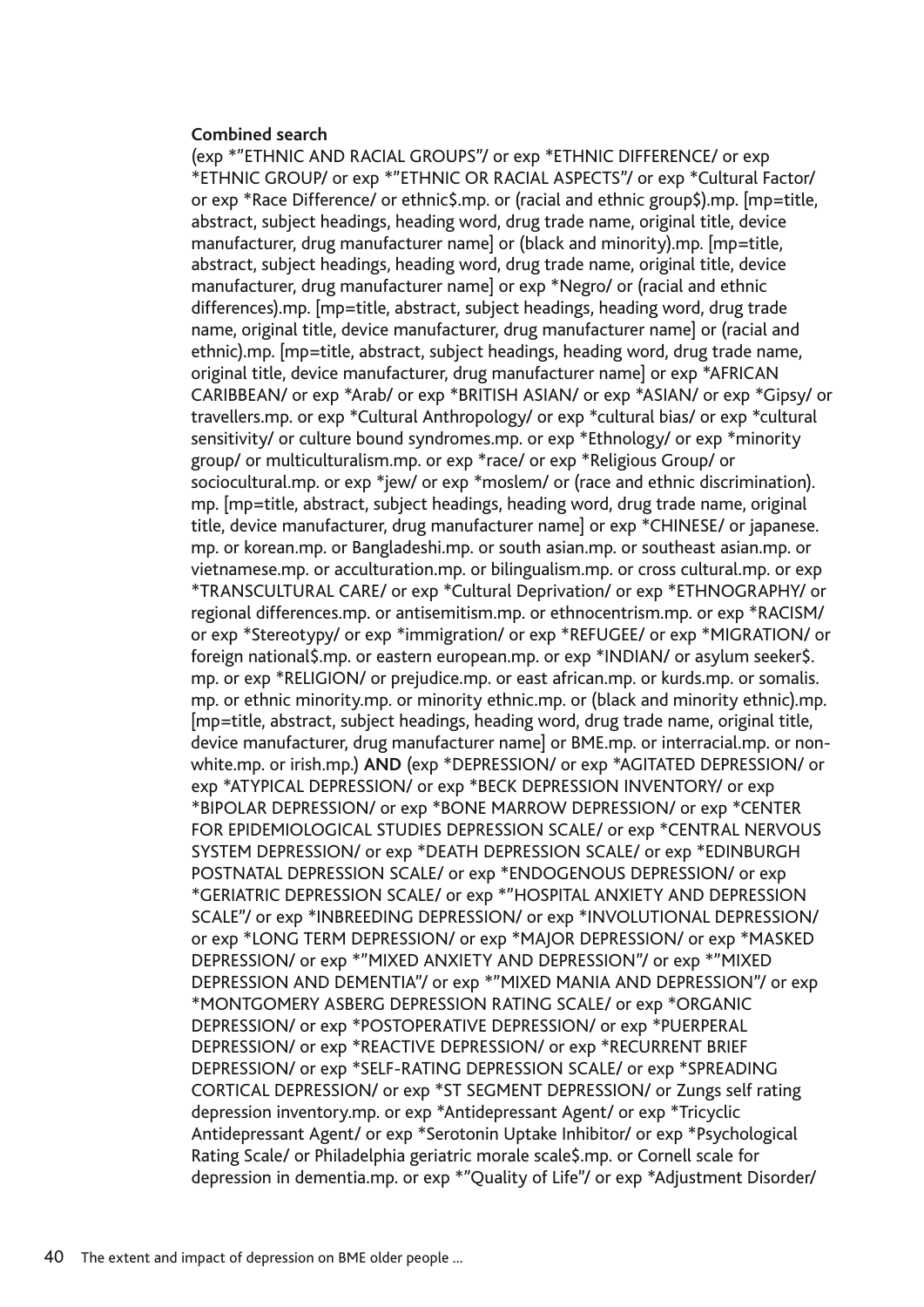or exp \*ANXIETY/ or exp \*ANTICIPATORY ANXIETY/ or exp \*ANXIETY DISORDER/ or exp \*ANXIETY NEUROSIS/ or exp \*BECK ANXIETY INVENTORY/ or exp \*DEATH ANXIETY SCALE/ or exp \*GENERALIZED ANXIETY DISORDER/ or exp \*HAMILTON ANXIETY SCALE/ or exp \*SELF-RATING ANXIETY SCALE/ or exp \*STATE TRAIT ANXIETY INVENTORY/ or exp \*SUICIDE/ or exp \*ASSISTED SUICIDE/ or exp \*SUICIDE ATTEMPT/ or exp \*SUICIDE GENE/ or Gerontopsychiatry/ or mental health late\$ life. mp. or mental health old\$ age.mp. or later life mental health.mp. or old\$ age mental health.mp. or old\$ age depression.mp. or late\$ life depression.mp. or elder\$ depression.mp. or exp \*MOTIVATION/ or exp \*Mood Disorder/ or exp \*HOPELESSNESS/ or exp \*BECK HOPELESSNESS SCALE/ or exp \*Grief/ or exp \*PESSIMISM/ or exp \*APATHY/ or depression scales.mp. or depression instrument\$. mp. or depression assessment\$.mp.) **AND** (Age/ or Aged/ or exp \*Aging/ or exp \*onset age/ or exp \*age specific care/ or Adult/ or exp \*Elderly Care/ or exp geriatrics/ or exp \*Nursing Home/ or exp \*gerontology/ or exp \*GERONTOLOGICAL RESEARCH/ or old\$ people.mp. or old\$ person\$.mp. or elder\$.mp. or exp \*Retirement/ or exp \*pensioner/ or exp \*Pension/ or old\$ age\$.mp. or old\$ adult\$. mp. or late\$ life.mp. or end of life.mp. or seniors.mp. or old\$ generation\$.mp. or advanced adult\$.mp. or late adult\$.mp. or getting old\$.mp.) **AND** (exp \*social work/ or exp \*caregiver support/ or exp \*compensation/ or exp \*psychosocial care/ or exp \*social insurance/ or exp \*social security/ or exp \*social support/ or exp \*social work practice/ or exp \*spiritual care/ or exp \*terminal care/ or exp \*sociological theory/ or exp \*crisis theory/ or exp \*critical theory/ or exp \*family systems theory/ or exp \*family theory/ or exp \*role theory/ or exp \*social cognitive theory/ or exp \*social learning theory/ or exp \*social worker/ or exp \*psychologist/ or exp \*Social Care/ or exp \*"care and caring"/ or exp \*institutional care/ or exp \*community care/ or exp \*elderly care/ or exp \*self care/ or exp \*Social Welfare/ or exp \*Home Care/ or social service\$.mp. or social work\$.mp. or exp \*Sociology/ or exp \*COMMUNITY/ or exp \*COMMUNITY ASSESSMENT/ or exp \*COMMUNITY BASED REHABILITATION/ or exp \*COMMUNITY CARE/ or exp \*COMMUNITY DYNAMICS/ or exp \*COMMUNITY HEALTH NURSING/ or exp \*COMMUNITY HOSPITAL/ or exp \*COMMUNITY LIVING/ or exp \*COMMUNITY MEDICINE/ or exp \*COMMUNITY MENTAL HEALTH/ or exp \*COMMUNITY MENTAL HEALTH CENTER/ or exp \*COMMUNITY PROGRAM/ or exp \*COMMUNITY PSYCHIATRIC NURSING/ or exp \*COMMUNITY REINTEGRATION/ or exp \*COMMUNITY STRUCTURE/ or exp \*COMMUNITY SUCCESSION/ or exp \*COMMUNITY TRIAL/ or exp \*THERAPEUTIC COMMUNITY/ or exp \*Geriatric Nursing/ or exp \*Patient Care/ or exp \*mental health service/ or exp \*psychosocial care/ or exp \*home mental health care/ or exp \*mental hospital/ or exp \*day hospital/ or exp \*halfway house/ or exp \*psychogeriatric nursing/ or exp \*psychiatric treatment/ or human service\$ organisation\$.mp. or social agencies.mp. or social programme.mp. or social service\$ department\$.mp. or exp \*Health Care Access/ or exp \*RESPITE CARE/ or exp \*home respiratory care/ or exp \*home rehabilitation/ or exp \*home physiotherapy/ or exp \*home oxygen therapy/ or exp \*home monitoring/ or exp \*home mental health care/ or exp \*home health agency/ or exp \*home dialysis/ or exp \*Long Term Care/ or exp \*follow up/ or exp \*treatment planning/ or exp \*home for the aged/ or exp \*aftercare/ or exp \*age specific care/ or exp \*tertiary health care/ or exp \*transcultural care/ or exp \*counseling/ or exp \*anticipatory guidance/ or exp \*bereavement counseling/ or exp \*directive counseling/ or exp \*family counseling/ or exp \*nutritional counseling/ or exp \*parent counseling/ or exp \*patient counseling/ or exp \*patient guidance/ or exp \*peer counseling/ or exp \*Risk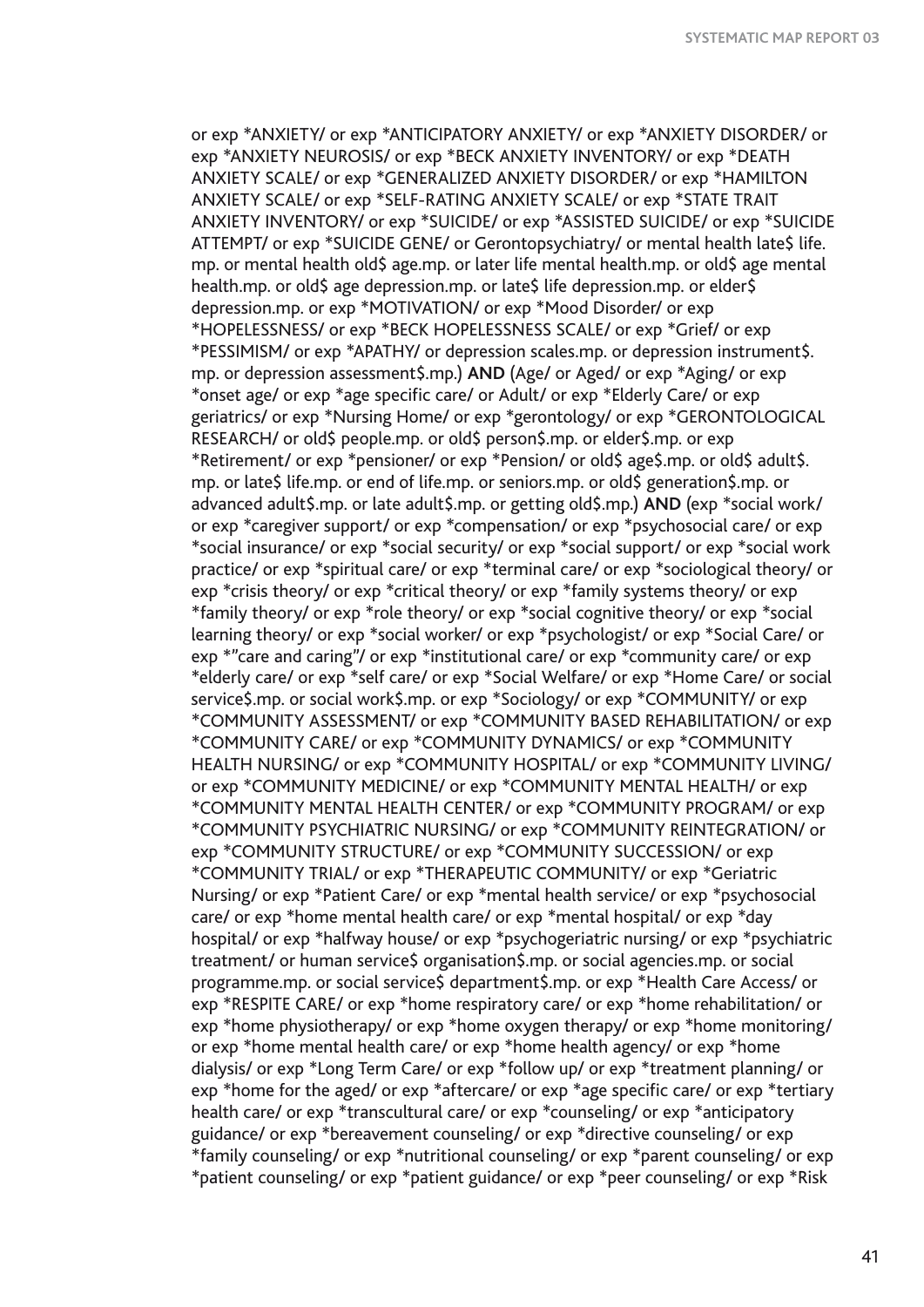Assessment/ or exp \*Needs Assessment/ or exp \*Nutritional Assessment/ or exp \*Geriatric Assessment/ or exp \*Geriatric Care/ or exp \*COMMUNITY ASSESSMENT/ or exp \*ENVIRONMENTAL IMPACT ASSESSMENT/ or exp \*FALL RISK ASSESSMENT/ or exp \*FAMILY ASSESSMENT/ or exp \*FUNCTIONAL ASSESSMENT/ or exp \*OUTCOME ASSESSMENT/ or exp \*Patient Care Planning/ or care programme approach.mp. or meal service\$.mp. or outreach service\$.mp. or drop-in centre\$.mp. or family support. mp. or exp \*Family Therapy/ or exp psychotherapy/ or informal care.mp. or long stay care.mp. or mediation.mp. or mentor\$.mp. or exp \*HEALTH VISITOR/ or exp \*VOLUNTEER/ or befriend\$.mp. or multi-disciplinary.mp. or integrated service\$.mp. or multi-agency.mp. or interinstitutional.mp. or inter-institutional.mp. or exp \*HOLISTIC CARE/ or exp \*HOLISTIC NURSING/ or old\$ people\$ home\$.mp. or social care provision.mp. or social care provider\$.mp. or transitional service\$.mp. or continuity of patient care.mp.) **AND** limit yr="1990 - 2007"

## **= 322 (08/02/07 – final and export)**

## **6. Social Care Online (SCO)**

| SCO, SCIE                                   |  |
|---------------------------------------------|--|
| Date search conducted: 08/02/2007           |  |
| Date limits set on search: 1990 - 2007      |  |
| Language limit set on search - N/A          |  |
| Notes: Free text and index terms were used. |  |

### **1. BME facet**

(@k=("immigration") or @k=("migration") or @k=("communities") or @ k=("ethnicity") or @k=("socioeconomic groups") or @k=("multicultural society") or @k=("cultural identity") or @k=("black and minority ethnic people") or @k=("African people") or @k=("Afro Caribbean people") or @k=("Asian people") or @k=("Chinese people") or @k=("Hispanic people") or @k=("Irish people") or @k=("mixed race people") or @k=("travelling people") or @k=("Roma") or @k=("migrants") or @ k=("immigrants") or @k=("refugees") or @k=("asylum seekers") or @k=("race relations") or @k=("racism") or @k=("racial discrimination") or @k=("diversity") or @ k=("equal opportunities") or @k=("racial equality") or @k=("empowerment") or @ k=("racial harassment") or @k=("stereotyped attitudes") or @k=("Buddhism") or @ k=("Hinduism") or @k=("Islam") or @k=("Judaism") or @k=("anti-discriminatory practice") or @k=("multicultural approach"))

= 13 458 (09/01/07)

## **2. Depression facet**

(@k=("community psychiatric nurses") or @k=("grief") or @k=("bereavement") or @k=("loneliness") or @k=("mental health") or @k=("mental health care") or @ k=("psychiatric care") or @k=("acute psychiatric care") or @k=("psychiatric day centres") or @k=("anxiety") or @k=("bipolar disorder") or @k=("depression") or @ k=("psychoses") or @k=("self-harm") or @k=("severe mental health problems") or @ k=("suicide") or @k=("attempted suicide") or @k=("diagnostic tests"))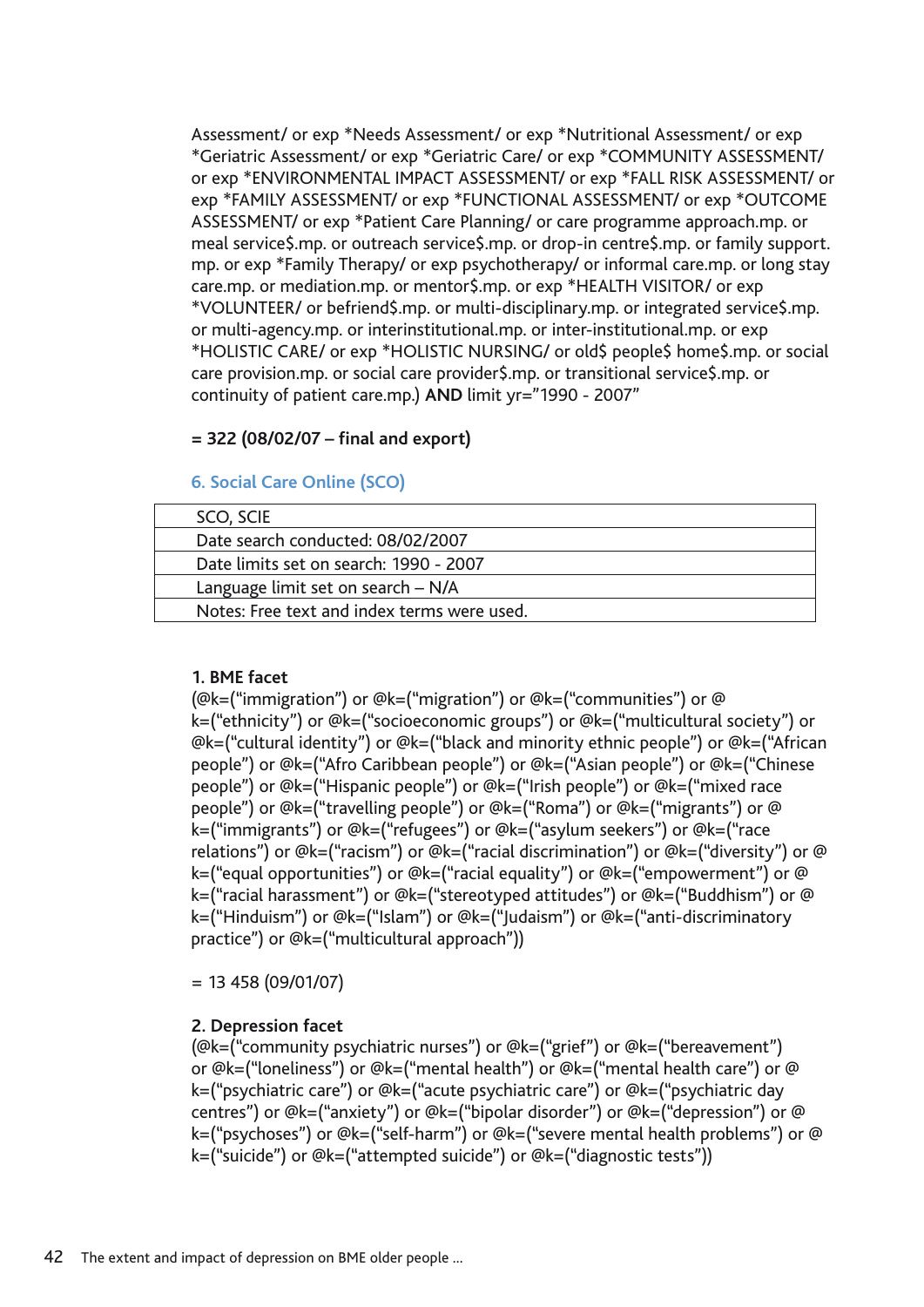$= 14 225 (09/01/07)$ 

## **3. Age facet**

(@k=("older people") or @k=("very old people") or @k=("age discrimination") or @k=("retirement") or @k=("retirement communities") or @k=("ageing") or @ k=("dementia") or @k=("Alzheimers disease") or @k=("adult abuse") or @k=("older peoples homes"))

 $= 11$  321 (09/01/07)

### **Combined search**

(@k=("immigration") or @k=("migration") or @k=("ethnicity") or @k=("multicultural society") or @k=("cultural identity") or @k=("black and minority ethnic people") or @k=("African people") or @k=("Afro Caribbean people") or @k=("Asian people") or @k=("Chinese people") or @k=("Hispanic people") or @k=("Irish people") or @k=("mixed race people") or @k=("travelling people") or @k=("Roma") or @ k=("migrants") or @k=("immigrants") or @k=("refugees") or @k=("asylum seekers") or @k=("race relations") or @k=("racism") or @k=("racial discrimination") or @ k=("diversity") or @k=("equal opportunities") or @k=("racial equality") or @ k=("empowerment") or @k=("racial harassment") or @k=("stereotyped attitudes") or @k=("Buddhism") or @k=("Hinduism") or @k=("Islam") or @k=("Judaism") or @k=("anti-discriminatory practice") or @k=("multicultural approach")) and (@ k=("community psychiatric nurses") or @k=("grief") or @k=("bereavement") or @k=("loneliness") or @k=("mental health") or @k=("mental health care") or @ k=("psychiatric care") or @k=("acute psychiatric care") or @k=("psychiatric day centres") or @k=("anxiety") or @k=("bipolar disorder") or @k=("depression") or @ k=("psychoses") or @k=("self-harm") or @k=("severe mental health problems") or @k=("suicide") or @k=("attempted suicide") or @k=("diagnostic tests")) and (@k=("older people") or @k=("very old people") or @k=("age discrimination") or @k=("retirement") or @k=("retirement communities") or @k=("ageing") or @ k=("dementia") or @k=("Alzheimers disease") or @k=("adult abuse") or @k=("older peoples homes"))

Social Care Online was unable to process this request (09/01/07)

## Reduced search strategy

(@p=("\*migrat\*") or @p=("\*migrant\*") or @p=("ethnic\*") or @p=("racis\*") or @ p=("Jew\*") or @k=("black and minority ethnic people") or @k=("African people") or @k=("Afro Caribbean people") or @k=("Asian people") or @k=("Chinese people") or @k=("Irish people") or @k=("mixed race people") or @k=("travelling people") or @ k=("Roma") or @k=("refugees") or @k=("asylum seekers")) and (@k=("anxiety") or @ p=("depress\*") or @p=("suicid\*") or @k=("depression")) and (@k=("older people") or @k=("very old people") or @p=("elder\*")) and @p.publicationdate>("1990")

 $= 97$  (08/02/07 – final and exported)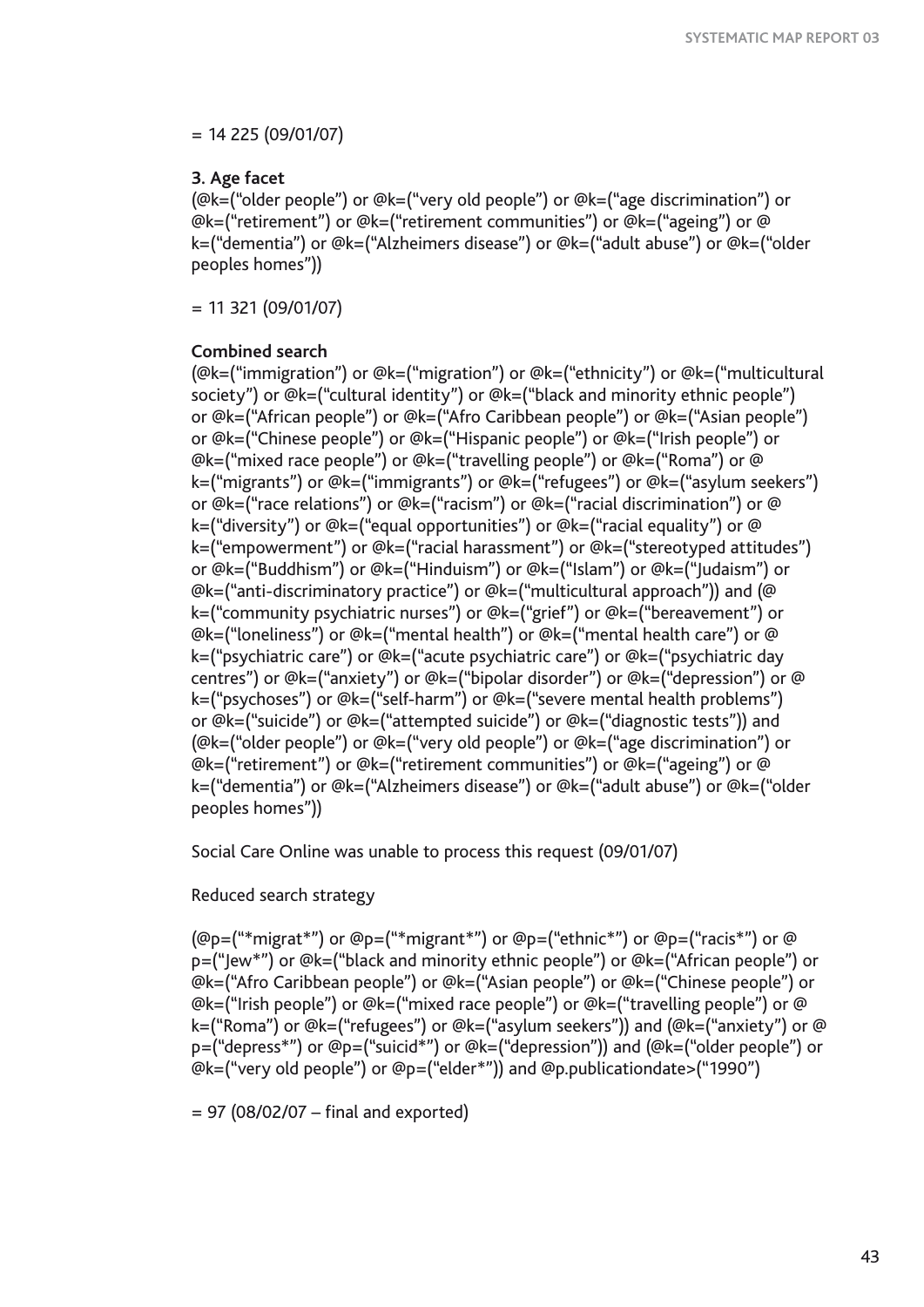## **7. ASSIA**

| ASSIA, CSA Illumina                         |  |
|---------------------------------------------|--|
| Date search conducted: 08/02/2007           |  |
| Date limits set on search: 1990 - 2007      |  |
| Language limit set on search: none          |  |
| Notes: Free text and index terms were used. |  |

## **1. BME facet**

DE=("african communities" or "afro caribbean communities" or "albanian communities" or "antiracism" or "antisemitism" or "arab communities" or "asian communities" or "asylum" or "bangladeshi communities" or "bengali communities" or "bihari communities" or "bilingual immigrants" or "black" or "chinese communities" or "cultural stereotypes" or "cypriot communities" or "disadvantaged people" or "ethnic aspects" or "ethnic conflict" or "ethnic differences" or "ethnic diversity" or "ethnic groups" or "ethnic minorities" or "ethnicity" or "german communities" or "greek cypriot communities" or "greek communities" or "hungarian communities" or "illegal immigrants" or "illegal immigration" or "immigrants" or "immigration" or "indian communities" or "institutional racism" or "interethnic relationships" or "italian communities" or "japanese communities" or "korean communities" or "laotian communities" or "latin american communities" or "migrants" or "mixed ethnicity" or "moroccan communities" or "national stereotypes" or "pakistani communities" or "patidar communities" or "philippino communities" or "polish communities" or "prejudice" or "punjabi communities" or "race" or "race relations" or "race riots" or "racial aspects" or "racial attitudes" or "racial bias" or "racial conflict" or "racial consciousness" or "racial desegregation" or "racial hatred" or "racial prejudice" or "racial stereotypes" or "racial stratification" or "racial violence" or "racism" or "racist jokes" or "refugees" or "religious conflict" or "religious desegregation" or "return refugees" or "romany communities" or "selfstereotypes" or "slovene communities" or "social exclusion" or "somali communities" or "tamil communities" or "turkish communities" or "vietnamese communities" or "west indian communities" or "xenophobia" or "yemeni communities" or "zongo communities")

## **2. Depression facet**

(DE=("affective disorders" or "alienation" or "anger" or "annoyance" or "antidepressant drugs" or "anxiety" or "anxiety disorders" or "apathy" or "appetite loss" or "assisted suicide" or "bereavement" or "body dysmorphic disorder" or "boredom" or "briquet s syndrome" or "communal bereavement" or "death anxiety" or "death depression" or "delusional depression" or "depressed" or "depression" or "disappointment" or "discontent" or "disgust" or "emotional disorders" or "emotional distress" or "feelings" or "frustration" or "future anxiety" or "grief" or "guilt" or "happiness" or "hope" or "intergroup anxiety" or "irritability" or "loneliness" or "loss" or "love" or "mass suicide" or "maternal depression" or "melancholia" or "moods" or "negative emotions" or "organic mood syndrome" or "panic" or "parasuicide" or "parental depression" or "paternal depression" or "personal loss" or "phobic anxiety" or "postnatal depression" or "postoperative anxiety" or "psychological distress" or "public anxiety" or "refractory depression" or "regret" or "remorse"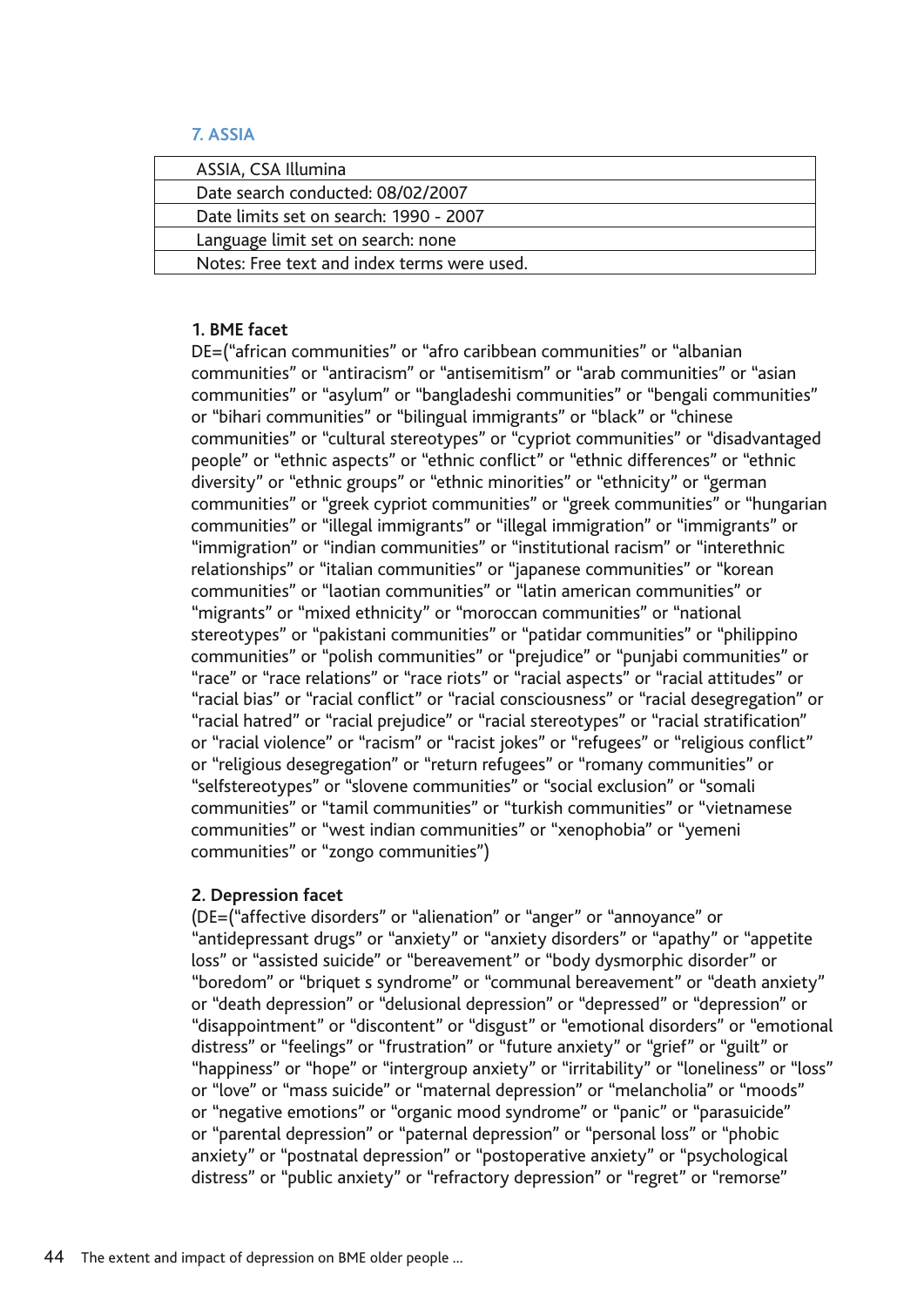or "resentment" or "restlessness" or "sadness" or "seasonal affective disorders" or "selfpoisoning" or "social anxiety" or "somatization disorders" or "somatoform disorders" or "sorrow" or "suffering" or "suicidal behaviour" or "suicidal ideation" or "suicide" or "symbolic loss" or "vascular depression" or "violent suicide" or "worry")) or ((geriatric depression scale) or (philadelphia geriatric morale scale) or (cornell scale for depression in dementia))

### **3. Age facet**

DE=("elderly men" or "elderly mothers" or "elderly parent adult child relationships" or "elderly parents" or "elderly people" or "elderly relatives" or "elderly widows" or "elderly women" or "age" or "age of onset" or "age patterns" or "age structure" or "age gender effects" or "ageing" or "alzheimer s disease" or "brain damaged elderly people" or "centenarians" or "dementia" or "developmentally disabled older people" or "disabled elderly people" or "disabled older people" or "divorced elderly people" or "early retirement" or "elder abuse" or "elderly fathers" or "elderly housing assistance programmes" or "elderly husbands" or "elderly married couples" or "emotionally disturbed elderly people" or "emotionally disturbed older women" or "energy allowances" or "gerontology" or "gifted elderly people" or "hearing impaired elderly people" or "homeless elderly people" or "homeless older people" or "housebound elderly people" or "humanistic gerontology" or "language disordered elderly people" or "learning disabled elderly people" or "learning disabled older people" or "lewy body dementia" or "life expectancy" or "low income elderly people" or "low income older women" or "mandatory retirement" or "medical gerontology" or "mentally ill elderly people" or "mentally ill older people" or "middle age" or "middle aged daughters" or "multi infarct dementia" or "nursing homes" or "old sector" or "older married couples" or "older men" or "older people" or "older pregnant women" or "older women" or "pensions" or "personal retirement pensions" or "presenile dementia" or "remarried elderly people" or "retired men" or "retired people" or "retired women" or "retirement" or "retirement communities" or "retirement homes" or "retirement pensions" or "semantic dementia" or "senile dementia" or "senior" or "sick elderly people" or "single elderly people" or "state retirement pensions" or "subcortical dementia" or "subjective age" or "terminally ill elderly people" or "unemployed older people" or "vascular dementia" or "visually impaired elderly people" or "widows pensions")

### Combined search

(DE=("african communities" or "afro caribbean communities" or "albanian communities" or "antiracism" or "antisemitism" or "arab communities" or "asian communities" or "asylum" or "bangladeshi communities" or "bengali communities" or "bihari communities" or "bilingual immigrants" or "black" or "chinese communities" or "cultural stereotypes" or "cypriot communities" or "disadvantaged people" or "ethnic aspects" or "ethnic conflict" or "ethnic differences" or "ethnic diversity" or "ethnic groups" or "ethnic minorities" or "ethnicity" or "german communities" or "greek cypriot communities" or "greek communities" or "hungarian communities" or "illegal immigrants" or "illegal immigration" or "immigrants" or "immigration" or "indian communities" or "institutional racism" or "interethnic relationships" or "italian communities" or "japanese communities" or "korean communities" or "laotian communities" or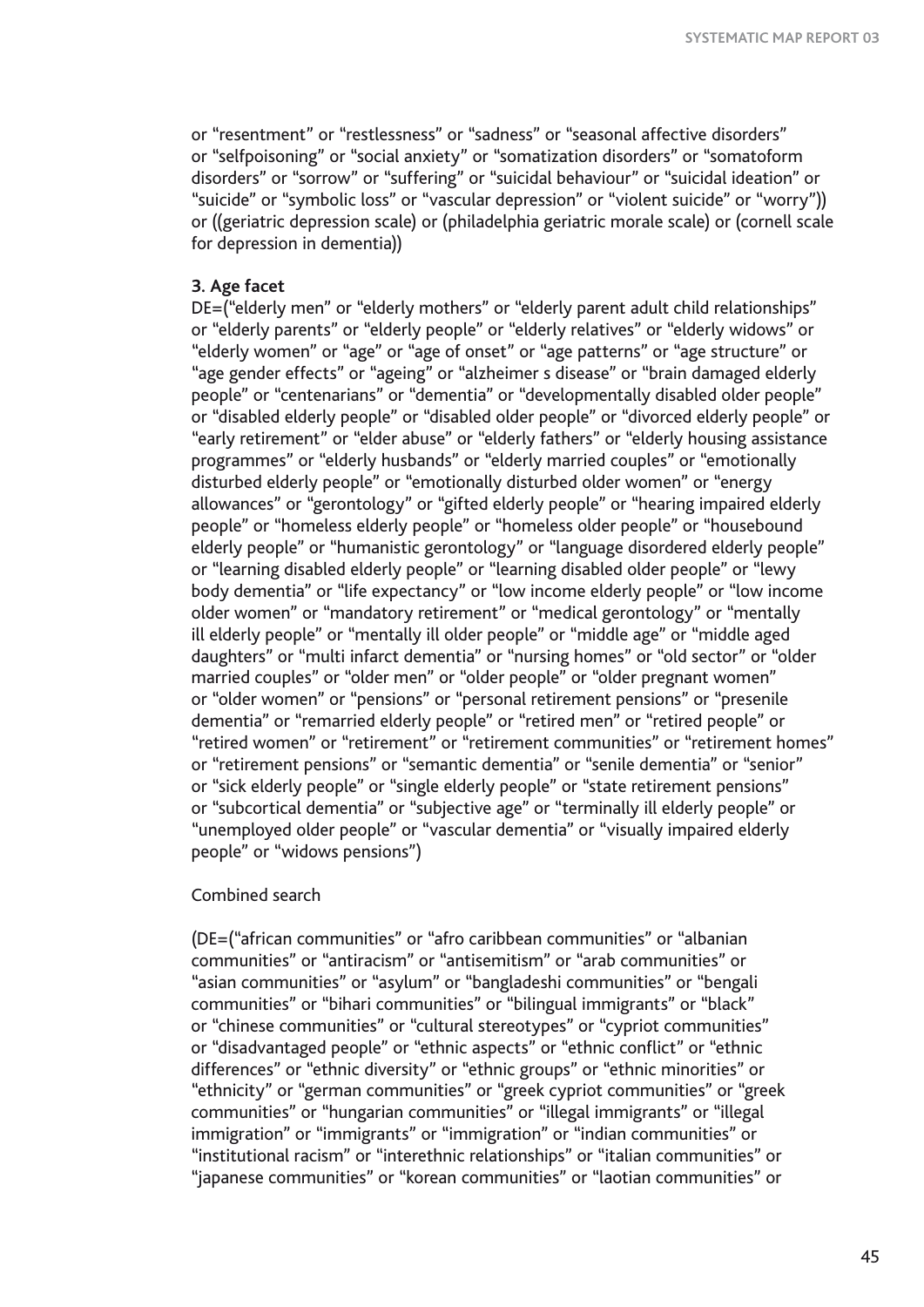"latin american communities" or "migrants" or "mixed ethnicity" or "moroccan communities" or "national stereotypes" or "pakistani communities" or "patidar communities" or "philippino communities" or "polish communities" or "prejudice" or "punjabi communities" or "race" or "race relations" or "race riots" or "racial aspects" or "racial attitudes" or "racial bias" or "racial conflict" or "racial consciousness" or "racial desegregation" or "racial hatred" or "racial prejudice" or "racial stereotypes" or "racial stratification" or "racial violence" or "racism" or "racist jokes" or "refugees" or "religious conflict" or "religious desegregation" or "return refugees" or "romany communities" or "selfstereotypes" or "slovene communities" or "social exclusion" or "somali communities" or "tamil communities" or "turkish communities" or "vietnamese communities" or "west indian communities" or "xenophobia" or "yemeni communities" or "zongo communities")) **and** (DE=("elderly men" or "elderly mothers" or "elderly parent adult child relationships" or "elderly parents" or "elderly people" or "elderly relatives" or "elderly widows" or "elderly women" or "age" or "age of onset" or "age patterns" or "age structure" or "age gender effects" or "ageing" or "alzheimer s disease" or "brain damaged elderly people" or "centenarians" or "dementia" or "developmentally disabled older people" or "disabled elderly people" or "disabled older people" or "divorced elderly people" or "early retirement" or "elder abuse" or "elderly fathers" or "elderly housing assistance programmes" or "elderly husbands" or "elderly married couples" or "emotionally disturbed elderly people" or "emotionally disturbed older women" or "energy allowances" or "gerontology" or "gifted elderly people" or "hearing impaired elderly people" or "homeless elderly people" or "homeless older people" or "housebound elderly people" or "humanistic gerontology" or "language disordered elderly people" or "learning disabled elderly people" or "learning disabled older people" or "lewy body dementia" or "life expectancy" or "low income elderly people" or "low income older women" or "mandatory retirement" or "medical gerontology" or "mentally ill elderly people" or "mentally ill older people" or "middle age" or "middle aged daughters" or "multi infarct dementia" or "nursing homes" or "old sector" or "older married couples" or "older men" or "older people" or "older pregnant women" or "older women" or "pensions" or "personal retirement pensions" or "presenile dementia" or "remarried elderly people" or "retired men" or "retired people" or "retired women" or "retirement" or "retirement communities" or "retirement homes" or "retirement pensions" or "semantic dementia" or "senile dementia" or "senior" or "sick elderly people" or "single elderly people" or "state retirement pensions" or "subcortical dementia" or "subjective age" or "terminally ill elderly people" or "unemployed older people" or "vascular dementia" or "visually impaired elderly people" or "widows pensions")) **and** ((DE=("affective disorders" or "alienation" or "anger" or "annoyance" or "antidepressant drugs" or "anxiety" or "anxiety disorders" or "apathy" or "appetite loss" or "assisted suicide" or "bereavement" or "body dysmorphic disorder" or "boredom" or "briquet s syndrome" or "communal bereavement" or "death anxiety" or "death depression" or "delusional depression" or "depressed" or "depression" or "disappointment" or "discontent" or "disgust" or "emotional disorders" or "emotional distress" or "feelings" or "frustration" or "future anxiety" or "grief" or "guilt" or "happiness" or "hope" or "intergroup anxiety" or "irritability" or "loneliness" or "loss" or "love" or "mass suicide" or "maternal depression" or "melancholia" or "moods" or "negative emotions" or "organic mood syndrome" or "panic" or "parasuicide" or "parental depression" or "paternal depression" or "personal loss" or "phobic anxiety" or "postnatal depression" or "postoperative anxiety" or "psychological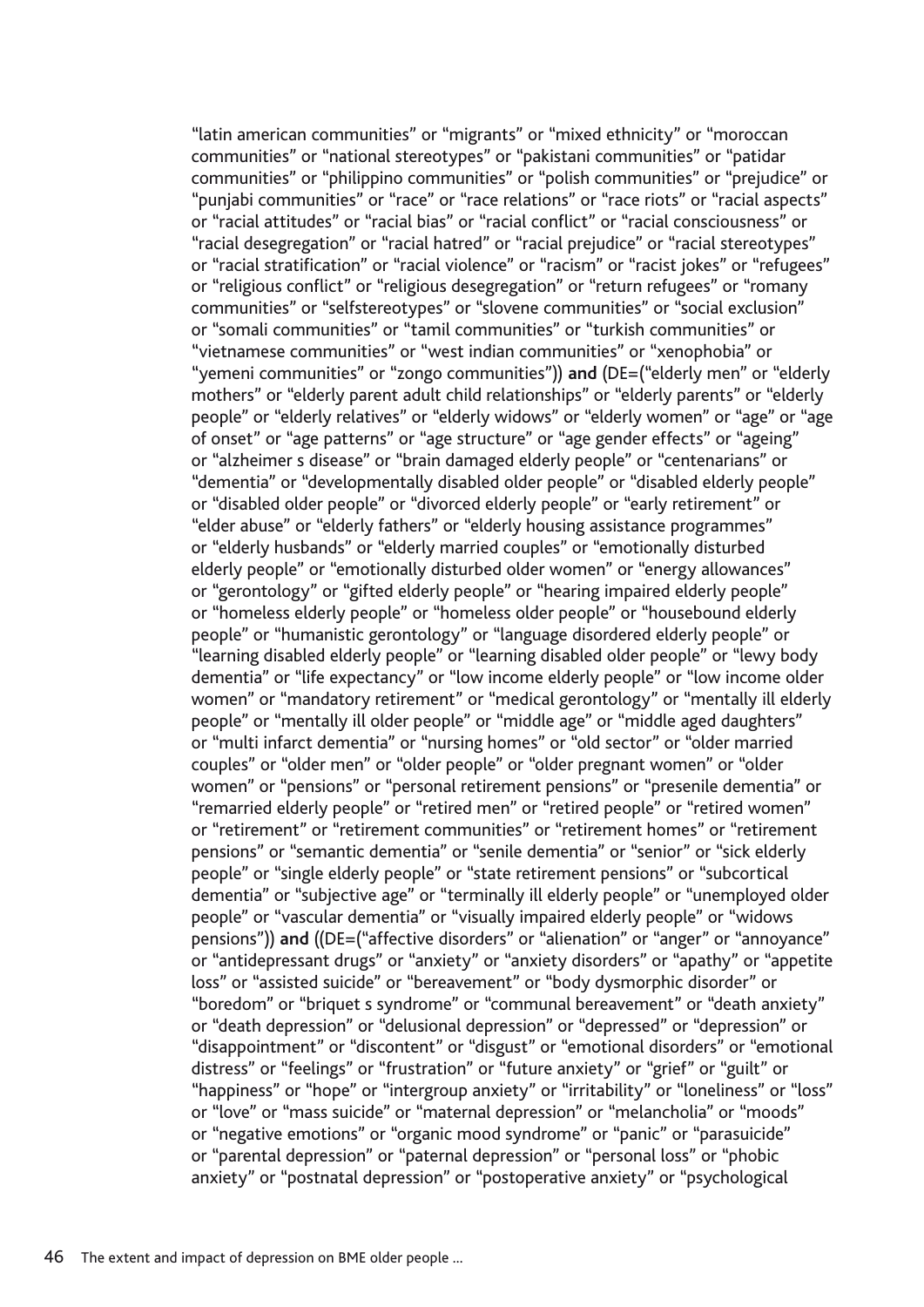distress" or "public anxiety" or "refractory depression" or "regret" or "remorse" or "resentment" or "restlessness" or "sadness" or "seasonal affective disorders" or "selfpoisoning" or "social anxiety" or "somatization disorders" or "somatoform disorders" or "sorrow" or "suffering" or "suicidal behaviour" or "suicidal ideation" or "suicide" or "symbolic loss" or "vascular depression" or "violent suicide" or "worry")) or ((geriatric depression scale) or (philadelphia geriatric morale scale) or (cornell scale for depression in dementia)))

## **= 55 (08/02/2007 – final and exported)**

Date Range: 1990 – 2007

## **8. Social Work Abstracts**

| Social Work Abstracts, Ovid web gateway     |  |
|---------------------------------------------|--|
| Date search conducted: 08/02/2007           |  |
| Date limits set on search: 1990 - 2007      |  |
| Language limit set on search - N/A          |  |
| Notes: Free text and index terms were used. |  |

## **1. BME facet**

((ETHNIC) or (ETHNIC-) or (ETHNIC-AND-RACIAL-STUDIES) or (ETHNIC-ASSOCIATIONS) or (ETHNIC-COMPETENCE-MODEL) or (ETHNIC-COMPETENT) or (ETHNIC-CULTURAL) or (ETHNIC-CULTURE) or (ETHNIC-DIFFERENCES) or (ETHNIC-GROUP) or (ETHNIC-GROUPS) or (ETHNIC-IDENTITY) or (ETHNIC-LINGUISTIC) or (ETHNIC-LOYALTY) or (ETHNIC-MAJORITY) or (ETHNIC-MINORITY) or (ETHNIC-RACIAL) or (ETHNIC-RELATED) or (ETHNIC-RELATIONS) or (ETHNIC-RELATIONS-THEORY)) or ((RACE) or (RACE-) or (RACE-AND-CLASS) or (RACE-BASED) or (RACE-BIASED) or (RACE-BY-CLASS) or (RACE-BY-DIAGNOSIS) or (RACE-CONSCIOUS) or (RACE-DISCRIMINATION) or (RACE-ESTEEM) or (RACE-ETHNIC) or (RACE-ETHNICITY) or (RACE-GENDER) or (RACE-LINKED) or (RACE-NEUTRAL) or (RACE-ORIENTED) or (RACE-PREJUDICE) or (RACE-RELATED)) or ((BLACK) or (BLACK-) or (BLACK-CONSCIOUSNESS-IDENTITY-AND-ACHIEVEMENTS) or (BLACK-EXPERT)) or ((MINORITIES) or (MINORITIES-) or (MINORITIES-GROUPS) or (MINORITY) or (MINORITY-BASED) or (MINORITY-DOMINATED) or (MINORITY-EQUITY) or (MINORITY-FEMINIST) or (MINORITY-GROUP) or (MINORITY-GROUPS) or (MINORITY-LED) or (MINORITY-MAJORITY) or (MINORITY-OWNED) or (MINORITY-PERSPECTIVE) or (MINORITY-RELATED) or (MINORITY-RELEVANT) or (MINORITY-STATUS) or (MINORITY-STUDENT-DEVELOPMENT)) or ((ARABS) or (ARAB)) or ((GYPSIES) or (GYPSIES-) or (GYPSY)) or (travellers) or ((CROSS-CULTURAL) or (CROSS-CULTURAL-CODES) or (CROSS-CULTURAL-DIFFERENCES) or (CROSS-CULTURAL-PRACTICE) or (CROSS-CULTURAL-RELATIONS) or (CROSS-CULTURAL-RESEARCH) or (CROSS-CULTURAL-SETTING) or (CROSS-CULTURAL-TRAINING) or (CROSS-CULTURALLY) or (CROSS-CULTURE)) or ((CULTURAL) or (CULTURAL-ANTHROPOLOGICAL) or (CULTURAL-ANXIETY) or (CULTURAL-AWARENESS) or (CULTURAL-AWARENESS-PROGRAM) or (CULTURAL-BIOLOGICAL) or (CULTURAL-COMPETENCE) or (CULTURAL-COMPETENCY) or (CULTURAL-CONTEXTUAL) or (CULTURAL-DEPRIVATION) or (CULTURAL-DEVELOPMENTAL) or (CULTURAL-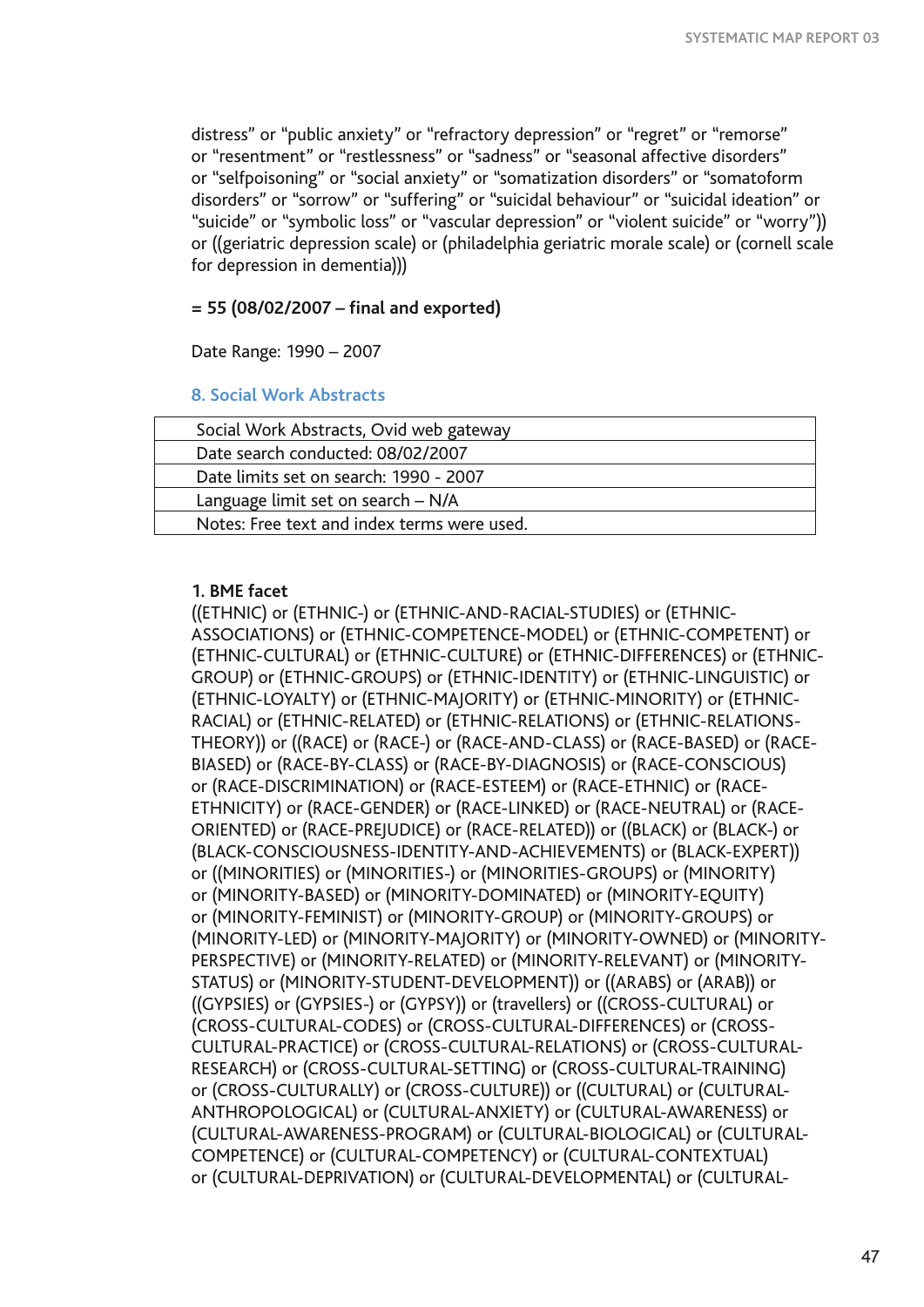DIVERSITY) or (CULTURAL-DIVERSITY-AND-ETHNIC-MINORITY-PSYCHOLOGY) or (CULTURAL-EMPOWERMENT) or (CULTURAL-ETHIC-IDEOLOGICAL-RELIGIOUS) or (CULTURAL-ETHNIC) or (CULTURAL-FACTORS) or (CULTURAL-FAMILIAL)) or ((JEW) or (JEWISH-AGENCIES) or (JEWISH-CHARITIES) or (JEWISH-CHRISTIAN) or (JEWISH-COMMUNAL-SERVICES) or (JEWISH-ARAB)) or ((CHINA) or (CHINA-) or (CHINATOWN) or (CHINATOWN-) or (CHINATOWNS) or (CHINESE) or (CHINESE-)) or ((JAPANESE) or (JAPANESE-)) or ((KOREAN) or (KOREAN-BLACK) or (KOREAN-BORN) or (KOREANNESS) or (KOREANS) or (KOREANS-)) or (black and minority) or ((ETHNIC in DE:SWAB) or (ETHNIC-ASSOCIATIONS in DE:SWAB) or (ETHNIC-COMPETENCE-MODEL in DE:SWAB) or (ETHNIC-DIFFERENCES in DE:SWAB) or (ETHNIC-GROUPS in DE:SWAB) or (ETHNIC-IDENTITY in DE:SWAB) or (ETHNIC-RELATIONS in DE:SWAB) or (ETHNIC-RELATIONS-THEORY in DE:SWAB) or (ETHNIC-SENSITIVE-PRACTICE in DE:SWAB) or (ETHNIC-VALUES in DE:SWAB) or (ETHNICITY in DE:SWAB) or (ETHNICITY- in DE:SWAB)) or (bangladeshi) or ((IMMIGRANT) or (IMMIGRANT-OWNED) or (IMMIGRANT-SERVING) or (IMMIGRANT-SPECIFIC) or (IMMIGRANTS) or (IMMIGRANTS-) or (IMMIGRATE) or (IMMIGRATED) or (IMMIGRATING) or (IMMIGRATION) or (IMMIGRATION-) or (IMMIGRATION-ACCULTURATION) or (IMMIGRATION-ASSOCIATED) or (IMMIGRATION-BASED) or (IMMIGRATION-INDUCED) or (IMMIGRATION-RELATED) or (IMMIGRATIONS)) or (eastern eurpean) or (racis\*) or (asylum seeker\*) or (refugee) or (southeast asian) or (INTERRACIAL) or (irish) or (somalis) or (kurds)

### = 7300

## **2. Depression facet**

((DEPRESS) or (DEPRESSED) or (DEPRESSED-ABUSIVE) or (DEPRESSED-NO) or (DEPRESSED-PATIENTS) or (DEPRESSES) or (DEPRESSING) or (DEPRESSION) or (DEPRESSION-) or (DEPRESSION-AND-ANGER) or (DEPRESSION-BASED) or (DEPRESSION-DEJECTION) or (DEPRESSION-ERA) or (DEPRESSION-GUIDELINES) or (DEPRESSION-INDUCING) or (DEPRESSION-PRONE) or (DEPRESSION-RELATED) or (DEPRESSIONARY)) or ((APATHY) or (APATHY-FUTILITY)) or ((SAD) or (SAD-Q) or (SADDENED) or (SADDER) or (SADDER-BUT-WISER) or (SADDER-WISER) or (SADDEST)) or ((PSYCHIATRIC) or (PSYCHIATRIC-ADMISSIONS) or (PSYCHIATRIC-ASSESSMENT) or (PSYCHIATRIC-CARE) or (PSYCHIATRIC-EPIDEMIOLOGY) or (PSYCHIATRIC-EVALUATION-FORM)) or ((ANXIETIES) or (ANXIETY) or (ANXIETY-) or (ANXIETY-AND-ANGER) or (ANXIETY-AROUSING) or (ANXIETY-BUFFERING) or (ANXIETY-DEFENSIVE) or (ANXIETY-DEPRESSION) or (ANXIETY-DISORDERED) or (ANXIETY-DISORDERS) or (ANXIETY-DISORDERS-INTERVIEW-SCHEDULE-ADIS) or (ANXIETY-EVOKING) or (ANXIETY-GENERATED) or (ANXIETY-MANAGEMENT) or (ANXIETY-MANAGEMENT-TRAINING) or (ANXIETY-NEUROTIC) or (ANXIETY-ONLY) or (ANXIETY-PRODUCING) or (ANXIETY-PRONE) or (ANXIETY-PRONENESS)) or (BECK-DEPRESSION-INVENTORY) or ((GERIATRIC-BEHAVIORAL-SCALE) or (GERIATRIC-DEPRESSION) or (GERIATRIC-HOPELESSNESS-SCALE)) or (geriatric depression scale) or (philadelphia geriatric center morale scale) or ((MOTIVATION) or (MOTIVATION-)) or ((SUICIDE) or (SUICIDE-) or (SUICIDE-IDEATION) or (SUICIDE-INDUCING) or (SUICIDE-INTERVENTION-RESPONSE-INVENTORY) or (SUICIDE-PREVENTION) or (SUICIDES)) or ((HOPELESS) or (HOPELESSNESS) or (HOPELESSNESS-)) or (depression assessment\$) or (depression assessment\*) or ((DEPRESSED in DE:SWAB) or (DEPRESSED-PATIENTS in DE:SWAB) or (DEPRESSION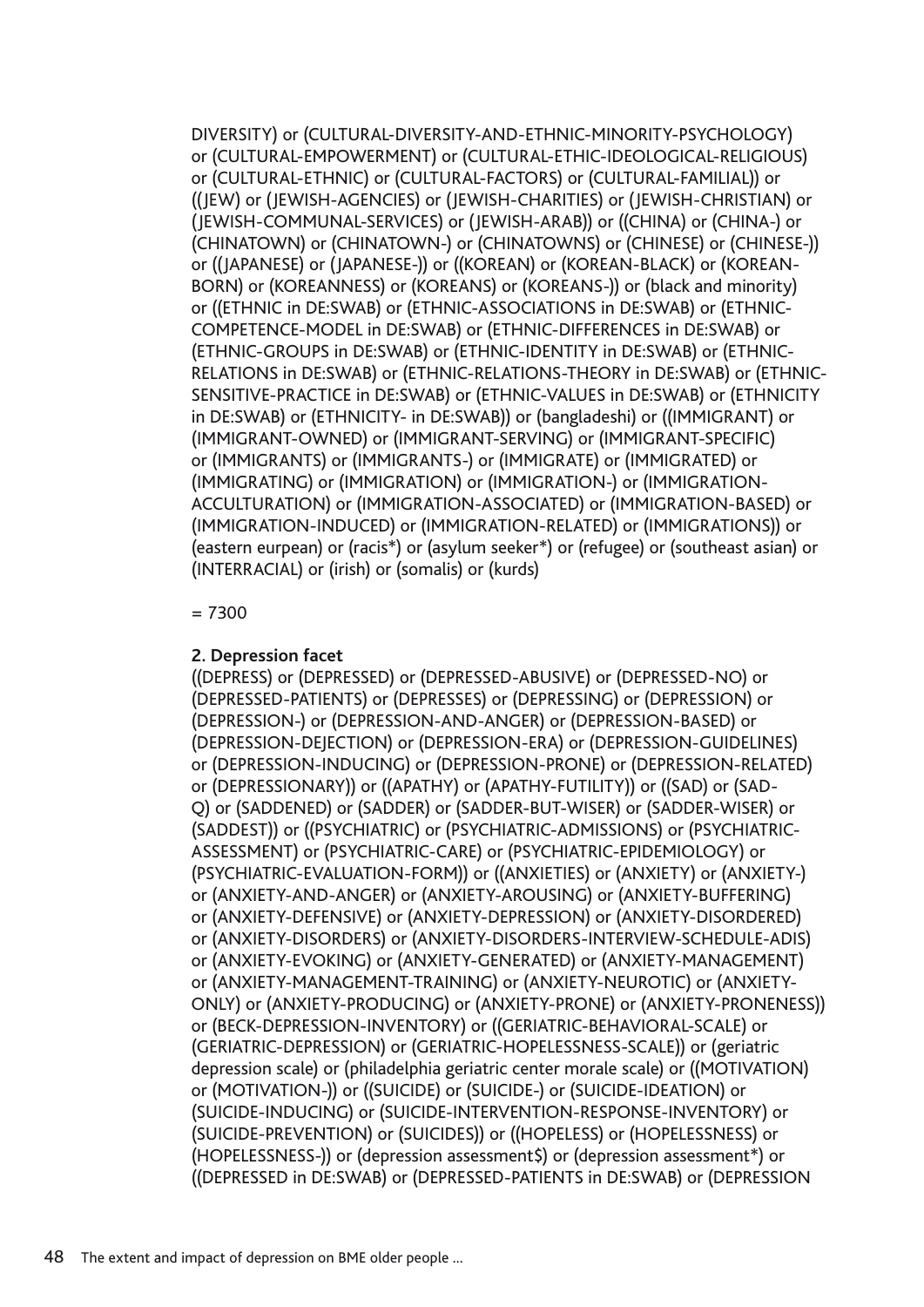in DE:SWAB) or (DEPRESSION- in DE:SWAB) or (DEPRESSIVE in DE:SWAB) or (DEPRESSIVE-REACTION in DE:SWAB)) or ((WELL-BEING in DE:SWAB) or (WELLNESS in DE:SWAB))

= 5778 (01/02/2007)

### **3. Age facet**

((OLD in DE:SWAB) or (OLD-AGE in DE:SWAB) or (OLD-AGE-SECURITY in DE: SWAB) or (OLD-AGE-SURVIVORS-DISABILITY-INSURANCE-OASDI in DE:SWAB) or (OLDER in DE:SWAB)) or ((ELDER in DE:SWAB) or (ELDER-ABUSE in DE:SWAB) or (ELDER-CARE in DE:SWAB) or (ELDERHOSTEL in DE:SWAB) or (ELDERHOSTEL- in DE:SWAB) or (ELDERLY in DE:SWAB) or (ELDERLY- in DE:SWAB) or (ELDERLY-THE in DE:SWAB)) or ((AGE in DE:SWAB) or (AGE- in DE:SWAB) or (AGE-BIAS in DE: SWAB) or (AGE-DIFFERENCES in DE:SWAB) or (AGE-GROUPS in DE:SWAB) or (AGE-SEGREGATION in DE:SWAB) or (AGE-STRATIFICATION in DE:SWAB) or (AGE-STRUCTURES in DE:SWAB) or (AGED in DE:SWAB) or (AGED- in DE:SWAB) or (AGED-THE in DE:SWAB) or (AGEISM in DE:SWAB) or (AGEISM- in DE:SWAB)) or ((GERIATRIC) or (GERIATRIC-CARE) or (GERIATRIC-CONSULTATION-SERVICES) or (GERIATRIC-DEPRESSION) or (GERIATRIC-EMERGENCY-SERVICE) or (GERIATRIC-FACILITIES) or (GERIATRIC-HOPELESSNESS-SCALE) or (GERIATRIC-ORIENTED) or (GERIATRIC-PATIENTS) or (GERIATRIC-TRAINED) or (GERIATRIC-WORKERS) or (GERIATRICALLY) or (GERIATRICIANS) or (GERIATRICS) or (GERIATRICS-) or (GERIATRIC-BEHAVIORAL-SCALE)) or (old\* age) or (old\* adult\*) or ((SENIOR) or (SENIOR-ACTION-IN-A-GAY-ENVIRONMENT) or (SENIOR-ADULT-EDUCATIONAL-PROGRAMS) or (SENIOR-CENTER) or (SENIOR-CENTERS) or (SENIOR-CITIZENS) or (SENIOR-CITIZENS-CENTERS) or (SENIOR-COMMUNITY-SERVICE-AIDE-PROGRAM) or (SENIOR-EXECUTIVE-SERVICE) or (SENIORS)) or (elder\*) or ((RETIRE) or (RETIRED) or (RETIRED-WORKER) or (RETIREE) or (RETIREES) or (RETIREES-) or (RETIREMENT) or (RETIREMENT-) or (RETIREMENT-AGED) or (RETIREMENT-COMMUNITIES) or (RETIREMENT-COMMUNITY) or (RETIREMENT-CONTEXT) or (RETIREMENT-HISTORY-STUDY) or (RETIREMENT-INCOME) or (RETIREMENT-ORIENTED) or (RETIREMENT-RELATED) or (RETIREMENT-SATISFACTION) or (RETIREMENTS) or (RETIRES) or (RETIRING)) or (pensioner\*) or (late\* life) or (end of life) or (old\* generation\*) or (advanced adult\*) or (late adult) or (getting old\*)

 $= 5110$ 

### **Combined search**

(((ETHNIC) or (ETHNIC-) or (ETHNIC-AND-RACIAL-STUDIES) or (ETHNIC-ASSOCIATIONS) or (ETHNIC-COMPETENCE-MODEL) or (ETHNIC-COMPETENT) or (ETHNIC-CULTURAL) or (ETHNIC-CULTURE) or (ETHNIC-DIFFERENCES) or (ETHNIC-GROUP) or (ETHNIC-GROUPS) or (ETHNIC-IDENTITY) or (ETHNIC-LINGUISTIC) or (ETHNIC-LOYALTY) or (ETHNIC-MAJORITY) or (ETHNIC-MINORITY) or (ETHNIC-RACIAL) or (ETHNIC-RELATED) or (ETHNIC-RELATIONS) or (ETHNIC-RELATIONS-THEORY)) or ((RACE) or (RACE-) or (RACE-AND-CLASS) or (RACE-BASED) or (RACE-BIASED) or (RACE-BY-CLASS) or (RACE-BY-DIAGNOSIS) or (RACE-CONSCIOUS) or (RACE-DISCRIMINATION) or (RACE-ESTEEM) or (RACE-ETHNIC) or (RACE-ETHNICITY) or (RACE-GENDER) or (RACE-LINKED) or (RACE-NEUTRAL) or (RACE-ORIENTED) or (RACE-PREJUDICE) or (RACE-RELATED)) or ((BLACK) or (BLACK-) or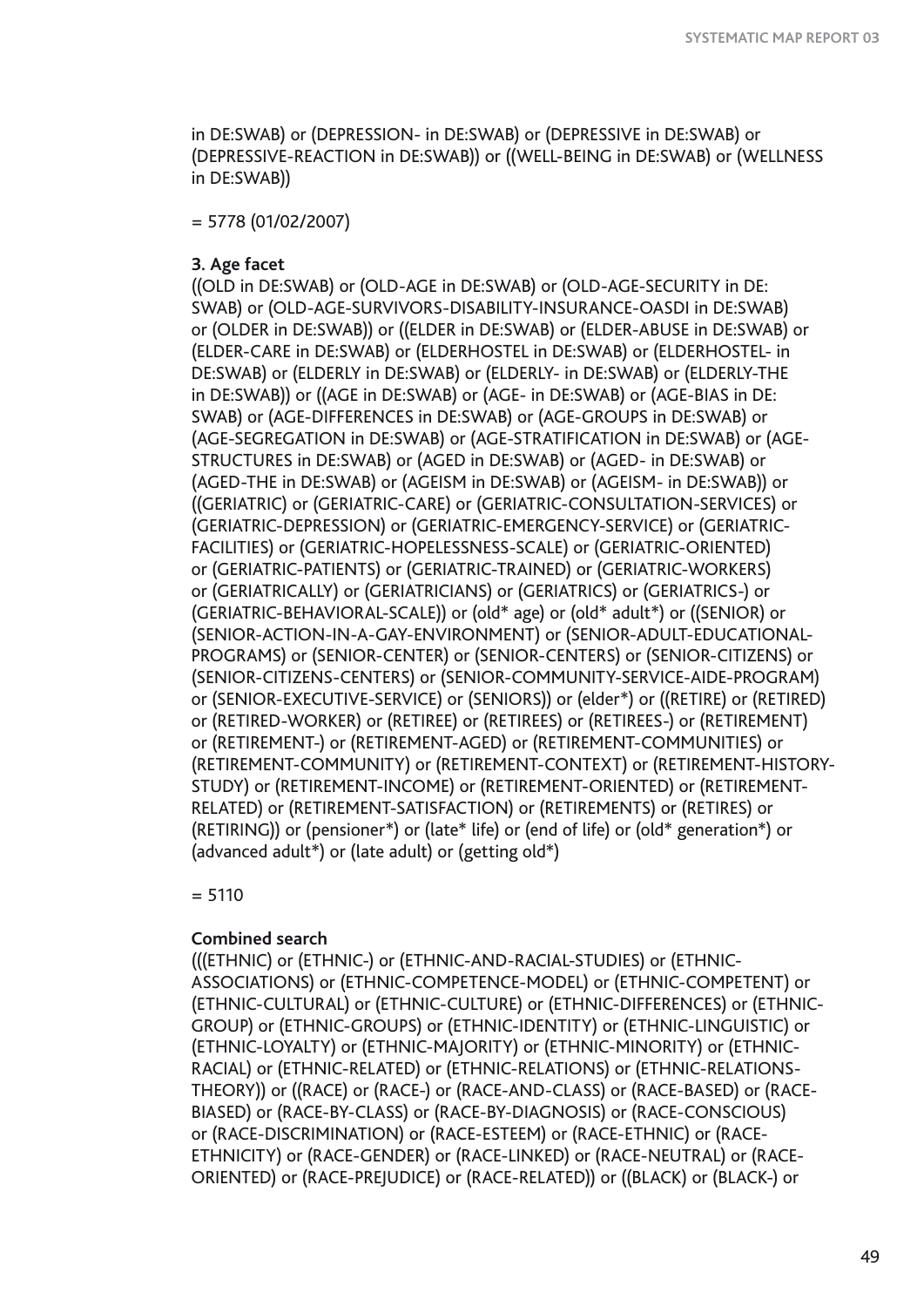(BLACK-CONSCIOUSNESS-IDENTITY-AND-ACHIEVEMENTS) or (BLACK-EXPERT)) or ((MINORITIES) or (MINORITIES-) or (MINORITIES-GROUPS) or (MINORITY) or (MINORITY-BASED) or (MINORITY-DOMINATED) or (MINORITY-EQUITY) or (MINORITY-FEMINIST) or (MINORITY-GROUP) or (MINORITY-GROUPS) or (MINORITY-LED) or (MINORITY-MAJORITY) or (MINORITY-OWNED) or (MINORITY-PERSPECTIVE) or (MINORITY-RELATED) or (MINORITY-RELEVANT) or (MINORITY-STATUS) or (MINORITY-STUDENT-DEVELOPMENT)) or ((ARABS) or (ARAB)) or ((GYPSIES) or (GYPSIES-) or (GYPSY)) or (travellers) or ((CROSS-CULTURAL) or (CROSS-CULTURAL-CODES) or (CROSS-CULTURAL-DIFFERENCES) or (CROSS-CULTURAL-PRACTICE) or (CROSS-CULTURAL-RELATIONS) or (CROSS-CULTURAL-RESEARCH) or (CROSS-CULTURAL-SETTING) or (CROSS-CULTURAL-TRAINING) or (CROSS-CULTURALLY) or (CROSS-CULTURE)) or ((CULTURAL) or (CULTURAL-ANTHROPOLOGICAL) or (CULTURAL-ANXIETY) or (CULTURAL-AWARENESS) or (CULTURAL-AWARENESS-PROGRAM) or (CULTURAL-BIOLOGICAL) or (CULTURAL-COMPETENCE) or (CULTURAL-COMPETENCY) or (CULTURAL-CONTEXTUAL) or (CULTURAL-DEPRIVATION) or (CULTURAL-DEVELOPMENTAL) or (CULTURAL-DIVERSITY) or (CULTURAL-DIVERSITY-AND-ETHNIC-MINORITY-PSYCHOLOGY) or (CULTURAL-EMPOWERMENT) or (CULTURAL-ETHIC-IDEOLOGICAL-RELIGIOUS) or (CULTURAL-ETHNIC) or (CULTURAL-FACTORS) or (CULTURAL-FAMILIAL)) or ((JEW) or (JEWISH-AGENCIES) or (JEWISH-CHARITIES) or (JEWISH-CHRISTIAN) or (JEWISH-COMMUNAL-SERVICES) or (JEWISH-ARAB)) or ((CHINA) or (CHINA-) or (CHINATOWN) or (CHINATOWN-) or (CHINATOWNS) or (CHINESE) or (CHINESE-)) or ((JAPANESE) or (JAPANESE-)) or ((KOREAN) or (KOREAN-BLACK) or (KOREAN-BORN) or (KOREANNESS) or (KOREANS) or (KOREANS-)) or (black and minority) or ((ETHNIC in DE:SWAB) or (ETHNIC-ASSOCIATIONS in DE:SWAB) or (ETHNIC-COMPETENCE-MODEL in DE:SWAB) or (ETHNIC-DIFFERENCES in DE:SWAB) or (ETHNIC-GROUPS in DE:SWAB) or (ETHNIC-IDENTITY in DE:SWAB) or (ETHNIC-RELATIONS in DE:SWAB) or (ETHNIC-RELATIONS-THEORY in DE:SWAB) or (ETHNIC-SENSITIVE-PRACTICE in DE:SWAB) or (ETHNIC-VALUES in DE:SWAB) or (ETHNICITY in DE:SWAB) or (ETHNICITY- in DE:SWAB)) or (bangladeshi) or ((IMMIGRANT) or (IMMIGRANT-OWNED) or (IMMIGRANT-SERVING) or (IMMIGRANT-SPECIFIC) or (IMMIGRANTS) or (IMMIGRANTS-) or (IMMIGRATE) or (IMMIGRATED) or (IMMIGRATING) or (IMMIGRATION) or (IMMIGRATION-) or (IMMIGRATION-ACCULTURATION) or (IMMIGRATION-ASSOCIATED) or (IMMIGRATION-BASED) or (IMMIGRATION-INDUCED) or (IMMIGRATION-RELATED) or (IMMIGRATIONS)) or (eastern eurpean) or (racis\*) or (asylum seeker\*) or (refugee) or (southeast asian) or (INTERRACIAL) or (irish) or (somalis) or (kurds)) and (((DEPRESS) or (DEPRESSED) or (DEPRESSED-ABUSIVE) or (DEPRESSED-NO) or (DEPRESSED-PATIENTS) or (DEPRESSES) or (DEPRESSING) or (DEPRESSION) or (DEPRESSION-) or (DEPRESSION-AND-ANGER) or (DEPRESSION-BASED) or (DEPRESSION-DEJECTION) or (DEPRESSION-ERA) or (DEPRESSION-GUIDELINES) or (DEPRESSION-INDUCING) or (DEPRESSION-PRONE) or (DEPRESSION-RELATED) or (DEPRESSIONARY)) or ((APATHY) or (APATHY-FUTILITY)) or ((SAD) or (SAD-Q) or (SADDENED) or (SADDER) or (SADDER-BUT-WISER) or (SADDER-WISER) or (SADDEST)) or ((PSYCHIATRIC) or (PSYCHIATRIC-ADMISSIONS) or (PSYCHIATRIC-ASSESSMENT) or (PSYCHIATRIC-CARE) or (PSYCHIATRIC-EPIDEMIOLOGY) or (PSYCHIATRIC-EVALUATION-FORM)) or ((ANXIETIES) or (ANXIETY) or (ANXIETY-) or (ANXIETY-AND-ANGER) or (ANXIETY-AROUSING) or (ANXIETY-BUFFERING) or (ANXIETY-DEFENSIVE) or (ANXIETY-DEPRESSION) or (ANXIETY-DISORDERED) or (ANXIETY-DISORDERS)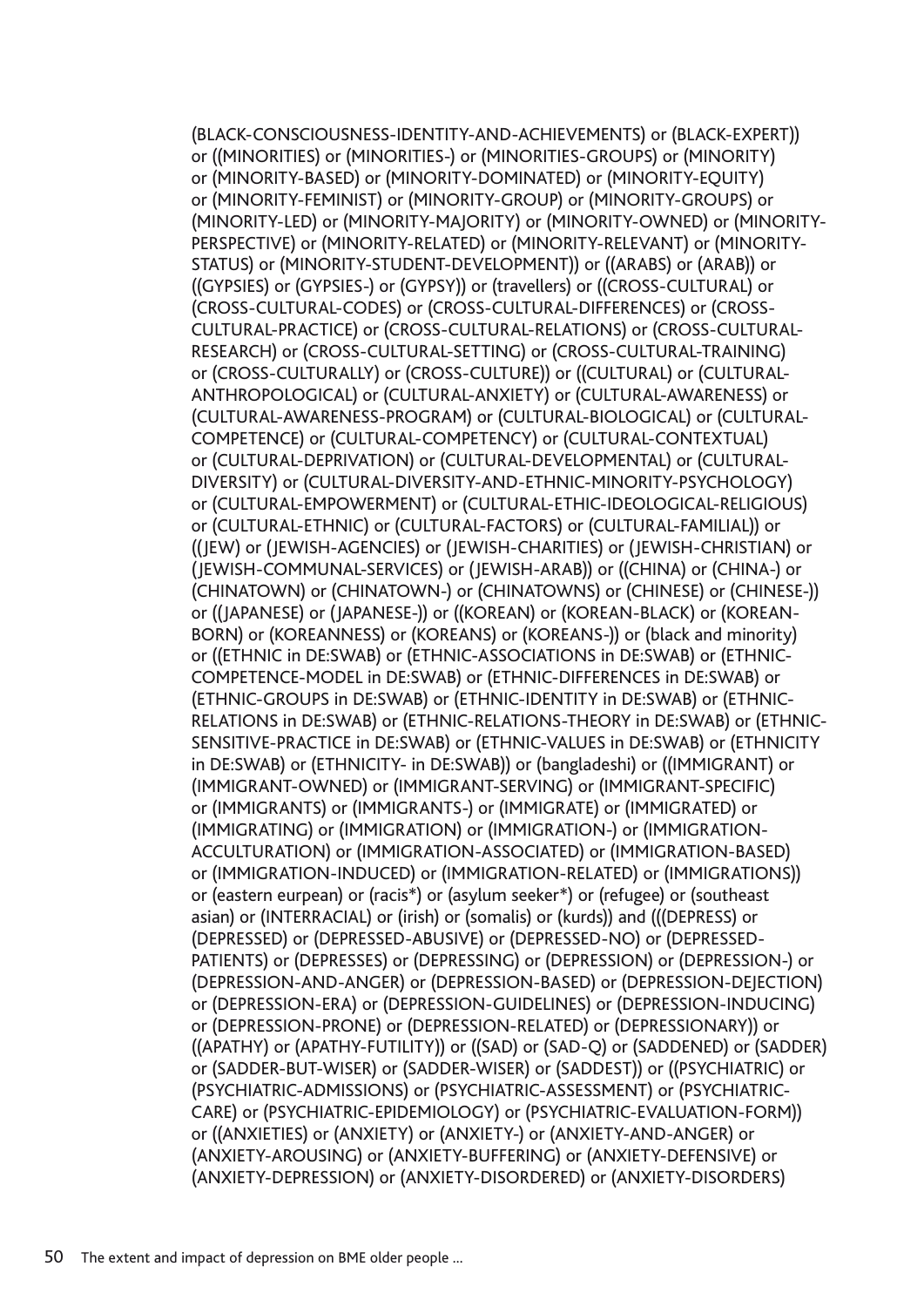or (ANXIETY-DISORDERS-INTERVIEW-SCHEDULE-ADIS) or (ANXIETY-EVOKING) or (ANXIETY-GENERATED) or (ANXIETY-MANAGEMENT) or (ANXIETY-MANAGEMENT-TRAINING) or (ANXIETY-NEUROTIC) or (ANXIETY-ONLY) or (ANXIETY-PRODUCING) or (ANXIETY-PRONE) or (ANXIETY-PRONENESS)) or (BECK-DEPRESSION-INVENTORY) or ((GERIATRIC-BEHAVIORAL-SCALE) or (GERIATRIC-DEPRESSION) or (GERIATRIC-HOPELESSNESS-SCALE)) or (geriatric depression scale) or (philadelphia geriatric centre morale scale) or ((MOTIVATION) or (MOTIVATION- )) or ((SUICIDE) or (SUICIDE-) or (SUICIDE-IDEATION) or (SUICIDE-INDUCING) or (SUICIDE-INTERVENTION-RESPONSE-INVENTORY) or (SUICIDE-PREVENTION) or (SUICIDES)) or ((HOPELESS) or (HOPELESSNESS) or (HOPELESSNESS-)) or (depression assessment\$) or (depression assessment\*) or ((DEPRESSED in DE:SWAB) or (DEPRESSED-PATIENTS in DE:SWAB) or (DEPRESSION in DE:SWAB) or (DEPRESSION in DE:SWAB) or (DEPRESSIVE in DE:SWAB) or (DEPRESSIVE-REACTION in DE:SWAB)) or ((WELL-BEING in DE:SWAB) or (WELLNESS in DE:SWAB))) and (((OLD in DE:SWAB) or (OLD-AGE in DE:SWAB) or (OLD-AGE-SECURITY in DE:SWAB) or (OLD-AGE-SURVIVORS-DISABILITY-INSURANCE-OASDI in DE:SWAB) or (OLDER in DE:SWAB)) or ((ELDER in DE:SWAB) or (ELDER-ABUSE in DE:SWAB) or (ELDER-CARE in DE:SWAB) or (ELDERHOSTEL in DE:SWAB) or (ELDERHOSTEL- in DE:SWAB) or (ELDERLY in DE: SWAB) or (ELDERLY- in DE:SWAB) or (ELDERLY-THE in DE:SWAB)) or ((AGE in DE: SWAB) or (AGE- in DE:SWAB) or (AGE-BIAS in DE:SWAB) or (AGE-DIFFERENCES in DE:SWAB) or (AGE-GROUPS in DE:SWAB) or (AGE-SEGREGATION in DE:SWAB) or (AGE-STRATIFICATION in DE:SWAB) or (AGE-STRUCTURES in DE:SWAB) or (AGED in DE:SWAB) or (AGED- in DE:SWAB) or (AGED-THE in DE:SWAB) or (AGEISM in DE:SWAB) or (AGEISM- in DE:SWAB)) or ((GERIATRIC) or (GERIATRIC-CARE) or (GERIATRIC-CONSULTATION-SERVICES) or (GERIATRIC-DEPRESSION) or (GERIATRIC-EMERGENCY-SERVICE) or (GERIATRIC-FACILITIES) or (GERIATRIC-HOPELESSNESS-SCALE) or (GERIATRIC-ORIENTED) or (GERIATRIC-PATIENTS) or (GERIATRIC-TRAINED) or (GERIATRIC-WORKERS) or (GERIATRICALLY) or (GERIATRICIANS) or (GERIATRICS) or (GERIATRICS-) or (GERIATRIC-BEHAVIORAL-SCALE)) or (old\* age) or (old\* adult\*) or ((SENIOR) or (SENIOR-ACTION-IN-A-GAY-ENVIRONMENT) or (SENIOR-ADULT-EDUCATIONAL-PROGRAMS) or (SENIOR-CENTER) or (SENIOR-CENTERS) or (SENIOR-CITIZENS) or (SENIOR-CITIZENS-CENTERS) or (SENIOR-COMMUNITY-SERVICE-AIDE-PROGRAM) or (SENIOR-EXECUTIVE-SERVICE) or (SENIORS)) or (elder\*) or ((RETIRE) or (RETIRED) or (RETIRED-WORKER) or (RETIREE) or (RETIREES) or (RETIREES-) or (RETIREMENT) or (RETIREMENT-) or (RETIREMENT-AGED) or (RETIREMENT-COMMUNITIES) or (RETIREMENT-COMMUNITY) or (RETIREMENT-CONTEXT) or (RETIREMENT-HISTORY-STUDY) or (RETIREMENT-INCOME) or (RETIREMENT-ORIENTED) or (RETIREMENT-RELATED) or (RETIREMENT-SATISFACTION) or (RETIREMENTS) or (RETIRES) or (RETIRING)) or (pensioner\*) or (late\* life) or (end of life) or (old\* generation\*) or (advanced adult\*) or (late adult) or (getting old\*))

## NOT DATE DELIMITED

**= 86 (08/02/2007 – final and exported)**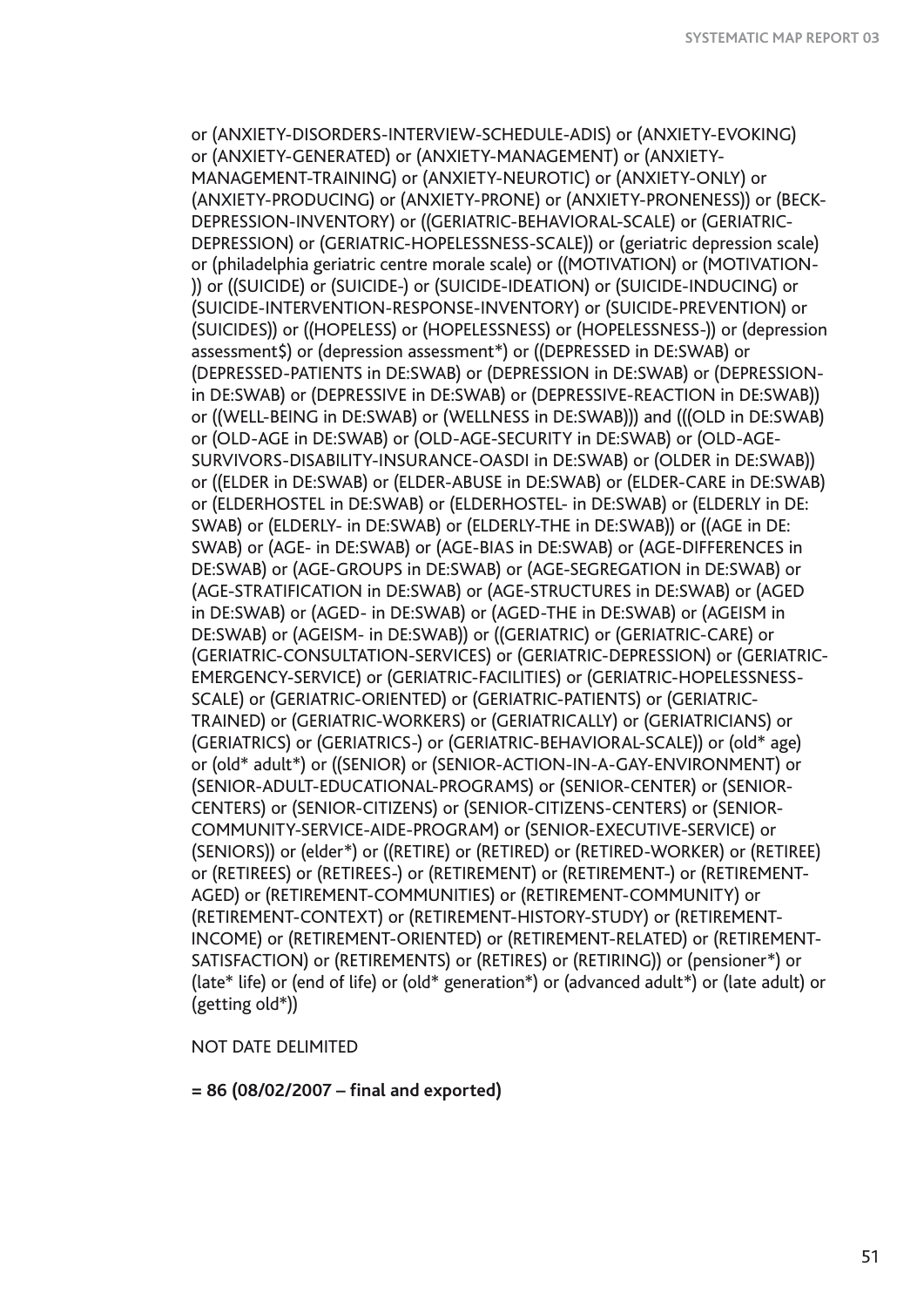## **9. Social Services Abstracts**

| Social Services Abstracts, CSA Illumina     |  |
|---------------------------------------------|--|
| Date search conducted: 08/02/2007           |  |
| Date limits set on search: 1990 - 2007      |  |
| Language limit set on search: none          |  |
| Notes: Free text and index terms were used. |  |

## **1. BME facet**

DE=("gypsies" or "european cultural groups" or "migrants" or "traditional societies" or "acculturation" or "african cultural groups" or "afrocentrism" or "anti semitism" or "arab cultural groups" or "asian cultural groups" or "assimilation" or "asylum" or "australasian cultural groups" or "biculturalism" or "biraciality" or "black community" or "black family" or "blacks" or "crosscultural analysis" or "cultural activities" or "cultural capital" or "cultural change" or "cultural conflict" or "cultural groups" or "cultural identity" or "cultural maintenance" or "cultural pluralism" or "cultural relativism" or "cultural transmission" or "cultural universals" or "cultural values" or "culture" or "culture contact" or "customs" or "diaspora" or "ethnic groups" or "ethnic identity" or "ethnic relations" or "ethnic studies" or "ethnicity" or "ethnocentrism" or "ethnography" or "ethnolinguistic groups" or "ethnology" or "ethnonationalism" or "expatriates" or "folk culture" or "folklore" or "foreigners" or "ghettos" or "group composition" or "immigrants" or "immigration" or "indigenous populations" or "intellectual history" or "intercultural communication" or "middle eastern cultural groups" or "migration" or "minority groups" or "multiraciality" or "nativism" or "nativistic movements" or "newcomers" or "race" or "refugees" or "religions" or "religious cultural groups" or "residential segregation" or "rituals" or "settlement patterns" or "settlers" or "slavic cultural groups" or "social anthropology" or "social background" or "social integration" or "society" or "sociocultural factors" or "sociology of culture" or "subcultures" or "traditionalism" or "undocumented immigrants")

## **2. Depression facet**

(DE=("affective illness" or "alienation" or "anger" or "anxiety" or "apathy" or "boredom" or "depression psychology" or "emotionally disturbed" or "emotions" or "fear" or "grief" or "guilt" or "loneliness" or "mental health" or "mental health services" or "morale" or "psychological distress" or "shame" or "suffering" or "tension" or "trauma")) or ((geriatric depression scale) or (philadelphia geriatric morale scale) or (cornell scale for depression))

## **3. Age facet**

DE=("elderly" or "retirement" or "adult development" or "adults" or "age" or "age differences" or "ageism" or "aging" or "death" or "elder abuse" or "geriatrics" or "gerontocracy" or "gerontology" or "grandparents" or "intergenerational relations" or "life stage transitions" or "long term care" or "menopause" or "middle aged adults" or "parents" or "senility")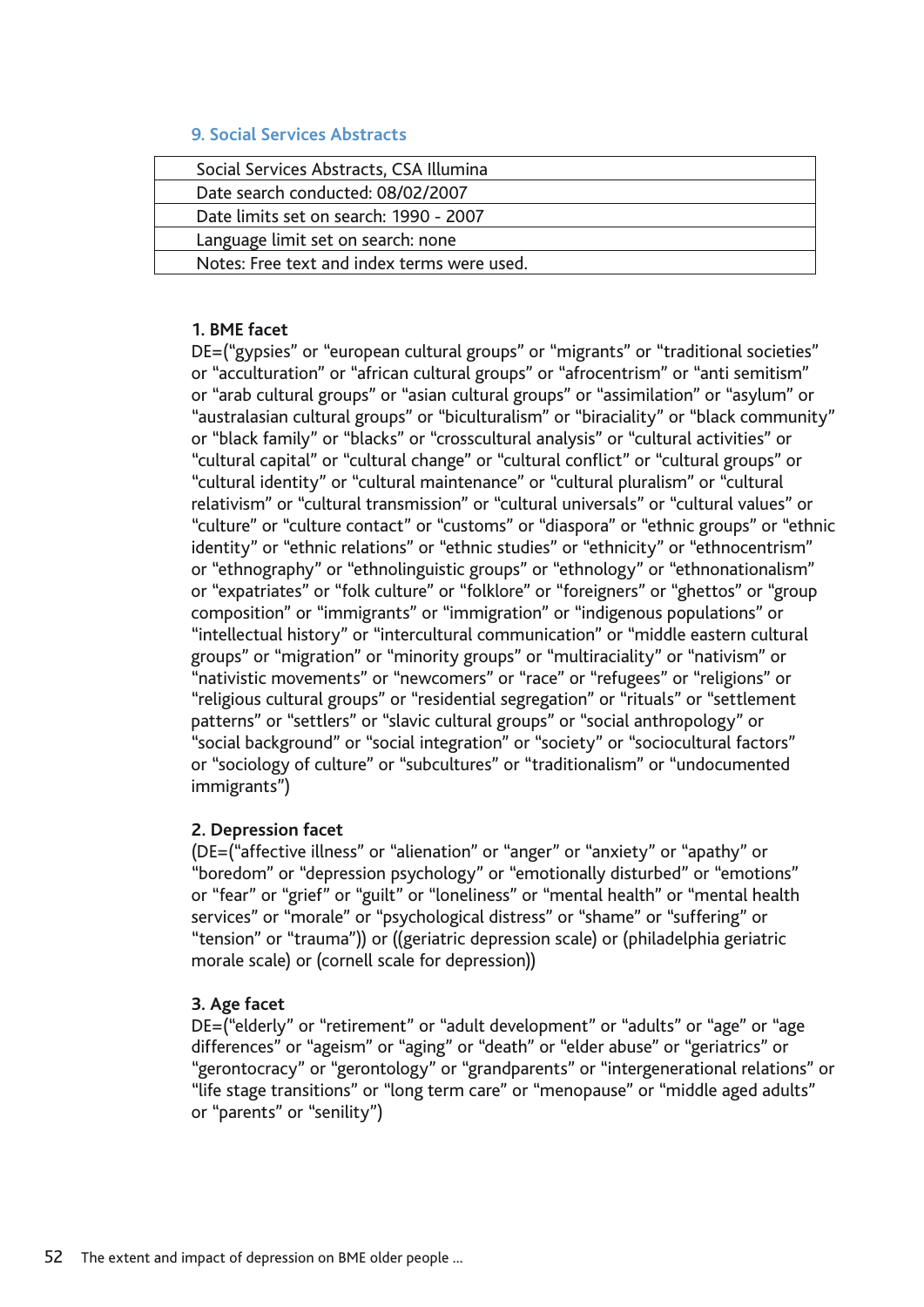### **Combined search**

(DE=("gypsies" or "european cultural groups" or "migrants" or "traditional societies" or "acculturation" or "african cultural groups" or "afrocentrism" or "anti semitism" or "arab cultural groups" or "asian cultural groups" or "assimilation" or "asylum" or "australasian cultural groups" or "biculturalism" or "biraciality" or "black community" or "black family" or "blacks" or "crosscultural analysis" or "cultural activities" or "cultural capital" or "cultural change" or "cultural conflict" or "cultural groups" or "cultural identity" or "cultural maintenance" or "cultural pluralism" or "cultural relativism" or "cultural transmission" or "cultural universals" or "cultural values" or "culture" or "culture contact" or "customs" or "diaspora" or "ethnic groups" or "ethnic identity" or "ethnic relations" or "ethnic studies" or "ethnicity" or "ethnocentrism" or "ethnography" or "ethnolinguistic groups" or "ethnology" or "ethnonationalism" or "expatriates" or "folk culture" or "folklore" or "foreigners" or "ghettos" or "group composition" or "immigrants" or "immigration" or "indigenous populations" or "intellectual history" or "intercultural communication" or "middle eastern cultural groups" or "migration" or "minority groups" or "multiraciality" or "nativism" or "nativistic movements" or "newcomers" or "race" or "refugees" or "religions" or "religious cultural groups" or "residential segregation" or "rituals" or "settlement patterns" or "settlers" or "slavic cultural groups" or "social anthropology" or "social background" or "social integration" or "society" or "sociocultural factors" or "sociology of culture" or "subcultures" or "traditionalism" or "undocumented immigrants")) and (DE=("elderly" or "retirement" or "adult development" or "adults" or "age" or "age differences" or "ageism" or "aging" or "death" or "elder abuse" or "geriatrics" or "gerontocracy" or "gerontology" or "grandparents" or "intergenerational relations" or "life stage transitions" or "long term care" or "menopause" or "middle aged adults" or "parents" or "senility")) and ((DE=("affective illness" or "alienation" or "anger" or "anxiety" or "apathy" or "boredom" or "depression psychology" or "emotionally disturbed" or "emotions" or "fear" or "grief" or "guilt" or "loneliness" or "mental health" or "mental health services" or "morale" or "psychological distress" or "shame" or "suffering" or "tension" or "trauma")) or ((geriatric depression scale) or (philadelphia geriatric morale scale) or (cornell scale for depression)))

Date Range: 1990 - 2007

Sociological indexing terms thesaurus

**= 103 (08/02/2007 – final and export)**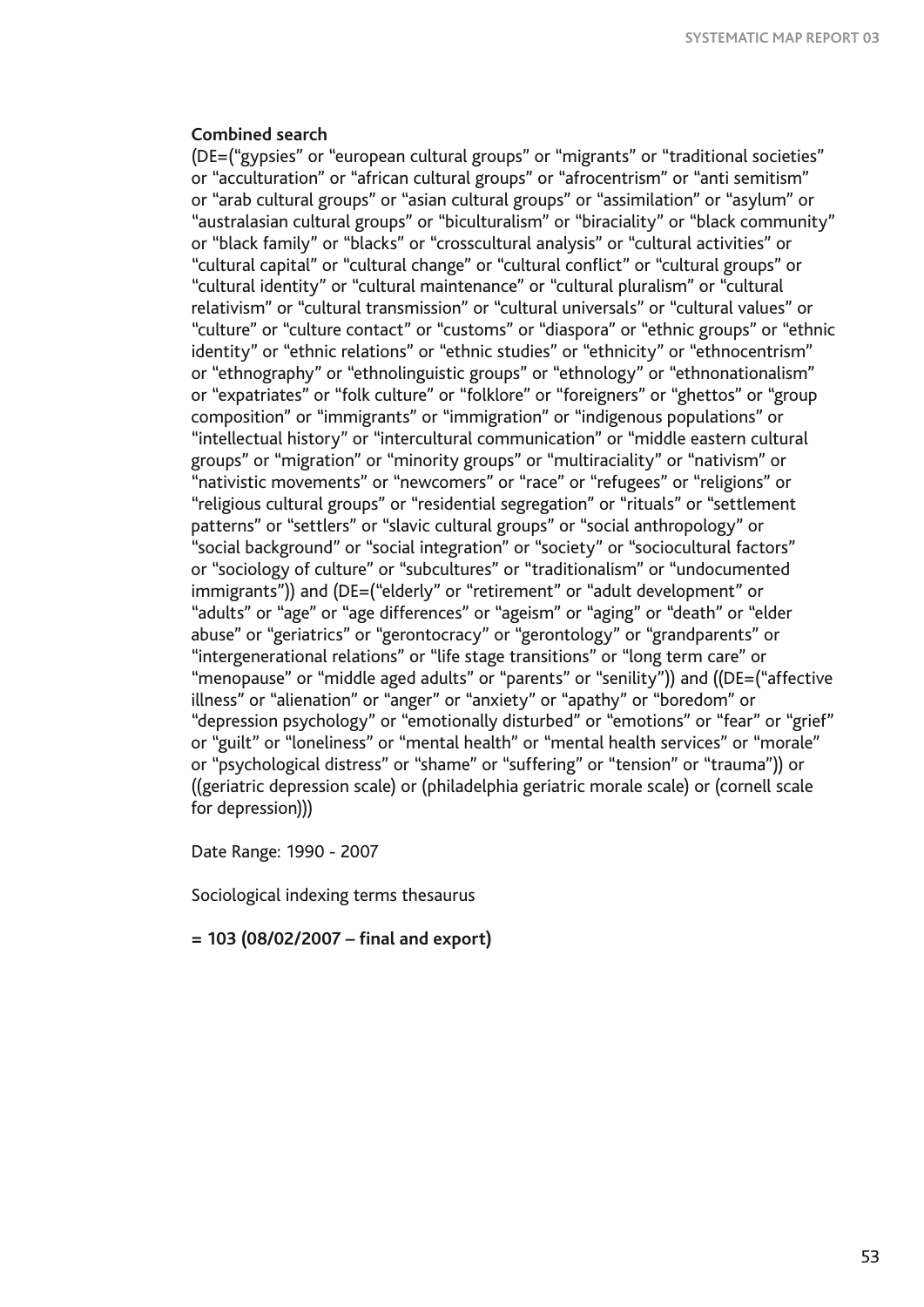## **10. Sociological Abstracts**

| Sociological Abstracts, OCLC First Search   |  |
|---------------------------------------------|--|
| Date search conducted: 08/02/2007           |  |
| Date limits set on search: 1990 - 2007      |  |
| Language limit set on search: none          |  |
| Notes: Free text and index terms were used. |  |

## **1. BME facet**

su= "ethnic minorities" OR su= "immigrants" OR su= "cultural pluralism" OR su= "ethnic identity" OR su= "racism" OR su= "ethnic relations" OR su= "citizenship" OR su= "minority groups" OR su= "immigration" OR su= "community development" OR su= "social integration" OR su= "ethnicity" OR su= "affirmative action" or su= "minority groups" OR su= "immigrants" OR su= "ethnicity" OR su= "racism" OR su= "ethnic identity" OR su= "black americans" OR su= "citizenship" OR su= "ethnic neighborhoods" OR su= "cultural pluralism" OR su= "social integration" OR su= "national identity" OR su= "asian americans" OR su= "whites" OR su= "cultural change" OR su= "empowerment" OR su= "transnationalism" OR su= "residential segregation" OR su= "latin american cultural groups" OR su= "nationalism" OR su= "ethnic groups" OR su= "cultural identity" OR su= "demographic change" OR su= "global cities" OR su= "socioeconomic status" OR su= "cultural capital" OR su= "racial relations" OR su= "social groups" OR su= "hate crime" OR su= "race" OR su= "social environment" OR su= "acculturation" OR su= "crosscultural differences" OR su= "racial differences" OR su= "affirmative action" OR su= "black community" OR su= "caste systems" OR su= "intergroup relations" OR su= "ethnolinguistic groups" OR su= "indigenous populations" OR su= "identity politics" or mj: ethnic\*

### **2. Depression facet**

su= "Depression (Psychology)" or su= "Affective Illness" or su= "Anxiety" or su= "Emotionally Disturbed" or su= "Emotions" or su= "Grief" or su= "Loneliness" or su= "Trauma" or su= "Ambivalence" or su= "Attitudes" or su= "Morale" or su= "Satisfaction" or su= "Suffering" or su= "Alienation" or su= "Apathy" or su= "Boredom" or su= "Grief" or su= "Happiness" or su= "Motivation" or su= "Well Being" or su= "Life Satisfaction" or su= "Quality of Life" or mj= "depression"

## **3. Age facet**

su= "Aging" or su= "Life Cycle" or su= "Age" or su= "Ageism" or su= "Elder Abuse" or su= "Elderly" or su= "Gerontology" or su= "Life Stage Transitions" or su= "Middle Aged Adults" or su= "Senility" or su= "Geriatrics" or su= "Gerontocracy" or su= "Grandparents" or su= "Intergenerational Relations" or su= "Pensions" or su= "Retirement" or su= "Middle Aged Adults" or (mj: elder and mj: abuse) or mj: elder\* or (mj: old and mj: age) or (mj: older and mj: adult) or mj: age\* or mj: geriatric

### **Combined search**

Sociological Abstracts results for: (su= "ethnic minorities" OR su= "immigrants" OR su= "cultural pluralism" OR su= "ethnic identity" OR su= "racism" OR su= "ethnic relations" OR su= "citizenship" OR su= "minority groups" OR su= "immigration" OR su= "community development" OR su= "social integration" OR su= "ethnicity"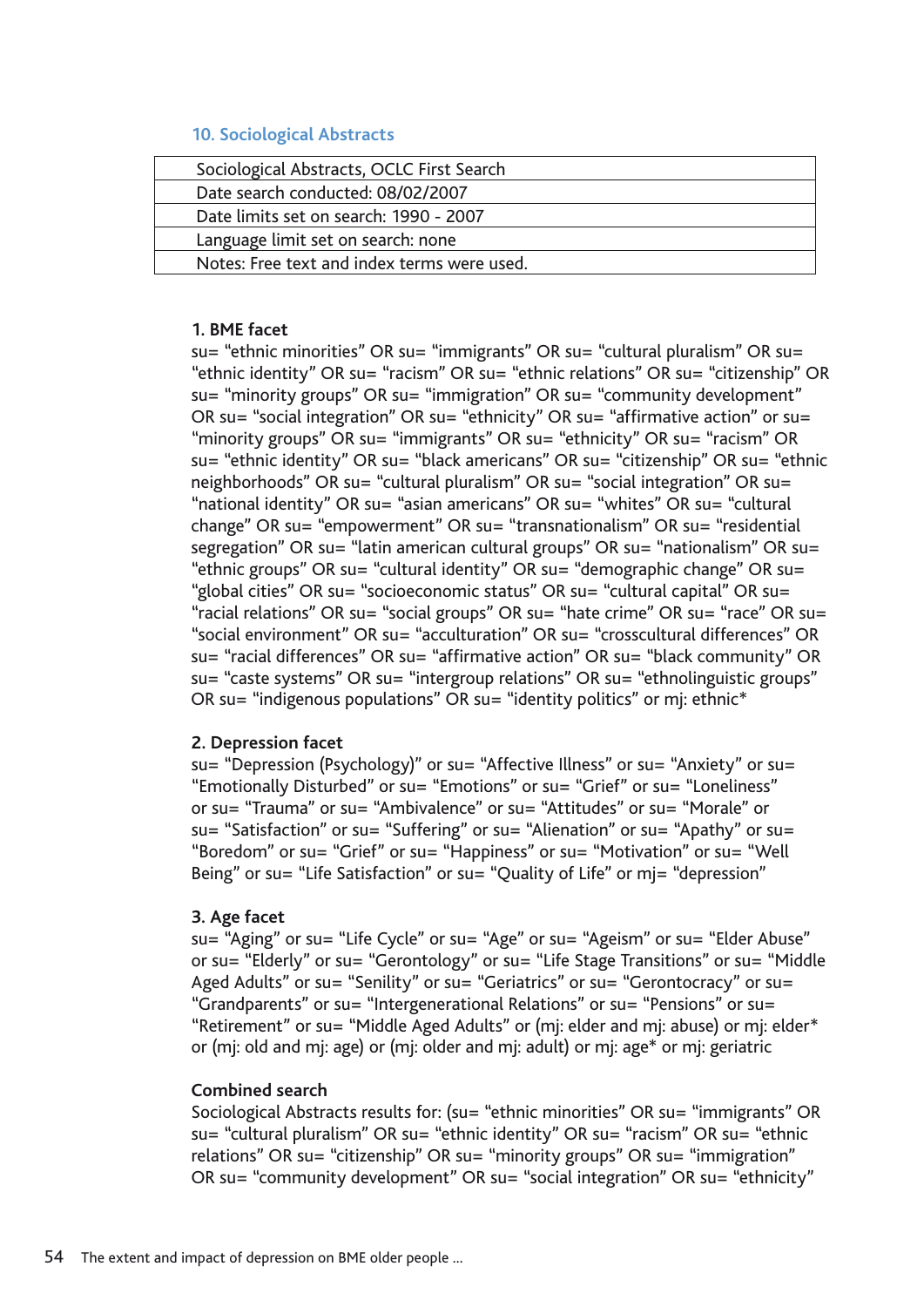OR su= "affirmative action" or su= "minority groups" OR su= "immigrants" OR su= "ethnicity" OR su= "racism" OR su= "ethnic identity" OR su= "black americans" OR su= "citizenship" OR su= "ethnic neighborhoods" OR su= "cultural pluralism" OR su= "social integration" OR su= "national identity" OR su= "asian americans" OR su= "whites" OR su= "cultural change" OR su= "empowerment" OR su= "transnationalism" OR su= "residential segregation" OR su= "latin american cultural groups" OR su= "nationalism" OR su= "ethnic groups" OR su= "cultural identity" OR su= "demographic change" OR su= "global cities" OR su= "socioeconomic status" OR su= "cultural capital" OR su= "racial relations" OR su= "social groups" OR su= "hate crime" OR su= "race" OR su= "social environment" OR su= "acculturation" OR su= "crosscultural differences" OR su= "racial differences" OR su= "affirmative action" OR su= "black community" OR su= "caste systems" OR su= "intergroup relations" OR su= "ethnolinguistic groups" OR su= "indigenous populations" OR su= "identity politics" or mj: ethnic\*) **and** (su= "Depression (Psychology)" or su= "Affective Illness" or su= "Anxiety" or su= "Emotionally Disturbed" or su= "Emotions" or su= "Grief" or su= "Loneliness" or su= "Trauma" or su= "Ambivalence" or su= "Attitudes" or su= "Morale" or su= "Satisfaction" or su= "Suffering" or su= "Alienation" or su= "Apathy" or su= "Boredom" or su= "Grief" or su= "Happiness" or su= "Motivation" or su= "Well Being" or su= "Life Satisfaction" or su= "Quality of Life" or mj= "depression") **and** (su= "Aging" or su= "Life Cycle" or su= "Age" or su= "Ageism" or su= "Elder Abuse" or su= "Elderly" or su= "Gerontology" or su= "Life Stage Transitions" or su= "Middle Aged Adults" or su= "Senility" or su= "Geriatrics" or su= "Gerontocracy" or su= "Grandparents" or su= "Intergenerational Relations" or su= "Pensions" or su= "Retirement" or su= "Middle Aged Adults" or (mj: elder and mj: abuse) or mj: elder\* or (mj: old and mj: age) or (mj: older and mj: adult) or mj: age\* or mj: geriatric)

and yr: 1990 - 2007-02-05

## **= 190 (08/02/2007 – final and exported)**

## **11. International Bibliography of the Social Sciences (IBSS)**

| IBSS, Ovid                                  |  |
|---------------------------------------------|--|
| Date search conducted: 08/02/2007           |  |
| Date limits set on search: 1990 - 2007      |  |
| Language limit set on search - N/A          |  |
| Notes: Free text and index terms were used. |  |

## **1. BME facet**

(((ETHNIC) or (ETHNIC-) or (ETHNIC-ALBANIAN) or (ETHNIC-AND-RACIAL-STUD) or (ETHNIC-AND-RACIAL-STUDIES) or (ETHNIC-AND-RECIAL-STUD) or (ETHNIC-ASSIMILATIONIST) or (ETHNIC-BASED) or (ETHNIC-CHINESE) or (ETHNIC-CIVIC) or (ETHNIC-CLASS) or (ETHNIC-CLEANSING) or (ETHNIC-COMMUNAL) or (ETHNIC-CONFESSIONAL) or (ETHNIC-CONFLICT-DEFINED) or (ETHNIC-CONNECTEDNESS) or (ETHNIC-CULINARY) or (ETHNIC-CULTURAL) or (ETHNIC-EAST) or (ETHNIC-ECONOMIC)) or ((ETHNIC in DES:IBSS) or (ETHNIC-ADAPTATION in DES:IBSS) or (ETHNIC-ASSIMILATION in DES:IBSS) or (ETHNIC-CLEANSING in DES:IBSS) or (ETHNIC-COMMUNITIES in DES:IBSS) or (ETHNIC-CONSCIOUSNESS in DES:IBSS)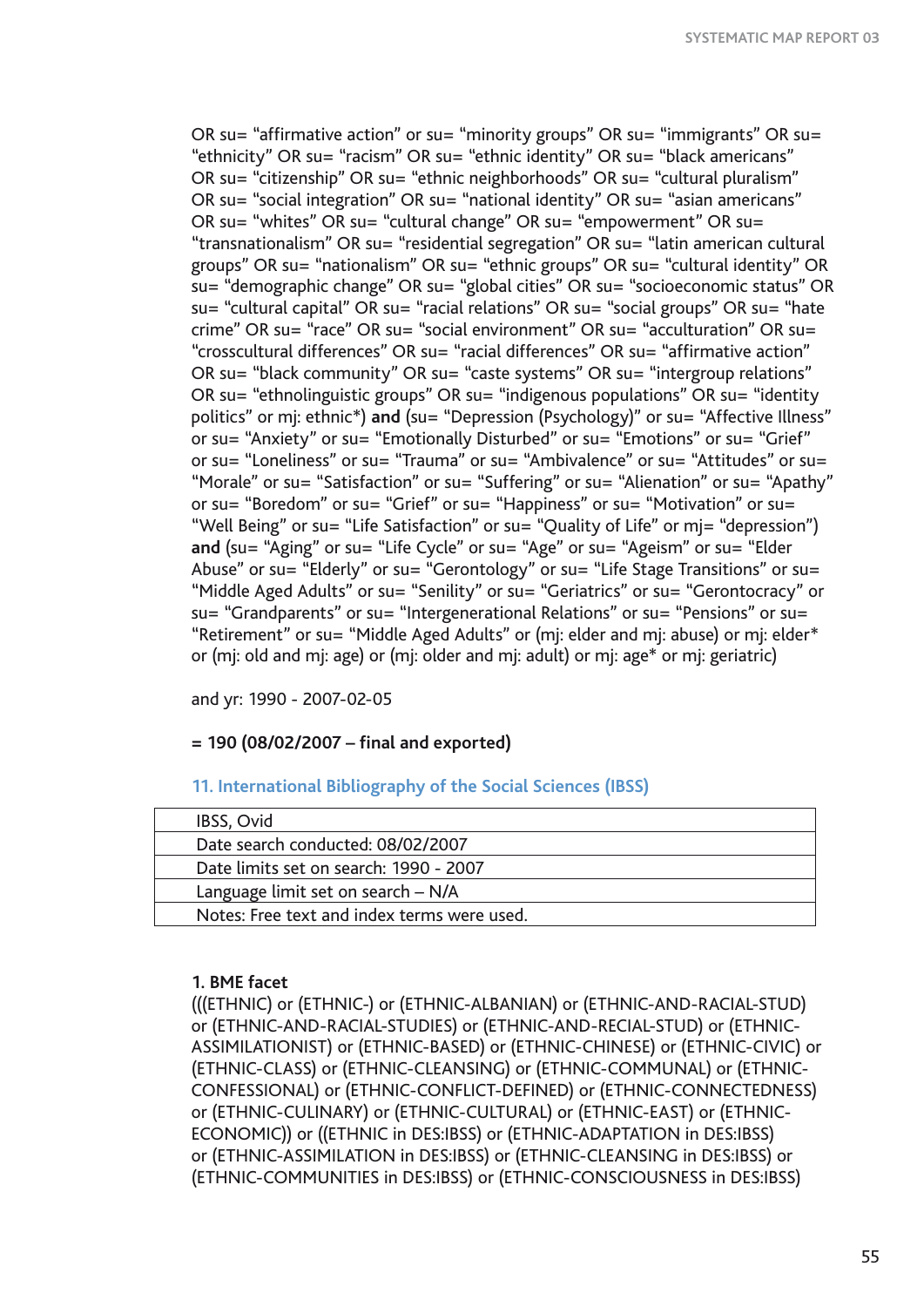or (ETHNIC-DEMOGRAPHY in DES:IBSS) or (ETHNIC-DEVELOPMENT in DES:IBSS) or (ETHNIC-FACTORS in DES:IBSS) or (ETHNIC-FOLKLORE in DES:IBSS) or (ETHNIC-GROUP in DES:IBSS) or (ETHNIC-GROUPS in DES:IBSS) or (ETHNIC-MINORITIES in DES:IBSS) or (ETHNIC-NETWORKS in DES:IBSS) or (ETHNIC-ORIGIN in DES:IBSS) or (ETHNIC-PLURALISM in DES:IBSS) or (ETHNIC-POLICY in DES:IBSS) or (ETHNIC-RELATIONS in DES:IBSS) or (ETHNICITY in DES:IBSS) or (ETHNICITY- in DES:IBSS)) or ((RACE in DES:IBSS) or (RACE- in DES:IBSS) or (RACE-RELATIONS in DES:IBSS)) or ((RACISM) or (RACISM-COMBATING) or (RACISM-RELATED) or (RACISMS) or (RACIST) or (RACIST-) or (RACIST-MODERNIST)) or (ETHNIC-GROUPS in DES: IBSS)) or ((MINORITY in DES:IBSS) or (MINORITY-BLOCKHOLDERS in DES:IBSS) or (MINORITY-CULTURE in DES:IBSS) or (MINORITY-EDUCATION in DES:IBSS) or (MINORITY-GROUPS in DES:IBSS) or (MINORITY-PROTECTION in DES:IBSS) or (MINORITY-RIGHTS in DES:IBSS) or (MINORITY-STATUS in DES:IBSS)) or ((CULTURAL in DES:IBSS) or (CULTURAL-ADAPTATION in DES:IBSS) or (CULTURAL-AGGRESSION in DES:IBSS) or (CULTURAL-AGREEMENTS in DES:IBSS) or (CULTURAL-ALIENATION in DES:IBSS) or (CULTURAL-ANTHROPOLOGY in DES:IBSS) or (CULTURAL-AREAS in DES:IBSS) or (CULTURAL-ASSIMILATION in DES:IBSS) or (CULTURAL-ATLASES in DES:IBSS) or (CULTURAL-ATTITUDES in DES:IBSS) or (CULTURAL-AUTHENTICITY in DES:IBSS) or (CULTURAL-BARRIERS in DES:IBSS) or (CULTURAL-BEHAVIOUR in DES: IBSS) or (CULTURAL-CAPITAL in DES:IBSS) or (CULTURAL-CENTRES in DES:IBSS) or (CULTURAL-CHANGE in DES:IBSS) or (CULTURAL-COMPETENCE in DES:IBSS) or (CULTURAL-CONFLICTS in DES:IBSS) or (CULTURAL-CONFORMITY in DES:IBSS) or (CULTURAL-CONSOLIDATION in DES:IBSS) or (CULTURAL-CONSTRUCTION in DES: IBSS) or (CULTURAL-CONSUMPTION in DES:IBSS) or (CULTURAL-CONTACT in DES: IBSS) or (CULTURAL-CONTINUITY in DES:IBSS) or (CULTURAL-CONVERGENCE in DES:IBSS) or (CULTURAL-COOPERATION in DES:IBSS) or (CULTURAL-CRISES in DES: IBSS) or (CULTURAL-CYCLES in DES:IBSS) or (CULTURAL-DEPENDENCE in DES:IBSS) or (CULTURAL-DEVELOPMENT in DES:IBSS) or (CULTURAL-DIFFERENCES in DES: IBSS) or (CULTURAL-DIFFERENTIATION in DES:IBSS) or (CULTURAL-DIFFUSION in DES:IBSS) or (CULTURAL-DISCRIMINATION in DES:IBSS) or (CULTURAL-DIVERSITY in DES:IBSS) or (CULTURAL-DUALISM in DES:IBSS) or (CULTURAL-DYNAMICS in DES: IBSS) or (CULTURAL-ECOLOGY in DES:IBSS) or (CULTURAL-ENVIRONMENT in DES: IBSS) or (CULTURAL-EQUILIBRIUM in DES:IBSS) or (CULTURAL-EVOLUTIONISM in DES:IBSS) or (CULTURAL-EXHIBITIONS in DES:IBSS) or (CULTURAL-EXPENDITURE in DES:IBSS) or (CULTURAL-FACTORS in DES:IBSS) or (CULTURAL-GEOGRAPHY in DES:IBSS) or (CULTURAL-HERITAGE in DES:IBSS) or (CULTURAL-HISTORY in DES: IBSS) or (CULTURAL-IDENTIFICATION in DES:IBSS) or (CULTURAL-IDENTITY in DES: IBSS) or (CULTURAL-IMITATION in DES:IBSS) or (CULTURAL-IMPERIALISM in DES: IBSS) or (CULTURAL-INDEPENDENCE in DES:IBSS) or (CULTURAL-INDUSTRY in DES: IBSS) or (CULTURAL-INFLUENCE in DES:IBSS) or (CULTURAL-INTEGRATION in DES: IBSS) or (CULTURAL-INTELLIGENCE in DES:IBSS) or (CULTURAL-INTERACTION in DES:IBSS) or (CULTURAL-ISOLATION in DES:IBSS) or (CULTURAL-LEVEL in DES: IBSS) or (CULTURAL-LEVELLING in DES:IBSS) or (CULTURAL-LIFE in DES:IBSS) or (CULTURAL-MATERIALISM in DES:IBSS) or (CULTURAL-MINORITIES in DES:IBSS) or (CULTURAL-NATIONALISM in DES:IBSS) or (CULTURAL-NEEDS in DES:IBSS) or (CULTURAL-NORMS in DES:IBSS) or (CULTURAL-ORGANIZATIONS in DES:IBSS) or (CULTURAL-PATTERNS in DES:IBSS) or (CULTURAL-PENETRATION in DES:IBSS) or (CULTURAL-POLICY in DES:IBSS) or (CULTURAL-POLITICS in DES:IBSS) or (CULTURAL-POLLUTION in DES:IBSS) or (CULTURAL-PRACTICES in DES:IBSS) or (CULTURAL-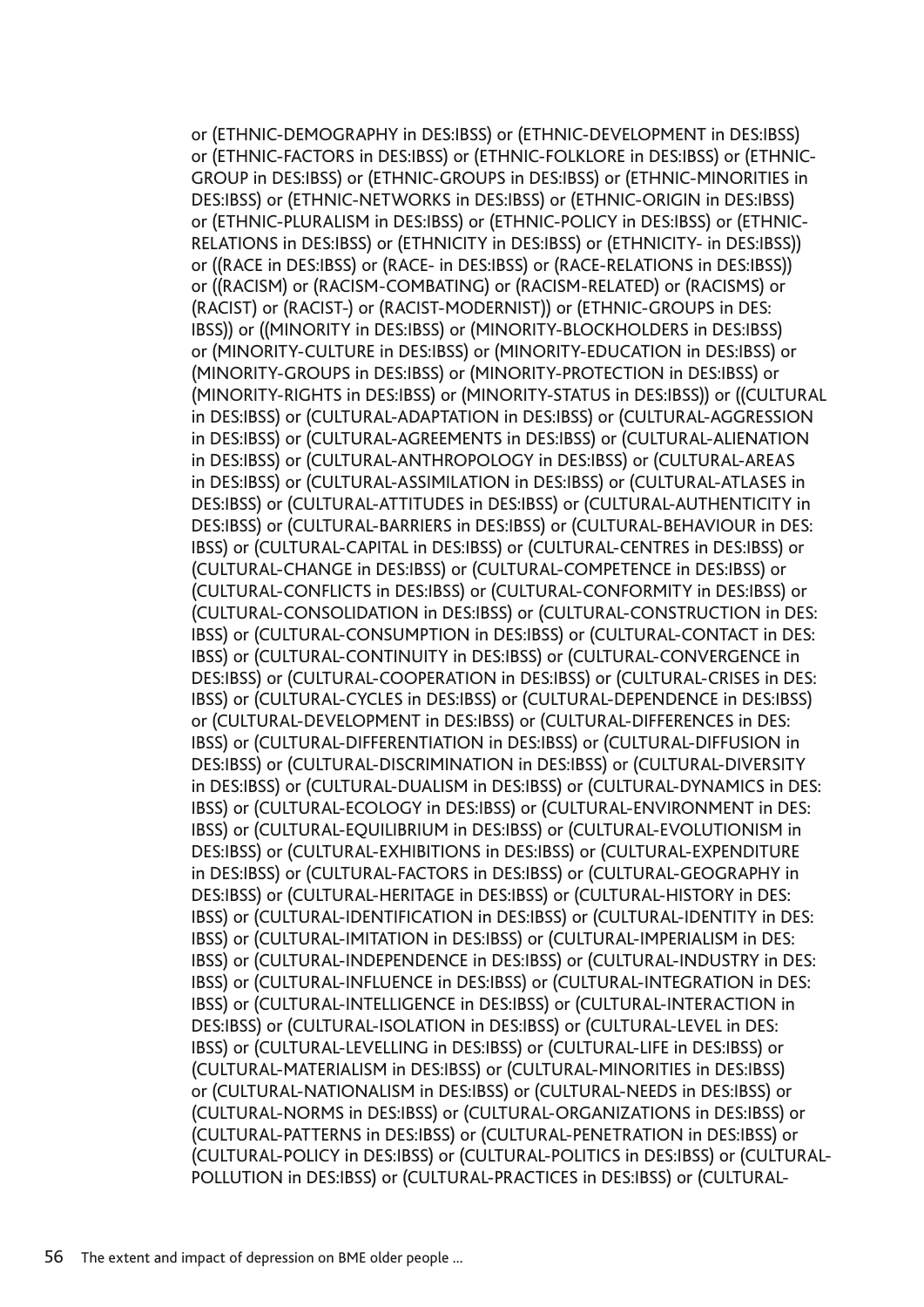PROPERTY in DES:IBSS) or (CULTURAL-PROPERTY-IMPLEMENTATION-ACT in DES: IBSS) or (CULTURAL-RELATIONS in DES:IBSS) or (CULTURAL-RELATIVISM in DES: IBSS) or (CULTURAL-REPRODUCTION in DES:IBSS) or (CULTURAL-REVOLUTION in DES:IBSS) or (CULTURAL-RIGHTS in DES:IBSS) or (CULTURAL-SEGREGATION in DES: IBSS) or (CULTURAL-SIGNIFICANCE-INDEX in DES:IBSS) or (CULTURAL-SPECIFICITY in DES:IBSS) or (CULTURAL-STUDIES in DES:IBSS) or (CULTURAL-SURVIVAL in DES: IBSS) or (CULTURAL-SYNCRETISM in DES:IBSS) or (CULTURAL-SYSTEMS in DES: IBSS) or (CULTURAL-THEORY in DES:IBSS) or (CULTURAL-TRADITION in DES: IBSS) or (CULTURAL-UNITY in DES:IBSS) or (CULTURAL-VALUES in DES:IBSS) or (CULTURALISM in DES:IBSS) or (CULTURALISM- in DES:IBSS) or (CULTURE in DES: IBSS) or (CULTURE- in DES:IBSS) or (CULTURE-AND-DEVELOPMENT in DES:IBSS) or (CULTURE-AND-PERSONALITY in DES:IBSS) or (CULTURE-OF-CONTROL in DES:IBSS) or (CULTURE-OF-POVERTY in DES:IBSS) or (CULTURES in DES:IBSS))

### **2. Depression facet**

((DEPRESSION in DES:IBSS) or (DEPRESSION- in DES:IBSS) or (DEPRESSSION in DES:IBSS)) or ((DEPRESSION) or (DEPRESSION-AND) or (DEPRESSION-ERA) or (DEPRESSION-INDUCING) or (DEPRESSION-PRONE) or (DEPRESSION-PROOF) or (DEPRESSION-RELATED) or (DEPRESSION-SCREENING) or (DEPRESSION2) or (DEPRESSIONE) or (DEPRESSIONEN) or (DEPRESSIONER) or (DEPRESSIONI) or (DEPRESSIONNEUTRAL) or (DEPRESSIONRELATED) or (DEPRESSIONS) or (DEPRESSIONSDIAGNOSE) or (DEPRESSIVE) or (DEPRESSIVE-LIKE) or (DEPRESSIVEN) or (DEPRESSIVENESS) or (DEPRESSIVER) or (DEPRESSIVES)) or (beck depression inventory) or (geriatric depression scale) or (philadelphia geriatric morale scale) or (cornell scale for depression) or (SAD in DES:IBSS) or ((SADNESS in DES:IBSS) or (SADNESS- in DES:IBSS)) or ((SUICIDE in DES:IBSS) or (SUICIDE- in DES:IBSS)) or (APATHY in DES:IBSS) or ((ANXIETES) or (ANXIETIES) or (ANXIETY) or (ANXIETY-BLOCKER) or (ANXIETY-BUFFERING) or (ANXIETY-CAUSING) or (ANXIETY-COMFORT) or (ANXIETY-COPING) or (ANXIETY-FREE) or (ANXIETY-GENERATING) or (ANXIETY-INDUCED) or (ANXIETY-INDUCING) or (ANXIETY-PHOBIC) or (ANXIETY-PROVOKING) or (ANXIETY-PSYCHOSIS) or (ANXIETY-REDUCING) or (ANXIETY-RELATED) or (ANXIETY-RIDDEN) or (ANXIETY-UNCERTAINTY) or (ANXIETY-WHAT) or (ANXIETY1))

## **3. Age facet**

((OLD in DES:IBSS) or (OLD-AGE in DES:IBSS) or (OLD-AGE-BENEFITS in DES:IBSS) or (OLD-AGE-INSURANCE in DES:IBSS) or (OLD-AGE-POLICY in DES:IBSS) or (OLDER in DES:IBSS) or (OLDER-MOTHERS in DES:IBSS) or (OLDER-PERSONS in DES:IBSS) or (OLDER-WORKERS in DES:IBSS) or (OLDFATHER in DES:IBSS)) or ((AGE in DES:IBSS) or (AGE- in DES:IBSS) or (AGE-DIFFERENCE in DES:IBSS) or (AGE-DISCRIMINATION in DES:IBSS) or (AGE-DISTRIBUTION in DES:IBSS) or (AGE-GROUPS in DES:IBSS) or (AGED in DES:IBSS) or (AGED- in DES:IBSS) or (AGEING in DES:IBSS) or (AGEING in DES:IBSS) or (AGES in DES:IBSS)) or ((GERONTOLOGIST) or (GERONTOLOGIST) or (GERONTOLOGISTS) or (GERONTOLOGY) or (GERONTOLOGYS) or (GERONTOPHOBIC)) or ((GERIATRIC) or (GERIATRICA) or (GERIATRICIAN) or (GERIATRICIANS) or (GERIATRICS)) or ((ELDER in DES:IBSS) or (ELDERLY in DES: IBSS)) or ((ELDER) or (ELDER-ACCOMMODATION) or (ELDER-BILL) or (ELDER-CARE) or (ELDERLINESS) or (ELDERLY) or (ELDERLY-CARE) or (ELDERLY-IS) or (ELDERLY-ORIENTED) or (ELDERLY-STEREOTYPIC) or (ELDERLY-TO-YOUNG) or (ELDERLYAND)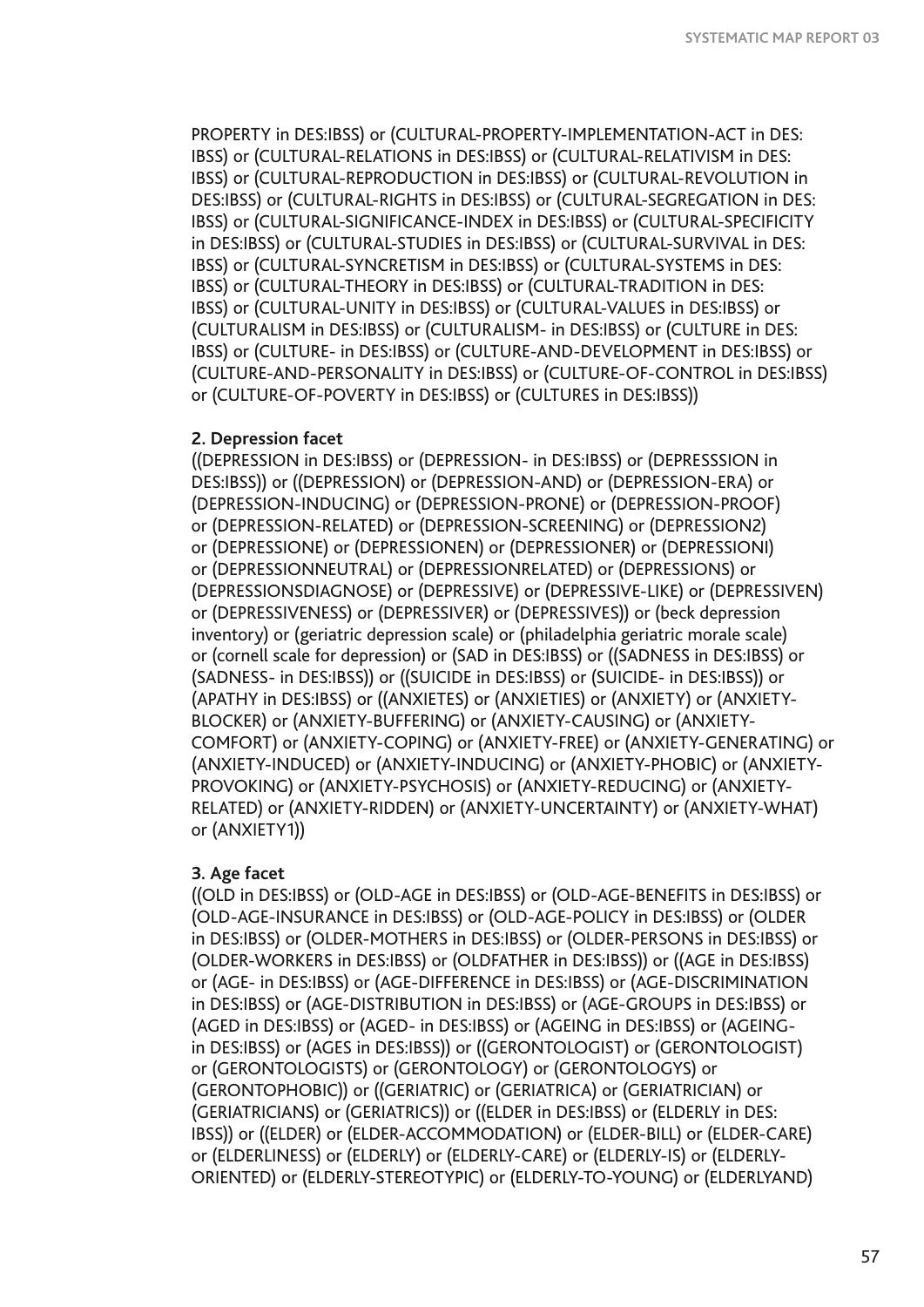or (ELDERLYS) or (ELDERS) or (ELDERS-INCLUDING)) or ((RETIRED in DES:IBSS) or (RETIRED-PERSONS in DES:IBSS) or (RETIREMENT in DES:IBSS) or (RETIREMENT- in DES:IBSS) or (RETIREMENT-AGE in DES:IBSS) or (RETIREMENT-PENSIONS in DES:IBSS)) or ((PENSION in DES:IBSS) or (PENSION-FUNDS in DES:IBSS) or (PENSION-SCHEMES in DES:IBSS) or (PENSIONES in DES:IBSS) or (PENSIONS in DES:IBSS) or (PENSIONS- in DES:IBSS))

## **Combined search**

(((OLD in DES:IBSS) or (OLD-AGE in DES:IBSS) or (OLD-AGE-BENEFITS in DES: IBSS) or (OLD-AGE-INSURANCE in DES:IBSS) or (OLD-AGE-POLICY in DES:IBSS) or (OLDER in DES:IBSS) or (OLDER-MOTHERS in DES:IBSS) or (OLDER-PERSONS in DES:IBSS) or (OLDER-WORKERS in DES:IBSS) or (OLDFATHER in DES:IBSS)) or ((AGE in DES:IBSS) or (AGE- in DES:IBSS) or (AGE-DIFFERENCE in DES:IBSS) or (AGE-DISCRIMINATION in DES:IBSS) or (AGE-DISTRIBUTION in DES:IBSS) or (AGE-GROUPS in DES:IBSS) or (AGED in DES:IBSS) or (AGED- in DES:IBSS) or (AGEING in DES:IBSS) or (AGEING- in DES:IBSS) or (AGES in DES:IBSS)) or ((GERONTOLOGIST) or (GERONTOLOGIST-) or (GERONTOLOGISTS) or (GERONTOLOGY) or (GERONTOLOGYS) or (GERONTOPHOBIC)) or ((GERIATRIC) or (GERIATRICA) or (GERIATRICIAN) or (GERIATRICIANS) or (GERIATRICS)) or ((ELDER in DES:IBSS) or (ELDERLY in DES:IBSS)) or ((ELDER) or (ELDER-ACCOMMODATION) or (ELDER-BILL) or (ELDER-CARE) or (ELDERLINESS) or (ELDERLY) or (ELDERLY-CARE) or (ELDERLY-IS) or (ELDERLY-ORIENTED) or (ELDERLY-STEREOTYPIC) or (ELDERLY-TO-YOUNG) or (ELDERLYAND) or (ELDERLYS) or (ELDERS) or (ELDERS-INCLUDING)) or ((RETIRED in DES:IBSS) or (RETIRED-PERSONS in DES:IBSS) or (RETIREMENT in DES:IBSS) or (RETIREMENT- in DES:IBSS) or (RETIREMENT-AGE in DES:IBSS) or (RETIREMENT-PENSIONS in DES:IBSS)) or ((PENSION in DES:IBSS) or (PENSION-FUNDS in DES: IBSS) or (PENSION-SCHEMES in DES:IBSS) or (PENSIONES in DES:IBSS) or (PENSIONS in DES:IBSS) or (PENSIONS- in DES:IBSS)) or (MIDDLE-AGE in DES:IBSS)) and (((((ETHNIC) or (ETHNIC-) or (ETHNIC-ALBANIAN) or (ETHNIC-AND-RACIAL-STUD) or (ETHNIC-AND-RACIAL-STUDIES) or (ETHNIC-AND-RECIAL-STUD) or (ETHNIC-ASSIMILATIONIST) or (ETHNIC-BASED) or (ETHNIC-CHINESE) or (ETHNIC-CIVIC) or (ETHNIC-CLASS) or (ETHNIC-CLEANSING) or (ETHNIC-COMMUNAL) or (ETHNIC-CONFESSIONAL) or (ETHNIC-CONFLICT-DEFINED) or (ETHNIC-CONNECTEDNESS) or (ETHNIC-CULINARY) or (ETHNIC-CULTURAL) or (ETHNIC-EAST) or (ETHNIC-ECONOMIC)) or ((ETHNIC in DES:IBSS) or (ETHNIC-ADAPTATION in DES:IBSS) or (ETHNIC-ASSIMILATION in DES:IBSS) or (ETHNIC-CLEANSING in DES:IBSS) or (ETHNIC-COMMUNITIES in DES:IBSS) or (ETHNIC-CONSCIOUSNESS in DES:IBSS) or (ETHNIC-DEMOGRAPHY in DES:IBSS) or (ETHNIC-DEVELOPMENT in DES:IBSS) or (ETHNIC-FACTORS in DES:IBSS) or (ETHNIC-FOLKLORE in DES:IBSS) or (ETHNIC-GROUP in DES:IBSS) or (ETHNIC-GROUPS in DES:IBSS) or (ETHNIC-MINORITIES in DES:IBSS) or (ETHNIC-NETWORKS in DES:IBSS) or (ETHNIC-ORIGIN in DES:IBSS) or (ETHNIC-PLURALISM in DES:IBSS) or (ETHNIC-POLICY in DES:IBSS) or (ETHNIC-RELATIONS in DES:IBSS) or (ETHNICITY in DES:IBSS) or (ETHNICITY- in DES:IBSS)) or ((RACE in DES:IBSS) or (RACE- in DES:IBSS) or (RACE-RELATIONS in DES:IBSS)) or ((RACISM) or (RACISM-COMBATING) or (RACISM-RELATED) or (RACISMS) or (RACIST) or (RACIST-) or (RACIST-MODERNIST)) or (ETHNIC-GROUPS in DES: IBSS)) or ((MINORITY in DES:IBSS) or (MINORITY-BLOCKHOLDERS in DES:IBSS) or (MINORITY-CULTURE in DES:IBSS) or (MINORITY-EDUCATION in DES:IBSS) or (MINORITY-GROUPS in DES:IBSS) or (MINORITY-PROTECTION in DES:IBSS) or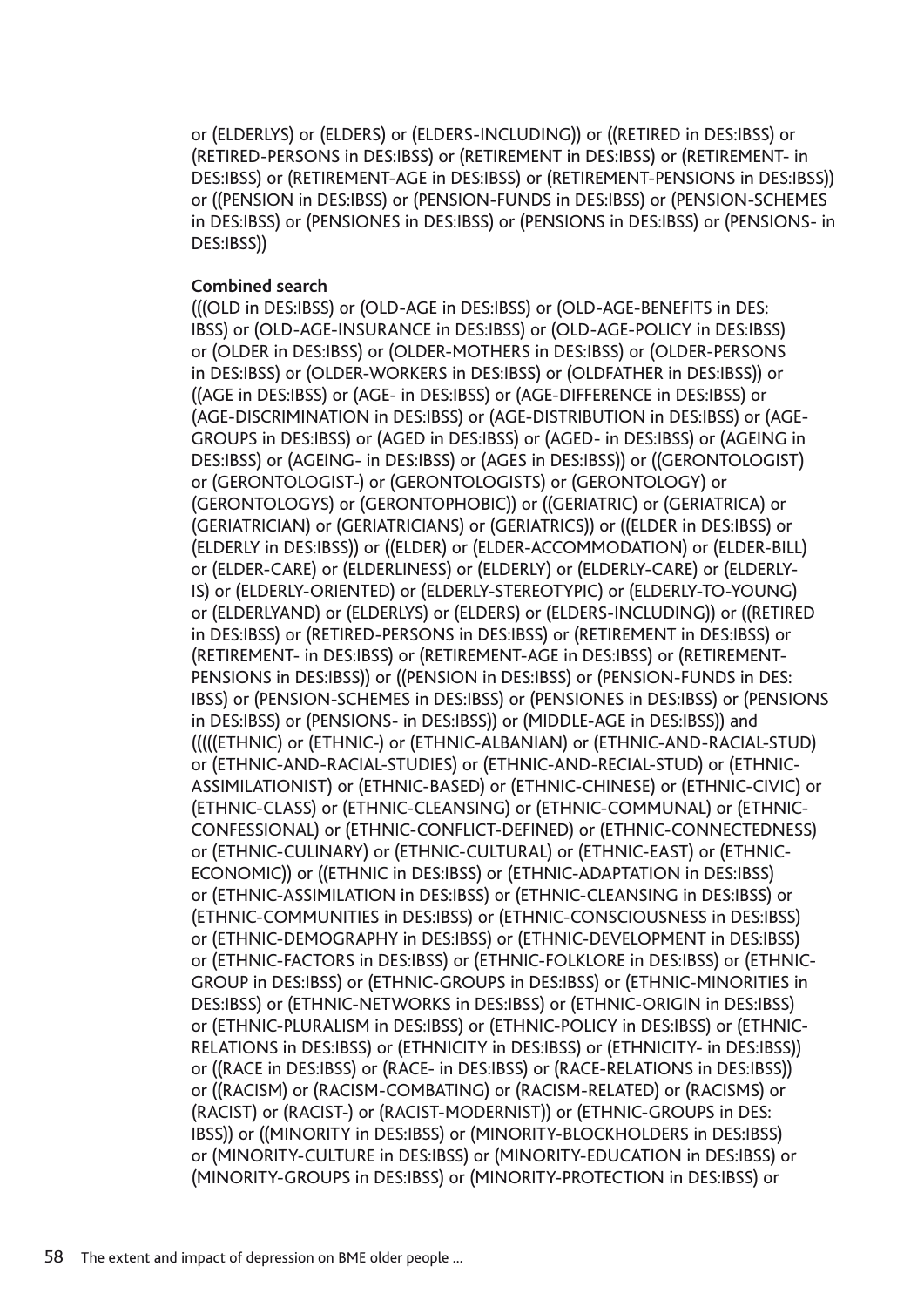(MINORITY-RIGHTS in DES:IBSS) or (MINORITY-STATUS in DES:IBSS)) or ((CULTURAL in DES:IBSS) or (CULTURAL-ADAPTATION in DES:IBSS) or (CULTURAL-AGGRESSION in DES:IBSS) or (CULTURAL-AGREEMENTS in DES:IBSS) or (CULTURAL-ALIENATION in DES:IBSS) or (CULTURAL-ANTHROPOLOGY in DES:IBSS) or (CULTURAL-AREAS in DES:IBSS) or (CULTURAL-ASSIMILATION in DES:IBSS) or (CULTURAL-ATLASES in DES:IBSS) or (CULTURAL-ATTITUDES in DES:IBSS) or (CULTURAL-AUTHENTICITY in DES:IBSS) or (CULTURAL-BARRIERS in DES:IBSS) or (CULTURAL-BEHAVIOUR in DES: IBSS) or (CULTURAL-CAPITAL in DES:IBSS) or (CULTURAL-CENTRES in DES:IBSS) or (CULTURAL-CHANGE in DES:IBSS) or (CULTURAL-COMPETENCE in DES:IBSS) or (CULTURAL-CONFLICTS in DES:IBSS) or (CULTURAL-CONFORMITY in DES:IBSS) or (CULTURAL-CONSOLIDATION in DES:IBSS) or (CULTURAL-CONSTRUCTION in DES: IBSS) or (CULTURAL-CONSUMPTION in DES:IBSS) or (CULTURAL-CONTACT in DES: IBSS) or (CULTURAL-CONTINUITY in DES:IBSS) or (CULTURAL-CONVERGENCE in DES:IBSS) or (CULTURAL-COOPERATION in DES:IBSS) or (CULTURAL-CRISES in DES: IBSS) or (CULTURAL-CYCLES in DES:IBSS) or (CULTURAL-DEPENDENCE in DES:IBSS) or (CULTURAL-DEVELOPMENT in DES:IBSS) or (CULTURAL-DIFFERENCES in DES: IBSS) or (CULTURAL-DIFFERENTIATION in DES:IBSS) or (CULTURAL-DIFFUSION in DES:IBSS) or (CULTURAL-DISCRIMINATION in DES:IBSS) or (CULTURAL-DIVERSITY in DES:IBSS) or (CULTURAL-DUALISM in DES:IBSS) or (CULTURAL-DYNAMICS in DES: IBSS) or (CULTURAL-ECOLOGY in DES:IBSS) or (CULTURAL-ENVIRONMENT in DES: IBSS) or (CULTURAL-EQUILIBRIUM in DES:IBSS) or (CULTURAL-EVOLUTIONISM in DES:IBSS) or (CULTURAL-EXHIBITIONS in DES:IBSS) or (CULTURAL-EXPENDITURE in DES:IBSS) or (CULTURAL-FACTORS in DES:IBSS) or (CULTURAL-GEOGRAPHY in DES:IBSS) or (CULTURAL-HERITAGE in DES:IBSS) or (CULTURAL-HISTORY in DES: IBSS) or (CULTURAL-IDENTIFICATION in DES:IBSS) or (CULTURAL-IDENTITY in DES: IBSS) or (CULTURAL-IMITATION in DES:IBSS) or (CULTURAL-IMPERIALISM in DES: IBSS) or (CULTURAL-INDEPENDENCE in DES:IBSS) or (CULTURAL-INDUSTRY in DES: IBSS) or (CULTURAL-INFLUENCE in DES:IBSS) or (CULTURAL-INTEGRATION in DES: IBSS) or (CULTURAL-INTELLIGENCE in DES:IBSS) or (CULTURAL-INTERACTION in DES:IBSS) or (CULTURAL-ISOLATION in DES:IBSS) or (CULTURAL-LEVEL in DES: IBSS) or (CULTURAL-LEVELLING in DES:IBSS) or (CULTURAL-LIFE in DES:IBSS) or (CULTURAL-MATERIALISM in DES:IBSS) or (CULTURAL-MINORITIES in DES:IBSS) or (CULTURAL-NATIONALISM in DES:IBSS) or (CULTURAL-NEEDS in DES:IBSS) or (CULTURAL-NORMS in DES:IBSS) or (CULTURAL-ORGANIZATIONS in DES:IBSS) or (CULTURAL-PATTERNS in DES:IBSS) or (CULTURAL-PENETRATION in DES:IBSS) or (CULTURAL-POLICY in DES:IBSS) or (CULTURAL-POLITICS in DES:IBSS) or (CULTURAL-POLLUTION in DES:IBSS) or (CULTURAL-PRACTICES in DES:IBSS) or (CULTURAL-PROPERTY in DES:IBSS) or (CULTURAL-PROPERTY-IMPLEMENTATION-ACT in DES: IBSS) or (CULTURAL-RELATIONS in DES:IBSS) or (CULTURAL-RELATIVISM in DES: IBSS) or (CULTURAL-REPRODUCTION in DES:IBSS) or (CULTURAL-REVOLUTION in DES:IBSS) or (CULTURAL-RIGHTS in DES:IBSS) or (CULTURAL-SEGREGATION in DES: IBSS) or (CULTURAL-SIGNIFICANCE-INDEX in DES:IBSS) or (CULTURAL-SPECIFICITY in DES:IBSS) or (CULTURAL-STUDIES in DES:IBSS) or (CULTURAL-SURVIVAL in DES: IBSS) or (CULTURAL-SYNCRETISM in DES:IBSS) or (CULTURAL-SYSTEMS in DES: IBSS) or (CULTURAL-THEORY in DES:IBSS) or (CULTURAL-TRADITION in DES: IBSS) or (CULTURAL-UNITY in DES:IBSS) or (CULTURAL-VALUES in DES:IBSS) or (CULTURALISM in DES:IBSS) or (CULTURALISM- in DES:IBSS) or (CULTURE in DES: IBSS) or (CULTURE- in DES:IBSS) or (CULTURE-AND-DEVELOPMENT in DES:IBSS) or (CULTURE-AND-PERSONALITY in DES:IBSS) or (CULTURE-OF-CONTROL in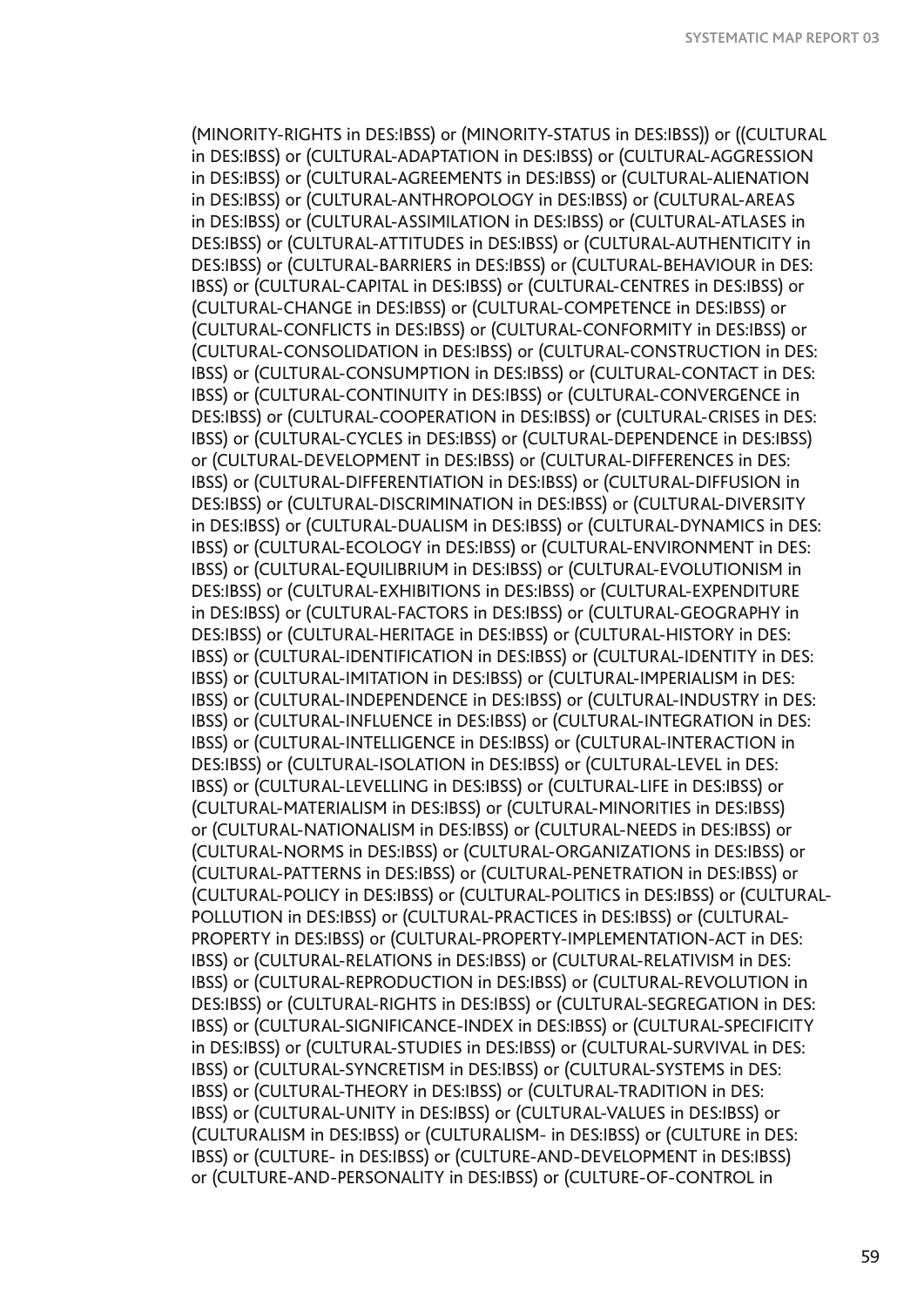DES:IBSS) or (CULTURE-OF-POVERTY in DES:IBSS) or (CULTURES in DES:IBSS))) and (((DEPRESSION in DES:IBSS) or (DEPRESSION- in DES:IBSS) or (DEPRESSSION in DES:IBSS)) or ((DEPRESSION) or (DEPRESSION-AND) or (DEPRESSION-ERA) or (DEPRESSION-INDUCING) or (DEPRESSION-PRONE) or (DEPRESSION-PROOF) or (DEPRESSION-RELATED) or (DEPRESSION-SCREENING) or (DEPRESSION2) or (DEPRESSIONE) or (DEPRESSIONEN) or (DEPRESSIONER) or (DEPRESSIONI) or (DEPRESSIONNEUTRAL) or (DEPRESSIONRELATED) or (DEPRESSIONS) or (DEPRESSIONSDIAGNOSE) or (DEPRESSIVE) or (DEPRESSIVE-LIKE) or (DEPRESSIVEN) or (DEPRESSIVENESS) or (DEPRESSIVER) or (DEPRESSIVES)) or (beck depression inventory) or (geriatric depression scale) or (philadelphia geriatric morale scale) or (cornell scale for depression) or (SAD in DES:IBSS) or ((SADNESS in DES:IBSS) or (SADNESS- in DES:IBSS)) or ((SUICIDE in DES:IBSS) or (SUICIDE- in DES:IBSS)) or (APATHY in DES:IBSS) or ((ANXIETES) or (ANXIETIES) or (ANXIETY) or (ANXIETY-BLOCKER) or (ANXIETY-BUFFERING) or (ANXIETY-CAUSING) or (ANXIETY-COMFORT) or (ANXIETY-COPING) or (ANXIETY-FREE) or (ANXIETY-GENERATING) or (ANXIETY-INDUCED) or (ANXIETY-INDUCING) or (ANXIETY-PHOBIC) or (ANXIETY-PROVOKING) or (ANXIETY-PSYCHOSIS) or (ANXIETY-REDUCING) or (ANXIETY-RELATED) or (ANXIETY-RIDDEN) or (ANXIETY-UNCERTAINTY) or (ANXIETY-WHAT) or (ANXIETY1))))

## **= 23 No date limit as system crashed and small enough number to remove manually**

### **12. Wilson Social Science Abstracts**

| Wilson Social Science Abstracts, Ovid web gateway |  |
|---------------------------------------------------|--|
| Date search conducted                             |  |
| Date limits set on search                         |  |
| Language limit set on search - N/A                |  |
| Notes: This database was not searched             |  |

### US focused

General social science database of which good coverage is already present Also technically inaccessible - Dialogue

### **13. Zetoc – British Library electronic table of contents**

Date if search 06/02/07 No date limits required as database starts in 1993 No limit by language possible Very limited search facility: no thesaurus, only AND operator is possible, no brackets allowed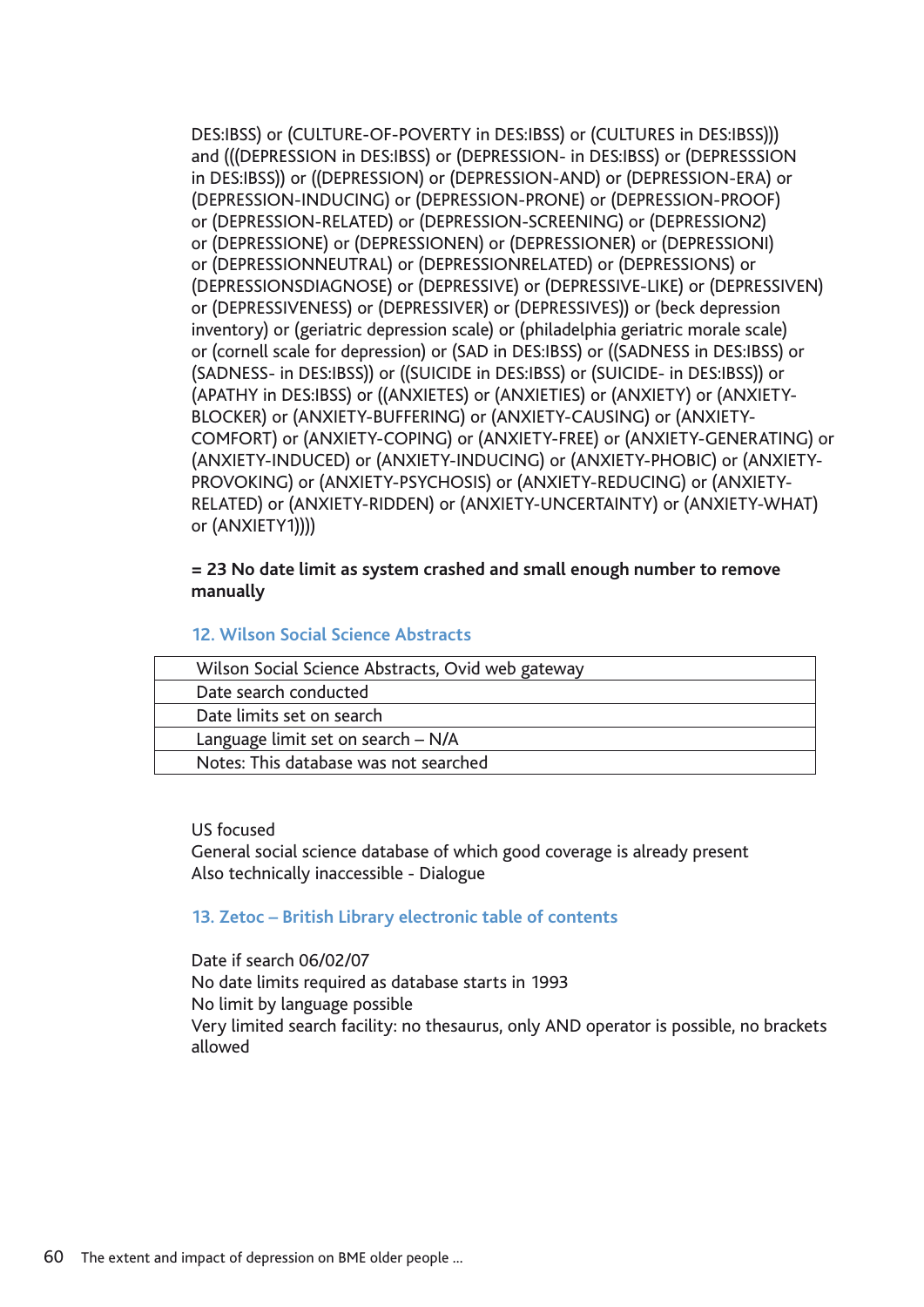| Search                  | <b>Hits</b> | Search terms                                     | Sort order                | <b>Options</b>                         |
|-------------------------|-------------|--------------------------------------------------|---------------------------|----------------------------------------|
|                         | 7           | general: geriatric* and<br>depress* and minorit* | sorted on<br>reverse date | View, Email Records,<br>Download, Edit |
| $\mathcal{P}$           | 14          | general: age* and depress*<br>and minorit*       | sorted on<br>reverse date | View, Email Records,<br>Download, Edit |
| 3                       | 8           | general: elder* and<br>depress* and minorit*     | sorted on<br>reverse date | View, Email Records,<br>Download, Edit |
| $\overline{\mathbf{4}}$ | 8           | general: old* and depress*<br>and minorit*       | sorted on<br>reverse date | View, Email Records,<br>Download, Edit |
| 5                       | 1           | general: geriatric* and<br>depress* and ethnic*  | unsorted                  | View, Email Records,<br>Download, Edit |
| 6                       | 28          | general: age* and depress*<br>and ethnic*        | sorted on<br>reverse date | View, Email Records,<br>Download, Edit |
| 7                       | 12          | general: elder* and<br>depress* and ethnic*      | sorted on<br>reverse date | View, Email Records,<br>Download, Edit |
| 8                       | 13          | general: old* and depress*<br>and ethnic*        | sorted on<br>reverse date | View, Email Records,<br>Download, Edit |

**=91 Final and exported 08/02/07** 

## **14. ReFeR**

Combined search (age\* or elder\* or geriatric\*) and depress\* and (ethnic\* or minorit\*) **= 23 items 09/02/07 – final and exported**

## **15. INVOLVE**

Combined search

All 221 projects, 25 possible projects were initially identified for closer examination of which 10 project publications and reports were included. The projects browsed and publications and reports included are listed below:

Identified from browsing all 221 projects (10 included in bold)

- 1. User Led Evaluation of Advocacy Project for Older People.
- **2. Users of mental health outpatient facilities, day hospitals and day centres in one county borough: A survey of their experience of medication and other therapies.**
- 3. Growing older with learning disabilities.
- **4. Mental Health Needs Assessment Research Project (User-Survey)**
- 5. Role of Social Support Networks in Rehabilitation of Mental Health Service Users.
- 6. Satisfaction study on elderly patients and their carers with the discharge process.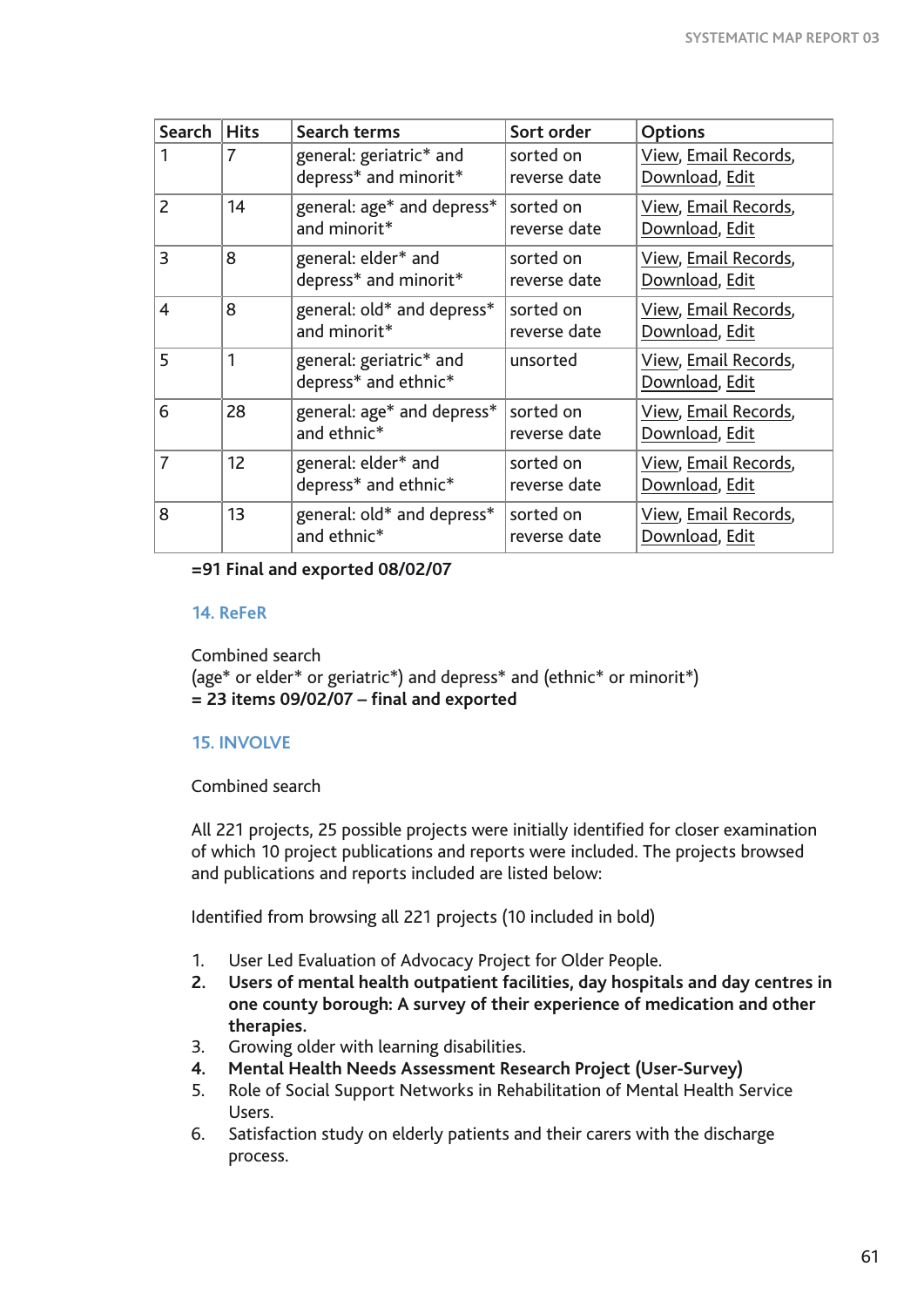- 7. Partnership: A co-operative inquiry between community mental health nurses and their clients.
- 8. Increasing utilisation of NHS Direct by black and ethnic minority groups through action research.
- **9. Facing Ageing, Dementia and the Health Services: Experiences of Older Caribbean People in London.**
- 10. Recovery from Psychosis
- 11. Housing Decisions in Old Age
- 12. A black communal perspective on crime in the Leicester City Challenge area.
- **13. Salford RAPAR Project : Developing Evidence about Needs and Action in Services with Refugees and Asylum Seekers.**
- 14. Food and Mood: a survey of dietary and nutritional self-help strategies used to improve emotional and mental health.
- 15. Accessing diabetes services for black and minority ethic communities
- 16. Mental Health Needs Assessment
- **17. Quality of Care provided to older people in nursing and residential homes : Views of relatives.**
- 18. Mental Health in the Southern Parishes
- **19. A qualitative study to explore positive and negative aspects of long-term care settings as experienced by residents with dementia, their family and statutory carers.**
- **20. Older Women's Lives and Voices: Participation and Policy in Sheffield**
- **21. Coping with the onset of dementia.**
- **22. Fatigue in rheumatoid arthritis**
- 23. Mental Health Coping Strategies in Psychiatric Hospital Setting. (Preliminary title)
- 24. Participatory Research with Mental Health Service Users: A Strategy for Empowerment
- 25. Stigma: the feelings and experiences of 46 people with mental illness.
- **26. Impact of diagnosis of dementia: Its effect on the perceived well being of patients.**

From these 10 included projects, 10 publications and reports were harvested these were exported and included in the search results.

## **= 10 (09/02/07 – final and exported)**

## **16. NIMHE**

## Combined search

Browsed "Older People" (**2 included**), "Public Health and Well Being" (**3 included**) and "Social Inclusion and Citizenship" (**1 included**)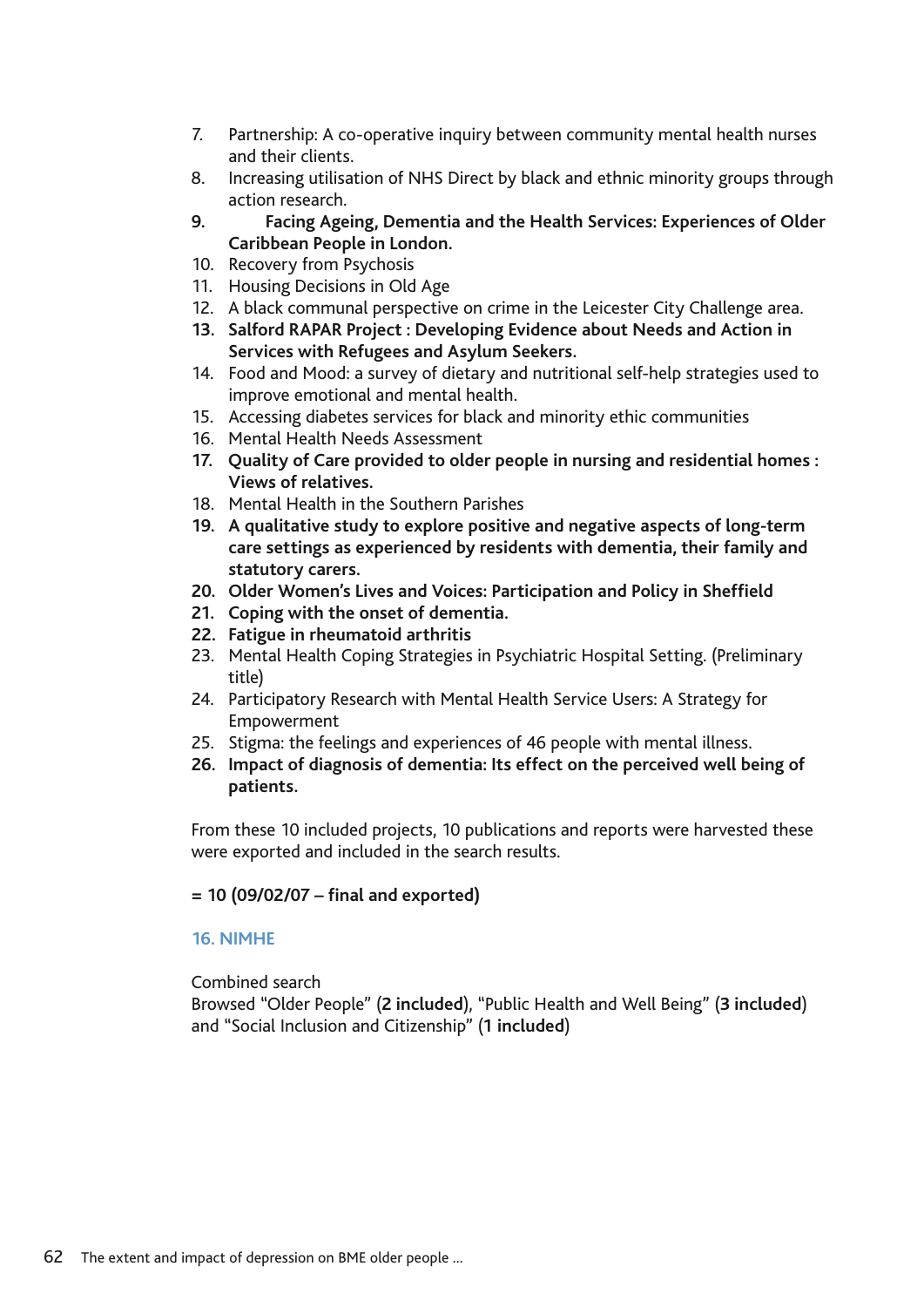# **17. Joseph Rowntree Foundation**

Combined search ethnic depression = 24 (JRF search), 5 included

Black depression  $= 13$  (JRF search); 1 included

Minority depression  $= 41$  (JRF search); 1 included

Old depression = 16 (JRF search); 3 included

Age depression = 47 (JRF search); 2 included

## **18. Cochrane Library**

| Cochrane Library (Cochrane Database of Systematic Reviews, Database of          |
|---------------------------------------------------------------------------------|
| Abstracts of Reviews of Effects, Cochrane Central Register of Controlled Trials |
| - CENTRAL, Cochrane Methodology Register, Health Technology Assessment          |
| Database, NHS Economic Evaluation Database), Wiley Interscience                 |
| Date search conducted: 02/08/2007                                               |
| Date limits set on search: 1990 - 2007                                          |
| Language limit set on search: none                                              |
| <b>Notes</b>                                                                    |

## **1. BME facet**

| ID  | <b>Search</b>                                                            | <b>Hits</b> | <b>Edit</b> | <b>Delete</b> |
|-----|--------------------------------------------------------------------------|-------------|-------------|---------------|
| #1  | MeSH descriptor Ethnic Groups explode all trees                          | 1277        | edit        | delete        |
| #2  | MeSH descriptor Minority Groups explode all trees                        | 121         | edit        | delete        |
| #3  | MeSH descriptor Culture explode all trees                                | 724         | edit        | delete        |
| #4  | MeSH descriptor Asian Continental Ancestry Group<br>explode all trees    | 304         | edit        | delete        |
| #5  | MeSH descriptor African Continental Ancestry Group<br>explode all trees  | 1137        | edit        | delete        |
| #6  | MeSH descriptor Oceanic Ancestry Group explode all<br>trees              | 38          | edit        | delete        |
| #7  | MeSH descriptor European Continental Ancestry Group<br>explode all trees | 636         | edit        | delete        |
| #8  | MeSH descriptor Race Relations explode all trees                         | 12          | edit        | delete        |
| #9  | MeSH descriptor Religion explode all trees                               | 212         | edit        | delete        |
| #10 | MeSH descriptor Refugees explode all trees                               | 38          | edit        | delete        |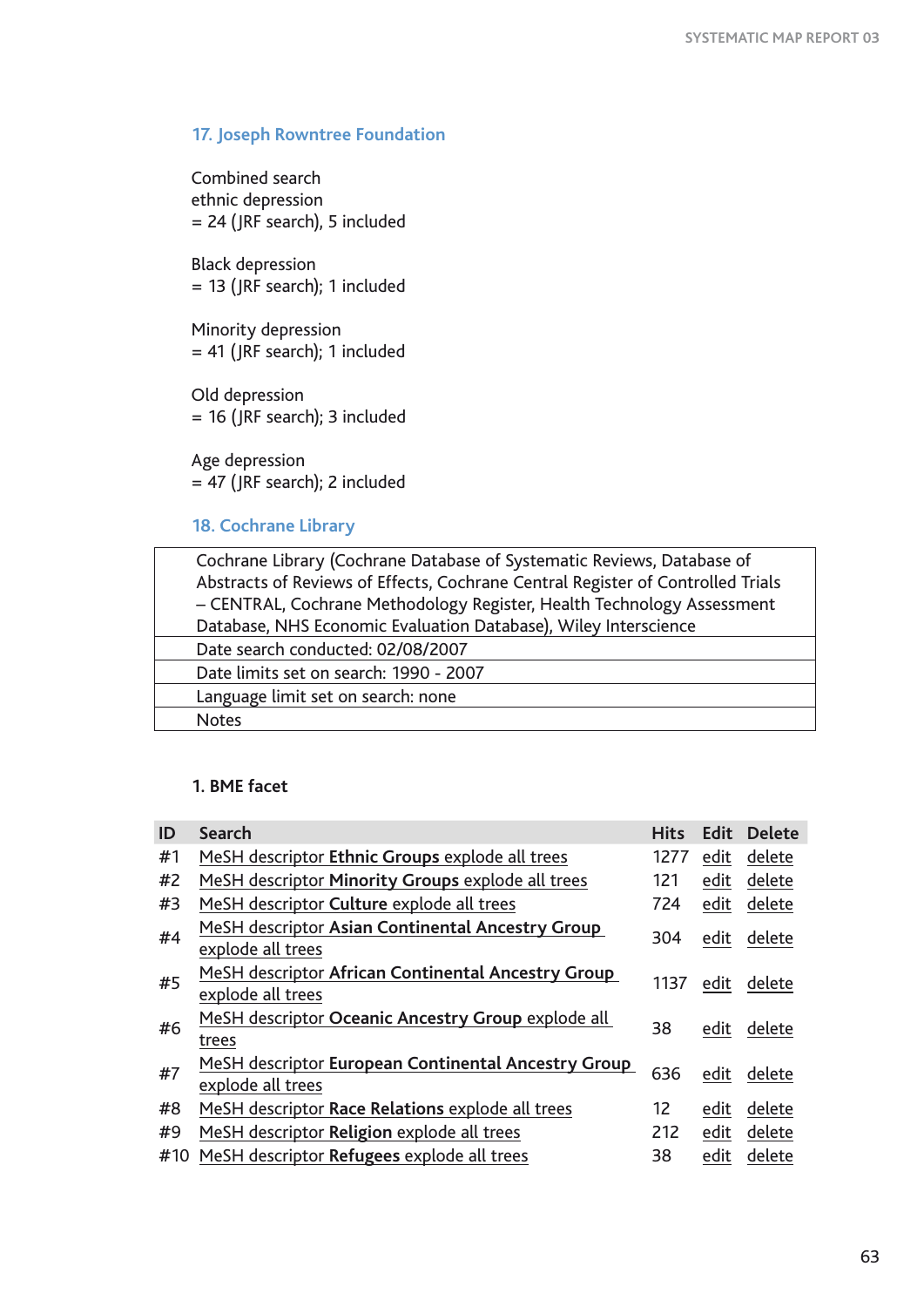|  | #11 MeSH descriptor Emigration and Immigration explode all 63 edit delete                                                                                                                                  |  |  |
|--|------------------------------------------------------------------------------------------------------------------------------------------------------------------------------------------------------------|--|--|
|  | trees                                                                                                                                                                                                      |  |  |
|  |                                                                                                                                                                                                            |  |  |
|  | #12 $\frac{(#1 \text{ OR }#2 \text{ OR }#3 \text{ OR }#4 \text{ OR }#5 \text{ OR }#6 \text{ OR }#7 \text{ OR }#8 \text{ OR }3100 \text{ edit }del =del = 12 \text{ A} + 12 \text{ OR }410 \text{ OR }411)$ |  |  |

# **2. Depression facet**

| ID | <b>Search</b>                                                |           |      | Hits Edit Delete |
|----|--------------------------------------------------------------|-----------|------|------------------|
| #1 | MeSH descriptor Depression explode all trees                 | 2848 edit |      | delete           |
| #2 | MeSH descriptor Anxiety explode all trees                    | 3070      | edit | delete           |
| #3 | MeSH descriptor Emotions explode all trees                   | 6813      | edit | delete           |
| #4 | MeSH descriptor Suicide explode all trees                    | 286       | edit | delete           |
|    | (beck depression inventory) or (geriatric depression         |           |      |                  |
| #5 | inventory) or (philadelphia geriatric cent* morale scale) or | 926       | edit | delete           |
|    | (cornell scale for depression in dementia)                   |           |      |                  |
| #6 | (#1 OR #2 OR #3 OR #4 OR #5)                                 | 9719      |      | delete           |

# **3. Age facet**

| D  | <b>Search</b>                                       | <b>Hits</b> |      | <b>Edit Delete</b> |
|----|-----------------------------------------------------|-------------|------|--------------------|
| #1 | MeSH descriptor Frail Elderly explode all trees     | 289         | edit | delete             |
| #2 | MeSH descriptor Adult explode all trees             | 308         | edit | delete             |
| #3 | MeSH descriptor Aged explode all trees              | 308         | edit | delete             |
| #4 | MeSH descriptor Aged, 80 and over explode all trees |             | edit | delete             |
|    | #5 MeSH descriptor Age Factors explode all trees    | 5496        | edit | delete             |
| #6 | MeSH descriptor Age Groups explode all trees        | 61216       | edit | delete             |
| #7 | (#1 OR #2 OR #3 OR #4 OR #5 OR #6)                  | 65058       | edit | delete             |

## **Combined search**

# BME & DEPRESSION & AGE

| ID | <b>Search</b>                                             | <b>Hits</b> |      | Edit Delete |
|----|-----------------------------------------------------------|-------------|------|-------------|
| #1 | MeSH descriptor Depression explode all trees              | 2848        | edit | delete      |
| #2 | MeSH descriptor Anxiety explode all trees                 | 3070        | edit | delete      |
| #3 | MeSH descriptor Emotions explode all trees                | 6813        | edit | delete      |
| #4 | MeSH descriptor Suicide explode all trees                 | 286         | edit | delete      |
| #5 | (beck depression inventory) or (geriatric depression      | 926         | edit | delete      |
|    | inventory) or (philadelphia geriatric cent* morale scale) |             |      |             |
|    | or (cornell scale for depression in dementia)             |             |      |             |
| #6 | MeSH descriptor Depressive Disorder explode all trees     | 4519        | edit | delete      |
| #7 | MeSH descriptor Depressive Disorder, Major explode all    | 814         | edit | delete      |
|    | trees                                                     |             |      |             |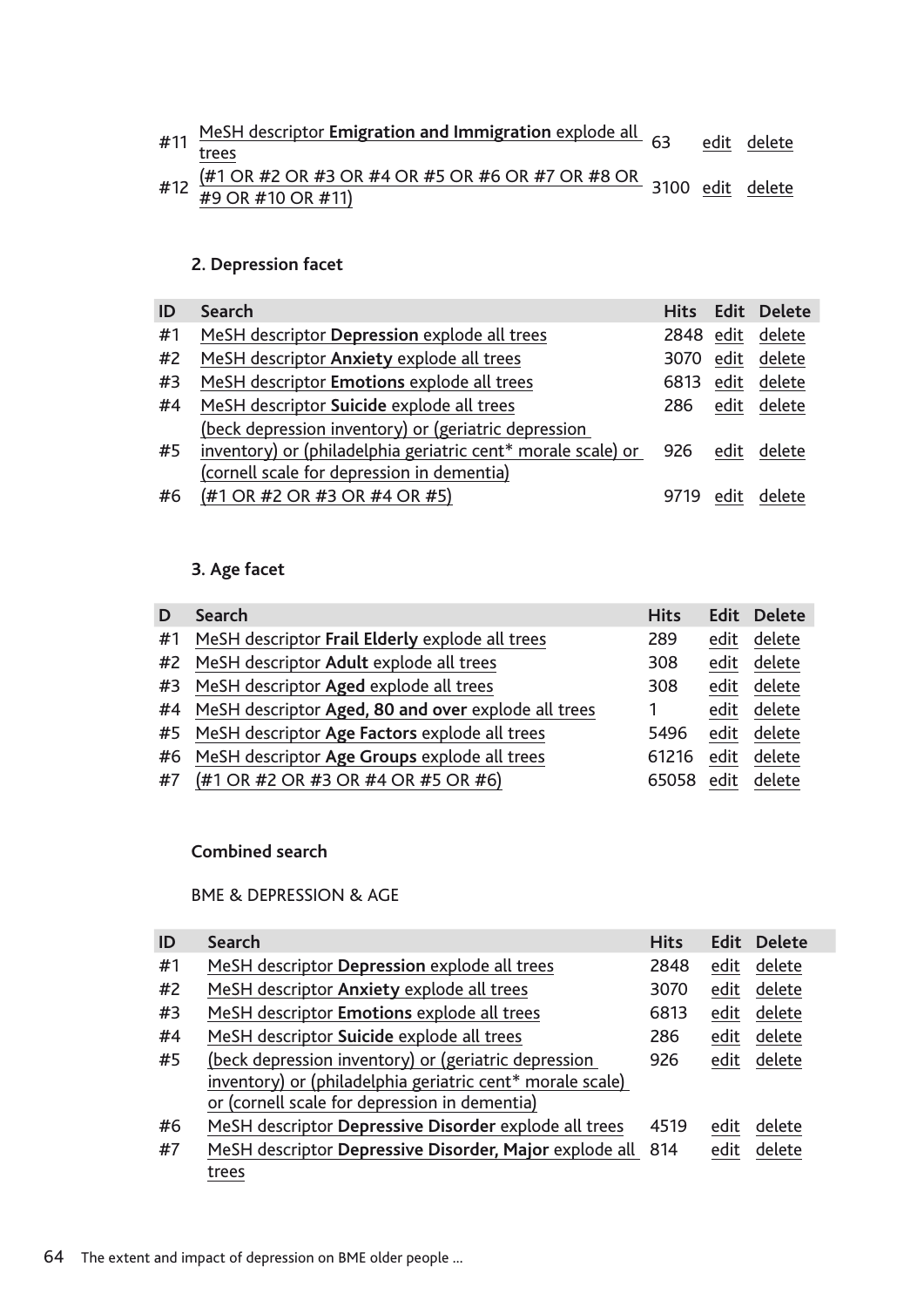| $(#1 \t{OR} #2 \t{OR} #3 \t{OR} #4 \t{OR} #5 \t{OR} #6 \t{OR} #7)$ | 13600                                                                                                                                                                                                                                                                                                                                                              | edit                                                          | delete |
|--------------------------------------------------------------------|--------------------------------------------------------------------------------------------------------------------------------------------------------------------------------------------------------------------------------------------------------------------------------------------------------------------------------------------------------------------|---------------------------------------------------------------|--------|
| MeSH descriptor Ethnic Groups explode all trees                    | 1277                                                                                                                                                                                                                                                                                                                                                               | edit                                                          | delete |
| MeSH descriptor Minority Groups explode all trees                  | 121                                                                                                                                                                                                                                                                                                                                                                | edit                                                          | delete |
| MeSH descriptor Culture explode all trees                          | 724                                                                                                                                                                                                                                                                                                                                                                | edit                                                          | delete |
| MeSH descriptor Asian Continental Ancestry Group                   | 304                                                                                                                                                                                                                                                                                                                                                                | edit                                                          | delete |
| explode all trees                                                  |                                                                                                                                                                                                                                                                                                                                                                    |                                                               |        |
| MeSH descriptor African Continental Ancestry Group                 | 1137                                                                                                                                                                                                                                                                                                                                                               | edit                                                          | delete |
| explode all trees                                                  |                                                                                                                                                                                                                                                                                                                                                                    |                                                               |        |
|                                                                    | 38                                                                                                                                                                                                                                                                                                                                                                 | edit                                                          | delete |
| trees                                                              |                                                                                                                                                                                                                                                                                                                                                                    |                                                               |        |
|                                                                    |                                                                                                                                                                                                                                                                                                                                                                    | edit                                                          | delete |
|                                                                    |                                                                                                                                                                                                                                                                                                                                                                    |                                                               |        |
|                                                                    |                                                                                                                                                                                                                                                                                                                                                                    | edit                                                          | delete |
|                                                                    | 212                                                                                                                                                                                                                                                                                                                                                                | edit                                                          | delete |
|                                                                    | 38                                                                                                                                                                                                                                                                                                                                                                 | edit                                                          | delete |
| MeSH descriptor Emigration and Immigration explode                 | 63                                                                                                                                                                                                                                                                                                                                                                 | edit                                                          | delete |
|                                                                    |                                                                                                                                                                                                                                                                                                                                                                    |                                                               |        |
| (#9 OR #10 OR #11 OR #12 OR #13 OR #14 OR #15                      | 3100                                                                                                                                                                                                                                                                                                                                                               | edit                                                          | delete |
|                                                                    |                                                                                                                                                                                                                                                                                                                                                                    |                                                               |        |
| (#8 AND #20)                                                       | 218                                                                                                                                                                                                                                                                                                                                                                | edit                                                          | delete |
|                                                                    | 289                                                                                                                                                                                                                                                                                                                                                                |                                                               | delete |
|                                                                    | 308                                                                                                                                                                                                                                                                                                                                                                | edit                                                          | delete |
| MeSH descriptor Aged explode all trees                             | 308                                                                                                                                                                                                                                                                                                                                                                | edit                                                          | delete |
| MeSH descriptor Aged, 80 and over explode all trees                | 1                                                                                                                                                                                                                                                                                                                                                                  | edit                                                          | delete |
| MeSH descriptor Age Factors explode all trees                      | 5496                                                                                                                                                                                                                                                                                                                                                               | edit                                                          | delete |
| MeSH descriptor Age Groups explode all trees                       | 61216                                                                                                                                                                                                                                                                                                                                                              | edit                                                          | delete |
| (#22 OR #23 OR #24 OR #25 OR #26 OR #27)                           | 65058                                                                                                                                                                                                                                                                                                                                                              | edit                                                          | delete |
| (#21 AND #28)                                                      | 61                                                                                                                                                                                                                                                                                                                                                                 | edit                                                          | delete |
| (#29), from 1990 to 2007                                           | 54                                                                                                                                                                                                                                                                                                                                                                 | edit                                                          | delete |
|                                                                    | MeSH descriptor Oceanic Ancestry Group explode all<br>explode all trees<br>MeSH descriptor Race Relations explode all trees<br>MeSH descriptor Religion explode all trees<br>MeSH descriptor Refugees explode all trees<br>all trees<br>OR #16 OR #17 OR #18 OR #19)<br>MeSH descriptor Frail Elderly explode all trees<br>MeSH descriptor Adult explode all trees | MeSH descriptor European Continental Ancestry Group 636<br>12 | edit   |

**= 54 (09/02/04 – final and exported)**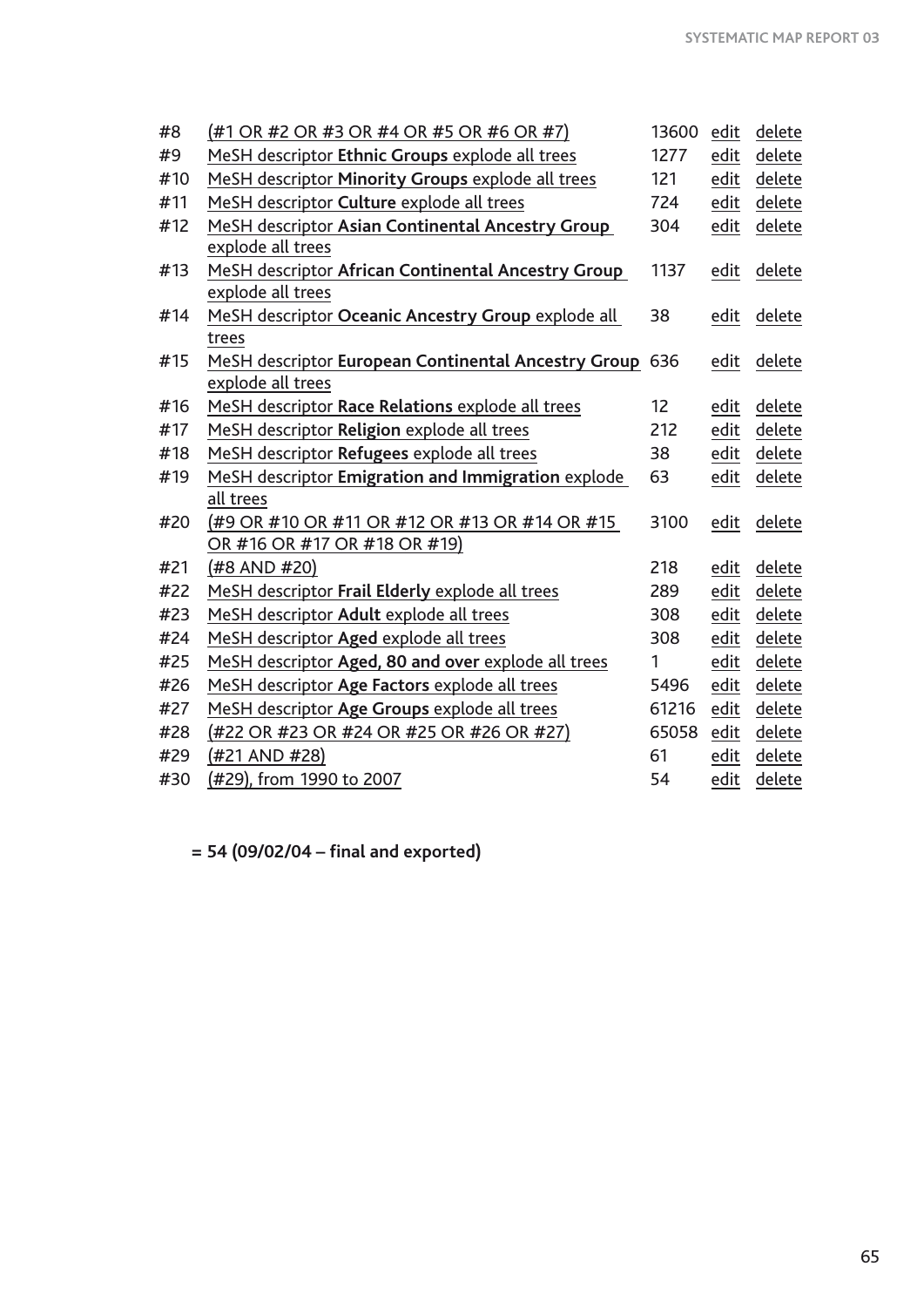#### **19. Campbell Collaboration**

Browse all records at http://www.campbellcollaboration.org/frontend.asp

0 relevant (12/02/07)

**20. SIGLE**

No longer searchable

#### **21. Department of Health**

Browsing. ReFeR - the Department of Health's Research Funding Electronic Register - has also been searched (see above)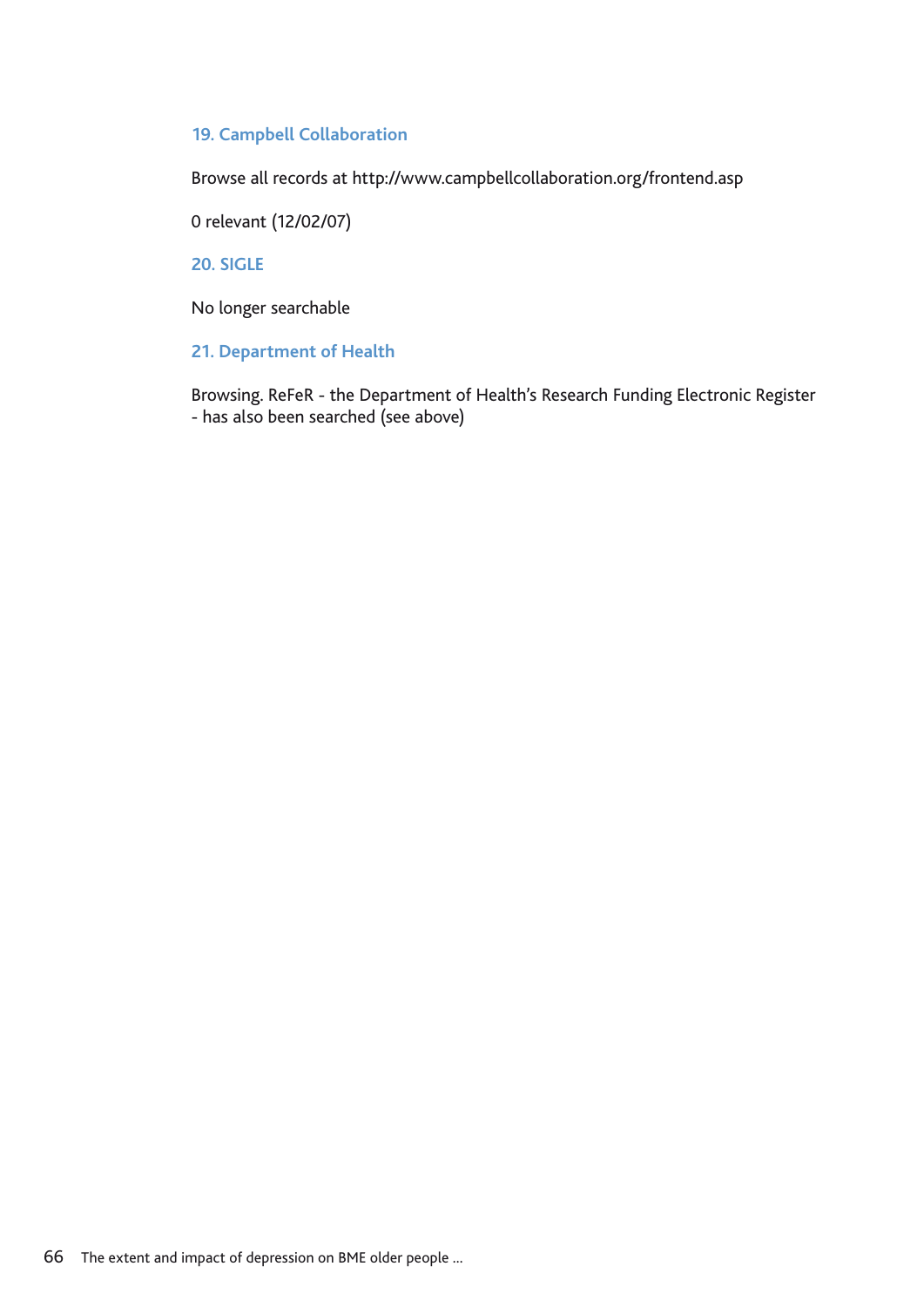# **Appendix 4: Keywording tools**

## **SCIE core keywording tool for social care**

| A.1 What kind of printed material does<br>it concern?                                                                                                                                                          | A.1.1 Book<br>A.1.2 Journal article<br>A.1.3 Other                                                                                                                                                                                                                                                                                                                                                                                                                                                                                                                                                                                                                                                                                                                                                                                                                        |
|----------------------------------------------------------------------------------------------------------------------------------------------------------------------------------------------------------------|---------------------------------------------------------------------------------------------------------------------------------------------------------------------------------------------------------------------------------------------------------------------------------------------------------------------------------------------------------------------------------------------------------------------------------------------------------------------------------------------------------------------------------------------------------------------------------------------------------------------------------------------------------------------------------------------------------------------------------------------------------------------------------------------------------------------------------------------------------------------------|
| A.2 What is the status of the report?                                                                                                                                                                          | A.2.1 Published<br>A.2.2 In press<br>A.2.3 Unpublished (including ongoing project,                                                                                                                                                                                                                                                                                                                                                                                                                                                                                                                                                                                                                                                                                                                                                                                        |
|                                                                                                                                                                                                                | communication from author etc)<br>A.2.4 Conference presentation                                                                                                                                                                                                                                                                                                                                                                                                                                                                                                                                                                                                                                                                                                                                                                                                           |
| A.3 Which language is the study in?                                                                                                                                                                            | A.3.1 English<br>A.3.2 Other (Please specify)                                                                                                                                                                                                                                                                                                                                                                                                                                                                                                                                                                                                                                                                                                                                                                                                                             |
| A.4 How were the keywords allocated?                                                                                                                                                                           | A.4.1 Title<br>A.4.2 Abstract<br>A.4.3 Full report                                                                                                                                                                                                                                                                                                                                                                                                                                                                                                                                                                                                                                                                                                                                                                                                                        |
| A.5 What type of study does this<br>report describe? You have to make a<br>JUDGEMENT for yourself. Do NOT rely<br>on what the authors indicate, but make<br>a judgement by using the following<br>definitions. | A.5.1 Description (non empirical) e.g. Of an<br>intervention not evaluated in this report<br>Of an issue/problem/risk factor (e.g. parents<br>with mental health problems)<br>Of a concept/theory (e.g. the nature/purpose of<br>partnership in social work)<br>Experience (practitioners, service users,<br>researchers)<br>A.5.2 Exploration of relationships or<br>correlations between different factors<br>e.g. Survey interviews, focus groups, cross<br>sectional surveys, questionnaires etc.<br>Please use this keyword for a study type which<br>examines relationships and/or statistical<br>associations between variables in order to build<br>theories and develop hypotheses. These studies<br>may describe a process or processes (what goes<br>on) in order to explore how a particular state<br>of affairs might be produced, maintained and<br>changed |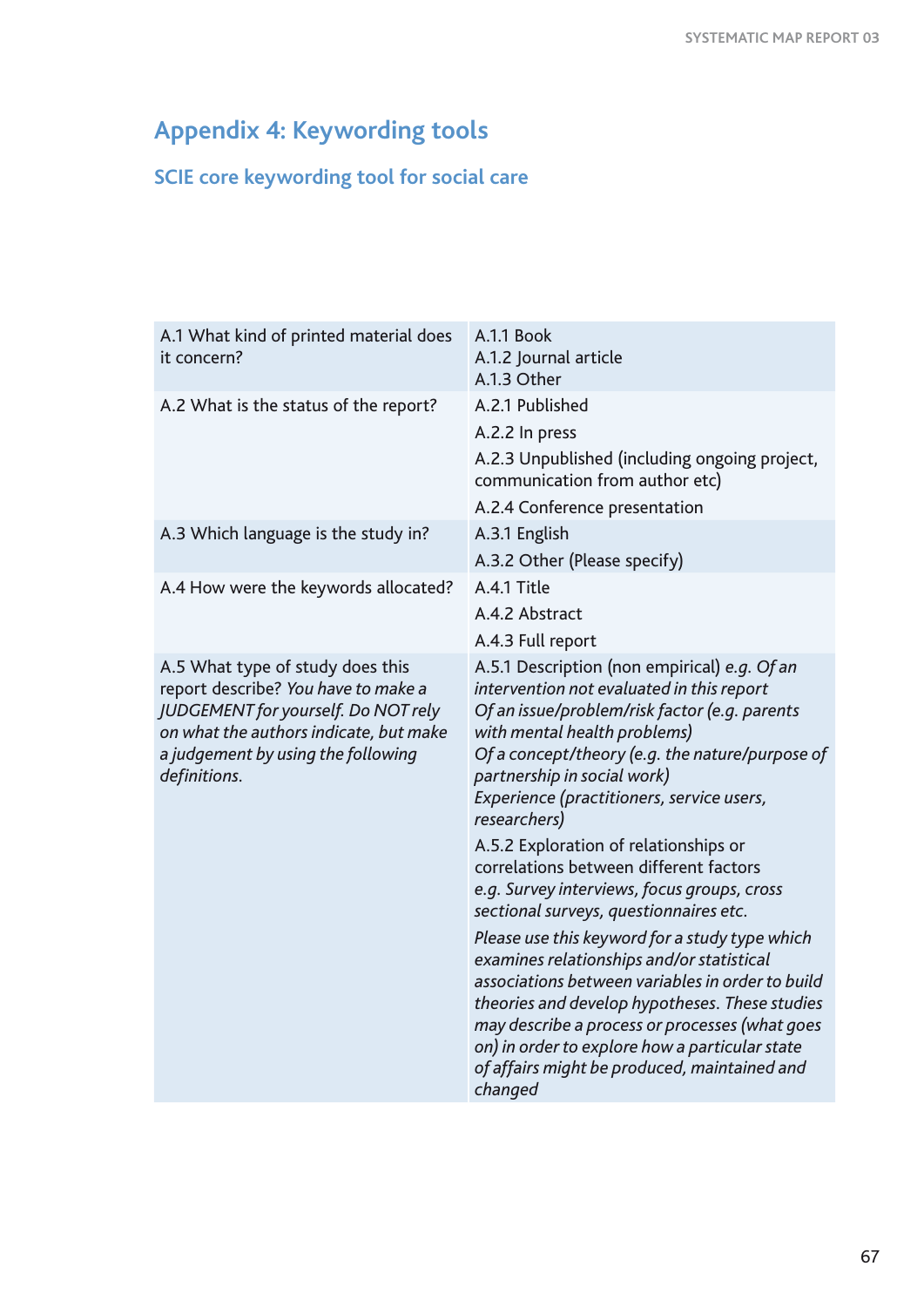*These relationships may be discovered using qualitative techniques, and/or statistical analyses. For instance, observations of children at play may elucidate the process of gender stereotyping, and suggest the kinds of interventions which may be appropriate. Complex statistical analysis may be helpful in modelling the relationships between parents' mental health and children's welfare/ development. These may lead to the development of interventions. These studies often consider variables such as social class and gender which are not interventions, although these studies may aid understanding, and may suggest possible interventions, as well as ways in which a programme design and implementation could be improved. These studies do not directly evaluate the effects of policies and practices.* A.5.3 Evaluation (of an intervention) *An evaluation is designed to establish whether an intervention works or not, i.e. whether or not it changes outcomes (e.g. knowledge, attitudes, intentions, behaviour, service use specified in the aims of the study.) Evaluations are studies which evaluate a policy,* 

*practice, programme or other intervention by assessing whether it works well in terms of, for example, its acceptability, feasibility, financial implications or intended, or unintended, effects on educational outcomes.*

*Evaluations may be undertaken using qualitative and/or statistical techniques. The former can be helpful in determining the acceptability and feasibility of policies and practices and in understanding their effects in context. The latter can help to measure the effects of policies and practices on educational outcomes. Use of both techniques has the potential to provide a comprehensive understanding of what works well for whom and in what circumstances.*

*The evaluation could be based on assessments after a policy or practice has been in place (post-test), or both before and after (pre- and post-test), or on several occasions before, during and after.*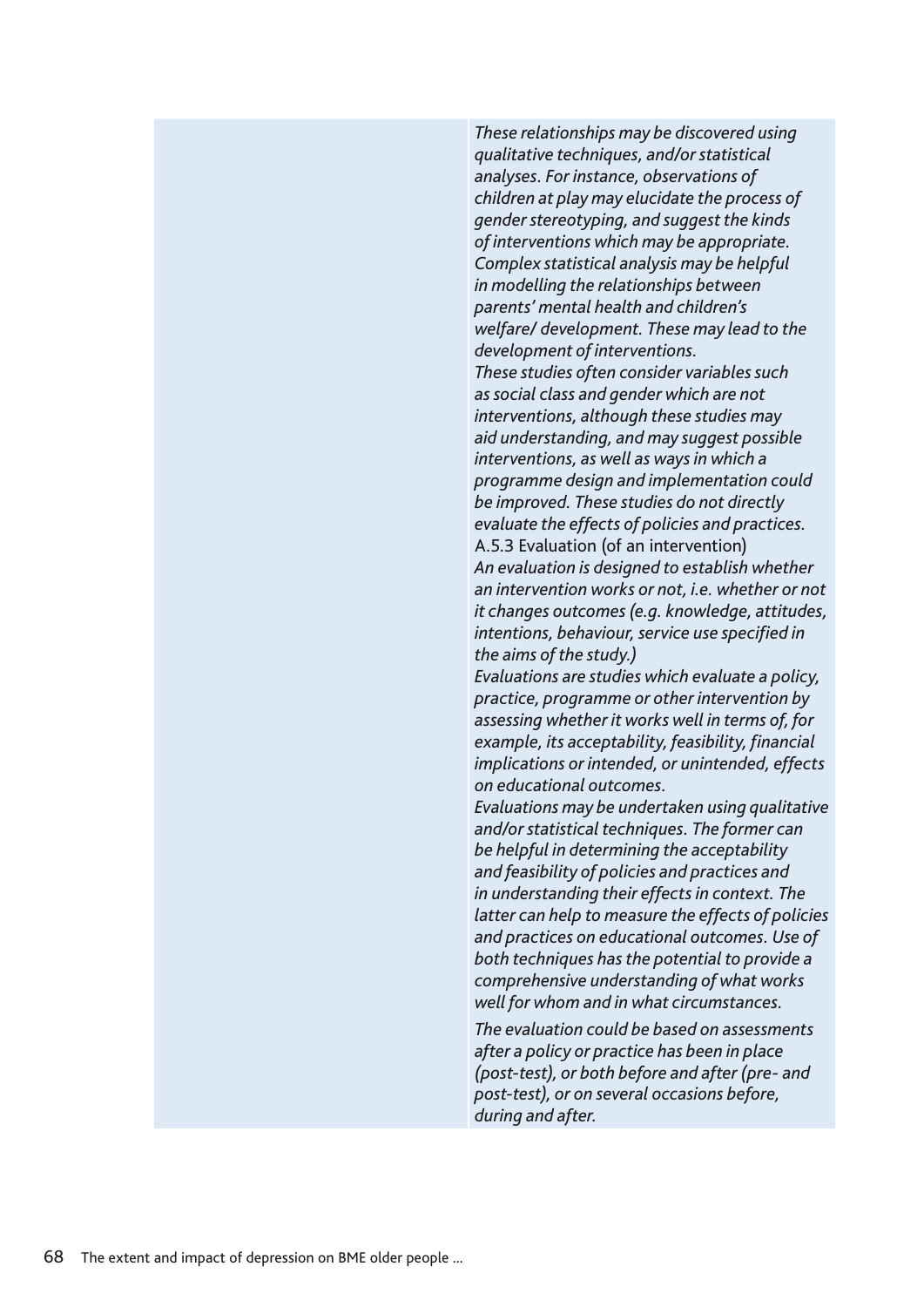*The participants in such evaluations could be individuals or clusters of individuals. Where a cluster is used this will be the unit of randomisation or allocation. Thus, instead of allocating individuals to arms of the study, clusters are allocated. Types of clusters include postcode areas, GP practices, schools, hospitals, wards, social services departments etc. As the effects of policies and practices on individuals within a cluster may be not be independent of each other, sophisticated statistical techniques such as multilevel modelling may be used to attempt to take a cluster effect into account.*

A.5.4 Methodology

*e.g. scale or instrument design, research methods*

*Please use this keyword for studies which focus on the development or discussion of methods; for example discussions of a statistical technique, a recruitment or sampling procedure, a particular way of collecting or analysing data etc. It may also refer to a description of the processes or stages involved in developing an 'instrument' (e.g. Activities of Daily Living Scale or the Beck Depression Inventory)*.

#### A.5.5 Secondary analysis

*Re-analysis of data collected previously, sometimes using data from surveys or census, using new techniques to answer the original research question again, or using the data to answer new research questions. NOTE: If secondary analysis is done in addition to primary research then code according to the primary research. Research that uses previously unreported data from a previous study is not considered secondary analysis.*

A.5.6 Systematic review

*Explicitly stated methodology, systematically constructed and transparently reported. i.e. clear question, eligibility criteria, search strategy, methods*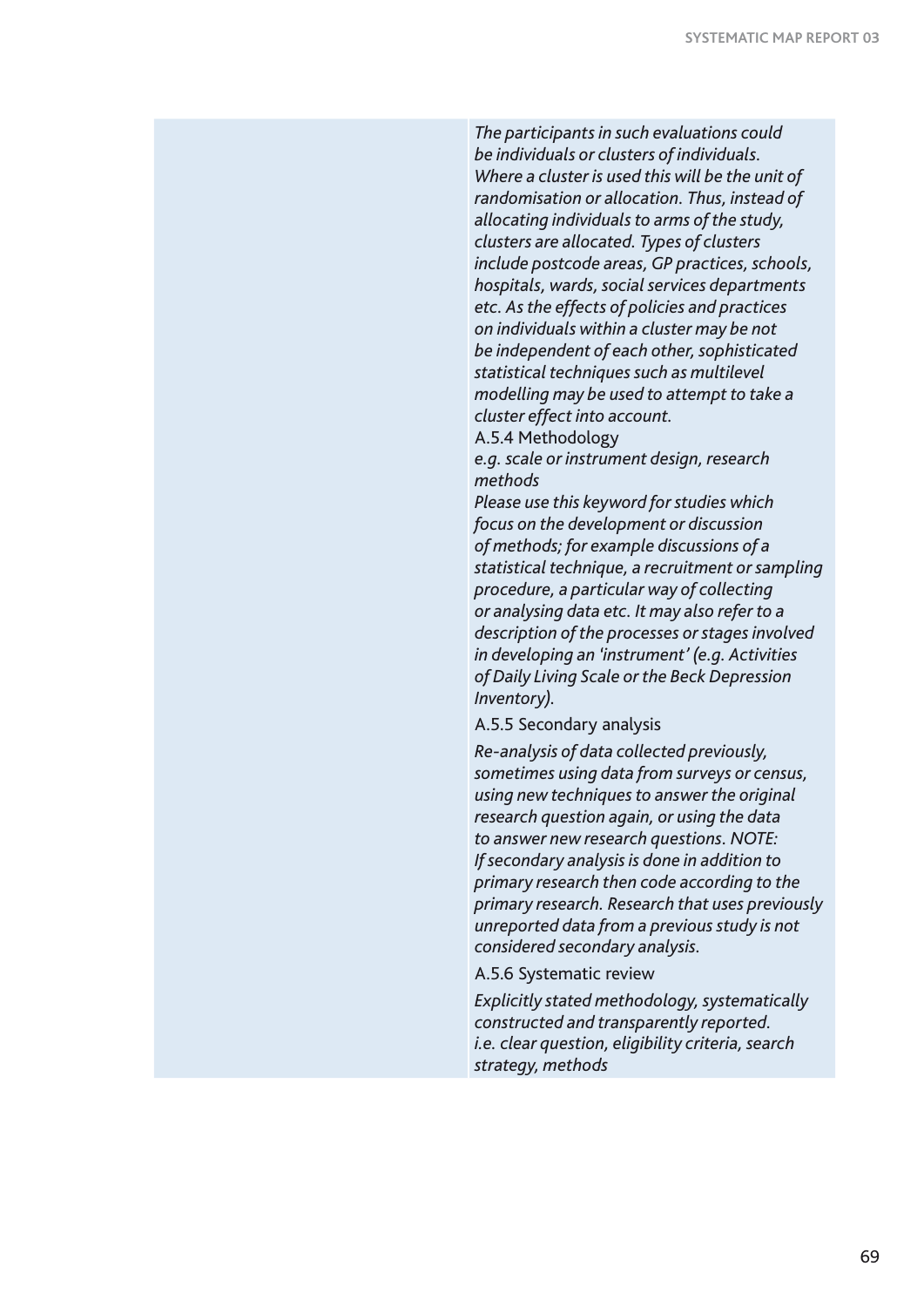|                                                                                                                                                                                                                              | A.5.7 Review                                                                                                                                                                                                                                                                                                                                                                                                                          |
|------------------------------------------------------------------------------------------------------------------------------------------------------------------------------------------------------------------------------|---------------------------------------------------------------------------------------------------------------------------------------------------------------------------------------------------------------------------------------------------------------------------------------------------------------------------------------------------------------------------------------------------------------------------------------|
|                                                                                                                                                                                                                              | Any other type of review. Please note that<br>studies will often include a review as part of the<br>background to the study. The study should be<br>coded according to the main study design and<br>not according to the review component in the<br>background.<br>A.5.8 Related intervention evaluation to be                                                                                                                        |
|                                                                                                                                                                                                                              | retrieved<br>tick if further intervention evaluations arise for                                                                                                                                                                                                                                                                                                                                                                       |
| A.6 If an evaluation of an intervention,                                                                                                                                                                                     | retrieval from any of the studies coded<br>A.6.1 Not applicable, not an evaluation                                                                                                                                                                                                                                                                                                                                                    |
| please tick which type of intervention<br>it is                                                                                                                                                                              | A.6.2 Single group evaluation<br>(e.g. single group pre-test/post-test evaluation<br>or single group post-test evaluation only)                                                                                                                                                                                                                                                                                                       |
|                                                                                                                                                                                                                              | A.6.3 More than one group                                                                                                                                                                                                                                                                                                                                                                                                             |
|                                                                                                                                                                                                                              | A.6.4 Randomised (random allocation with 2<br>or more groups)                                                                                                                                                                                                                                                                                                                                                                         |
|                                                                                                                                                                                                                              | A.6.5 Process evaluation                                                                                                                                                                                                                                                                                                                                                                                                              |
|                                                                                                                                                                                                                              | Where a major focus of the study evaluates<br>aspects of the process of delivering the<br>intervention e.g. practitioner training/personal<br>style/value of group work in this context, or<br>how well the intervention is delivered. It is<br>designed to describe what goes on rather than<br>to establish whether it works or not, and may<br>suggest ways in which the programme design<br>and implementation could be improved. |
| A.7 Does this study report the 'views'<br>of service users or carers?                                                                                                                                                        | A.7.1 Yes (details)<br>A.7.2 No                                                                                                                                                                                                                                                                                                                                                                                                       |
| A.8 In what country/countries was the<br>study undertaken?<br>(For a review or systematic review which<br>includes studies from more than one<br>country, code on the basis of country in<br>which lead reviewer was based). | A.8.1 USA<br><b>A.8.2 UK</b><br>A.8.3 Republic of Ireland<br>A.8.4 Canada<br>A.8.5 Australia<br>A.8.6 New Zealand<br>A.8.7 Europe other (please specify)<br>A.8.8 Scandinavia (please specify)<br>A.8.9 Africa (please specify)<br>A.8.10 Middle East (please specify)<br>A.8.11 Asia (please specify)                                                                                                                                |
| A.9 In what type of location was the<br>study undertaken?                                                                                                                                                                    | A.9.1 Urban<br>A.9.2 Rural<br>A.9.3 Urban and rural<br>A.9.4 Not reported<br>A.9.5 Not applicable (i.e. not a location-based<br>study)                                                                                                                                                                                                                                                                                                |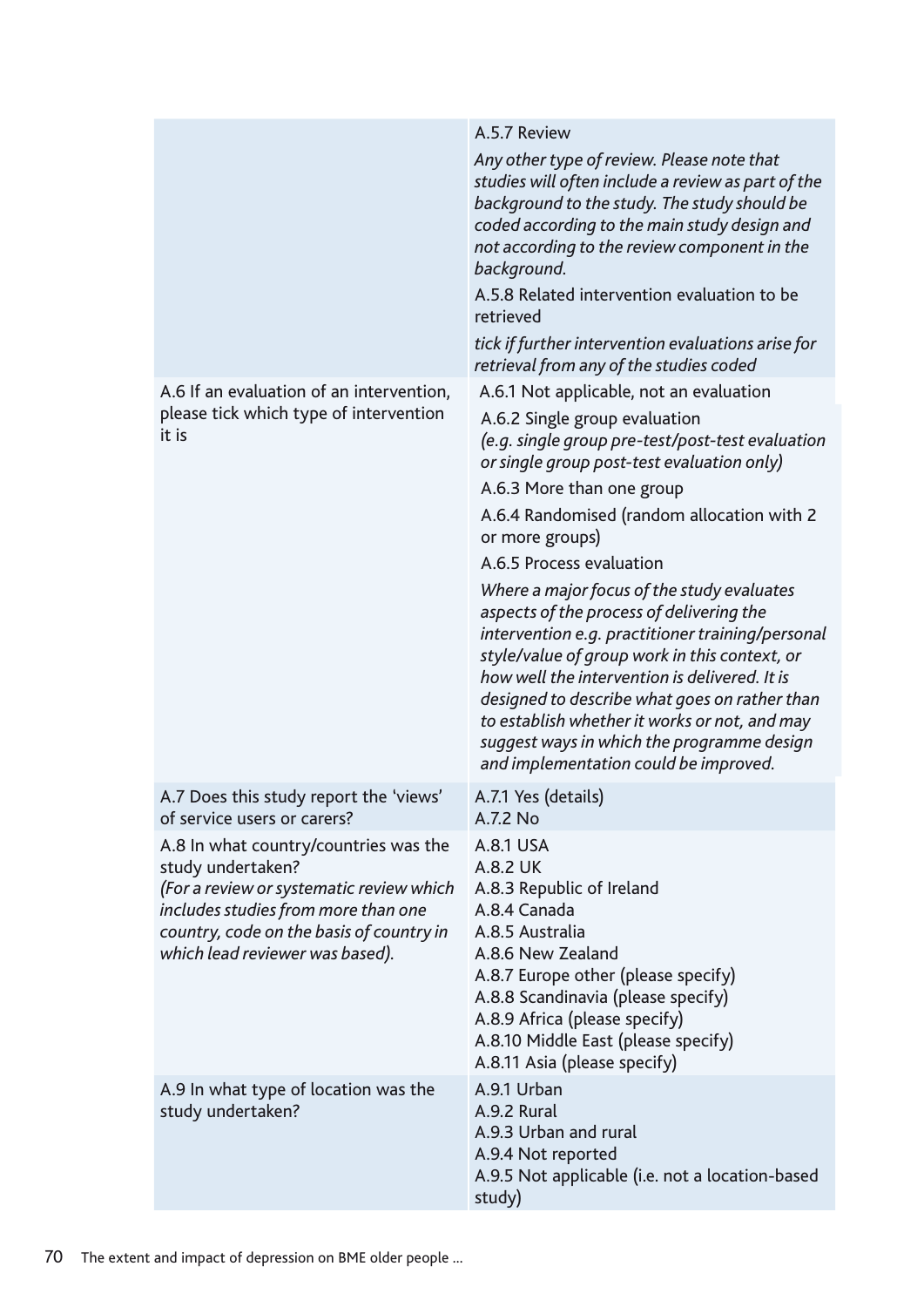| A.10 Overarching focus of study? | A.10.1 Practice (these studies investigate<br>practice and may draw on theory)<br>A.10.2 Policy (defined as a plan of action<br>drawn up by an organisation. These studies<br>feed into or are policy)<br>A.10.3 Theory (these studies increase the<br>theoretical knowledge in the field, which may<br>have implications for practice)                                                                                                                                                                                                                                                                                                                                                                                                                                                                                                                                                                                                                                                                                                                                                                                                  |
|----------------------------------|------------------------------------------------------------------------------------------------------------------------------------------------------------------------------------------------------------------------------------------------------------------------------------------------------------------------------------------------------------------------------------------------------------------------------------------------------------------------------------------------------------------------------------------------------------------------------------------------------------------------------------------------------------------------------------------------------------------------------------------------------------------------------------------------------------------------------------------------------------------------------------------------------------------------------------------------------------------------------------------------------------------------------------------------------------------------------------------------------------------------------------------|
| A.11 Focus of the report         | A.11.1 Children's issues<br>A.11.2 Families and parenting<br>A.11.3 Older people's issues<br>A.11.4 Physical disabilities<br>A.11.5 Learning disabilities<br>A.11.6 Community (e.g. community relations,<br>community building)<br>A.11.7 Asylum/refugees concerns<br>A.11.8 Mental health issues<br>A.11.9 Suicide<br>A.11.10 Substance misuse<br>A.11.11 Abuse (includes child abuse, domestic<br>violence, physical, emotional, sexual and<br>neglect)<br>A.11.12 Criminal and youth justice<br>A.11.13 Social care (general issues)<br>A.11.14 Healthcare<br>A.11.15 Health promotion (includes healthy<br>eating and exercise promotion)<br>A.11.16 Social care workforce (in general<br>terms)<br>A.11.17 Interprofessional working<br>A.11.18 Carers' issues (focus on unpaid/<br>informal caring)<br>A.11.19 Stakeholder/service user/carer<br>participation<br>A.11.20 Social care education and training<br>A.11.21 Education and training (not social care)<br>A.11.22 Inequalities (e.g. economic inequalities,<br>discrimination, access to rights and services)<br>A.11.23 Homeless/ness<br>A.11.24 Other (please specify) |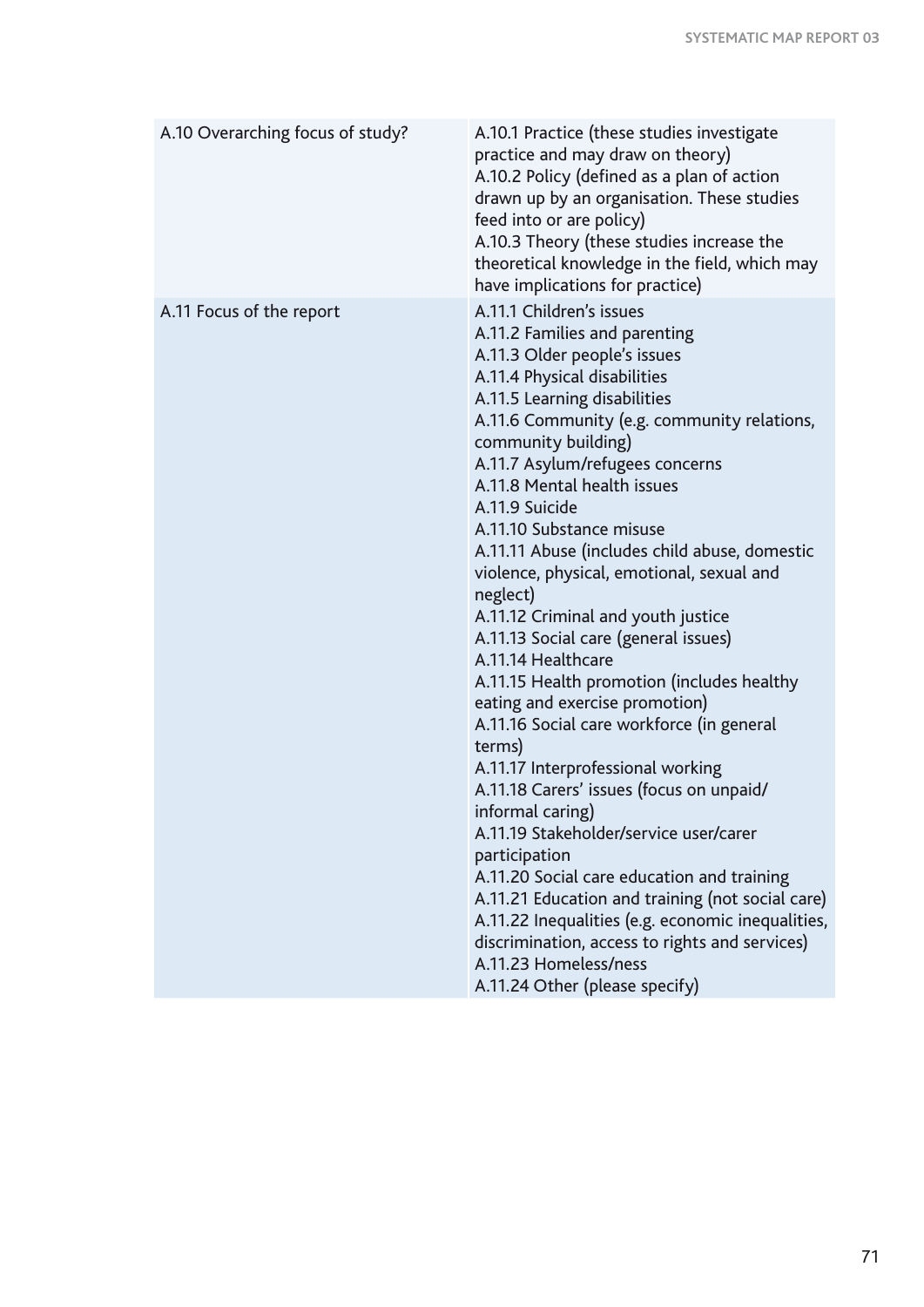| A.12 Characteristics of the study<br>population<br>Use however many apply | A.12.1 Babies<br>A.12.2 Children<br>A.12.3 Adolescents<br>A.12.4 Children and families<br>A.12.5 Adults<br>A.12.6 Older people<br>A.12.7 General populations<br>A.12.8 Physically disability<br>A.12.9 Young carers<br>A.12.10 Mental health<br>A.12.11 BME (add free text description using<br>authors' words) If majority of the study<br>population is BME or there is a contrast<br>between ethnic groups<br>A.12.12 SES (add free text description using<br>authors' words)<br>A.12.13 Homeless<br>A.12.14 Asylum seeker/refugee                                                                                                                                                                                                                                                               |
|---------------------------------------------------------------------------|-----------------------------------------------------------------------------------------------------------------------------------------------------------------------------------------------------------------------------------------------------------------------------------------------------------------------------------------------------------------------------------------------------------------------------------------------------------------------------------------------------------------------------------------------------------------------------------------------------------------------------------------------------------------------------------------------------------------------------------------------------------------------------------------------------|
| A.13 Type(s) of intervention                                              | A.13.1 N/A Not an intervention<br>A.13.2 Day care<br>A.13.3 Counselling/psychotherapy/family<br>therapy<br>A.13.4 Education; skill development; training;<br>un/paid empolyment<br>A.13.5 Environmental modification<br>A.13.6 Cognitive behavioural therapy<br>A.13.7 Parenting classes/programmes<br>A.13.8 Legislation/guidance/informed practice<br>A.13.9 Physical activity<br>A.13.10 Rehabilitation (physical, cognitive,<br>substance misuse)<br>A.13.11 Preventative intervention (screening/<br>risk)<br>A.13.12 Multiple interventions (list)<br>A.13.13 Residential care<br>A.13.14 Service access and resources<br>A.13.15 Social support (peer/mentor)<br>A.13.16 Intervention. type unspecified<br>A.13.17 Assessment<br>A.13.18 Other (only use where no other<br>category applies) |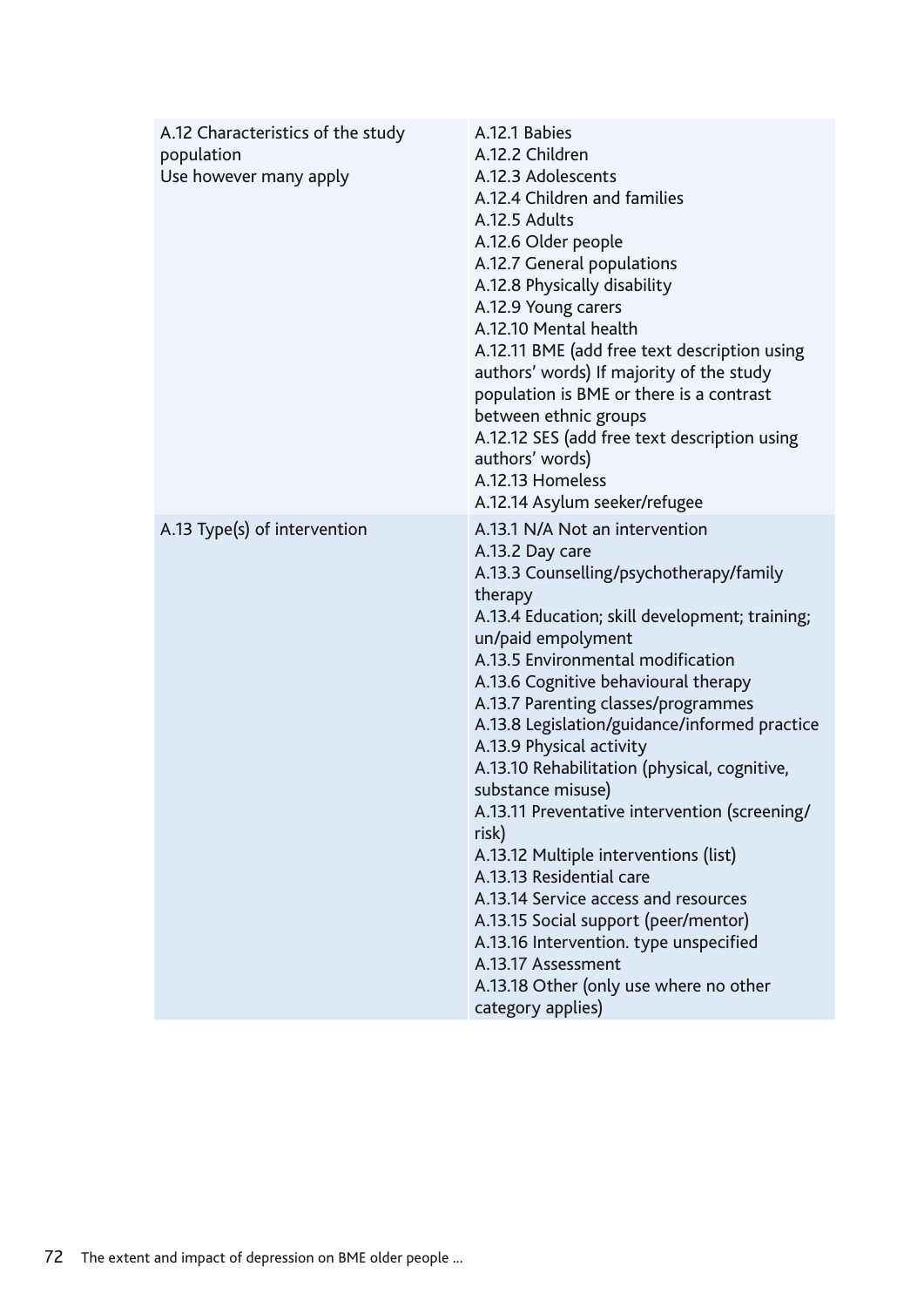| A.14 Person(s) providing the<br>intervention | A.14.1 N/A Not an intervention<br>A.14.2 Qualified provider of mental health or<br>emotional support<br>e.g. psychologist, psychiatrist, counsellor,<br>nurse, psychotherapist, occupational therapist<br>etc.<br>A.14.3 Qualified providers of all other health<br>support (other than mental and emotional<br>health)<br>A.14.4 Qualified social worker<br>A.14.5 Other social care provider (qualified or<br>unqualified)<br>A.14.6 Educator<br>(teachers, teaching assistants, social work<br>practice teacher, any person providing training<br>to carers and service users)<br>A.14.7 Community or youth worker<br>A.14.8 Residential worker<br>A.14.9 Researcher<br>A.14.10 Family provider (parent, sibling,<br>grandparent)<br>A.14.11 Peer<br>A.14.12 Volunteer<br>A.14.13 Trained volunteer<br>A.14.14 Criminal justice system<br>A.14.15 Other (only use where no other |
|----------------------------------------------|-------------------------------------------------------------------------------------------------------------------------------------------------------------------------------------------------------------------------------------------------------------------------------------------------------------------------------------------------------------------------------------------------------------------------------------------------------------------------------------------------------------------------------------------------------------------------------------------------------------------------------------------------------------------------------------------------------------------------------------------------------------------------------------------------------------------------------------------------------------------------------------|
|                                              | category applies)<br>A.14.16 Intervention provider unspecified                                                                                                                                                                                                                                                                                                                                                                                                                                                                                                                                                                                                                                                                                                                                                                                                                      |
| A.15 Cost indication of intervention         | A.15.1 N/A Not an intervention<br>A.15.2 Financial costs reported (please specify)<br>A.15.3 No cost indication                                                                                                                                                                                                                                                                                                                                                                                                                                                                                                                                                                                                                                                                                                                                                                     |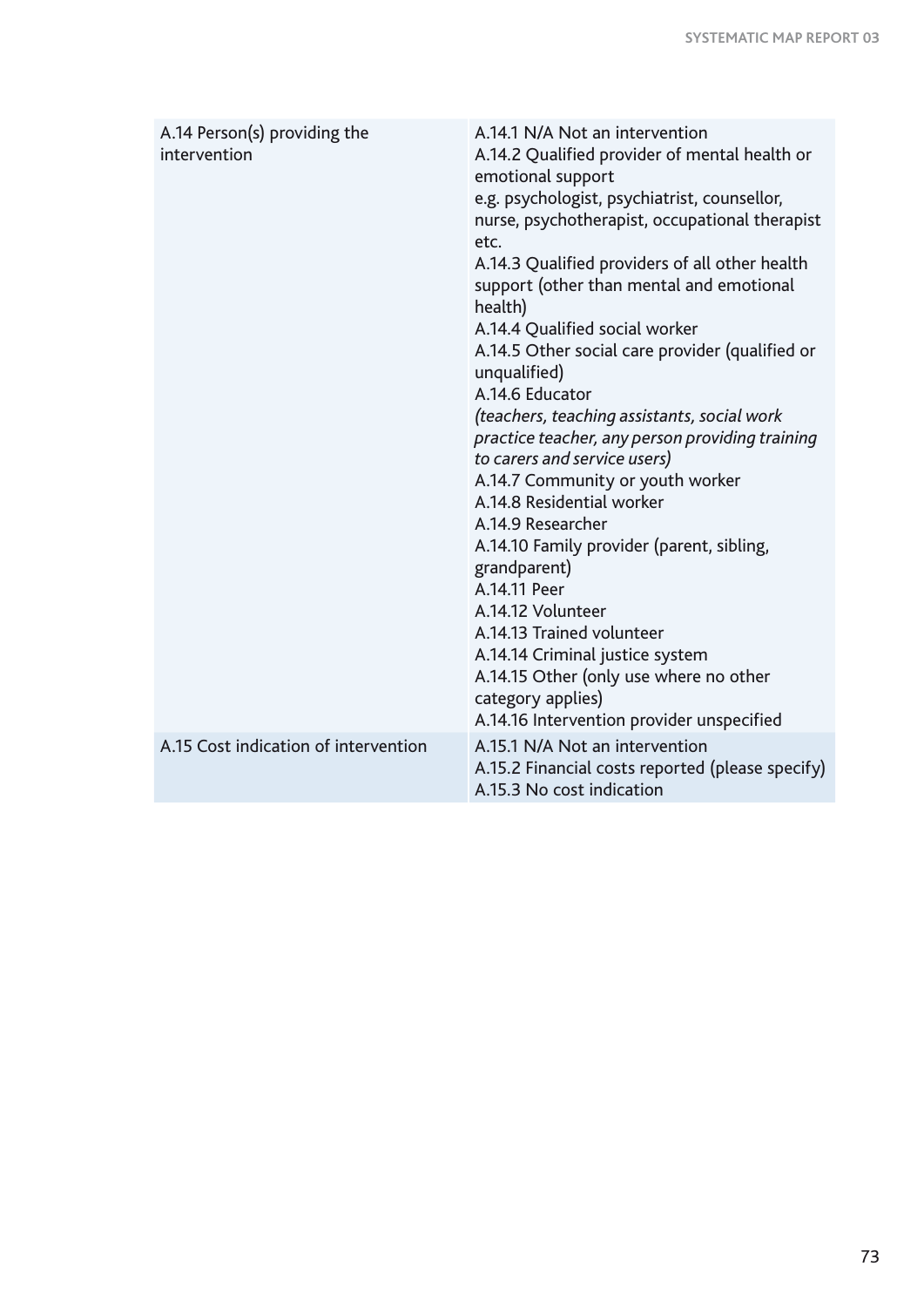### **Black and minority ethnic older people with depression in the United Kingdom: topic specific keywording tool**

Section A: Map specific keyword questions

| A.1 Which age group(s) does this study<br>include?                                                                                                                                                                         | A.1.1 Specific age or age range reported<br>Please indicate<br>A.1.2 Not reported<br>Add details: could be part of general<br>population, and would assume inclusion of<br>$50+$ group                                                                                                                                                                                                                                                                                                                                                                                                                                                                                                                                                                                                                                                                                                                                                                                                            |
|----------------------------------------------------------------------------------------------------------------------------------------------------------------------------------------------------------------------------|---------------------------------------------------------------------------------------------------------------------------------------------------------------------------------------------------------------------------------------------------------------------------------------------------------------------------------------------------------------------------------------------------------------------------------------------------------------------------------------------------------------------------------------------------------------------------------------------------------------------------------------------------------------------------------------------------------------------------------------------------------------------------------------------------------------------------------------------------------------------------------------------------------------------------------------------------------------------------------------------------|
| A.2 Choose the ethnic group(s) that make<br>up the sample/population<br>Tick all box(es) that apply<br>Code Afro-Caribbean or African Caribbean<br>as Caribbean<br>Code 'black British' as A.2.17, not clearly<br>reported | A.2.1 White SUB-HEADING: DO NOT<br><b>SELECT</b><br>A.2.2 White British<br>A.2.3 White Irish<br>A.2.4 Any other White background<br>Specify<br>A.2.5 Mixed SUB-HEADING: DO NOT<br><b>SELECT</b><br>A.2.6 White and Black Caribbean<br>A.2.7 White and Black African<br>A.2.8 White and Asian<br>A.2.9 Any other Mixed background<br>Specify<br>A.2.10 Asian or Asian British SUB-<br><b>HEADING: DO NOT SELECT</b><br>A.2.11 Indian<br>A.2.12 Pakistani<br>A.2.13 Bangladeshi<br>A.2.14 Any other Asian background (inc. Sri<br>Lankan, East African/Caribbean Asian)<br>Specify<br>A.2.15 Black or Black British SUB-<br><b>HEADING: DO NOT SELECT</b><br>A.2.16 Caribbean<br>A.2.17 African<br>A.2.18 Any other Black background<br>Specify<br>A.2.19 Chinese or Any Other Ethnic Group:<br><b>SUB-HEADING: DO NOT SELECT</b><br>A.2.20 Chinese<br>A.2.21 Any other ethnic group<br>Specify<br>A.2.22 Not clearly reported<br>Provide details<br>A.2.23 Includes asylum seekers and<br>refugees |
|                                                                                                                                                                                                                            | A.2.24 Includes Roma and travellers                                                                                                                                                                                                                                                                                                                                                                                                                                                                                                                                                                                                                                                                                                                                                                                                                                                                                                                                                               |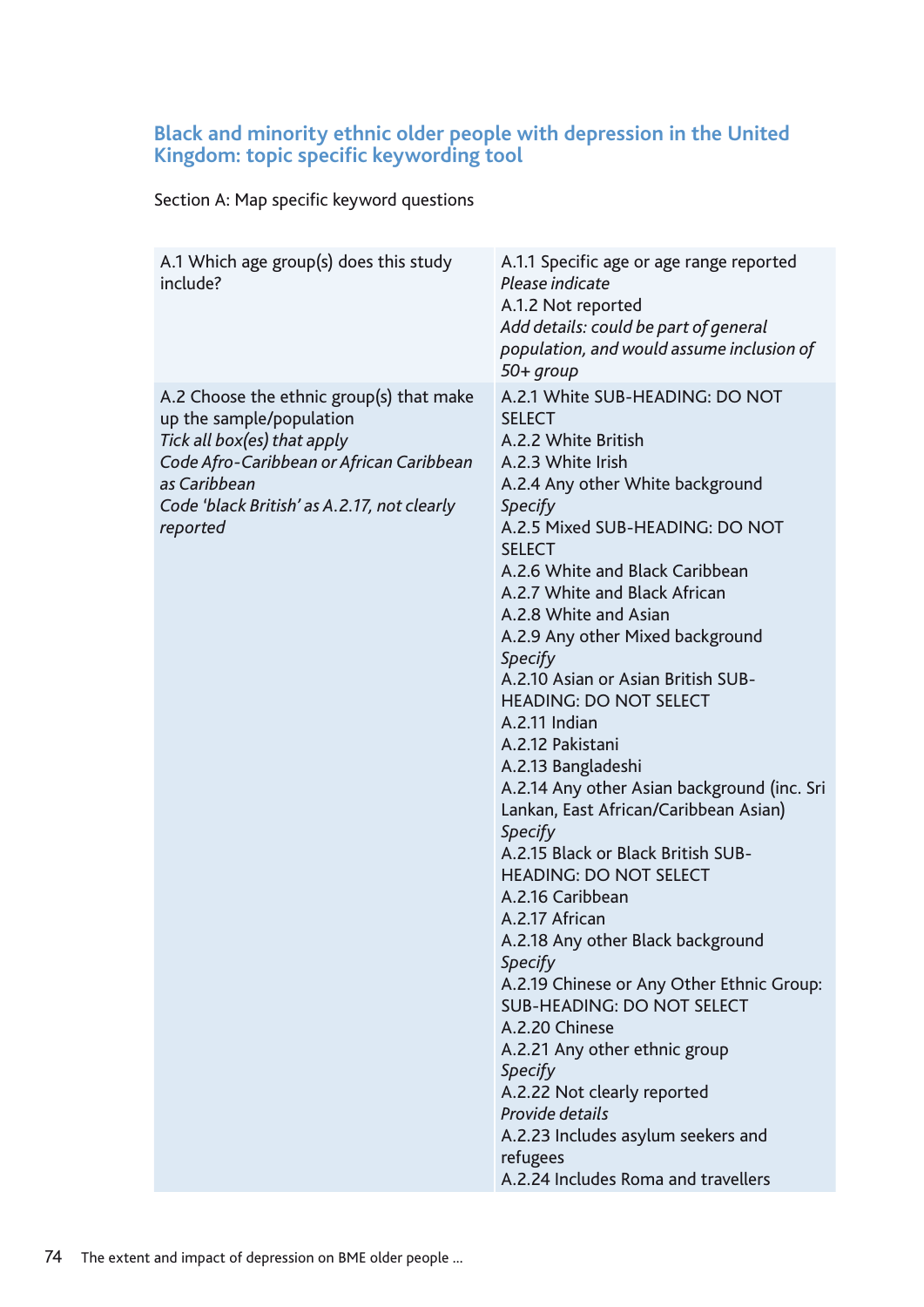| A.3 Does the study identify the religion of<br>the population sample(s)?                                                                                                                                                                                                                                                                                                                                                                                                                                                                    | A.3.1 Yes<br>A.3.2 No $(g_0 \text{ to } A.4)$<br>A.3.3 If YES please give religions:                                                                                                                                                                                                                                                                                                               |
|---------------------------------------------------------------------------------------------------------------------------------------------------------------------------------------------------------------------------------------------------------------------------------------------------------------------------------------------------------------------------------------------------------------------------------------------------------------------------------------------------------------------------------------------|----------------------------------------------------------------------------------------------------------------------------------------------------------------------------------------------------------------------------------------------------------------------------------------------------------------------------------------------------------------------------------------------------|
| A.4 Are issues of migration a focus of the<br>study?<br>Code if study inclusion criteria specifies<br>migration history for all or for at least one<br>comparison group in study. Migrants must<br>have been born outside UK.                                                                                                                                                                                                                                                                                                               | A.4.1 Yes<br>A.4.2 No                                                                                                                                                                                                                                                                                                                                                                              |
| A.5 Is one of the objectives of this study<br>to describe the extent of depression/mood<br>disorders in a sample of people, some of<br>whom are older & from BME communities,<br>in the UK?<br>Guidance:<br>Identifying depression must be one of the<br>objectives of the research/ study and not<br>merely mentioned: would need to show<br>up as reported numbers in a sample with<br>depression by ethnic group and/or age.<br>Mood or affective disorders (which means<br>depression and/or anxiety) should be coded<br>as depression. | A.5.1 Yes<br>A.5.2 No                                                                                                                                                                                                                                                                                                                                                                              |
| A.6 Is one of the objectives of this study to<br>describe factors associated with depression<br>or suicide (attempts or actual) in people,<br>some of whom are older & from BME<br>communities, in the UK                                                                                                                                                                                                                                                                                                                                   | A.6.1 Yes<br>A.6.2 No (go to A.7)<br>A.6.3 If YES please select up to 4 from the<br>list below SUB-HEADING: DO NOT SELECT<br>A.6.4 Ethnic group(s)<br>A.6.5 Gender<br>A.6.6 Employment status<br>A.6.7 Income or socio-economic group<br>A.6.8 Migration history<br>A.6.9 Physical health issues/disability<br>A.6.10 Social support<br>A.6.11 Social exclusion<br>A.6.12 Other<br>Provide details |
| A.7 Is one of the objectives of this study<br>to identify factors associated with positive<br>mental health and/or quality of life among<br>people, some of whom are older from BME<br>communities in the UK?                                                                                                                                                                                                                                                                                                                               | A.7.1 Yes<br>A.7.2 No (Go to A.8)<br>A.7.3 If yes please select up to 4 from<br>the list below (SUB-HEADING DO NOT<br>SELECT)<br>A.7.4 Demographic aspects<br>Age, gender, country/community of origin<br>A.7.5 Employment, income, material wealth<br>A.7.6 Social participation and/or support<br>A.7.7 Physical health<br>A.7.8 Other                                                           |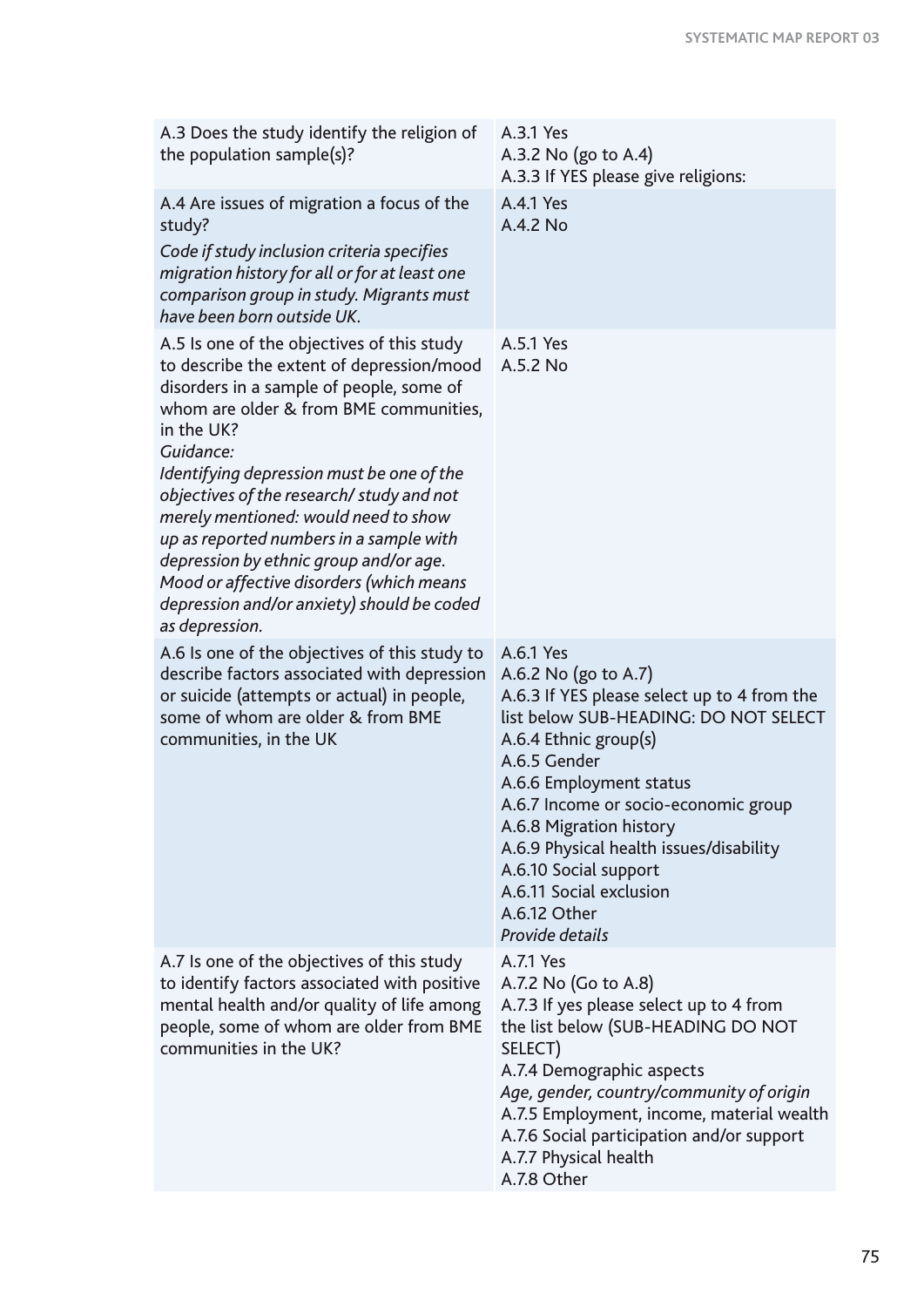| A.8 Does this study detail how or where<br>depression in older people from BME<br>communities in the UK was recognised or<br>identified?<br>Guidance:<br>If people in study are attending a service, it<br>would need to be known by whom they were<br>initially identified as depressed to merit a<br>YES coding.<br>Answer could be research team if BME elders<br>are not attending MH service & are assessed<br>by researchers for the study; but only<br>use this coding (A.8.3) if results - people<br>diagnosed - are reported | A.8.1 Not applicable (identification not<br>included in study)<br>A.8.2 No: not clear where initial<br>identification made<br>Guidance: this option can be coded even<br>when subjects are attending MH service<br>is their route into that service is unclear.<br>A.8.3 Yes: depression identified by research<br>assessment<br>A.8.4 Yes: other<br>Please specify by which service(s) or person<br>depression identified |
|---------------------------------------------------------------------------------------------------------------------------------------------------------------------------------------------------------------------------------------------------------------------------------------------------------------------------------------------------------------------------------------------------------------------------------------------------------------------------------------------------------------------------------------|----------------------------------------------------------------------------------------------------------------------------------------------------------------------------------------------------------------------------------------------------------------------------------------------------------------------------------------------------------------------------------------------------------------------------|
| A.9 Does this paper report on the use<br>of standard measures for depression,<br>adapted measures for depression,<br>and/or the everyday use of terms for<br>depression, among older people from BME<br>communities?<br>Include studies validating existing measures,<br>and/or building new measures, or discussing<br>how depression is talked about in BME<br>communities.                                                                                                                                                         | A.9.1 Yes<br>A.9.2 No $(g_0 \text{ to } B.1)$<br>A.9.3 If YES, please tick ONE OR MORE<br>of the following SUB-HEADING: DO NOT<br><b>SELECT</b><br>A.9.4 Culturally specific language to<br>describe depression symptoms or<br>experience<br>A.9.5 Use of standard diagnostic &<br>outcome measures with this group<br>A.9.6 Use/validation of adapted measures                                                            |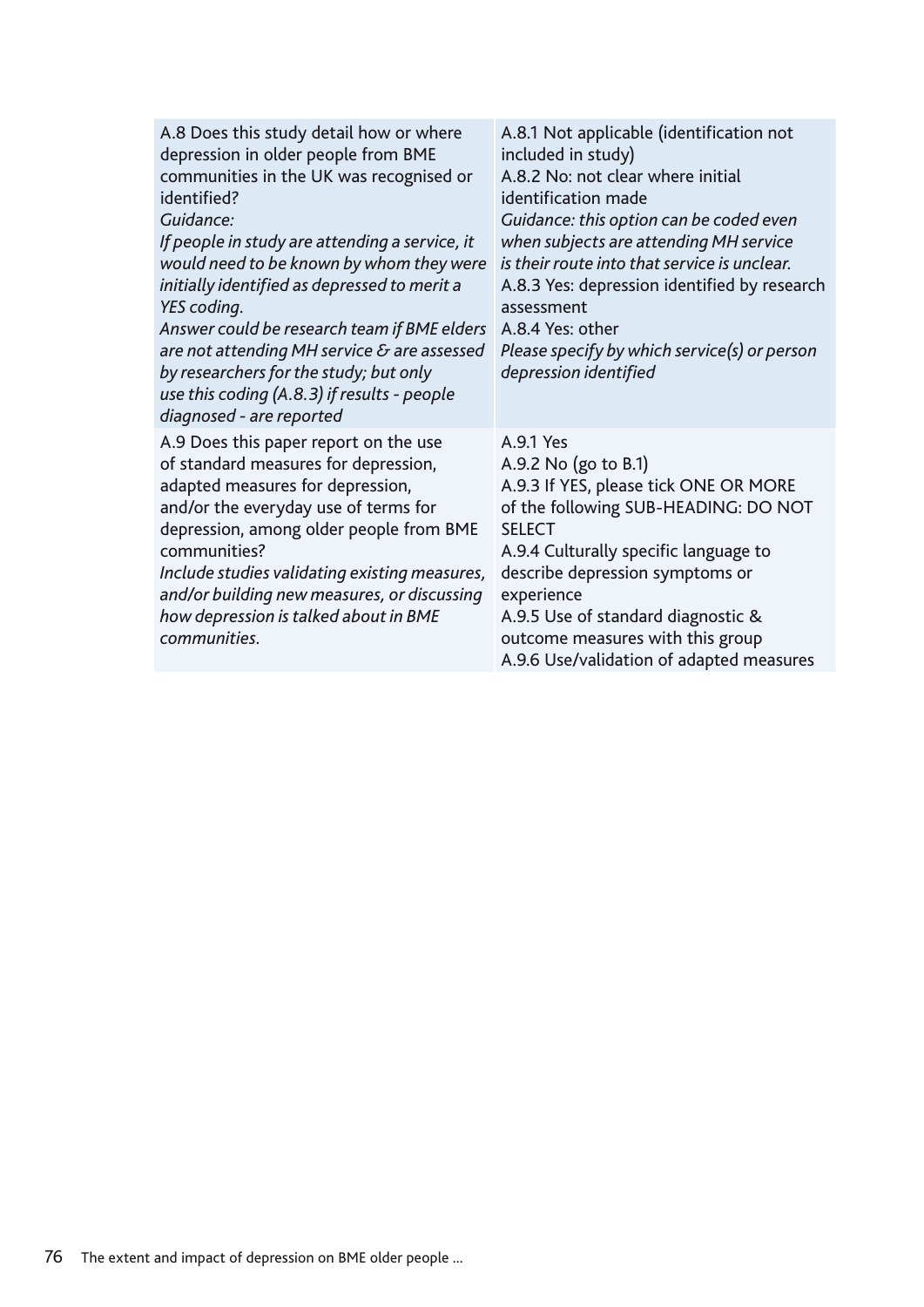Section B: Questions re specific services

| B.1 Does this study concern health or social | B.1.1 N/A - no specific service features in  |
|----------------------------------------------|----------------------------------------------|
| care service(s) for BME older people with    | paper. (Go to B3)                            |
| depression in the UK?                        | B.1.2 No. (Go to B3)                         |
| Include in this section services from which  | B.1.3 Yes - full or partial evaluation of    |
| the sample were recruited (select B.1.4).    | intervention                                 |
| These need NOT be services specifically for  | B.1.4 Yes - sample recruited from a health   |
| older people or ethnic minorities: can be    | or social care intervention/service          |
| generic MH services                          | B.1.5 If YES, please tick ONE of the         |
|                                              | following below, specifying main service if  |
|                                              | more than one: SUB-HEADING: DO NOT           |
|                                              | <b>SELECT</b>                                |
|                                              | B.1.6 Provided mainly by statutory health    |
|                                              | services with some social care input         |
|                                              | Assume most generic MH services fall in this |
|                                              | category if unstated                         |
|                                              | B.1.7 Provided entirely by statutory health  |
|                                              | services                                     |
|                                              | eq GP service                                |
|                                              | B.1.8 Provided solely by statutory social    |
|                                              | care                                         |
|                                              | B.1.9 Provided by statutory social care in   |
|                                              | partnership with health                      |
|                                              | B.1.10 Provided by statutory social care in  |
|                                              | partnership with the voluntary sector        |
|                                              | B.1.11 Provided by statutory social care in  |
|                                              | partnership with the private sector          |
|                                              | B.1.12 Provided solely by the voluntary      |
|                                              | sector                                       |
|                                              | B.1.13 Provided solely by the private sector |
|                                              | B.1.14 Unclear who provides                  |
|                                              | B.1.15 Other                                 |
|                                              | Specify                                      |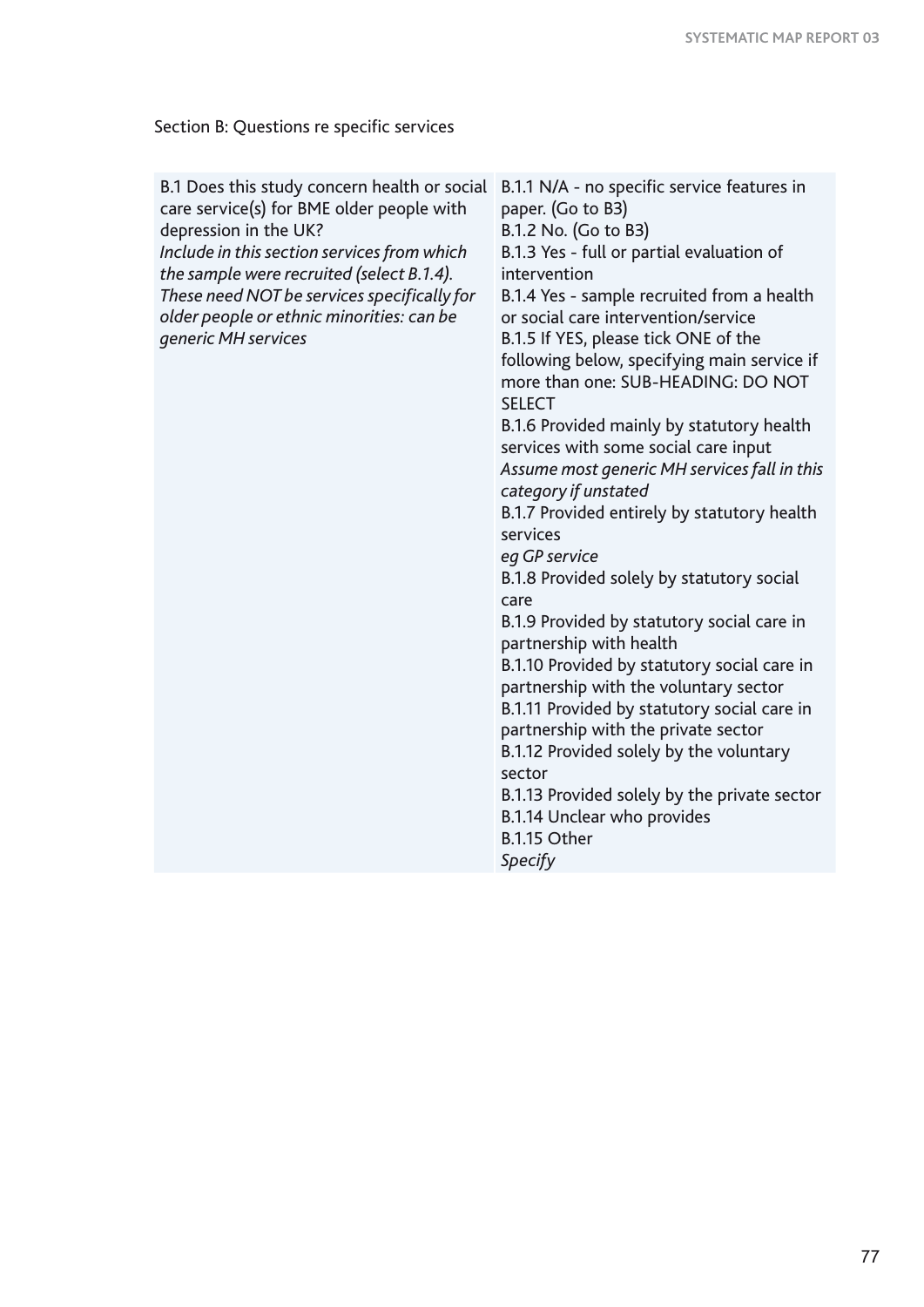| B.2 If the study concerns a service (yes to<br>B.1.3 or B.1.4), please tick the MAIN type of<br>service from the following list:<br><b>Guidance AND definitions:</b><br>Choose only the MAIN intervention type.<br>Fill in the details box if more than one<br>intervention type discussed.                                                                                                                                                                                                                                                                                                                              | B.2.1 GP or other primary care service<br>B.2.2 General outpatient care, either from<br>local CMHT or hospital-based psychiatry<br>B.2.3 Daycentre or day hospital<br>B.2.4 Inpatient (hospital) care<br><b>B.2.5 Residential care</b><br><b>B.2.6 Psychological therapies</b><br>inc. CBT, psychotherapy<br><b>B.2.7 Counselling</b><br><b>B.2.8 Psychogeriatric service</b><br><b>B.2.9 Complementary therapies</b><br>B.2.10 Community-based social activities<br>or group<br><b>B.2.11 Exercise</b><br><b>B.2.12 Creative expression</b><br>B.2.13 Personal care<br><b>B.2.14 Medication</b><br>B.2.15 Other/more than one service<br>Provide details |
|--------------------------------------------------------------------------------------------------------------------------------------------------------------------------------------------------------------------------------------------------------------------------------------------------------------------------------------------------------------------------------------------------------------------------------------------------------------------------------------------------------------------------------------------------------------------------------------------------------------------------|-----------------------------------------------------------------------------------------------------------------------------------------------------------------------------------------------------------------------------------------------------------------------------------------------------------------------------------------------------------------------------------------------------------------------------------------------------------------------------------------------------------------------------------------------------------------------------------------------------------------------------------------------------------|
| B.3 Is one of the objectives of this study to<br>describe or comment on the accessibility<br>or acceptability of general or specific<br>service(s) for depression or mental illness<br>in older people from BME communities in<br>the UK<br>Guidance:<br>The difference between accessibility $\delta$<br>acceptability may be unclear, so either will<br>score a yes. The paper does not need to<br>discuss a particular service to score a yes,<br>as it can relate to MH services in general.<br>Item B3.3 has been included because suicide<br>is indicative that services have not been<br>accessible or acceptable | <b>B.3.1 Yes</b><br><b>B.3.2 No</b><br>B.3.3 No, but study does describe presence<br>or absence of prior contact with MH<br>services among a population (inc. suicide<br>cases) likely to be depressed                                                                                                                                                                                                                                                                                                                                                                                                                                                    |
| B.4 Does this study identify any service(s)<br>for people with MH problems or depression<br>that are culturally specific?<br>Only code as culturally specific if<br>specifically described as such by researches<br>or participants. Service need not be the<br>central focus of study. Do not include use<br>of culturally adapted assessment tools as a<br>service UNLESS they are used to deliver care.                                                                                                                                                                                                               | <b>B.4.1 Yes</b><br><b>B.4.2 No</b>                                                                                                                                                                                                                                                                                                                                                                                                                                                                                                                                                                                                                       |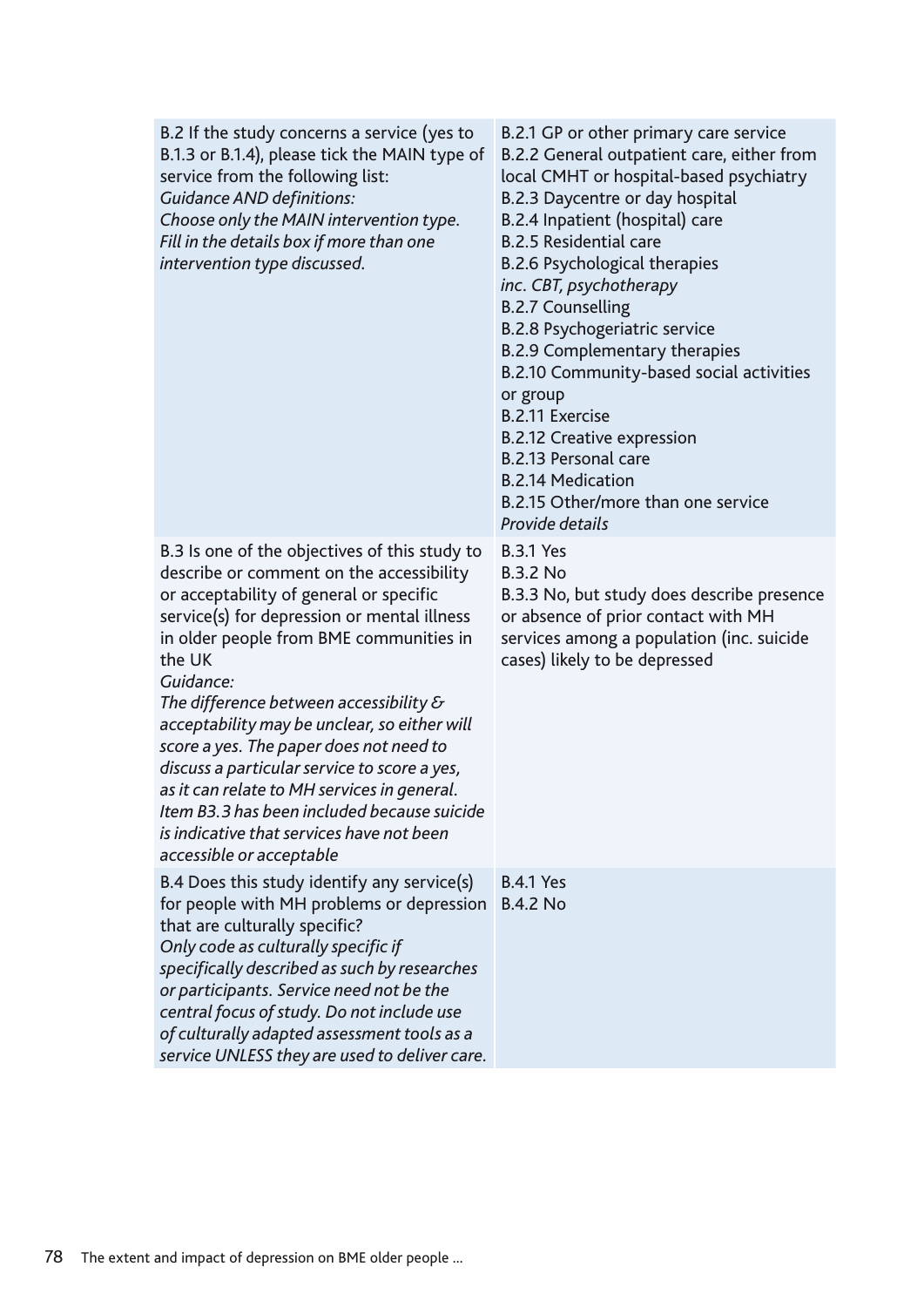| B.5 Does any service(s) discussed or<br>referred to in the paper specifically report<br>accommodating the different written or<br>spoken language needs of BME older people<br>in the UK<br>Guidance: if nothing reported, code no                                                                                                                                                                                                                                                                                    | B.5.1 N/A No service mentioned<br>B.5.2 No. GO TO B.6<br><b>B.5.3 Yes</b><br>If YES, please tick ONE OR MORE of the<br>following routes below<br><b>B.5.4 Interpreters</b><br>B.5.5 Speakers of first language among<br>service providers<br>B.5.6 Translated material, inc. diagnostic<br>measures, leaflets, general information, etc.<br>B.5.7 Family/friends encouraged to<br>translate or support |
|-----------------------------------------------------------------------------------------------------------------------------------------------------------------------------------------------------------------------------------------------------------------------------------------------------------------------------------------------------------------------------------------------------------------------------------------------------------------------------------------------------------------------|--------------------------------------------------------------------------------------------------------------------------------------------------------------------------------------------------------------------------------------------------------------------------------------------------------------------------------------------------------------------------------------------------------|
| B.6 Is a focus of this study to report on<br>the effectiveness of general or specific<br>service(s) for older people from BME<br>communities with depression in the UK?<br>Guidance:<br>Effectiveness of the service must be<br>measured/investigated in some way, for<br>example via focus groups, interviews,<br>questionnaires, rating scales, or in terms<br>of outcomes for service users or changes<br>in practice/policy as a result of the<br>intervention. Service need not be exclusively<br>for BME elders | <b>B.6.1 Yes</b><br><b>B.6.2 No</b>                                                                                                                                                                                                                                                                                                                                                                    |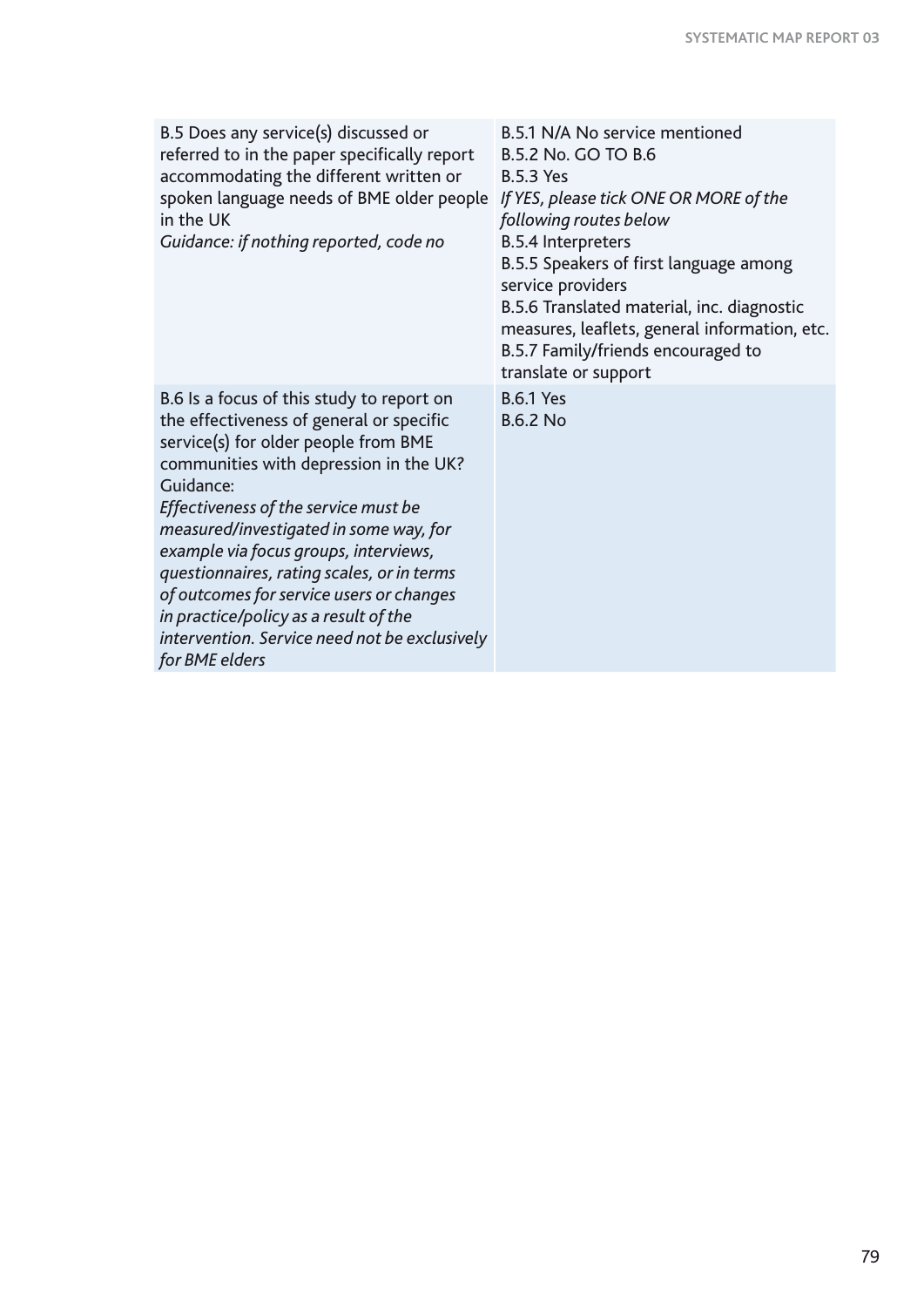## **SCIE Quality of Reporting keywording tool**

### **Section A: Section One**

| A.1 N/A Policy paper/description non-<br>empirical                                                                                                                                                                                                                                                                                                                                                                                                                                                                                                                                                                                                                                                                                                                                                                                                                                                                                                                                                                                                                          | A.1.1 Details         |
|-----------------------------------------------------------------------------------------------------------------------------------------------------------------------------------------------------------------------------------------------------------------------------------------------------------------------------------------------------------------------------------------------------------------------------------------------------------------------------------------------------------------------------------------------------------------------------------------------------------------------------------------------------------------------------------------------------------------------------------------------------------------------------------------------------------------------------------------------------------------------------------------------------------------------------------------------------------------------------------------------------------------------------------------------------------------------------|-----------------------|
| A.2 Does the report explicitly include all<br>of the following in the abstract: aims,<br>methods, findings and conclusion?<br>For a YES: the report's abstract must<br>explicitly contain ALL of the following: aims,<br>methods, findings and conclusion<br>If NO: In the details must state which of<br>these is not in the abstract                                                                                                                                                                                                                                                                                                                                                                                                                                                                                                                                                                                                                                                                                                                                      | A.2.1 Yes<br>A.2.2 No |
| A.3 Is the context of the study adequately<br>described?<br>Consider:<br>timing,<br>population,<br>setting,<br>theoretical background<br>Geography: urban, rural<br>Examples of good context should include<br>some of the following:<br>- social and political factors surrounding<br>the intervention, eg. local/national policy<br>environment, concurrent social changes<br>- time ad place of intervention<br>- structural, organisational, physical<br>environment<br>aspects of the host organisation and staff<br>e.g number, experience/training, morale,<br>expertise of staff, competing priorities to the<br>staff's attention, the organisation's history<br>of innovation, size of the organisation, the<br>status of the programme in the organisation,<br>the resources made available to the<br>program;<br>aspects of the system, e.g. payment and fee<br>structure for services, reward structures,<br>degrees of specialisation in service delivery;<br>characteristics of the target population (e.g.<br>cultural, socioeconomic, place of residence). | A.3.1 Yes<br>A.3.2 No |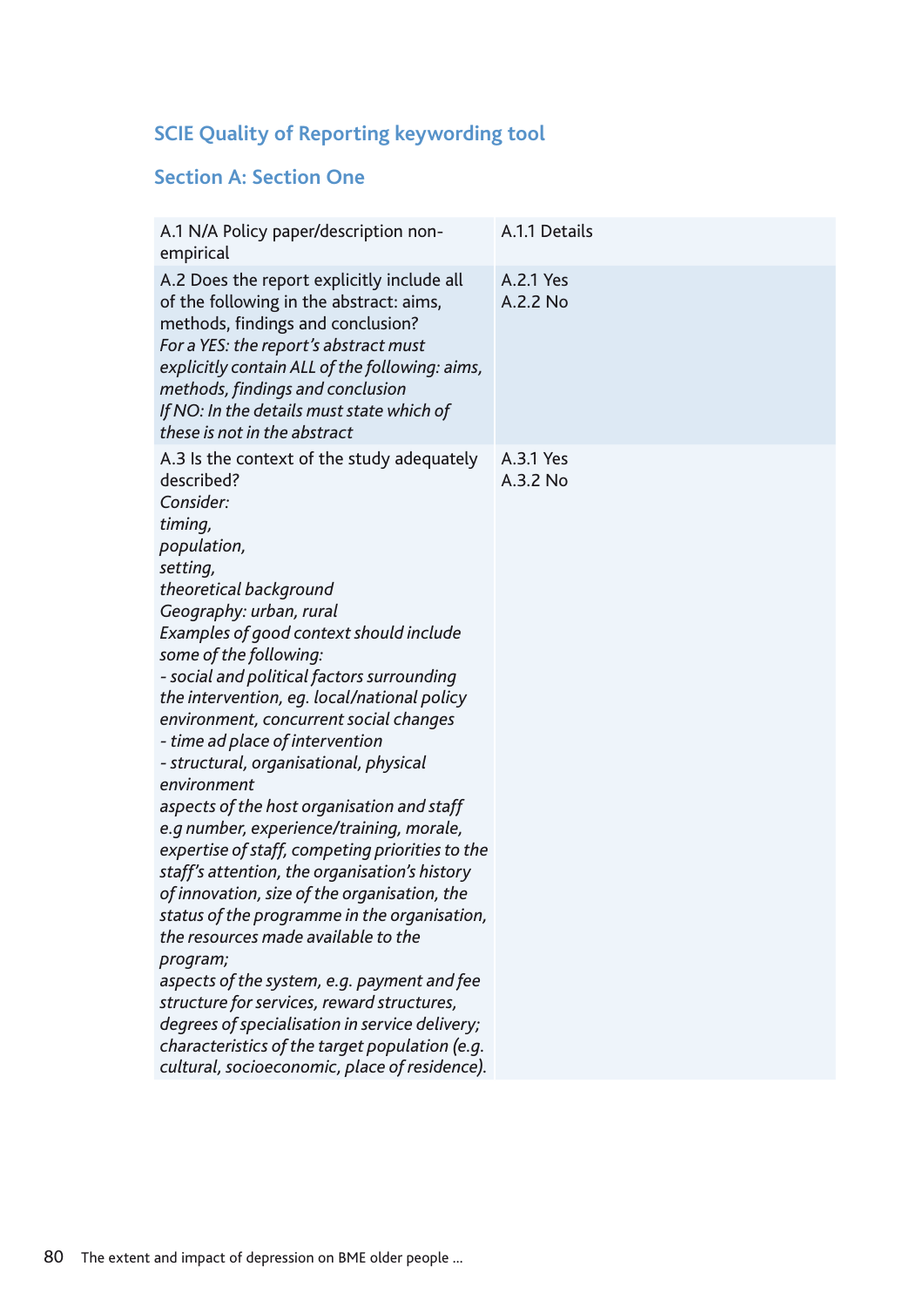| A.4 Is there an adequate description of how<br>the sample was identified and recruited,<br>and an adequate description of that<br>sample?<br>For a YES: Method of recruitment must be<br>described<br>Inn addition sample description:<br>For YES: need at least two of the following:<br>Gender<br>Ethnicity<br>Age<br><b>History</b><br>Social and Economic Status (SES)<br>If NO, need to state which of these<br>requirements where not met.<br>NOTE: For systematic reviews recruitment<br>is the search strategy as the studies are the<br>sample. | A.4.1 Yes<br>A.4.2 No |
|----------------------------------------------------------------------------------------------------------------------------------------------------------------------------------------------------------------------------------------------------------------------------------------------------------------------------------------------------------------------------------------------------------------------------------------------------------------------------------------------------------------------------------------------------------|-----------------------|
| A.5 Is there an adequate description of<br>data collection methods?<br>Which data collection method used?<br>Who collected data?<br>When was the data collected?<br>Where was the data collected?<br>For a YES, need to answer a) which data<br>collection method was used AND who<br>collected the data and b) either when or<br>where.<br>For SURVEYS: report should state which<br>method was used and who collected<br>If NO, need to state which are not reported                                                                                   | A.5.1 Yes<br>A.5.2 No |
| A.6 Is the description of data analysis<br>clearly presented?<br>E.g. Statistical analysis (cluster analysis, t-<br>tests, multiple regression etc) Interpretative,<br>textual analysis, thematic coding.<br>For a YES: Need to report an answer to both:<br>Which methods were used to analyse the<br>data?<br><b>AND</b><br>Do they report their rationale for using this<br>method of analysis?                                                                                                                                                       | A.6.1 Yes<br>A.6.2 No |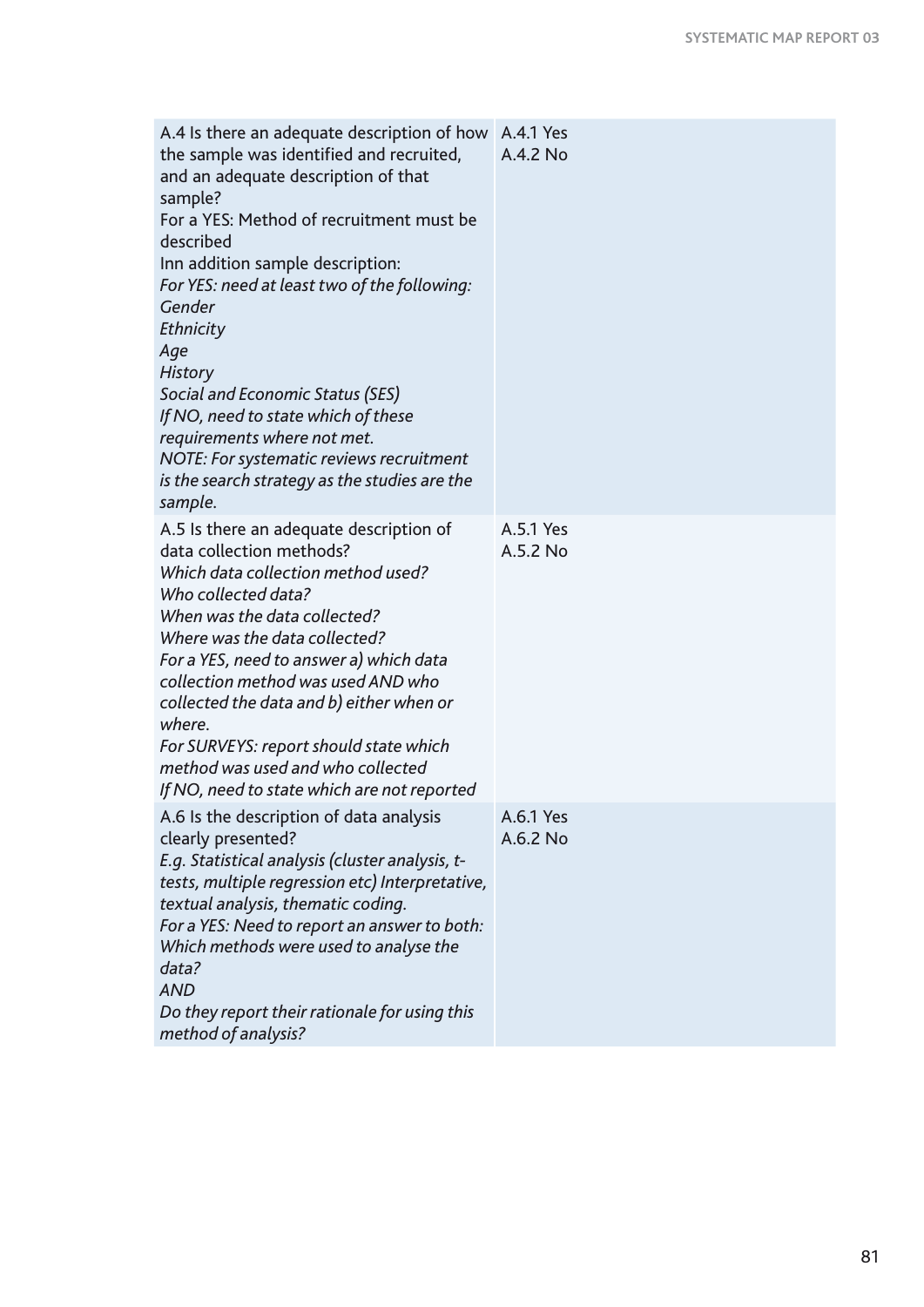A.7 Are the findings of the study clearly presented in the report e.g. results section? A.7.2 No*No further guidance beyond making it clear that what is needed is the clear reporting of findings so that they are easily foundd in the paper e.g. 'findings' section.*

A.7.1 Yes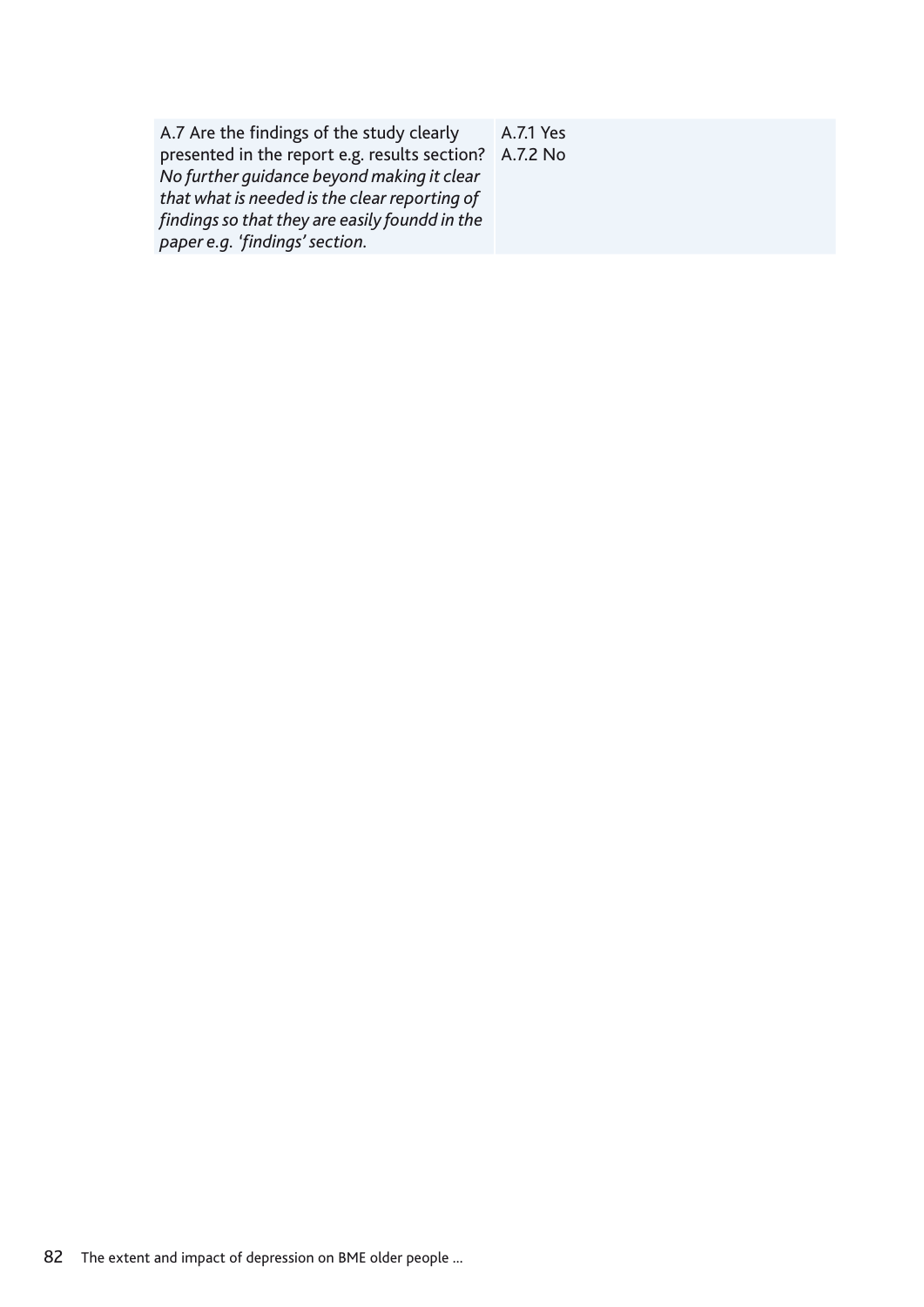## **Appendix 5: References used in systematic map**

- Abas, M. (1996) 'Depression and anxiety among older Caribbean people in the UK: screening, unmet need and the provision of appropriate services', *International Journal of Geriatric Psychiatry*, vol 11, no 4, pp 377–82.
- Abas, M. and et al (1996) 'Initial development of a new culture-specific screen for emotional distress in older Caribbean people', *International Journal of Geriatric Psychiatry*, vol 11, no 12, pp 1097–103.
- Abdul-Hamid, W., Stansfeld, S. and Wykes, T. (1998) 'The homeless clients of a community psychiatric nursing service in inner London: 1. Demographic characteristics and presenting problems', *International Journal of Social Psychiatry*, vol 44, no 3, pp 157–63.
- Afshar, H., Franks, M., Maynard, M. and Wray, S. (2002) 'Gender, ethnicity and empowerment in later life', *Quality in Ageing*, vol 3, no 1, pp 27–33.
- Bajekal, M., Blane, D., Grewal, I., Karlsen, S. and Nazroo, J. (2004) 'Ethnic differences in influences on quality of life at older ages: a quantitative analysis', *Ageing and Society*, vol 24, no 5, pp 709–28.
- Bhatnagar, K. and Frank, J. (1997) 'Psychiatric disorders in elderly from the Indian subcontinent living in Bradford', *International Journal of Geriatric Psychiatry*, vol 12, no 9, pp 907–12.
- Bhugra, D., Baldwin, D.S., Desai, M. and Jacob, K.S. (1999) 'Attempted suicide in West London, II: inter-group comparisons', *Psychological Medicine*, vol 29, no 5, pp 1131–39.
- Bhugra, D., Desai, M. and Baldwin, B. (1999) 'Attempted suicide in West London, I: rates across ethnic communities', *Psychological Medicine*, vol 29, no 5, pp 1125–130.
- Brockmann, M. (2002) 'Towards a model of quality of life for older ethnic minority migrants in Germany, Austria and the UK', *European Societies*, vol 4, pp 285–306.
- Burholt, V. and Windle, G. (2006) *The material resources and well-being of older people*, York: Joseph Rowntree Foundation.
- Butler, R. and Orrell, M. (1998) 'Late-life depression', *Current Opinion in Psychiatry*, vol 11, no 4, pp 435–39.
- Butt, J. and O'Neil, A. (2004) *"Let's move on": Black and minority ethnic older people's views on research findings*, York: Joseph Rowntree Foundation.
- Cornwell, J. (1998) 'Do GPs prescribe antidepressants differently for South Asian patients?' *Family Practice*, vol 15 SUPP/1, pp S16–S18.
- Ebrahim, S., Patel, N. and Coats, M. (1991) 'Prevalence and severity of morbidity among Gujarati Asian elders – a controlled comparison', *Family Practice*, vol 8, no 1, pp 57–62.
- Eleftheriadou, Z. (1998) 'Transcultural therapy and later life', *Journal of Social Work Practice*, vol 12, no 2, pp 167–73.
- Ertan, T., Richards, M. and Eker, E. (1999) 'Problems in cross-cultural psychogeriatric research: contacting older Turkish immigrants in the UK', I*nternational Journal of Geriatric Psychiatry*, vol 14, no 10, pp 892–93.
- Farooq, S., Gahir, M.S., Okyere, E. and Sheikh, A.J. (1995) 'Somatization: a transcultural study', *Journal of Psychosomatic Research*, vol 39, no 7, p 883.
- Furnham, A. and Malik, R. (1994) 'Cross-cultural beliefs about depression', *International Journal of Social Psychiatry*, vol 40, no 2, pp 106–23.
- Grewal, I., Nazroo, J., Bajekal, M., Blane, D., and Lewis, J. (2004) 'Influences on quality of life: a qualitative investigation of ethnic differences among older people in England', *Journal of Ethnic and Migration Studies*, vol 30, no 4, pp 737–61.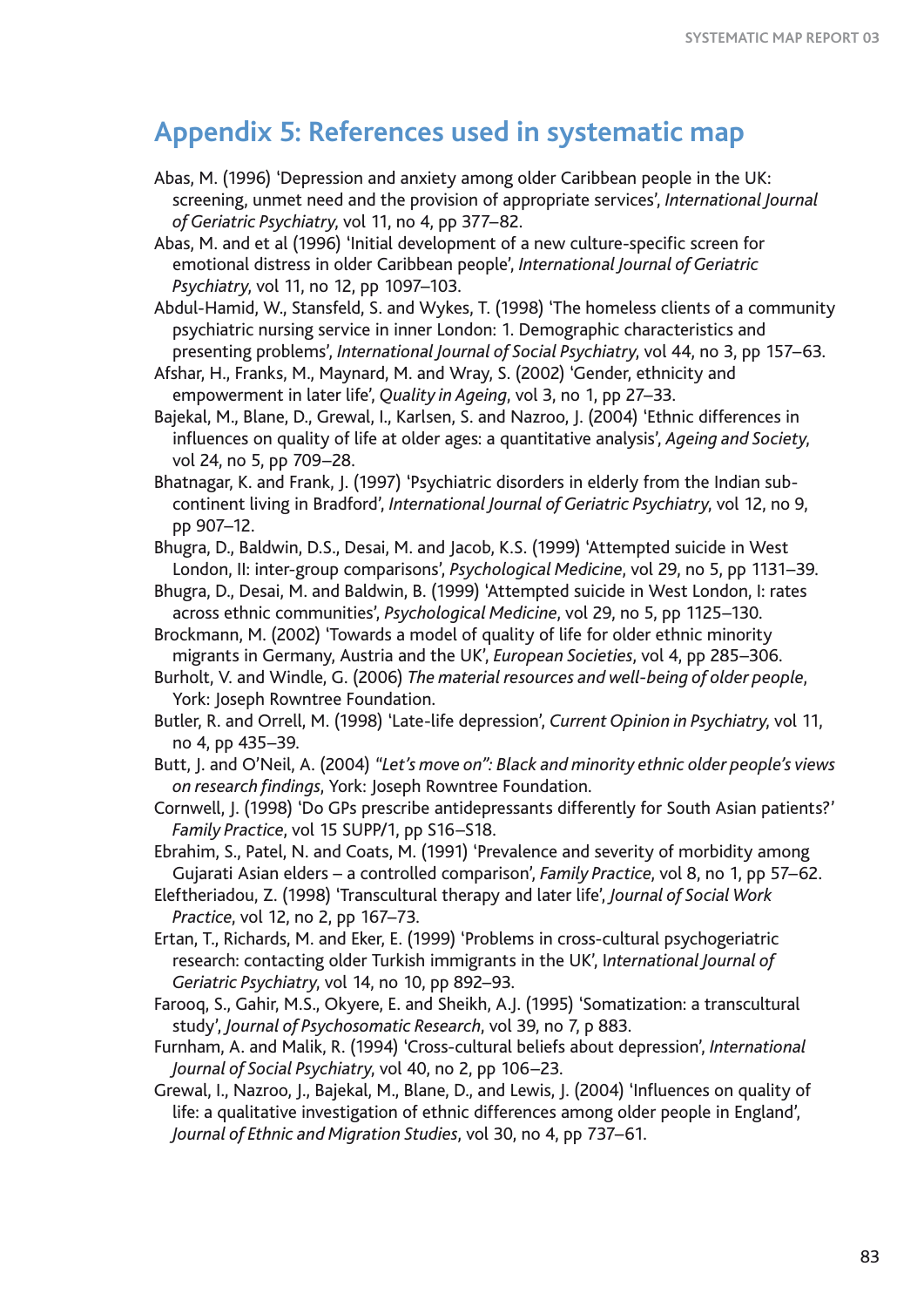- Guglani, S., Coleman, P.G. and Sonuga-Barke, E.J.S. (2000) 'Mental health of elderly Asians in Britain – a comparison of Hindus from nuclear and extended families of differing cultural identities', *International Journal of Geriatric Psychiatry*, vol 15, no 11, pp 1046–53.
- Haider, I. and Shah, A. (2004) 'A pilot study of behavioural and psychological signs and symptoms of dementia in patients of Indian sub-continent origin admitted to a dementia day hospital in the United Kingdom', *International Journal of Geriatric Psychiatry*, vol 19, no 12, pp 1195–204.
- Hoe, J., Hancock, G. and Livingston, G. (2006) 'Quality of life of people with dementia in residential care homes', British Journal of Psychiatry, vol 188, pp 460-64.
- Hunt, I.M., Robinson, J., Bickley, H., Meehan, J., Parsons, R., McCann, K. et al (2003) 'Suicides in ethnic minorities within 12 months of contact with mental health services: national clinical survey', *British Journal of Psychiatry*, vol 183, AUG, pp 155–60.
- Keith, P.M. (1995) 'A Comparison of the resources and concerns of the Polish and indigenous aged in Britain', *Journal of Cross-Cultural Gerontology*, vol 10, no 3, pp 219–31.
- Lawrence, V., Banerjee, S., Bhugra, D., Sangha, K., Turner, S. and Murray, J. (2006) 'Coping with depression in later life: a qualitative study of help-seeking in three ethnic groups', *Psychological Medicine*, vol 36, no 10, pp 1375–83.
- Lawrence, V., Murray, J., Banerjee, S., Turner, S., Sangha, K., Byng, R. et al (2006) 'Concepts and causation of depression: a cross-cultural study of the beliefs of older adults', *The Gerontologist*, vol 46, no 1, pp 23–32.
- Livingston, G. et al. (2002) 'Accessibility of health and social services to immigrant elders: the Islington Study', *British Journal of Psychiatry*, vol 180, pp 369–73.
- Livingston, G., Leavey, G., Kitchen, G., Manela, M., Sembhi, S. and Katona, C. (2001) 'Mental health of migrant elders: the Islington study', *British Journal of Psychiatr*y, vol 179, no 4, pp 361–66.
- Loewenthal, K.M. and Cinnirella, M. (1999) 'Beliefs about the efficacy of religious, medical and psychotherapeutic interventions for depression and schizophrenia among women from different cultural-religious groups in Great Britain', *Transcultural Psychiatry*, vol 36, no 4, pp 491–504.
- Manthorpe, J. and Hettiaratchy, P. (1993) 'Ethnic minority elders in the UK', *International Review of Psychiatry*, vol 5, nos 2-3, pp 171–78.
- Marwaha, S. and Livingston, G. (2002) 'Stigma, racism or choice. Why do depressed ethnic elders avoid psychiatrists?' *Journal of Affective Disorders*, vol 72, no 3, pp 257–65.
- McCracken, C.F.M., Boneham, M.A., Copeland, J.R.M., Williams, K.E., Wilson, K., Scott, A. et al (1997) 'Prevalence of dementia and depression among elderly people in black and ethnic minorities', *The British Journal of Psychiatry*, vol 171, no 9, pp 269–73.
- McCrae, N., Murray, J. and Banerjee, S. (2005) '"They're all depressed, aren't they?" a qualitative study of social care workers and depression in older adults', *Aging and Mental Health*, vol 9, no 6, pp 508–16.
- McKenzie, K., Samele, C., Van Horn, E., Tattan, T., Van Os, J. and Murray, R. (2001) 'Comparison of the outcome and treatment of psychosis in people of Caribbean origin living in the UK and British Whites: report from the UK700 trial', *British Journal of Psychiatry*, vol 178, FEB, pp 160–65.
- Moriarty, J. and Butt, J. (2004) 'Inequalities in quality of life among older people from different ethnic groups', *Ageing and Society*, vol 24, no 5, pp 729–53.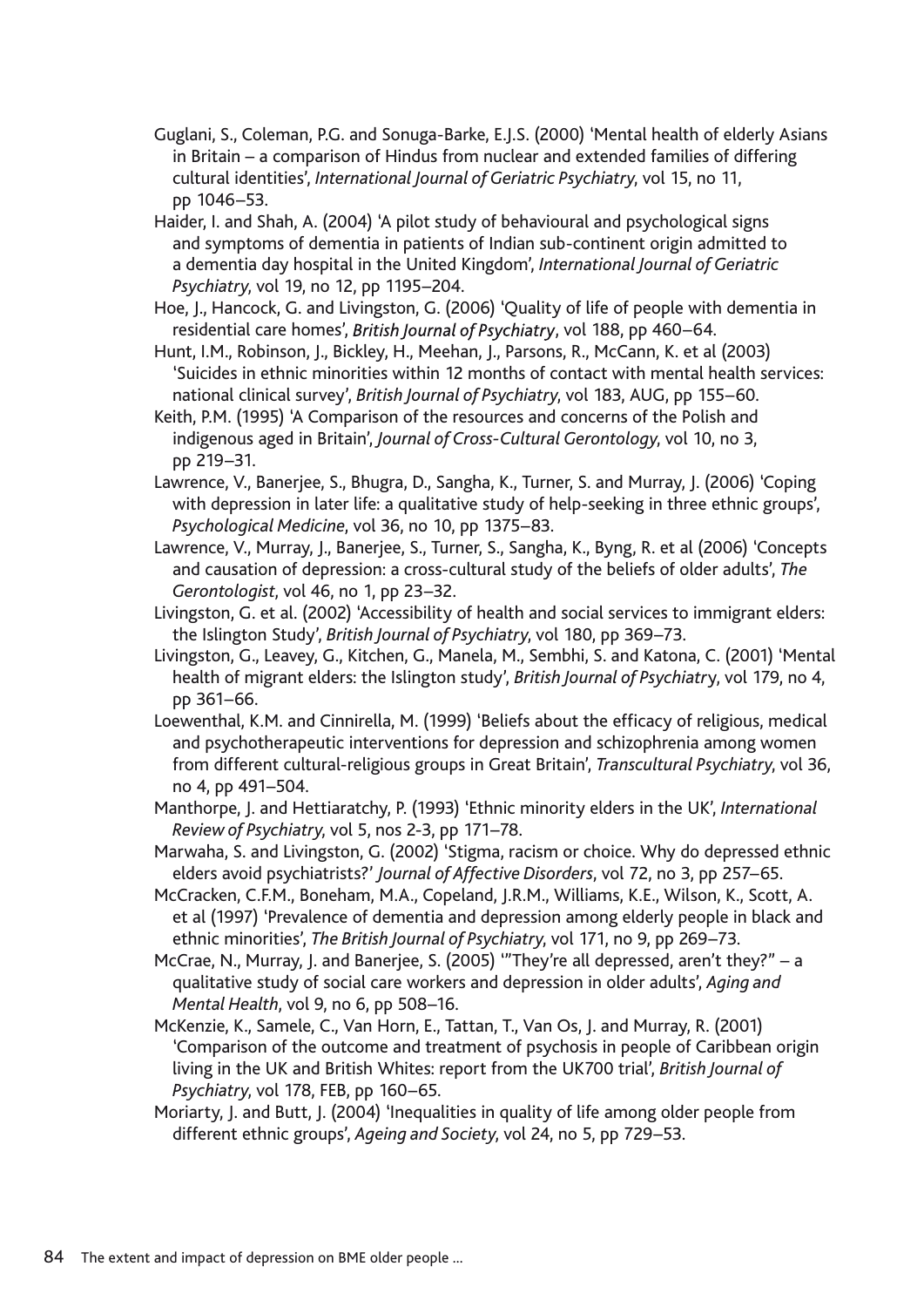- Murray, J., Banerjee, S., Byng, R., Tylee, A., Bhugra, D. and Macdonald, A. (2006) 'Primary care professionals' perceptions of depression in older people: a qualitative study', *Social Science and Medicine*, vol 63, no 5, pp 1363–73.
- National Institute for Mental Health in, E. (2006) 'Multicentre monitoring of self-harm: a project in support of the national suicide prevention strategy for England': National Institute for Mental Health in England.
- Neeleman, J. and Lewis, G. (1994) 'Religious identity and comfort beliefs in three groups of psychiatric patients and a group of medical controls', *International Journal of Social Psychiatry*, vol 40, no 2, pp 124–34.
- Neeleman, J., Mak, V. and Wessely, S. (1997) 'Suicide by age, ethnic group, coroners' verdicts and country of birth – a three-year survey in inner London', *The British Journal of Psychiatry*, vol 171, no 5, pp 463–67.
- Northmore, S. (2006) 'Growing older in a black and ethnic minority group', *Working with Older People*, vol 10, no 1, pp 30–33.
- Odutoye, K. and Shah, A. (1999) 'The characteristics of Indian subcontinent origin elders newly referred to a psychogeriatric service', *International Journal of Geriatric Psychiatry*, vol 14, no 6, pp 446–53.
- Phillips, C., Abas, M.A., Carter, J., Walter, J., Banjeree, S. and Levy, R. (1998) 'Culturally sensitive validation of screening questionnaires for depression in older African-Caribbean people living in south London', *British Journal of Psychiatry*, vol 173, pp 249–54.
- Rait, G. and Burns, A. (1997) 'Appreciating background and culture the South Asian elderly and mental health', *International Journal of Geriatric Psychiatry*, vol 12, no 10, pp 973–77.
- Rait, G. and Burns, A. (1998) 'Screening for depression and cognitive impairment in older people from ethnic minorities', *Age and Ageing*, vol 27, no 3, pp 271–6.
- Rait, G., Burns, A., Baldwin, R., Morley, M., Chew-Graham, C., St Leger, A.S. et al (1999) 'Screening for depression in African-Caribbean elders', *Family Practice*, vol 16, no 6, pp 591–95.
- Raleigh, V.S., Bulusu, L. and Balarajan, R. (1990) 'Suicides among immigrants from the Indian subcontinent', *British Journal of Psychiatry*, vol 156, pp 46–50.
- Redelinghuys, J. and Shah, A. (1997) 'The characteristics of ethnic elders from the Indian subcontinent using a geriatric psychiatry service in West London', *Aging and Mental Health*, vol 1, no 3, pp 243–47.
- Ryan, L., Leavey, G., Golden, A., Blizard, R. and King, M. (2003) 'Depression in Irish migrants living in London: case-control study', *British Journal of Psychiatry*, no 188, pp 560–66.
- Salib, E. and Green, L. (2003) 'Gender in elderly suicide: analysis of coroners inquests of 200 cases of elderly suicide in Cheshire 1989-2001', *International Journal of Geriatric Psychiatry*, vol 18, no 12, pp 1082–87.
- Saul, C. and Payne, N. (1999) 'How does the prevalence of specific morbidities compare with measures of socio-economic status at small area level?' *Journal of Public Health Medicine*, vol 21, no 3, pp 340–47.
- Seymour, L. and Gale, E. (2004) *Literature & policy review for the Joint Inquiry into Mental Health and Wellbeing in Later Life*, London: Age Concern/Mental Health Foundation.
- Shah, A. (1999) 'Difficulties experienced by a Gujarati geriatric psychiatrist in interviewing Gujarati elders in Gujarati', *International Journal of Geriatric Psychiatry*, vol 14, no 12, pp 1072–74.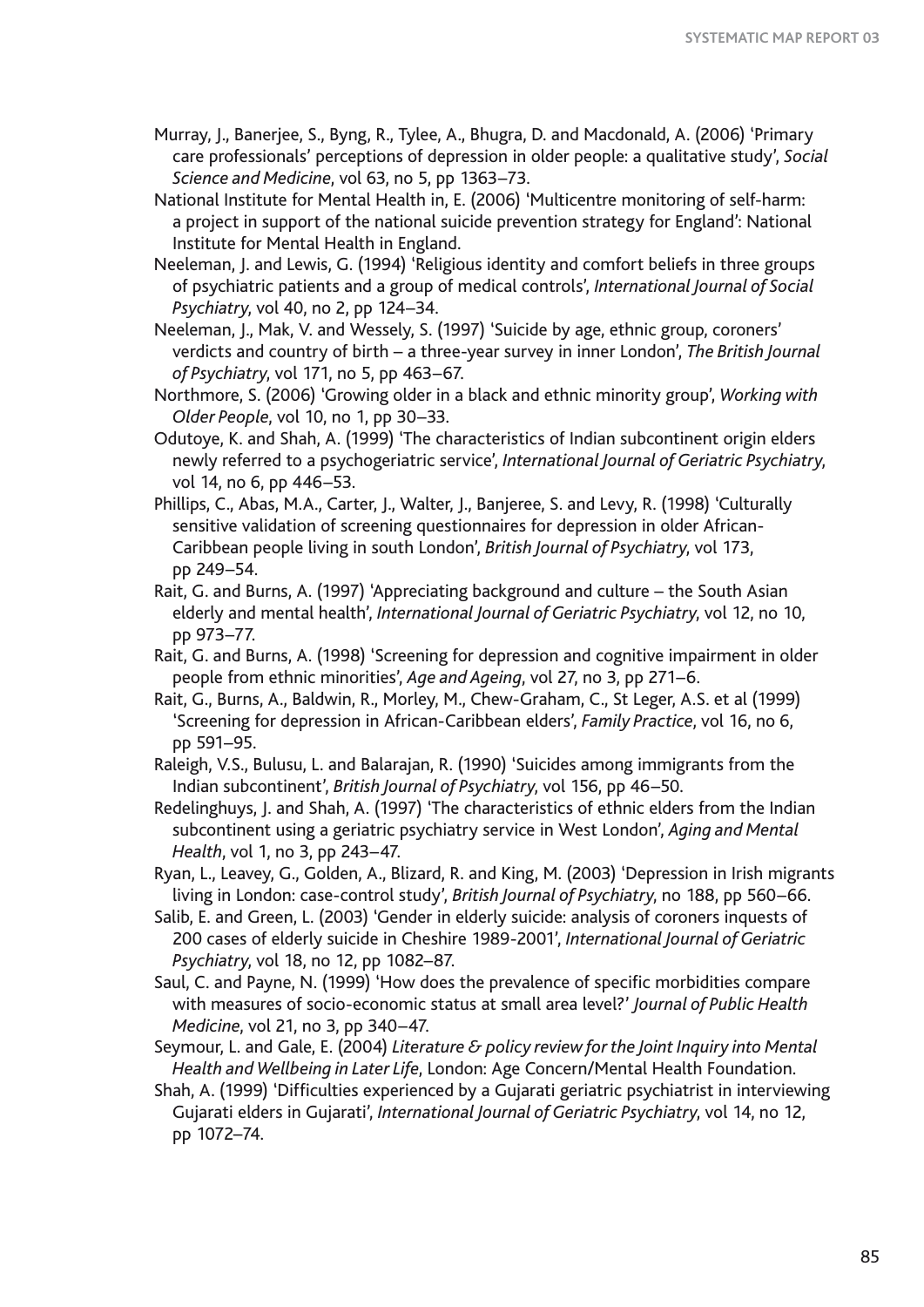- Silveira, E. and Allebeck, P. (2001) 'Migration ageing and mental health: an ethnographic study on perceptions of life satisfaction anxiety and depression in older Somali men in East London', *International Journal of Social Welfare*, vol 10, no 4, pp 309–20.
- Silveira, E. and Ebrahim, S. (1995) 'Mental health and health status of elderly Bengalis and Somalis in London', *Age and Ageing*, vol 24, no 6, pp 474–80.
- Silveira, E.R.T. and Ebrahim, S. (1998) 'A comparison of mental health among minority ethnic elders and whites in East and North London', *Age and Ageing*, vol 27, no 3, pp 375–84.
- Silveira, E.R.T. and Ebrahim, S. (1998) 'Social determinants of psychiatric morbidity and well-being in immigrant elders and whites in East London', *International Journal of Geriatric Psychiatry*, vol 13, no 11, pp 801–12.
- Stewart, R., Prince, M. and Richards, M. (2001) 'Stroke, vascular risk factors and depression – cross-sectional study in a UK Caribbean-born population', *British Journal of Psychiatry*, vol 178, pp 23–28.
- Vahid, S., Insaaf, M. and Training, C. (2005) 'Phase I: views of African Caribbean older people & social care and health professionals workshop on 31 March 2005', Birmingham: The Inquiry into Mental Health and WellBeing in Later Life.
- Wilkinson, P., Wolfe, C., Warburton, F., Rudd, A., Ross-Russell, R. and Beech, R. (1997) 'A long term follow up of stroke patients', *Stroke*, vol 28, no 3, pp 507–12.
- Wilson, M. (2001) 'Black women and mental health: working towards inclusive mental health services', *Feminist Review*, vol 68, no Summer, pp 34–51.